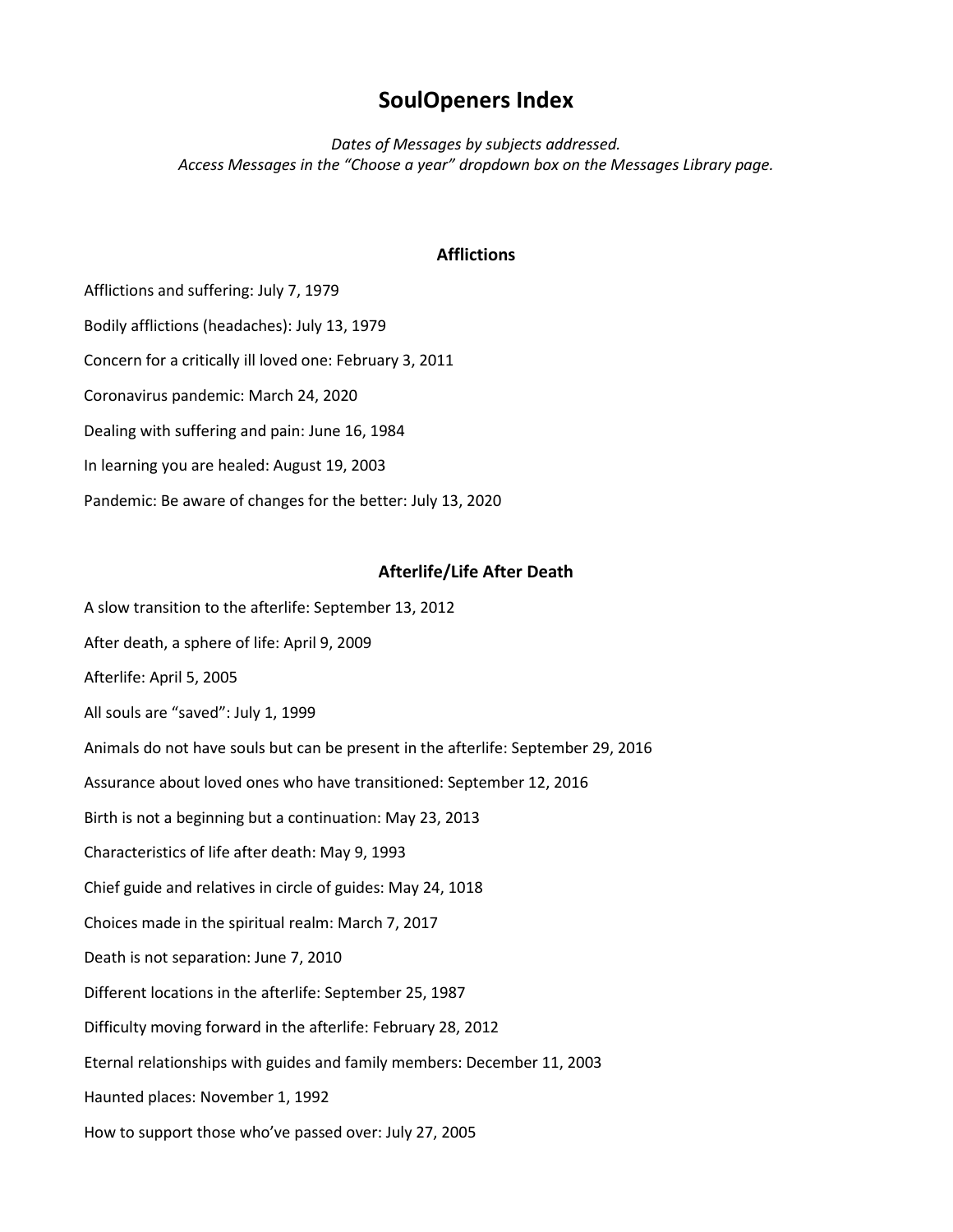Human life influences the nature of the afterlife: February 12, 1984 Levels of afterlife and types of guidance, including psychic phenomena: July 24, 1979 Life after death and reincarnation: January 14, 2019 Life after life: March 11, 2004 Life before and after human life: October 30, 2014 Life does not begin at birth nor end at death: October 25, 2011 Loved ones in spirit-form accompany humans: July 9, 2015 Loving relationships originate prior to human life: December 11, 2003 Natural progression from life to afterlife: July 3, 1993 Natural transition from human life to afterlife: February 12, 1984 No soul is lost: September 12, 2016 Not just one way to heaven: October 25, 2018 Only positive energy transitions to life in spirit: May 24, 2018 Our connection to those we love who have passed on: May 15, 2006 Past life experiences: October 14, 2013 Past lives: July 1, 1987 Recollection of earthly life in the afterlife: March 14, 2006 Reconciling with departed souls: March 23, 2000 Souls of the dead are aware of the living: November 17, 2011 Spheres of spiritual development in the afterlife: August 24, 1979 Spiritual passage to afterlife: September 25, 1987 Support souls of the departed: November 5, 1989 The community of souls, incarnate and discarnate: February 15, 2002 The nature and evolution of souls: March 28, 2002 The place of past lives: February 6, 2014 Transition from human to spirit life and levels of spiritual development: October 8, 2007 Transition from life to afterlife: February 26, 1984 Transition from life to Life: March 3, 2003 Understanding our connection with loved ones who have passed: June 8, 2022 Unseen life-forms transmit your thoughts and prayers to their beneficiaries: May 24, 2010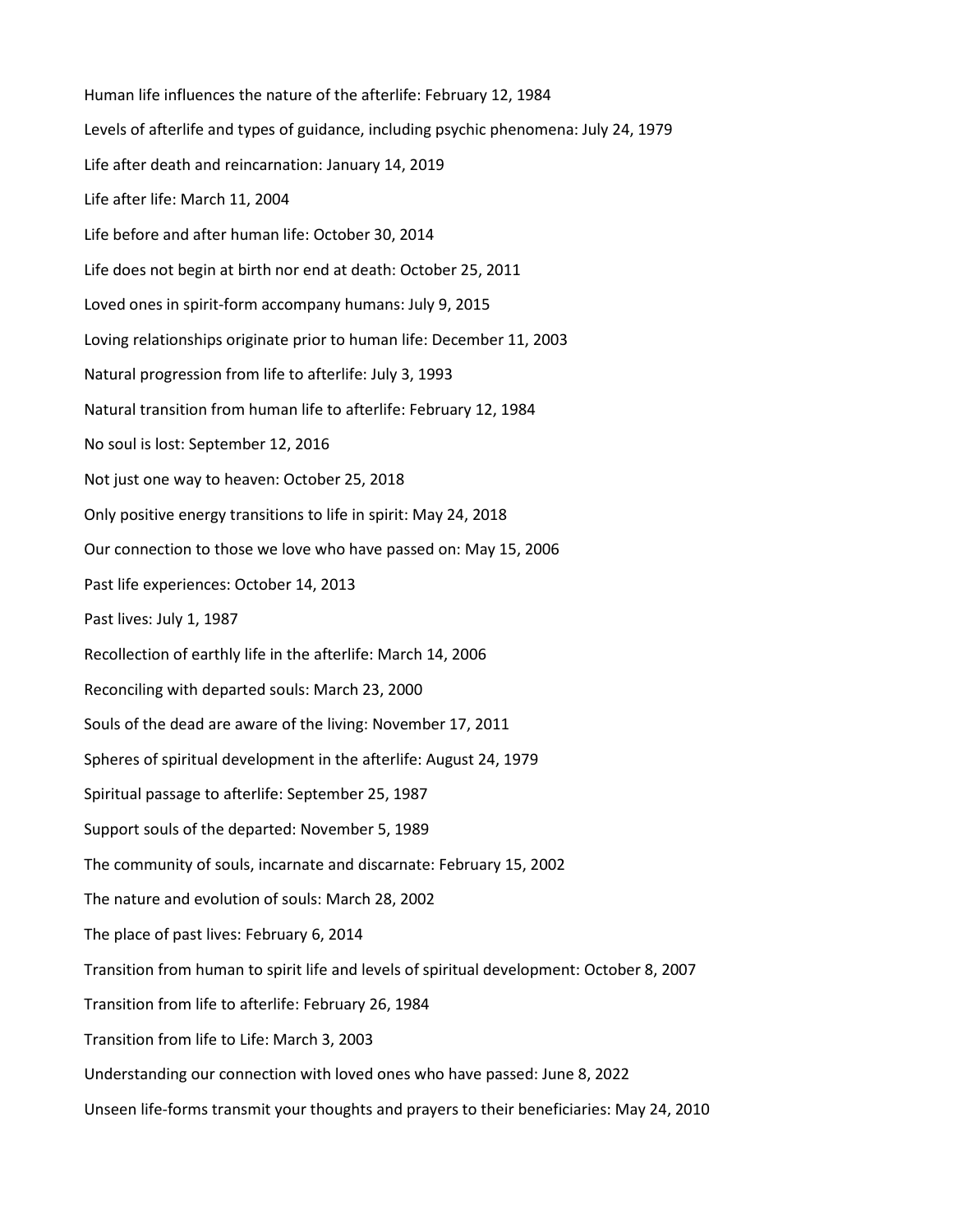#### **Angels**

Angels: April 5, 2005; November 1, 1992 Guides are guardian angels: June 30, 2016 Guides can act as angels: October 12, 2020 No division in meaning between guardian angel and guide: February 22, 2016

#### **Animal Kingdom**

Human souls do not exist in animals: September 8, 2003 Life and death in the animal kingdom: January 22, 2007 Respect all creation: April 21, 1984

#### **Balance**

All that exists leads ultimately to balance and becomes peace: September 7, 2017 Balance and its many applications: May 5, 2015 Balance between spiritual and material life: April 25, 1982 Balance compared to weight on a scale: September 7, 2017 Balance is essential: May 4, 2004 Balance of emotions: February 8, 2010 Balance requires the positive and negative of life: August 18, 2011 Balance self and community, the I and we: January 14, 2010 Balance your needs with needs of others: September 11, 1987 Both space and the smallest particle of matter seek equilibrium: February 8, 2010 Chaos and order: November 8, 2012 Circles of negative and positive energies: September 19, 2013 Cycles of ups and downs: November 6, 1982 Emotional balance affects physical balance: August 30, 1988 Finding balance results in growth of the spirit: April 19, 2004 Finding balance through grace and Presence: May 19, 2015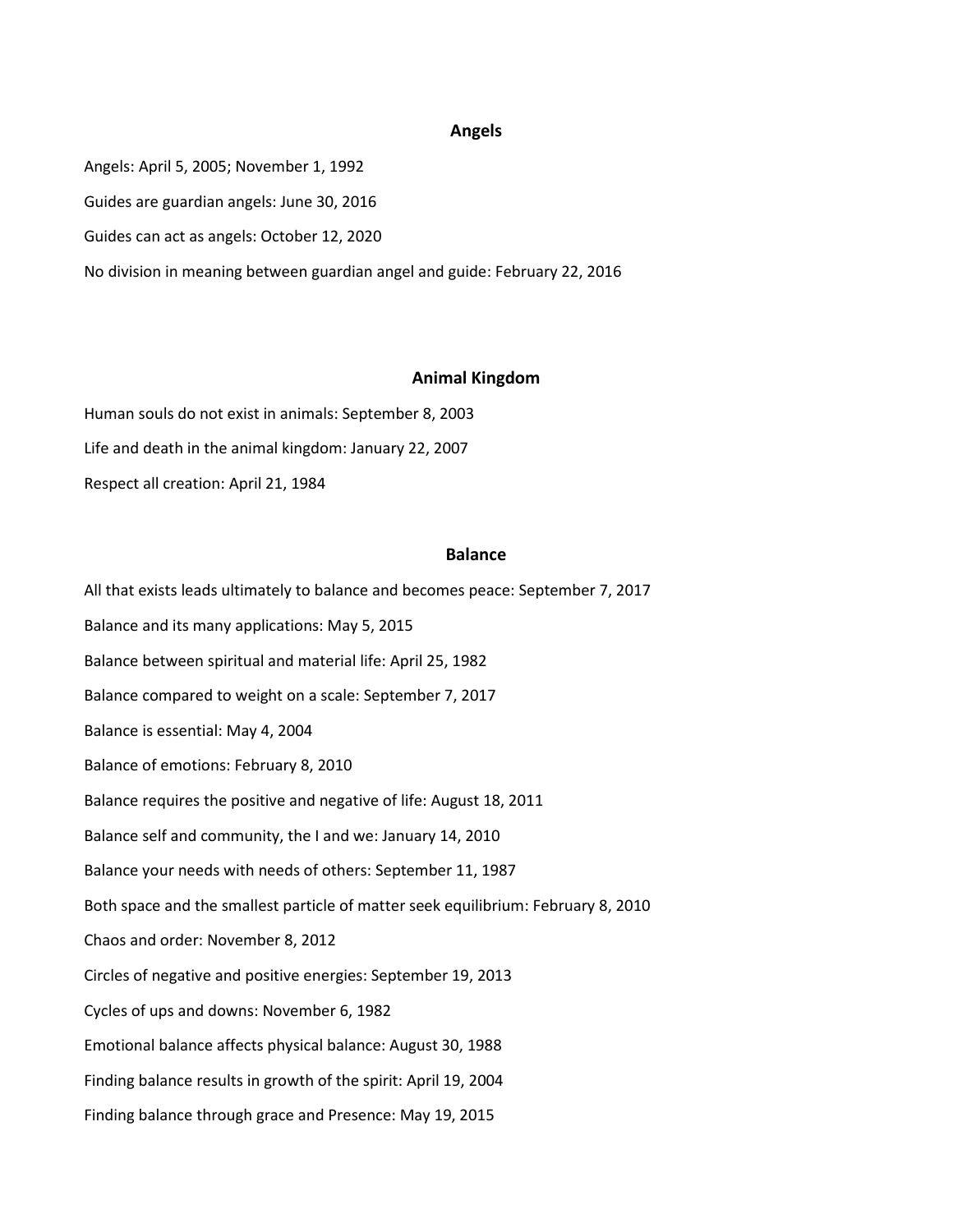Finding peace/balance in times of suffering: January 28, 2010 Fulfillment is a commitment to being loving: May 4, 2017 Growth is achieved when imbalance seeks to become balance: June 3, 1999 Have respect for nature's balance: August 3, 1988 Inner and outer circles: May 4, 2004 Learning through inequality and imbalance: May 9, 1993 Life moves toward balance: July 18, 2012 Love as balance: August 15, 2006 Peace and balance are closely related: August 3, 1988 Peace and balance: October 28, 2010 Pray for balance: March 23, 2009 Praying for healing is praying for balance: December 30, 2003 Reflect the positive and allow the negative to pass through: September 13, 1994 Seeking and acknowledging balance: June 21, 2011 Seeking balance during challenging times: October 12, 2020 Stability is empowering to bring about change in the world: October 10, 1981 The balance between uncertainty and conviction: May 27, 1997 The importance of circles: September 19, 2013 Transform imbalance to balance: July 13, 2005 True healing is balance: June 21, 1995 Welcome illness as an opportunity to grow: June 3, 1999 What being centered means: August 28, 2012

#### **Beliefs**

Accept differing beliefs: December 28, 1998 Beliefs are important in healing: June 22, 2004 Beliefs are not chosen: February 13, 1981 Contemplating other entities, and the universe and beyond: October 4, 2010 Difference between faith and belief: May 4, 1997 Difference between knowledge and belief: July 15, 2010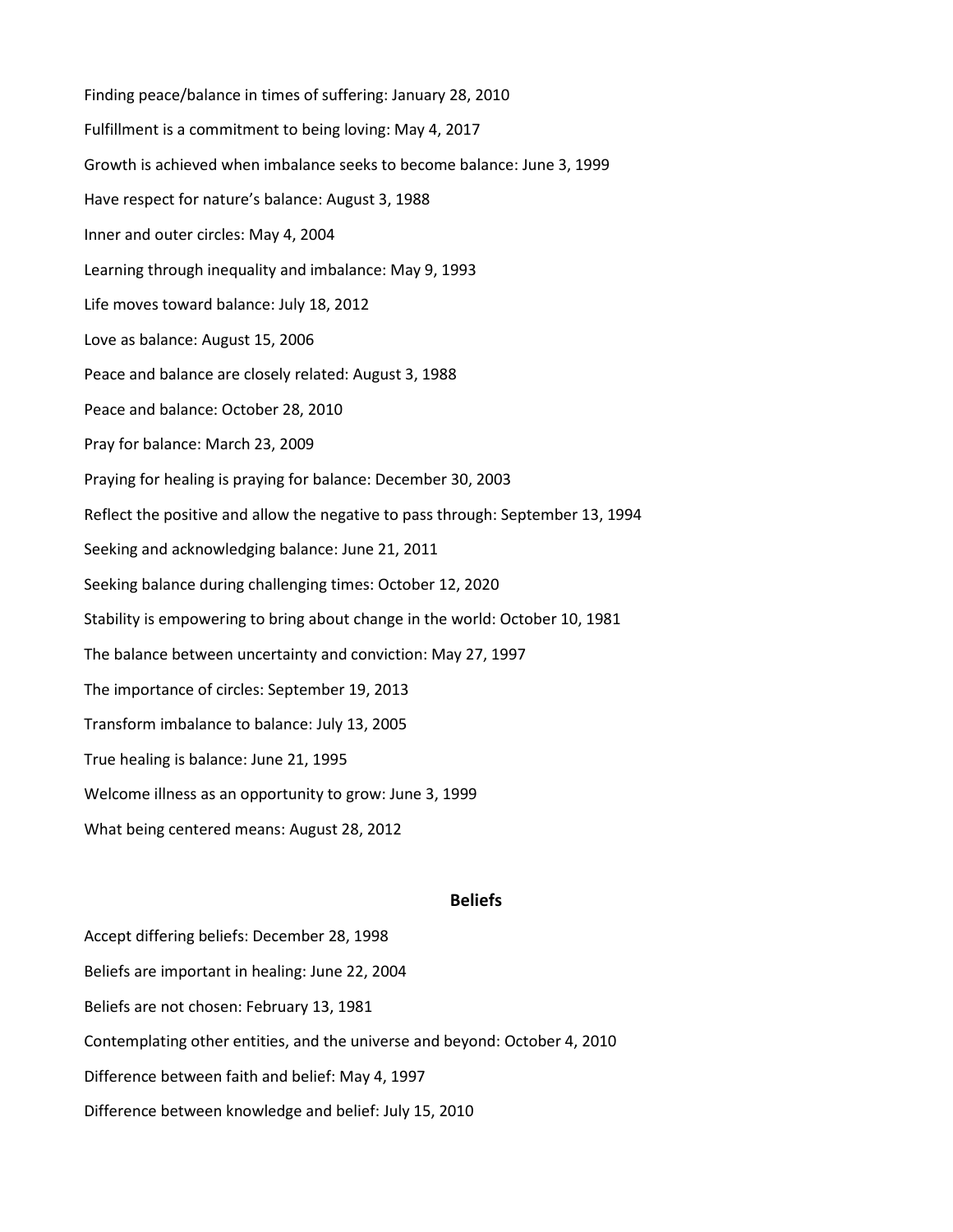Free choice: December 22, 1992 God does not see religions but beliefs: June 1, 2015 Have tolerance for all souls and all beliefs: March 29, 1987 How to share your beliefs: November 8, 2018 Religious beliefs are a kind of magic Share beliefs with a release of energy: May 29, 1982 Sharing beliefs about guides and these messages best done in small groups: December 20, 2011 The ebbs and flows of belief in God: June 14, 2021 The validity of differing beliefs: April 13, 1986 Use of metaphors and symbols in spiritual beliefs: March 2, 1999

## **Challenges/Opportunities**

Accentuate the positive: January 24, 2002 Accept challenges as opportunities: November 20, 1981 Accept problems as gifts: March 26, 1998 Accept who you are: May 5, 1984 Accept yourself so you can accept another: May 8, 1983 Accepting moments of doubt: November 5, 1989 Accepting the good and the bad: August 30, 1993 Accepting those who are a challenge: August 16, 1995 Acknowledge equality: November 10, 2005 Adaptation is a sign of strength: June 3, 2008 Adversity is a catalyst for developing grace and character: February 9, 2004 Affirm the divinity and dignity of everyone: February 10, 1998 All choices provide opportunities for growth, even those resulting in failure or victimization: March 24, 2008 Applying what you know is challenging: November 30, 1994 Asking "where is God" in challenging times: January 14, 2019 At crossroads and crises, ask for guidance: December 11, 1987 Being alone has advantages: June 25, 1982 Being mindful of life's lessons: July 13, 1999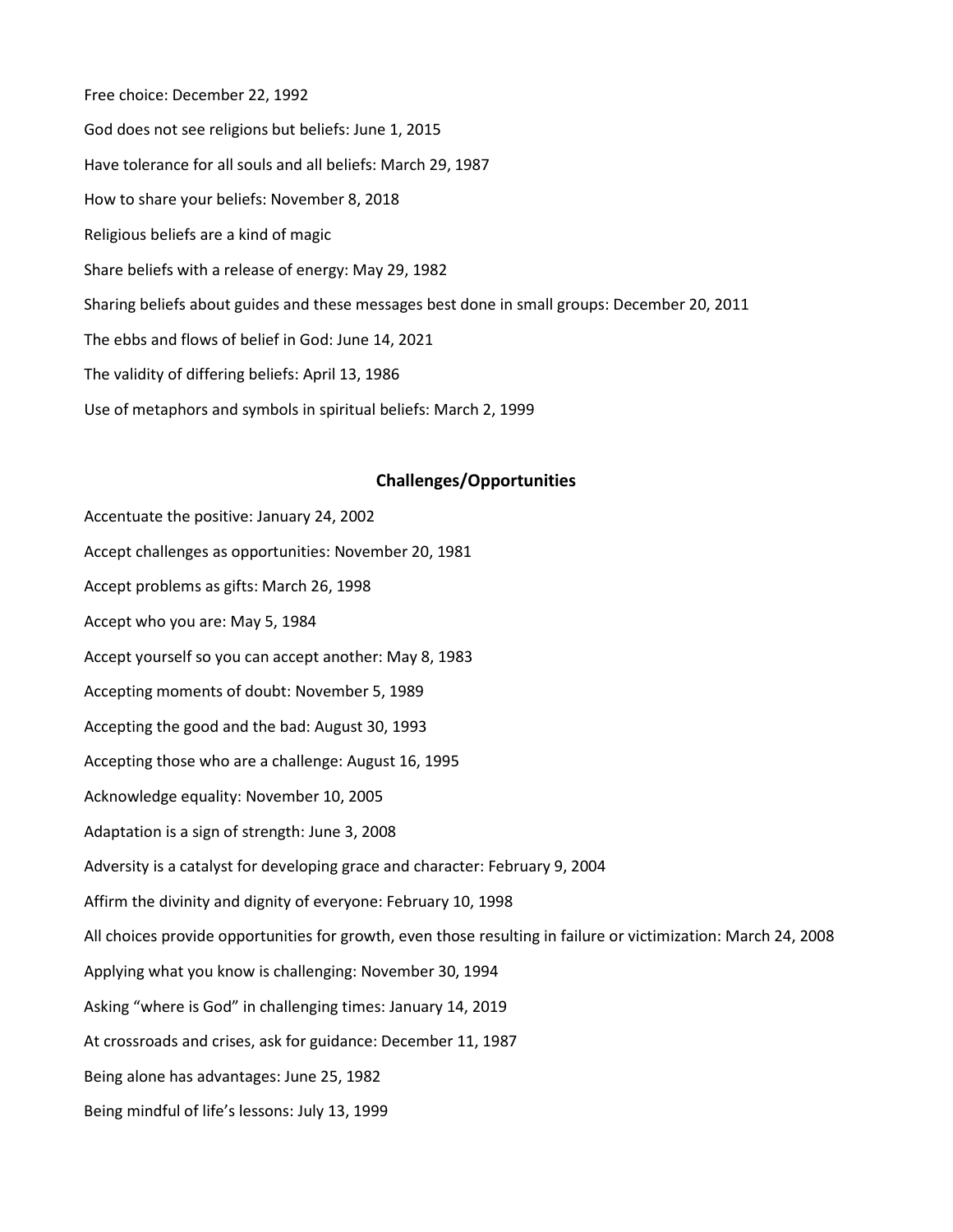Bend with change to grow spiritually: May 13, 1994 Celebrate differences: November 10, 2005 Celebrate diversity rather than focusing on differences: March 18, 1996 Challenges are opportunities: June 12, 1981 Challenges provide opportunities for growth: May 24, 2018 Change, growth, and reassessing priorities: February 2, 1986 Choose to illuminate your surroundings: July 13, 1999 Choose optimism over pessimism: January 13, 1999 Concerns provide meaning and perspective to life: February 9, 1999 Coronavirus pandemic: March 24, 2020 Correcting behavior: May 8, 1995 Dealing with adversity and difficult relationships: August 5, 1991 Dealing with adversity: April 1, 2014 Dealing with attitudes, distances and differences in human life: June 12, 1981 Dealing with "difficult" people: October 9, 2006 Dealing with loss: July 10, 2017 Disagreements between individuals are conflicts within the self: March 23, 1999 Difficult persons provide opportunities for growth: January 29, 2009 Divine direction and the gift of choice: May 10, 2000 Empowering others: September 19, 1992 Endurance breeds character: February 4, 1985 Experiencing loss as gain: October 11, 1993 Expressing love when it is difficult: February 23, 2015 Faith for challenging times: April 22, 2010 Find strength to hold the vision of the resolution of conflict: June 9, 2004 Finding blessings in the midst of tragedy: September 24, 2001 Finding the positive in pandemic isolation: April 7, 2020 Focus on the big picture: August 9, 1993 Focus on the positive: November 6, 1982 Focus should be on what is best for all: January 5, 2012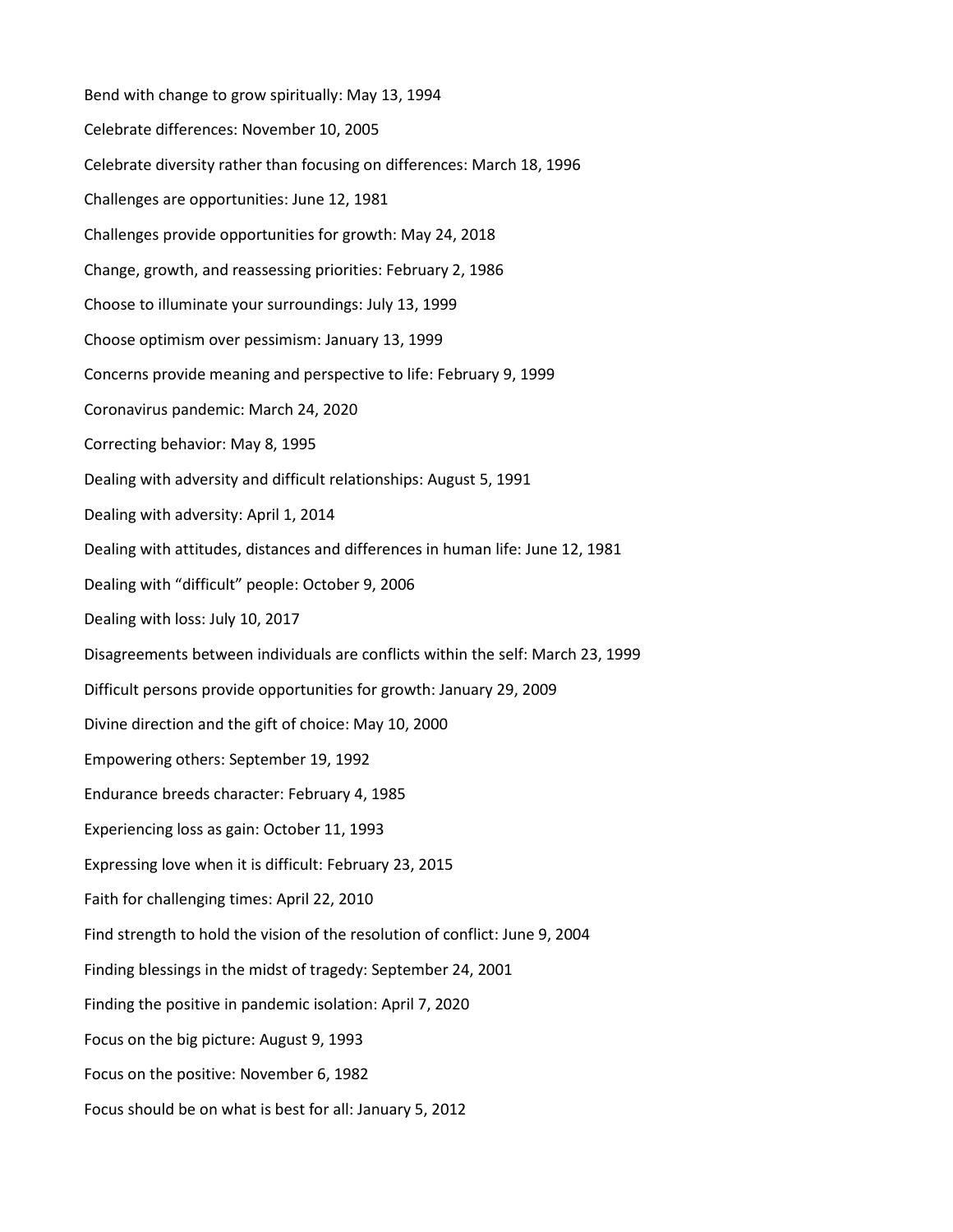Focusing on the positive rather than shunning the negative: October 14, 1998 For every experience give thanks: September 11, 1987 Give thanks for blessings and challenges alike: June 9, 2004 Give up desires for personal gain: October 24, 1981 Give witness by your actions, not with words: April 17, 1996 God does not create challenges but does allow them: July 9, 2015 God's presence and activity in times of challenge and uncertainty: August 21, 2001 God's presence during difficult times: August 20, 2015 Going with the flow: November 30, 2006 Good coming from destruction compared to forest fires: February 6, 2017 Growth through challenges: January 26, 1994 Handling disagreements: January 21, 1984 Handling emotionally charged meetings: October 9, 1997 Having faith in challenging times: November 2, 2017 How being positive or negative affects others: July 2, 2001 How to handle pandemic-related disagreements: July 29, 2021 How to respond during a pandemic: August 24, 2021 Human relationships offer unique opportunities: January 26, 1994 Human struggle offers opportunity for soul growth: August 13, 2009 Impact of positive and negative thoughts: November 21, 1986 Intention and intervention in trying times: April 10, 2018 Intersections on life's path provide opportunities: January 22, 2008 Keep problems in perspective: January 9, 1981 Living in the present: July 22, 2002 Loss of a pet: April 21, 1984 Losses are really opportunities for love: October 25, 2018 Love those who are difficult: June 1, 1986 Making a difference in the world: November 1, 2001 Nothing is lost: February 2, 2000 Perseverance in dealing with uncertainty: October 9, 1997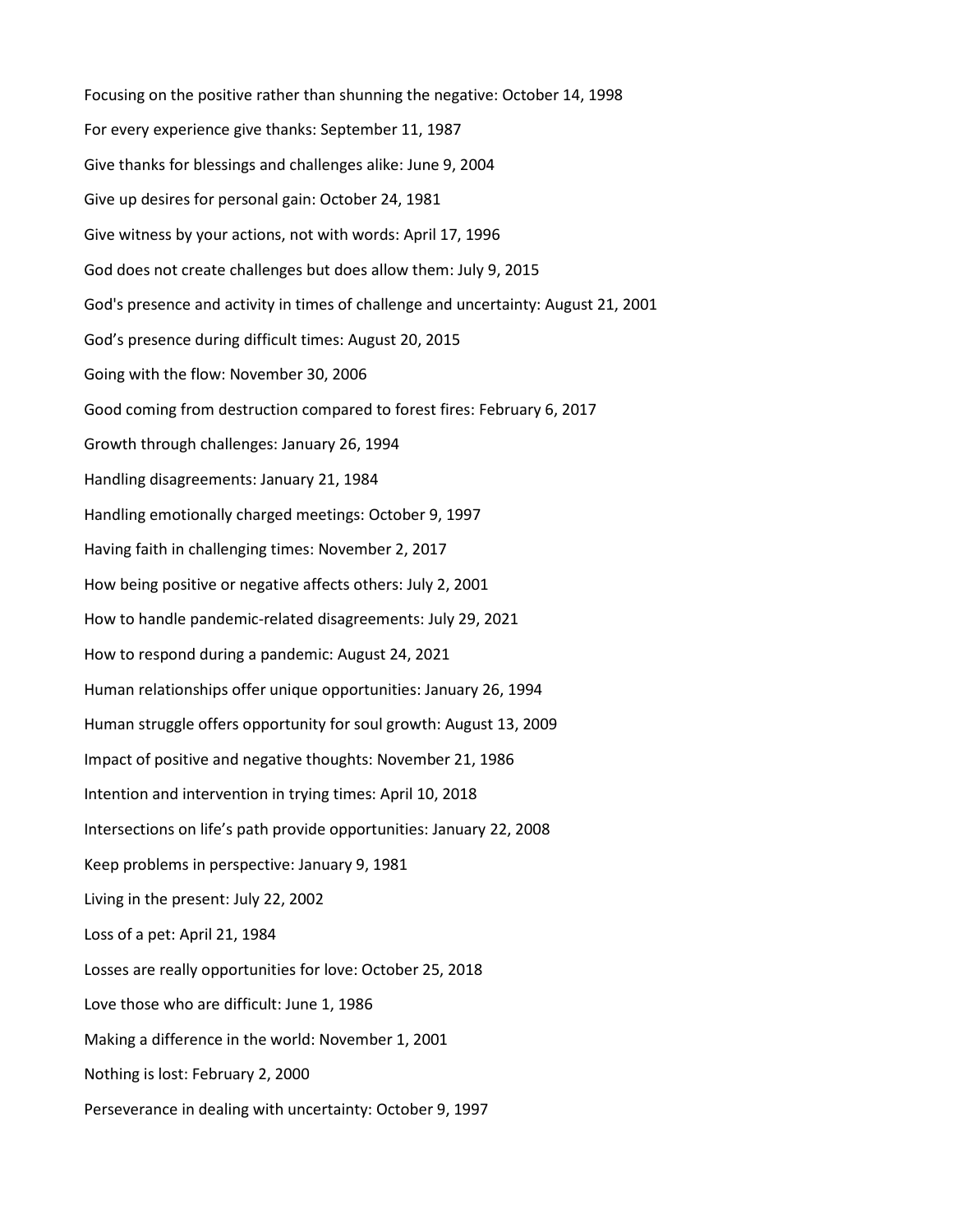Pitfalls with wanting to help another: November 3, 1997 Prioritize what is important to you: February 6, 1988 Re-evaluating life at a crossroads: September 5, 1983 Recognizing, accepting, and responding to needs: August 5, 2013 Reincarnation offers additional opportunities for soul development: December 12, 1981 Represent godliness in your actions: December 10, 2000 Respond with love in challenging situations: November 12, 2007 See challenges as opportunities for growth: May 8, 1995 Seeking balance during challenging times: October 12, 2020 Separation can lead to growth: June 25, 1982 Societal and human challenges: August 10, 2017 Suffering: its randomness and opportunity: November 7, 1986 Teach others by your example: February 28, 1986 Thank God for challenges: November 1, 1993 The advantages of small group sharing: February 6, 1988 The challenge of illness: April 25, 1982 The challenge of love: January 14, 1983 The fear of loss: April 23, 2002 The future of the world depends on tolerance: June 1, 1986 The importance of being positive and not negative: June 20, 1983 The inward and outward journey: November 7, 2000 The necessity of difficulty and challenge: November 15, 1995 The power of positive thinking: April 17, 2001 The superficiality of differences between people: September 17, 1997 True sharing and what impedes it: August 28, 1997 Uplift others so that their horizons may be expanded: July 7, 2011 Use your blessings to bless others: January 20, 2000 Welcome challenges: May 13, 1994; August 2, 1995; January 13, 1999 Welcome the storms of life: May 6, 1996 When "bad" things happen to "good" people: April 22, 2010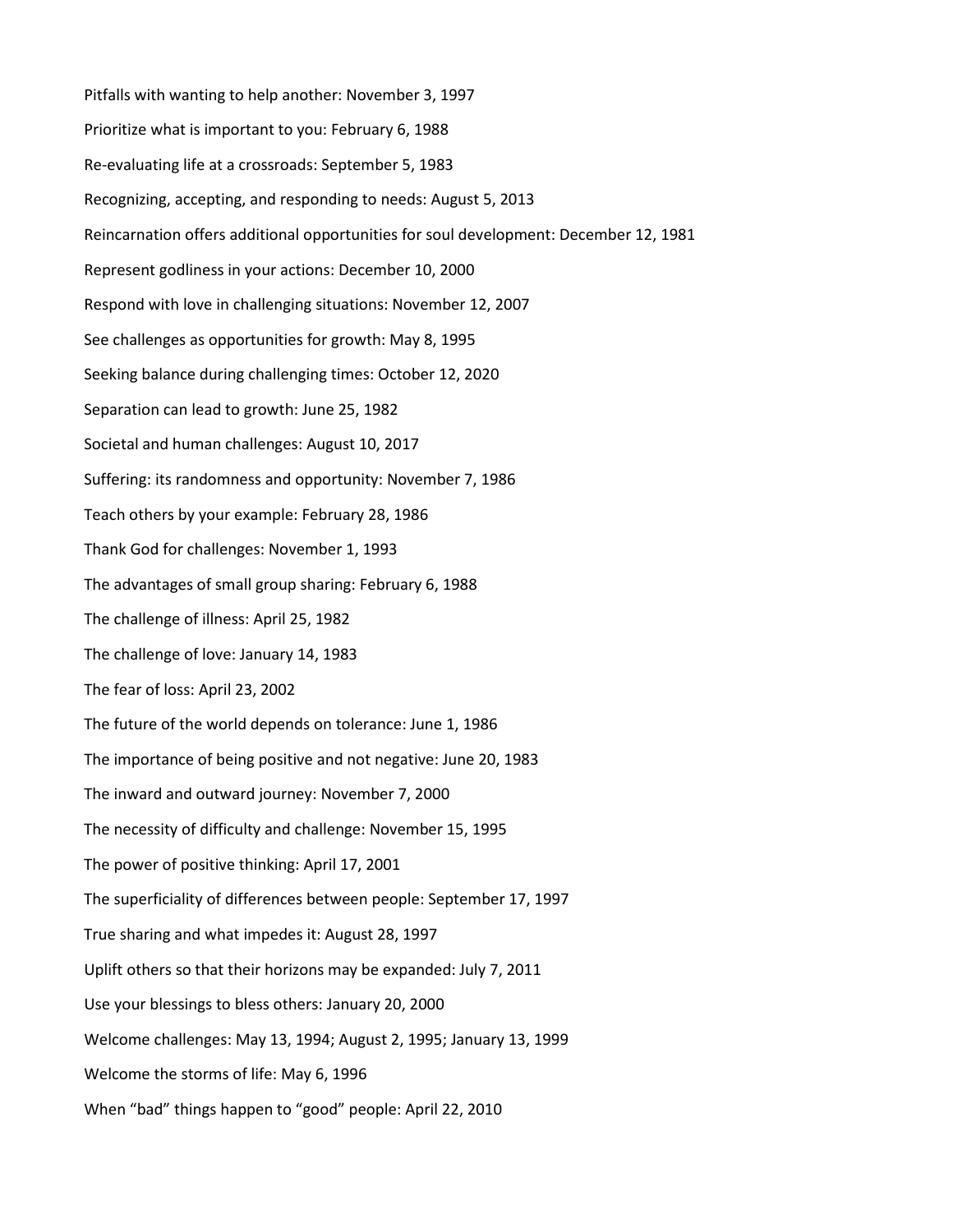When humans feel abandoned by God: October 6, 2015

## **Change**

Change is constant: May 10, 2018

All that you think, say, and do affects the entire creation: February 3, 2020

### **Channeling**

Inconsistencies in channeled material: November 21, 1986 Seeking guidance through kinesiology, the pendulum, and channeling: February 21, 2005 The Seth material: November 21, 1986

### **Christmas**

Being sensitive at Christmas: December 14, 1979 Christmas and the nature of Jesus: December 7, 1980 Christmas is about hope: December 22, 2014 The difference between getting and receiving gifts: December 20, 2011

# **Coincidences**

Coincidences: September 21, 2015 "Coincidences" are a synchronizing of energy forms: August 20, 2015 No chance meetings between strangers: October 17, 2019 No chance encounters of people or events: November 5, 2019

# **Comfort**

Give and receive with no expectations: March 30, 2010 God as Comforter: February 21, 2011 God's comfort: December 10, 2009

### **Communication**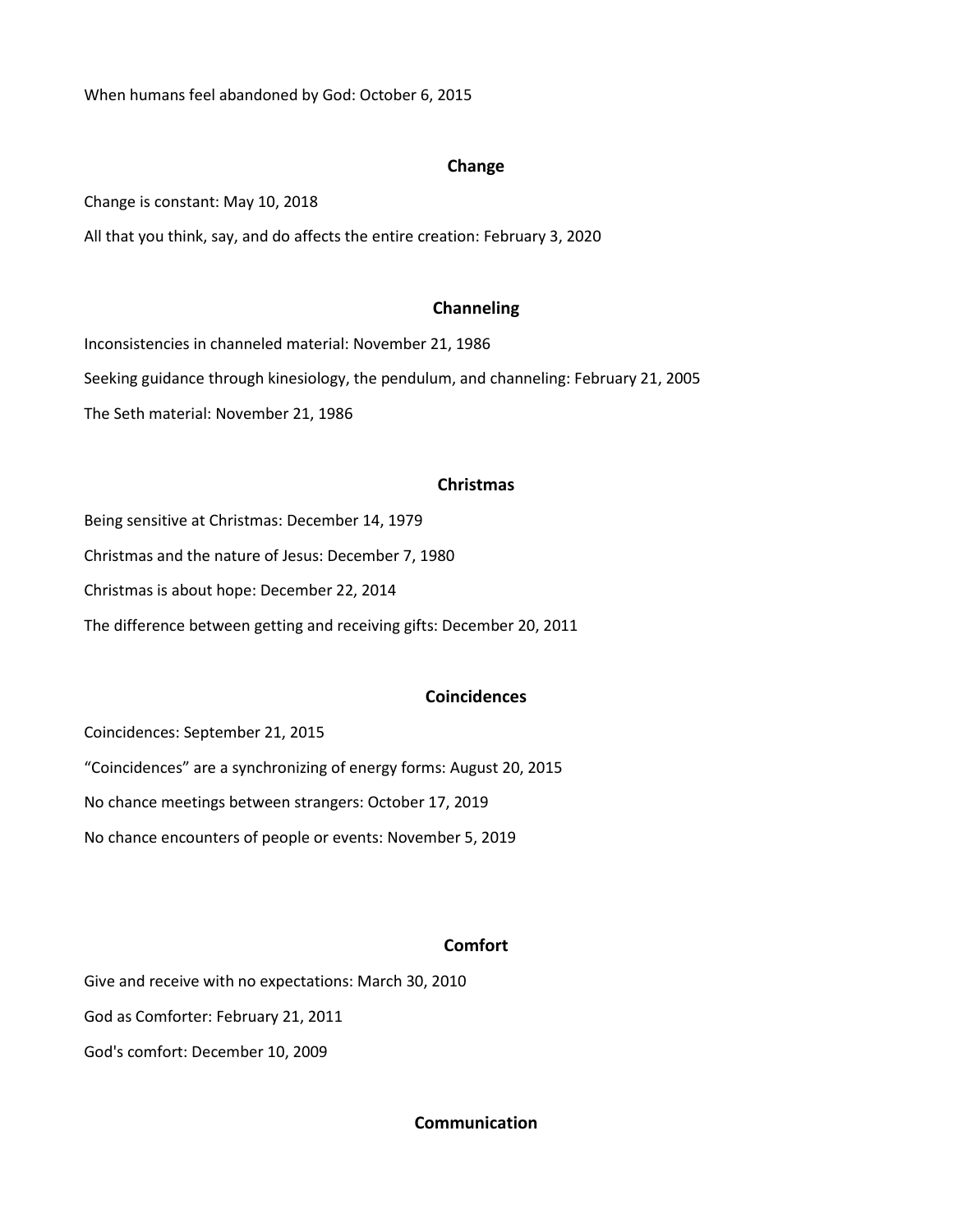All that you think, say, and do affects the entire creation: February 3, 2020 All thoughts communicate: May 24, 2010 Communicate by becoming the other: March 22, 1995 Communicating and relating to others: March 27, 1981 Communication between a fetus and an adult: June 5, 2007 Communication with spirits: February 6, 2014 Communication, whether human or spiritual, should be about product, not process: October 9, 1980 Communications from God and from guides: February 12, 2015 Communion through peaceful listening: July 27, 2005 God communicated with souls from the beginning: April 30, 1983 How God communicates: January 27, 2022 How guides relate to and communicate with humans: September 8, 2011 Many spirit entities communicate to humans: October 30, 2014 Prayer as communication: January 10, 1982 Spiritual Light as a medium of communication: December 26, 1980 The body communicates its stress tolerance: August 3, 1994 The light of communication: March 30, 2010 Vibrations: May 2, 2005 What makes communion with guides difficult: May 29, 1982 Words are inadequate expressions: June 30, 2016

### **Community**

Community compared to school of fish: September 12, 2019 Community of human and spirit life: July 27, 2020 The importance of community: August 20, 2002 United States culture is reinventing itself: August 20, 2015

### **Compassion**

All that is received must be given away: May 8, 1983 Be a manifestation of God's compassion: February 3, 2011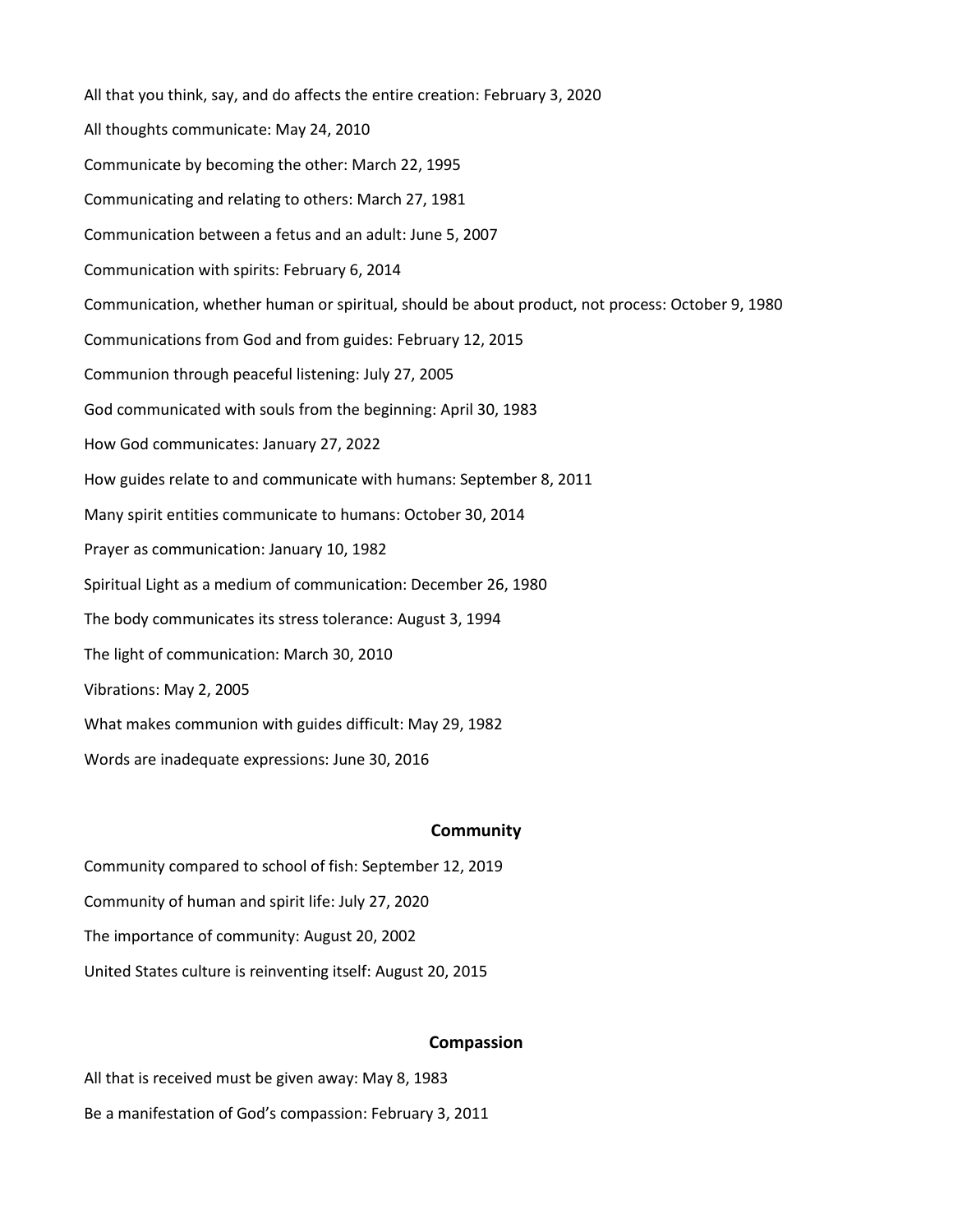Be compassionate: June 22, 2005 Be present with caring intention: June 15, 2006 Be sensitive to unexpressed needs of others: July 7, 1985 Be the difference: March 30, 2010 Compassion is a natural occurrence: May 24, 2010 Compassion: September 3, 2013 Compassionate giving and appropriate receiving: April 21, 1997 December's opportunities to remember those in need: December 15, 1991 Experience cultivates compassion: April 17, 2001 Give and receive with no expectations: March 30, 2010 Give in order to receive: January 10, 1982 Giving and receiving help: November 1, 1993 Giving love and light to another: July 5, 1991 Help others in need: September 18, 1981 Live to give: February 19, 1988 Live to give: July 1, 1987 Making a difference in the world: November 1, 2001 Meet evil with compassion: May 27, 1988 Practice love and compassion: March 7, 2022 Practice patience of others and self: May 5, 1984 Providing loving support: November 12, 1983 Recognize the value of others while they are living: September 11, 1987 Responding to need of others and self: April 1, 1985 Responding to one in need: March 11, 2004 Shared suffering, compassion, grace: August 26, 2004 Show that you value others: September 9, 1985 The importance of mutual support: September 5, 1983 The role of compassion in love and prayer: December 21, 1986 The role of patience and compassion in spiritual development: September 17, 1997 True compassion is spontaneous: January 9, 1987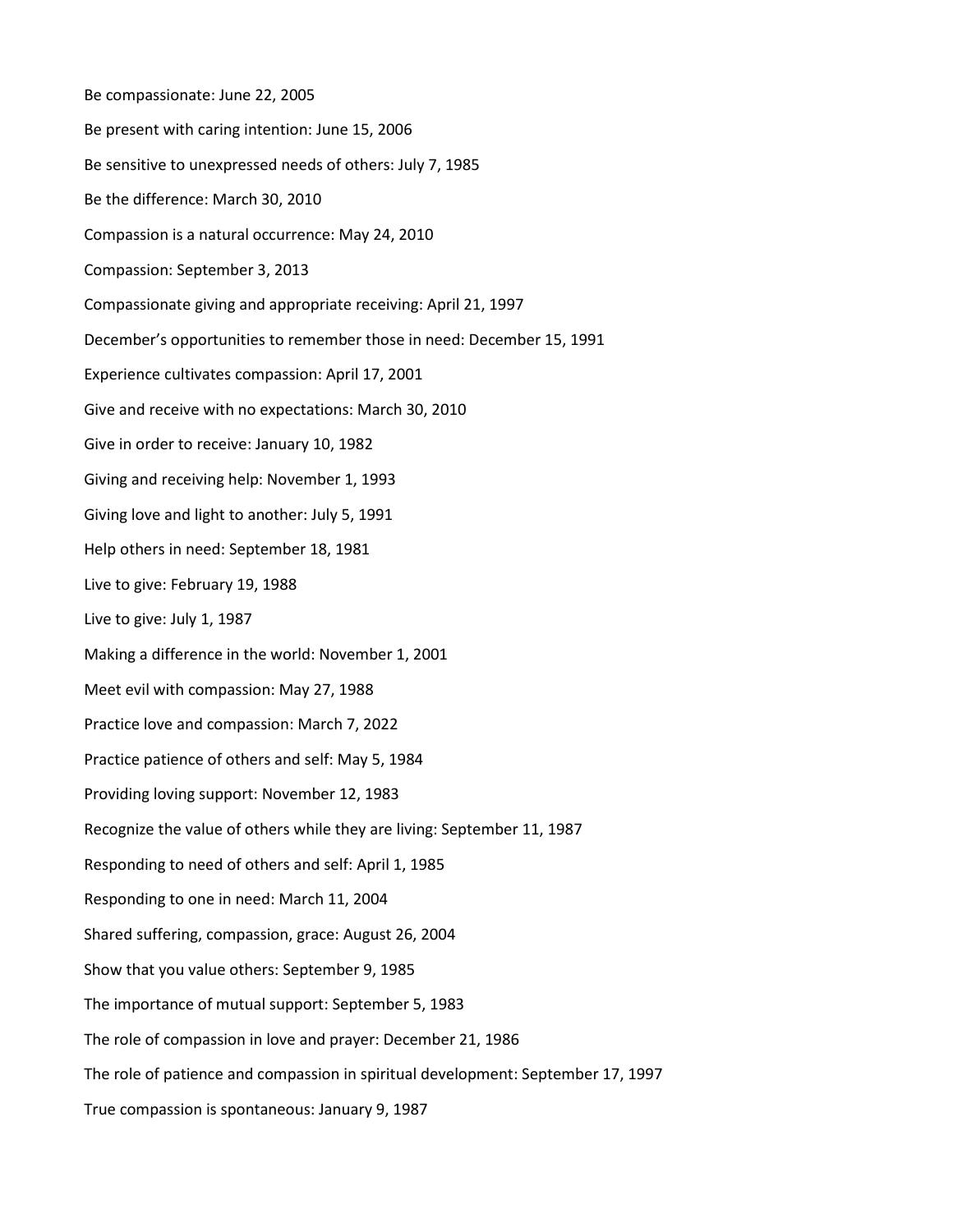Turning point in attention humanity gives to compassion and nonjudgmental love: February 8, 2010 You are each other's keeper: October 28, 2010

### **Competition**

Competition and achievement: February 29, 1980

Don't compare lives: October 23, 1983

# **Conflict**

Addressing disagreements in relationships: January 28, 2013 Conflict and growth: November 7, 2000 Dealing with conflict, fear, and judgment: December 12, 1994 Find strength to hold the vision of the resolution of conflict: June 9, 2004 There is an existence with no strife or war: March 7, 2017 Ukraine-Russia conflict: March 7, 2022 Welcome conflict and adversity: October 15, 2000 Welcome disagreements: October 14, 2013

# **Confrontation**

Stand up for what you believe with patience and forgiveness: June 6, 2017 Standing up for what you believe: May 24, 2018 The limits of confrontation: June 2, 1980

# **Connectedness of Creation**

All that has been created is changing: June 21, 2011 All that has been created is sacred: October 22, 1994 All that is created eventually becomes the Creator: March 15, 2011 All that you think, say, and do affects the entire creation: February 3, 2020 Connect with all creation: May 25, 2005 Creation: there was no beginning, and there will be no end: June 30, 2014 Everything affects everything else: October 17, 2019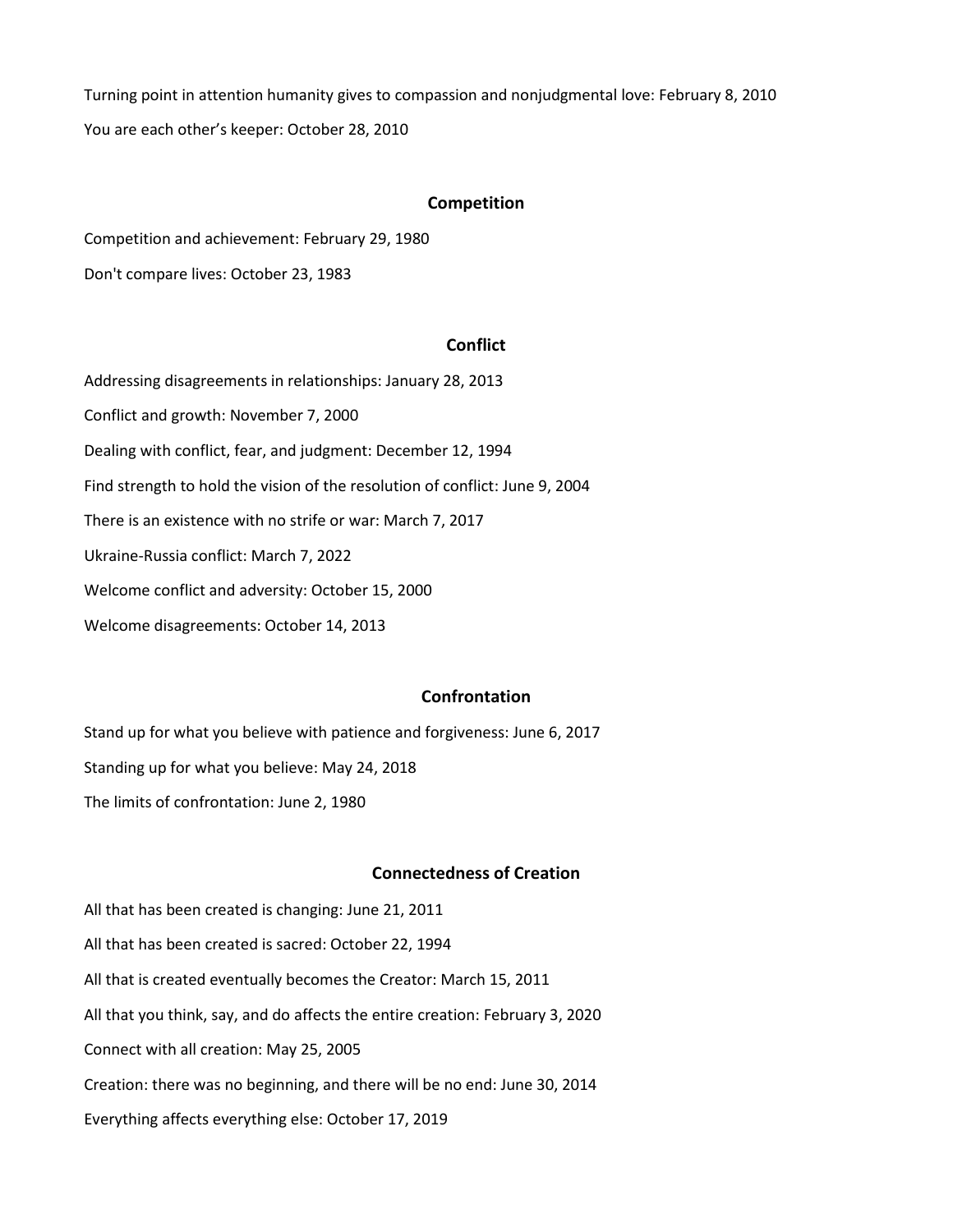Everything encountered is sacred: January 23, 2012 Evolution of earth, humans, and all creation: May 14, 2011 God continues to create: January 5, 2012 God created all for the purpose of establishing total unity: February 11, 2013 God created all of the natural world: August 3, 1988 God is both Creator and Created: November 8, 2012 Interconnectedness compared to movement in a pond: March 30, 2010 Like attracts like: October 17, 2019 Nature, spirit, and the unity of all creation: June 3, 2003 Our relationship to animals and all that has been created: August 19, 2003 Overlook cosmetic differences in the unity of all creation: February 16, 1994 Quantum theory and interconnectedness: November 8, 2012 Respect all creation: April 21, 1984 Reverence for all that exists: March 4, 2001 Reverence for creation: July 5, 1991 Spiritual connectedness compared to the sea: May 26, 2003 The created and Creator are one: May 24, 2010 The rhythm of God's creation: August 29, 2005 The unbroken circle of creation: December 13, 2012 The unity and continuity of creation: September 13, 1993 Understand the unity of all creation: November 20, 1991

# **Conscience**

Consciousness: March 12, 2015 Guilt and conscience: February 8, 1987 How conscience is your guide: May 22, 1981 Prayer and one's conscience: May 22, 1981 Thoughts create reality: June 7, 2005

# **Control**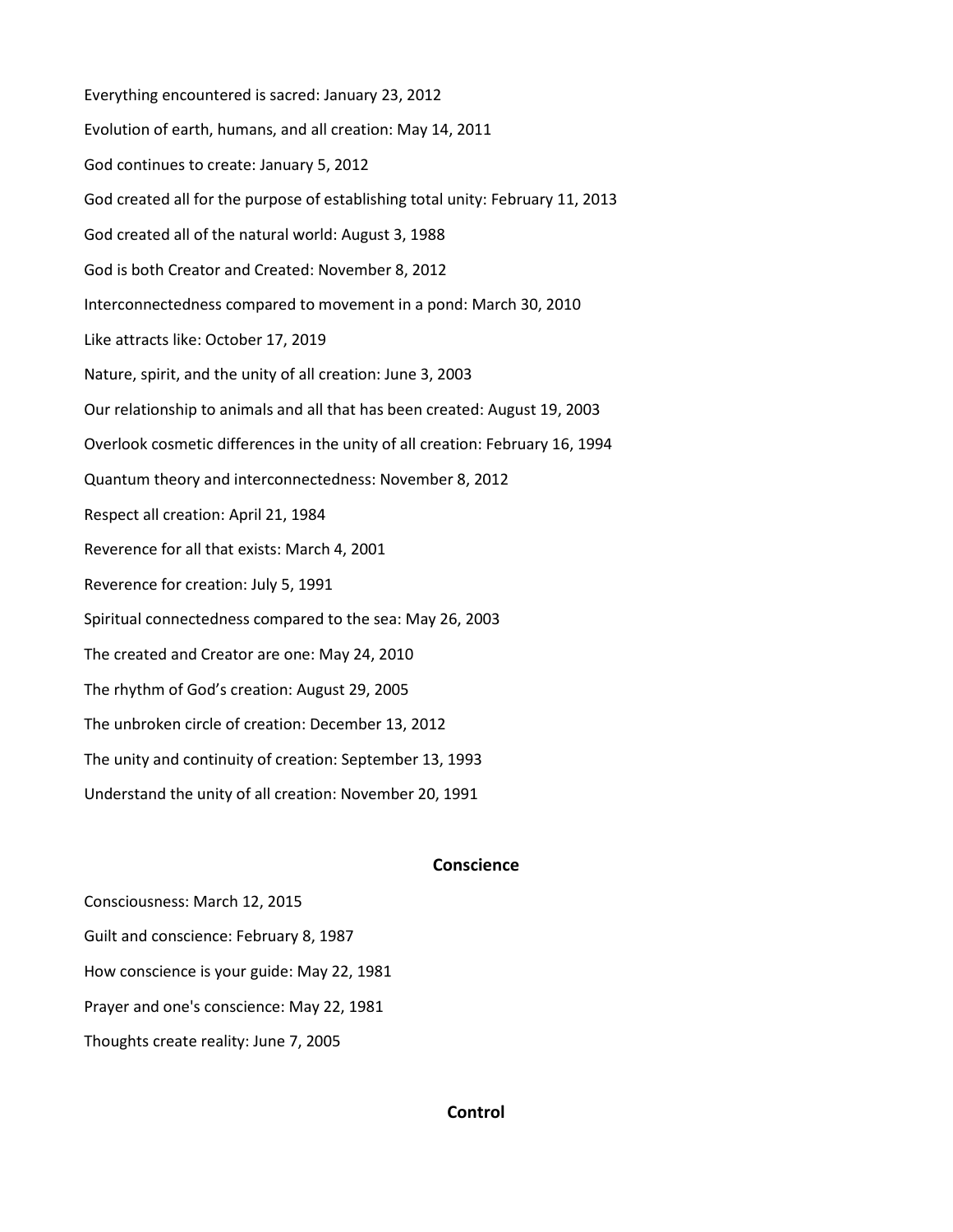Power of the mind to control bodily functions: February 27, 1981 Relinquish control of your life: June 4, 1984

#### **Creation**

Affirming all forms of life is affirming God: April 20, 2020 All that exists is God: November 19, 2019 Creation of universe was not accidental: October 25, 2018 God continues to create: March 25, 2019 Multiple physical and spiritual universes: May 3, 2020 Not all universes are physical: July 5, 2018 The sacredness of all creation: April 30, 2018 What God creates serves to expand what God creates: March 2, 2021

#### **Death**

Bodily death compared to molting: March 15, 2011 Capital punishment: July 13, 2005 Comforting words on the passing of a dear friend: August 24, 2021 Death does not separate those who love: July 15, 2010; February 12, 2019 Death is moving from one community to another: April 20, 2020 Death is not separation: June 7, 2010 Greater awareness of unity after death: March 23, 1999 Human identity transcends death: October 25, 2011 In death, all is cast away except the love given and received during human life: June 21, 1994 Incarnation/death compared to ocean evaporation/rain: April 23, 2009 Life does not begin at birth nor end at death: October 25, 2011 Meaning of Jesus' life and death: March 20, 1982 No justification in terminating the life of another: October 22, 1994 Sudden deaths: July 24, 1996 Suicide: August 22, 2013; July 10, 2017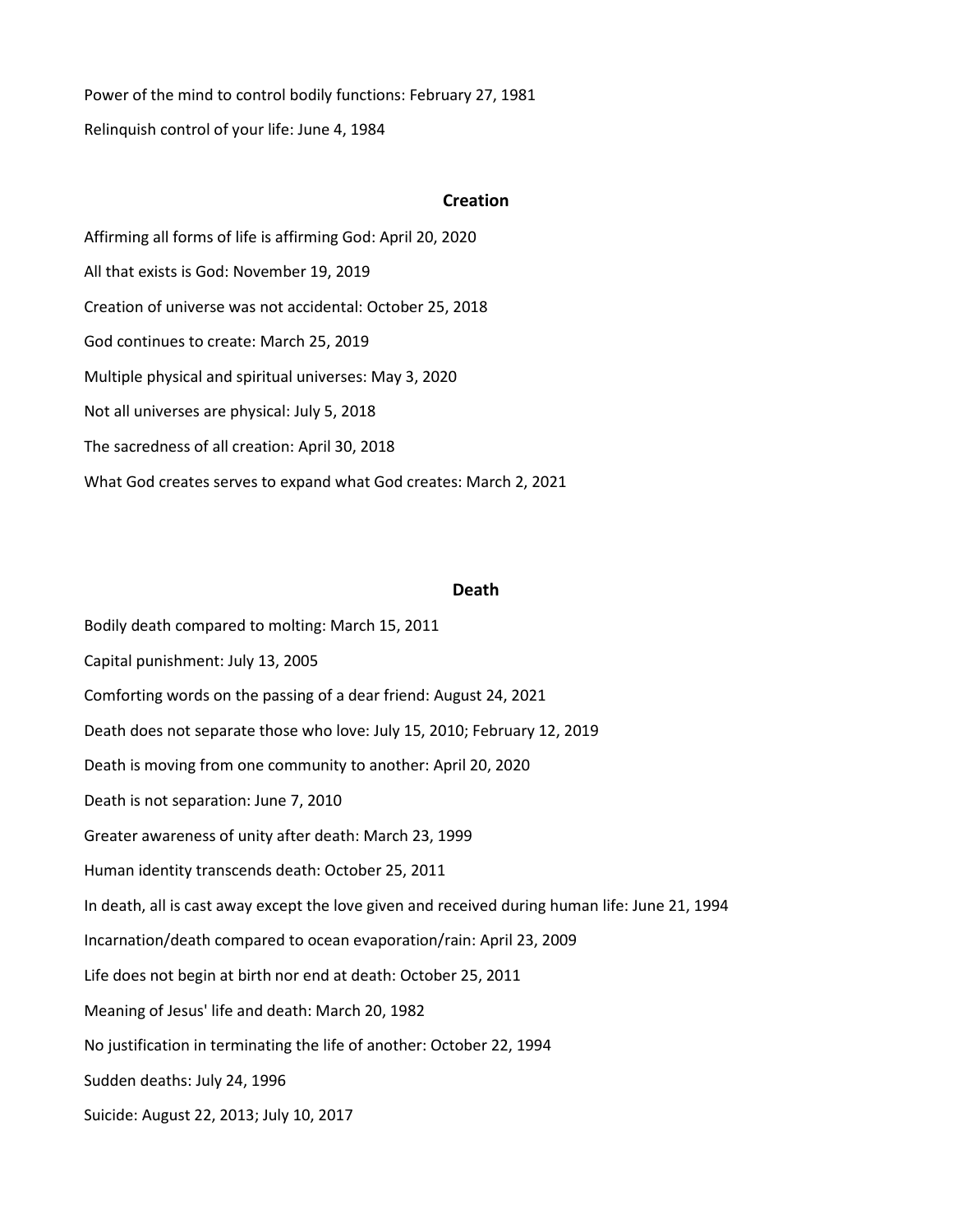Suicide's effect on the soul: October 20, 1991 The importance of touch to one who is dying: August 25, 2016 The role of faith in the approaching death of loved ones: September 8, 1991 The timing of death: March 15, 2011 Those who have died are not separated from us: June 1, 2015 Transition from human form to spirit form: November 9, 2021 Transition from life to afterlife: February 26, 1984 Transition from life to Life: March 3, 2003 Value life; resist its termination: March 31, 2011 When a life is cut short: September 3, 2015 When will life end?: May 8, 1983 Young lives cut short: August 26, 2004

### **Divine Intervention**

Links to the Divine: January 8, 2008 What divine intervention is and isn't: October 12, 2020

#### **Dreams**

Dreams: September 21, 2015 Dreams are a bridge to a broader reality: December 13, 2012 Dreams are a connection to reality: January 14, 2013 Dreams have a spiritual component: December 21, 2015 Most dreams are related to emotional issues: April 11, 1987 Search for meaning of dreams: March 29, 1987 The importance of dreams for the spirit: January 4, 2016

### **Earth**

Big Bang was not the beginning: October 6, 2015 Concerns for the environment addressed: July 26, 2018 Earth will be consumed by sun: September 21, 2004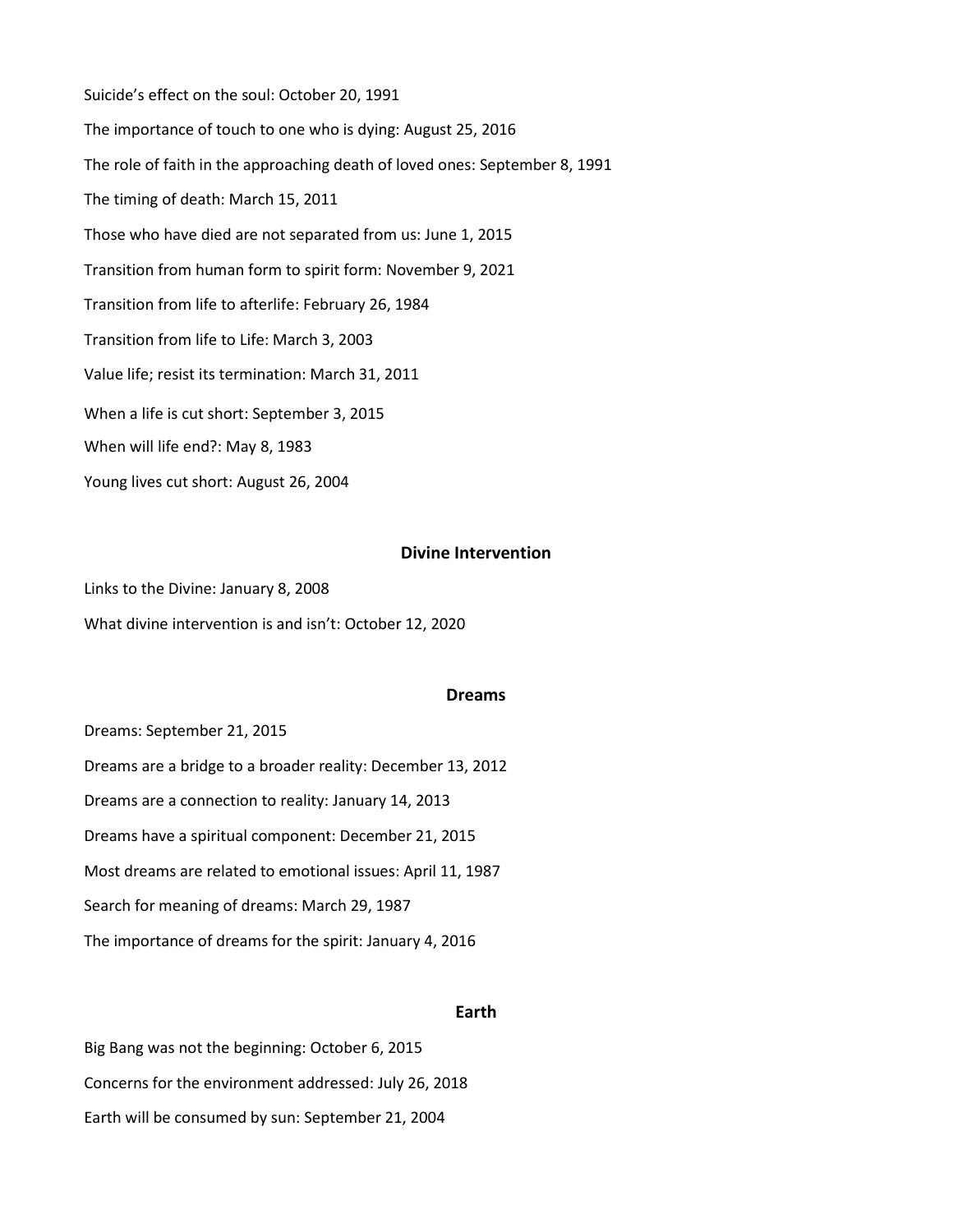Evolution of earth, humans, and all creation: May 14, 2011 Intelligent life beyond Earth: May 18, 2004 Intelligent life on other planets: September 21, 2004 Living with earth changes, natural disasters, and adversity: May 14, 2011 No human-produced Armageddon: September 21, 2004 Other intelligent life, other earths, other universes: March 31, 2011 The earth, along with everything else, is evolving: March 15, 2011

#### **Emotions**

Anger is directed toward preservation or destruction: July 21, 2015 Anxiety, fear, and worry obstruct vision: August 9, 1993 Appropriate expression of feelings: February 12, 1982 Asking "why me" results in self-pity: August 18, 1991 Balance of emotions: February 8, 2010 Cast away worry, concern, anxiety: September 3, 2013 Dealing with negative emotions: August 2, 1995 Difference between worry and prayer: July 11, 1988 Emotional balance affects physical balance: August 30, 1988 Emotional peace is crucial for world peace: August 30, 1988 Following your heart's desire: June 12, 2014 God does not feel anger: March 14, 1982 God is a feeling entity: February 12, 1982 Healing on the spiritual, emotional, and physical levels: June 17, 1987 How guides recognize human emotions: April 18, 2011 Lifting oneself from despair: June 19, 2019 Most dreams are related to emotional issues: April 11, 1987 Negative emotions are crippling: April 15, 1985 Range of emotions are natural and necessary: February 12, 1982 The detriment of negative emotions: July 22, 2002 The importance of sharing joyful times: May 31, 2012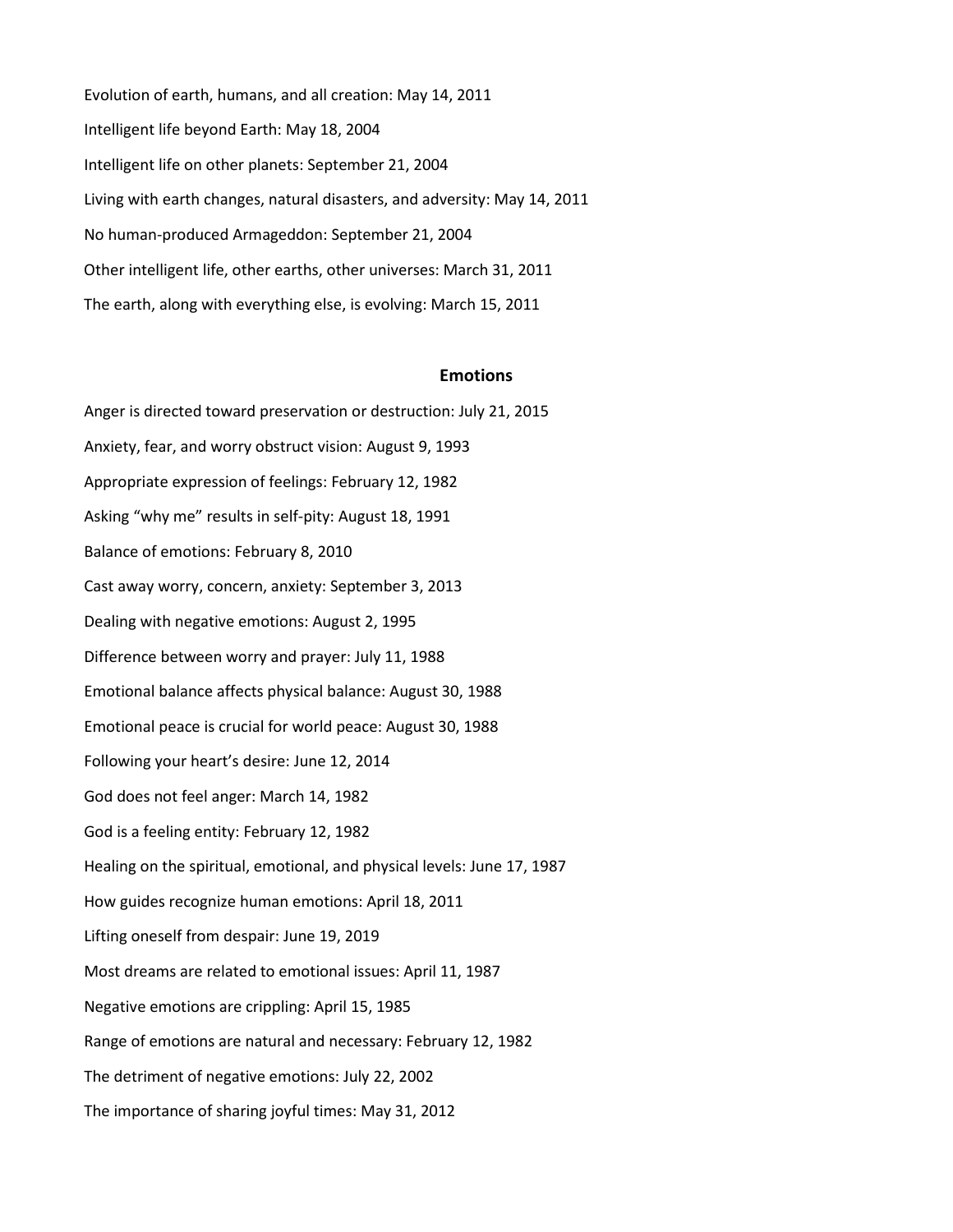The relationship of anger, fear and hate: March 24, 2003

#### **Energy**

All-embracing energy connects everything: January 21, 2020 Avoid giving energy to what is dark: June 12, 2014 Chakras: November 6, 2002 Characteristics of light, darkness, and energy: May 10, 2010 Circles of negative and positive energies: September 19, 2013 Comprehending reality beyond the senses: May 24, 2010 Crop circles: September 19, 2013 Differences between positive and negative energy: July 15, 2010 Energy is logical and organizational: March 4, 2001 Energy of God compared to trampoline: February 21, 2022 Energy of prayer: December 23, 1991 Exchange of energy: May 19, 2008 Exchanges of energy in giving and receiving: September 25, 2010 God and spirit perceive only positive energy: December 11, 2008 God does not create but transforms energy: March 31, 2015 God is the energy that connects everything: January 7, 2020 God's energy described: November 26, 2012 Inanimate objects respond to God's energy: June 11, 2018 Love as the source of energy and light: June 13, 2001 Many forms and uses of energy: September 21, 2004 Negative energy can make space for love to follow: May 4, 2017 Only human love and goodness are detected by other energy-forms: December 5, 2011 Positive and negative energy released into the world: November 6, 2002 Prayer described as energy absorption and reflection: July 29, 2010 Protection from "negative" energies: December 1, 2005 Quantum energy: November 26, 2012 Relationships are exchanges of energy: April 23, 2009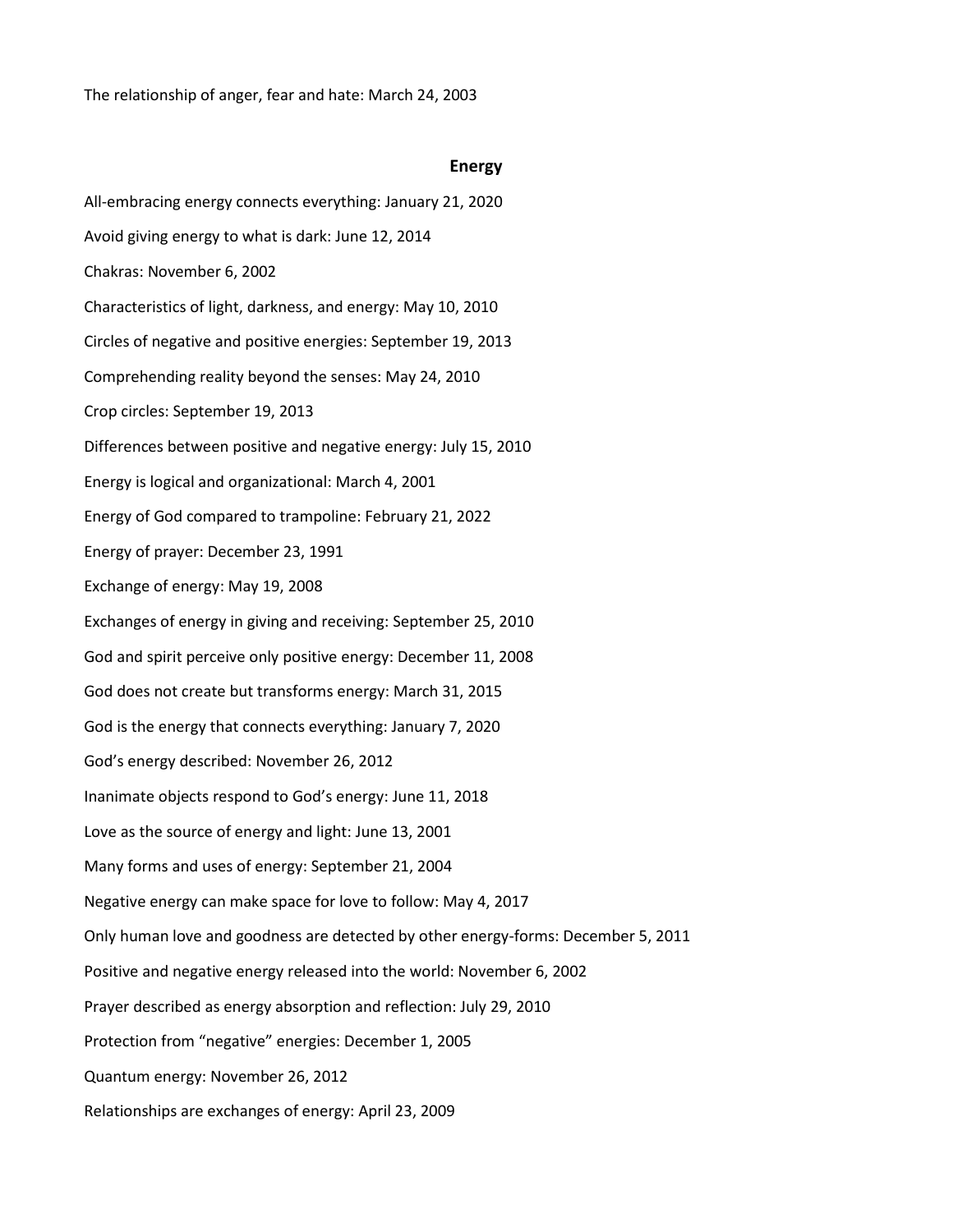Resonance compared to piano strings: July 9, 2015 Share beliefs with a release of energy: May 29, 1982 Spirit energy compared to candles and mirrors: April 11, 2016 Spirit, energy, and light: November 12, 2007 Spiritual Light: as a form of energy: December 26, 1980 The dynamics of absorbing and reflecting energy and God's light: July 29, 2010 The energy in darkness: November 13, 2015 The energy of God permeates everything: October 4, 2010 The energy of observation: February 6, 2017 The energy of prayer: June 30, 1988 The energy that connects all compared to a trampoline: February 3, 2020 The evolution of energy forms: November 19, 2019 The purpose of negative energy: June 11, 2018 The strongest energy is the quietest: October 17, 2019 There is no new creation, only changes in energy: August 31, 1995 Thoughts are energy and have impact: March 24, 2008 Thoughts have energy: January 21, 2020

# **Equality**

All souls are equal, united, and part of the entity of God: March 23, 1999 Divinity as the basis of equality: July 24, 1996 How people are equal: September 29, 2016 In substance, all human beings are equal: September 12, 2019

#### **Ethics**

Abortion: October 29, 2007 Capital punishment has no place: June 7, 2010 Capital punishment: July 2, 2001 In vitro fertilization: October 29, 2007 More about conception and spirit attachment: November 12, 2007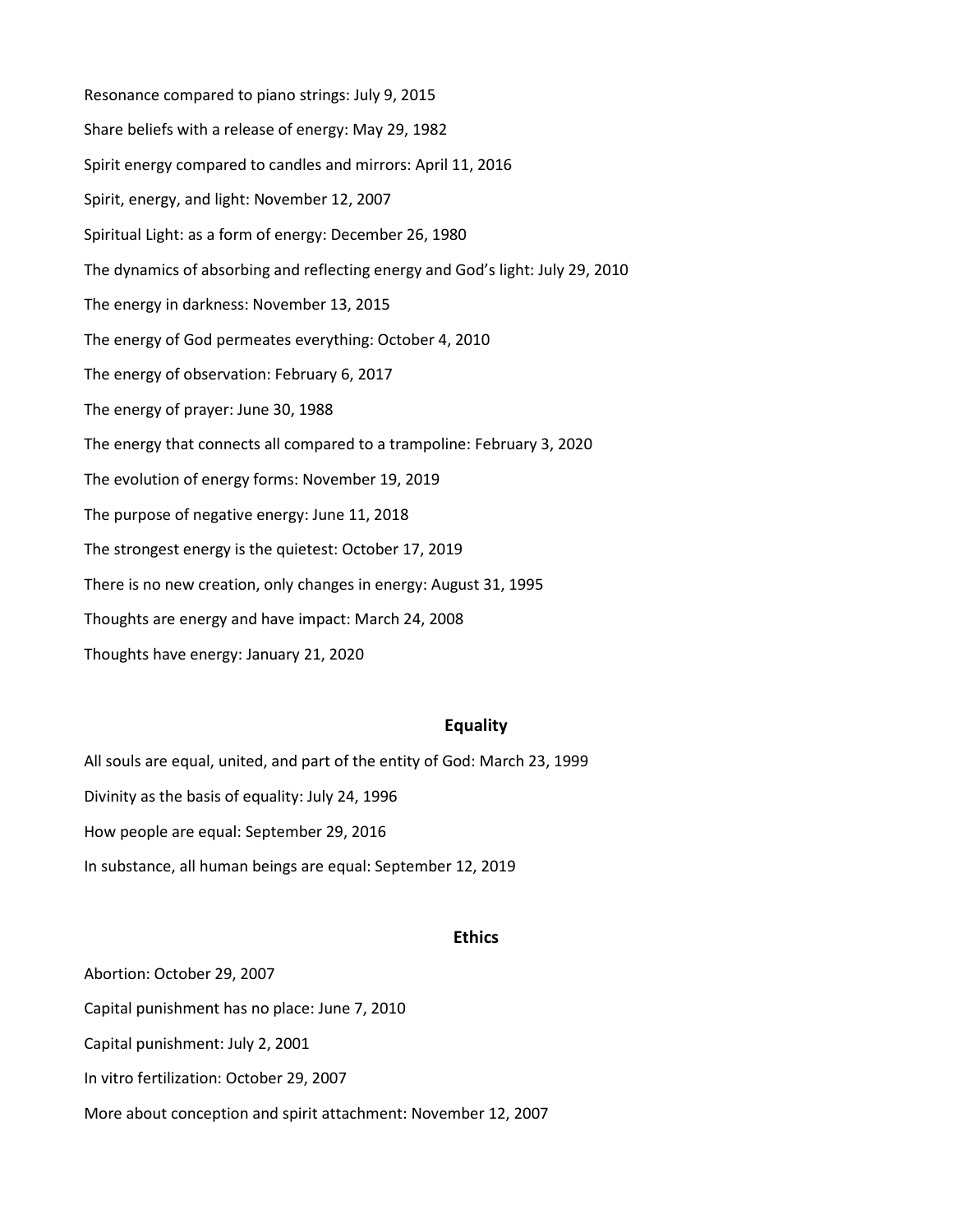No justification for taking a life: September 6, 2018 Revising the Golden Rule: December 15, 1991 The abortion dilemma: September 8, 2003 Whether to test a fetus if risk involved: August 12, 2008

### **Evil/Darkness/Negativity**

A type of evil: April 11, 1987 Burdens, emptiness, darkness, negative energy, evil: February 28, 2012 Characteristics of light, darkness, and energy: May 10, 2010 Embracing the foe: May 31, 2012 Evil defined: January 5, 1996 Evil does not operate in light: February 27, 1981 Evil in relationships: January 12, 1990 Evil is a human creation: October 16, 2008 Evil is a part of creation: September 11, 2000 Focusing on the positive rather than shunning the negative: October 14, 1998 Good and evil: November 5, 2003 If God is all-powerful, why negativity: February 25, 2019 Meet evil with compassion: May 27, 1988 Negative energy, dark power, and evil: October 8, 2007 Negative forces are receding: January 27, 2015 Negative forces in spirit world: September 5, 1982 Negative thoughts and experiences are ultimately obliterated: December 5, 2011 Negative thoughts attract light: June 7, 2010 No evil people: February 3, 2020 No soul is evil: February 28, 2012 Protection from negative influences: July 3, 1993 Protection from "negative" energies: December 1, 2005 Reflect the positive and allow the negative to pass through: September 13, 1994 Requested clarification on darkness/evil/negativity: February 17, 2010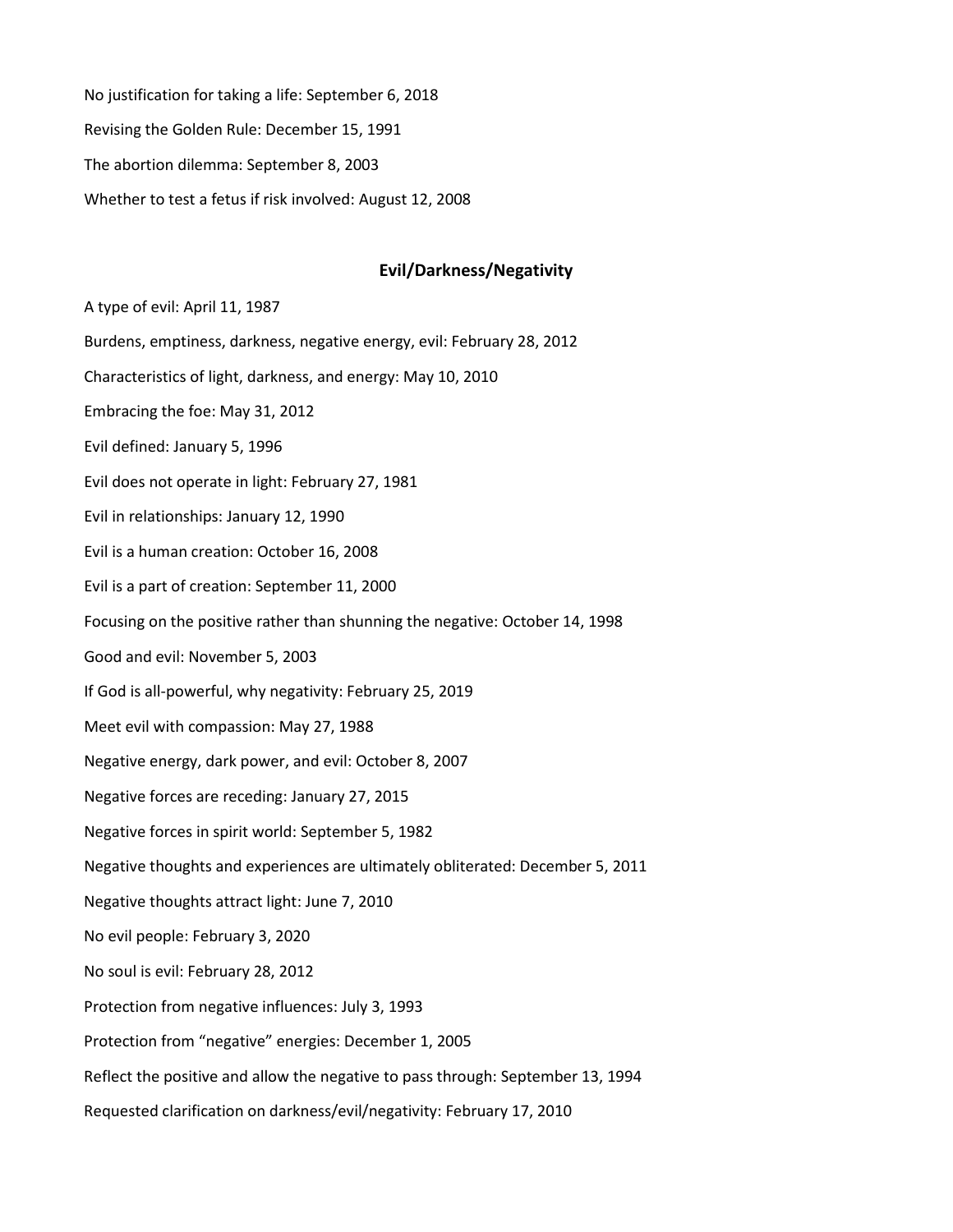Response to evil (e.g. the shooting of President Reagan): April 10, 1981 The detriment of negative emotions: July 22, 2002 The effects of negativism: January 9, 1987 The nature of darkness: January 6, 2015 The occult, evil: July 13, 1979 The purpose of negative energy: June 11, 2018 The source of evil: April 23, 2002 There is no devil: October 16, 2008 Those who do harm are still growing: September 3, 2015 Transforming evil: June 22, 2005 When met with hatred, respond with love: February 25, 2019

### **Evolution**

As Earth changes, human life will evolve into a very different kind of energy: July 23, 2019 Everything evolves: November 9, 2021 Everything is in the process of becoming: February 11, 2021; October 26, 2021 Evolution and a vision of the future: July 26, 2018 Evolution on the Circle of God: July 16, 2018 Human life helps souls evolve: January 14, 2021

#### **Extraterrestrials**

Extraterrestrials and other life-forms: November 26, 2012

Extraterrestrials: November 8, 2012

Human spirits and unseen life-forms interact and are interdependent: June 19, 2013

Knowing beings with souls exist elsewhere: October 17, 2019

Pray for all forms of creation, known and unknown: June 19, 2013

Unseen life-forms protect the human spirit and contribute to its permanence: June 19, 2013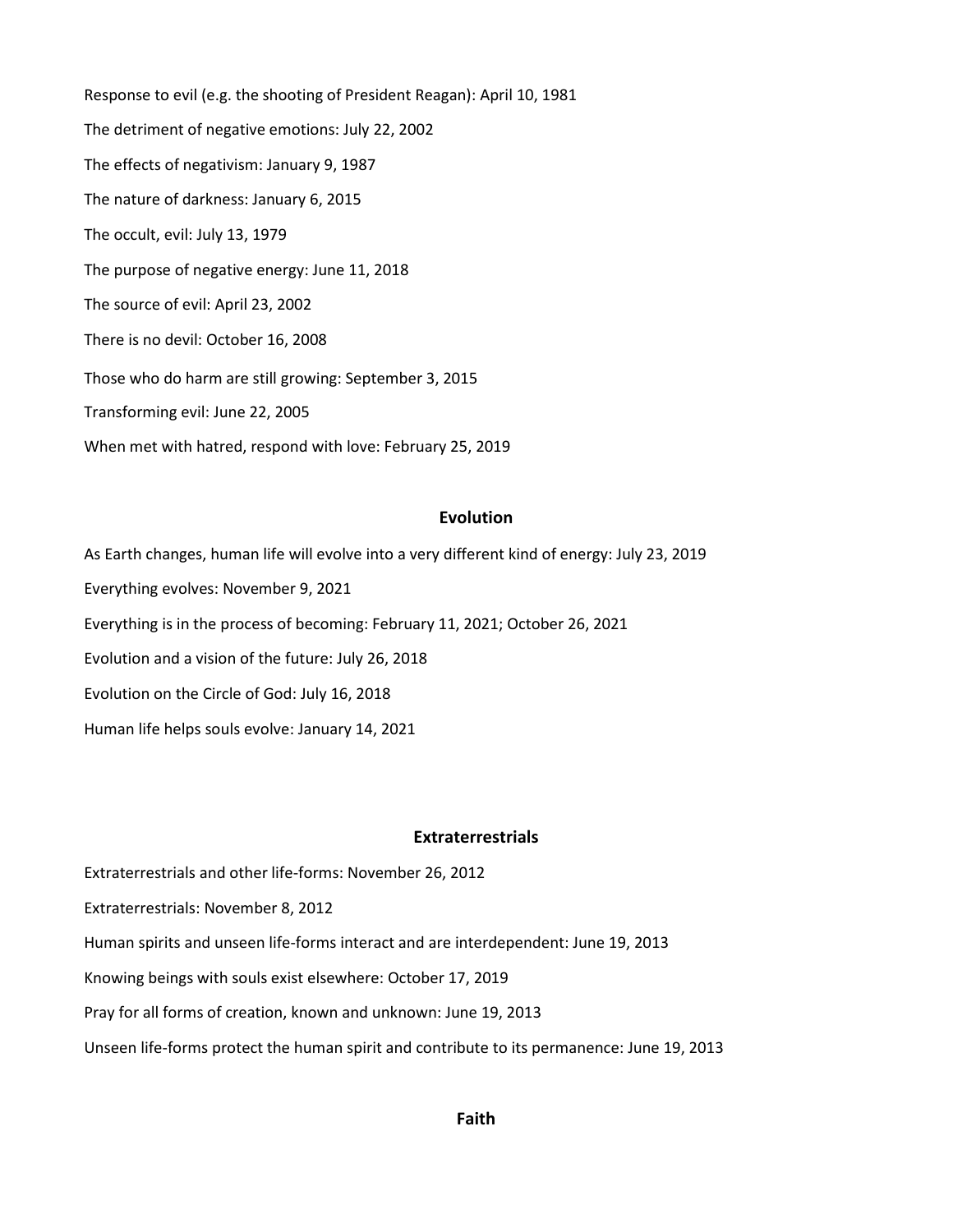Act with faith in God's presence: March 23, 1986 Acting out of knowledge and faith: February 28, 1993 Actions are more important than beliefs: January 6, 2009 Being faithful to the great truths: September 13, 2007 Demonstrating your faith: August 8, 1985 Developing faith: June 5, 2007 Difference between faith and belief: May 4, 1997 Difference between faith and hope: October 30, 1996 Faith as a function of the soul: April 10, 1981 Faith comes out of belief: October 2, 2017 Faith compared to crossing a bridge in fog: May 31, 2012 Faith essential for peace: July 9, 2009 Faith for challenging times: April 22, 2010 Faith is acknowledgment that what is real and good will prevail: February 8, 2010 Faith is exercised most profoundly when tested: May 9, 2013 Faith is the embodiment of hope: December 22, 2014 Faith leads to love: July 22, 2008 Faith, love and healing: August 31, 1980 Faith requires vulnerability: March 11, 2019 Giving requires less faith than receiving: December 15, 1989 Guidance, peace, faith and love are all gifts from God: December 8, 1985 Have faith while awaiting medical diagnosis: October 22, 1994 Imagine with great intensity the results you desire: June 16, 1984 Individual and corporate faith: August 31, 2009 Individual faith journeys: June 21, 2007 Life as an act of faith: November 7, 1981 Never lose hope: February 2, 2000 No faith system has the only answer: March 2, 1999 Patience plus prayer leads to perception and perception plus faith leads to action: May 25, 1980 Prayer, faith, and flexibility: May 26, 2003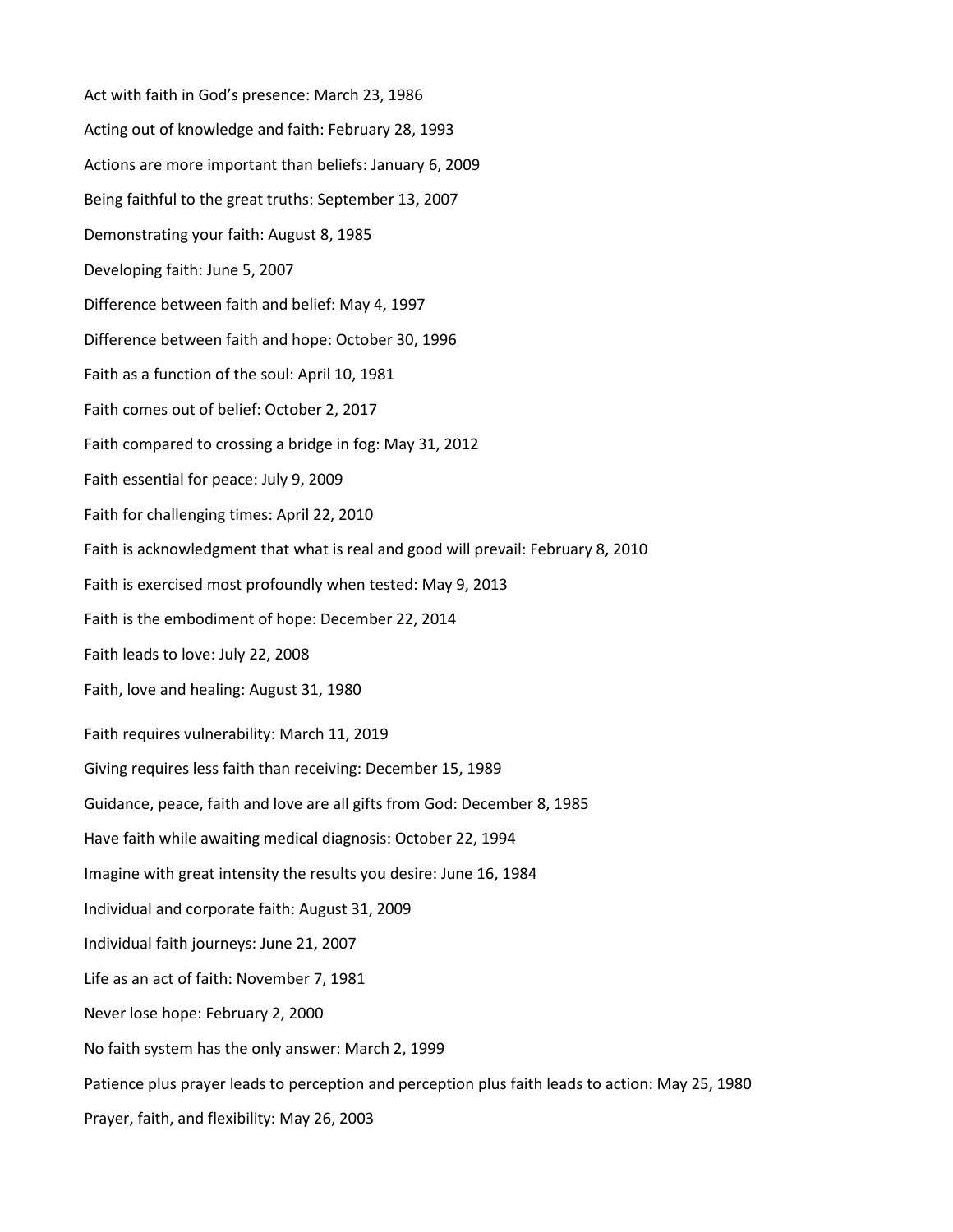Putting faith into action: May 27, 1997 Receiving and trusting messages builds faith: October 27, 1979 Reflecting God and living in faith: January 9, 2006 Souls grow through faith: September 28, 1979 Substitute faith for fear: April 17, 2006 The difference between faith and hope: October 3, 1996 The faith and example of Jesus: April 24, 1981 The nature of faith: May 15, 2006 The role of faith in the approaching death of loved ones: September 8, 1991 There are no chance intersections: May 25, 2005 Turning inward and living by faith: September 19, 2002 Uncertainty promotes faith development: March 8, 1995 When "bad" things happen to "good" people: April 22, 2010

#### **Fear**

Accept the futility of fear: June 30, 1994 Acknowledge fear and then let it go: November 30, 2015 Anger comes from fear: August 10, 2010 Anger comes from fear of loss: January 11, 2018 Be free of fear: September 9, 2004 Dealing with conflict, fear, and judgment: December 12, 1994 Dealing with the fear of loss: July 14, 2016 Fear: March 3, 2003 Fear always involves loss: November 16, 2017 Fear precedes anger: March 22, 2007 Fear separates, but love and acceptance unite: September 7, 2017 Live free of fear of failure: August 20, 2018 Root of fear is concern about loss: October 26, 2020 Substitute faith for fear: April 17, 2006 The absence of love is fear: January 6, 2009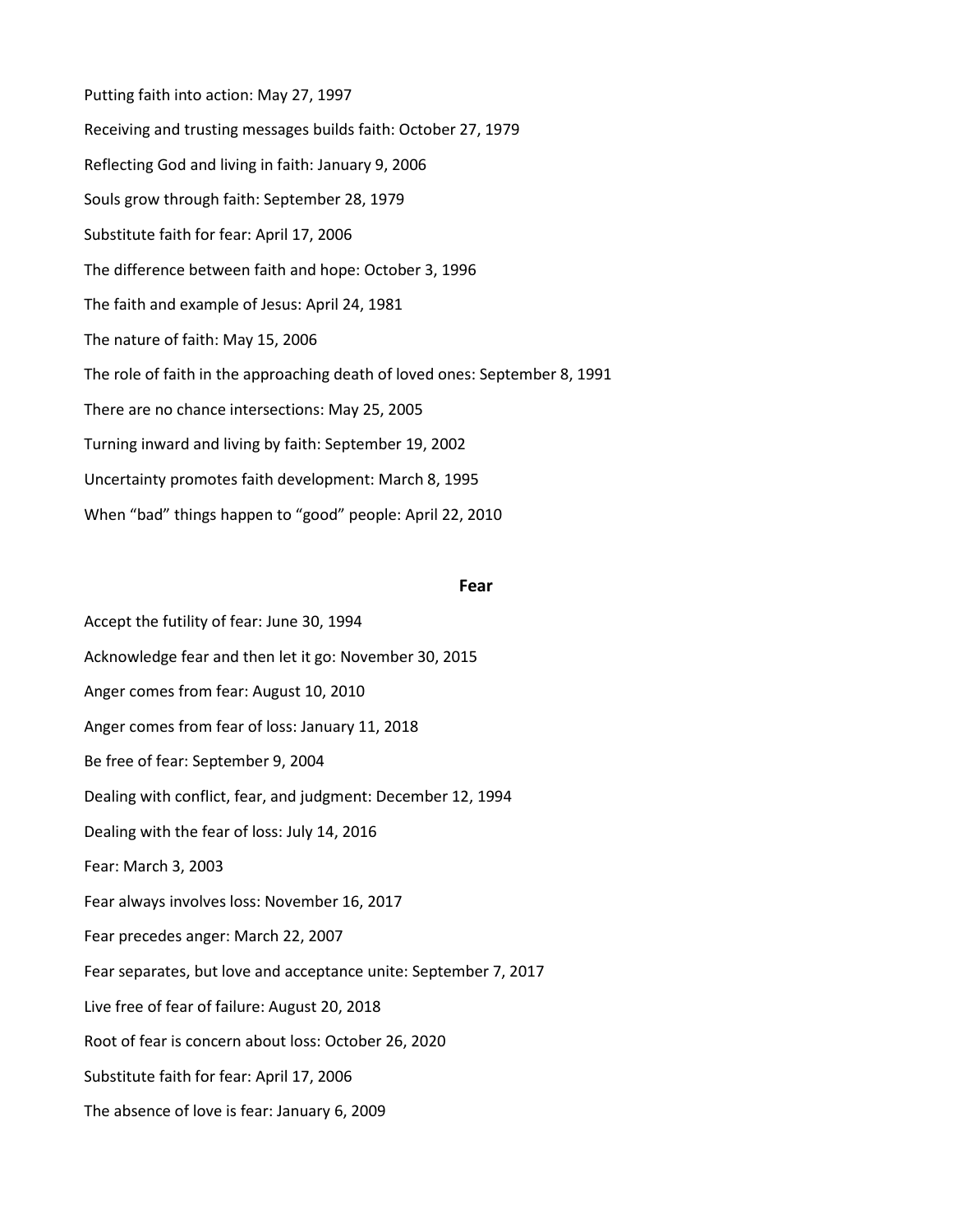The elimination of fear: May 15, 2006 The fear of loss: April 23, 2002 The relationship of anger, fear and hate: March 24, 2003 The relationship of fear and forgiveness: December 21, 2015 There is nothing to fear: February 29, 2000 Violence and fear: July 13, 2005

#### **Forgiveness**

Be the first to forgive: March 24, 2008 Defining and practicing forgiveness: November 27, 2001 Importance of forgiveness: May 25, 2005 No reason for forgiveness by God: October 6, 2015 Redemption: November 5, 2019 The relationship of fear and forgiveness: December 21, 2015

#### **Free Will**

Decisions have layers beyond just good and bad: September 6, 2018 The value of making choices: August 20, 2018

# **Goals**

All goals are spiritual: June 20, 1983

Evaluate appropriateness of goals: January 13, 1999

Your goals or God's?: September 27, 2007

### **God**

Accept differing perceptions of God: February 13, 1981

Accept God's response to prayer: June 4, 1984

Accept that you are God: April 10, 2018

Acknowledging God's presence daily: November 1, 1993

Acknowledging God's presence in the past, and trusting God's presence for the future: April 17, 2001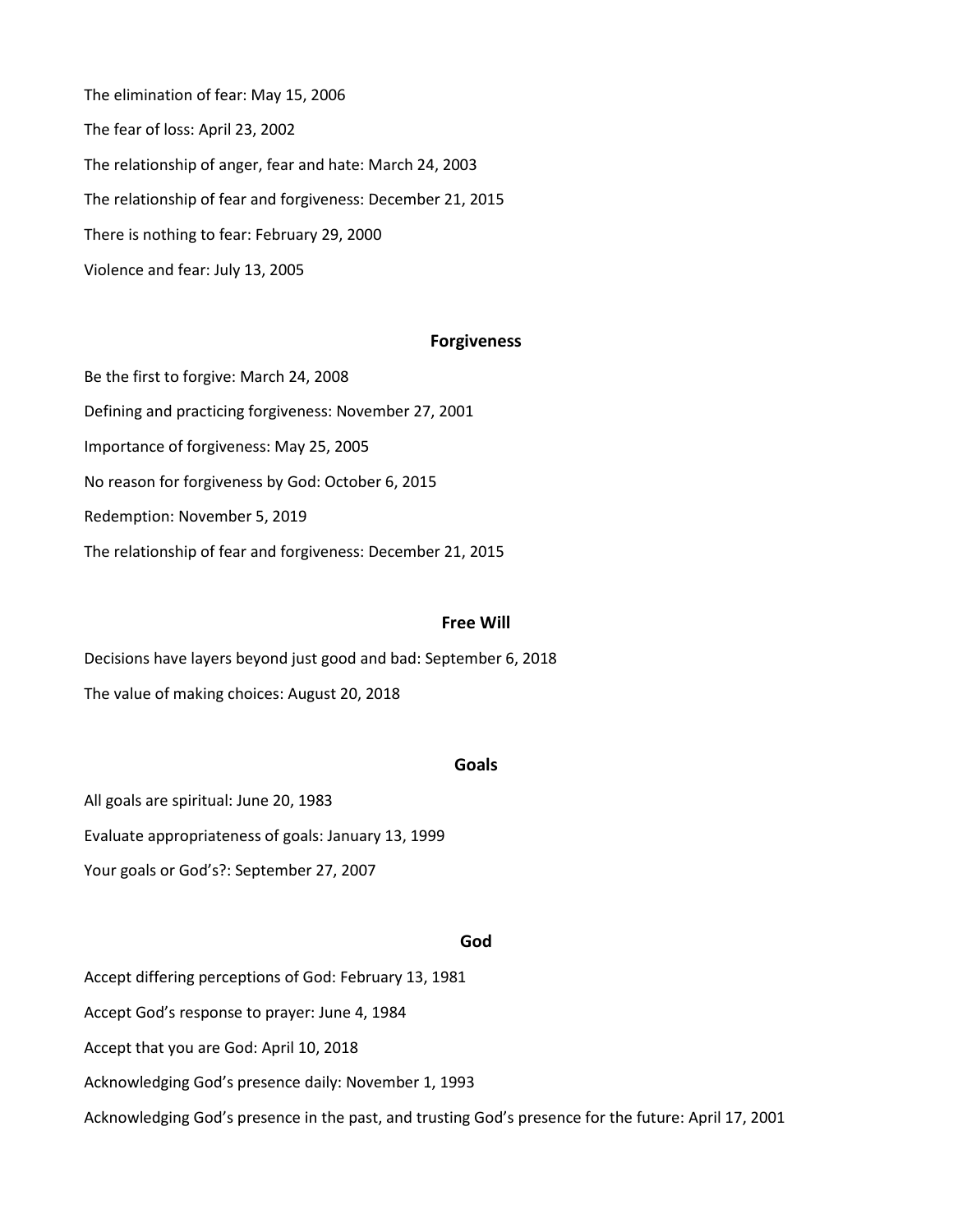Act with faith in God's presence: March 23, 1986 All are equal in God's eyes: February 4, 1985 All are guided and grow toward God: January 7, 1997 All is positive with God: July 29, 1999 All life paths are of equal value and lead to God: January 22, 2008 All perceptions of God are correct but evolving: August 13, 2009 All pray to the same God, regardless of name: October 25, 2018 All prayers are about opening to God: January 24, 1994 All souls are drawn to God: July 14, 1998 All souls are equal, united, and part of the entity of God: March 23, 1999 All that exists is God: November 19, 2019 All that God has created is sacred: February 23, 2015 All that is embodies God: February 9, 2006 All That Is is God: September 29, 2008 Allow God's light to pass through you to others: April 15, 1988 Allowing rather than learning God's way: June 13, 2001 An understanding of God must be flexible: May 4, 1997 Analogy of God as a photographic image: May 25, 1980 Analogy of spokes in a wheel to differing perceptions of God: April 24, 1981 As God does not judge, humans should not judge: December 11, 1995 Barriers to knowledge of God: July 9, 2009 Be a manifestation of God's compassion: February 3, 2011 Be a reflector of God's light: May 6, 2008 Be God in action: October 15, 2000 Be open to glimpses of God: July 21, 2011 Be peaceful to receive God: October 8, 1983 Being a voice of God: April 20, 2020 Being confident of God's presence: November 9, 1985 Being the voice of God: July 5, 2018 Bring about peace by reflecting God: March 14, 1982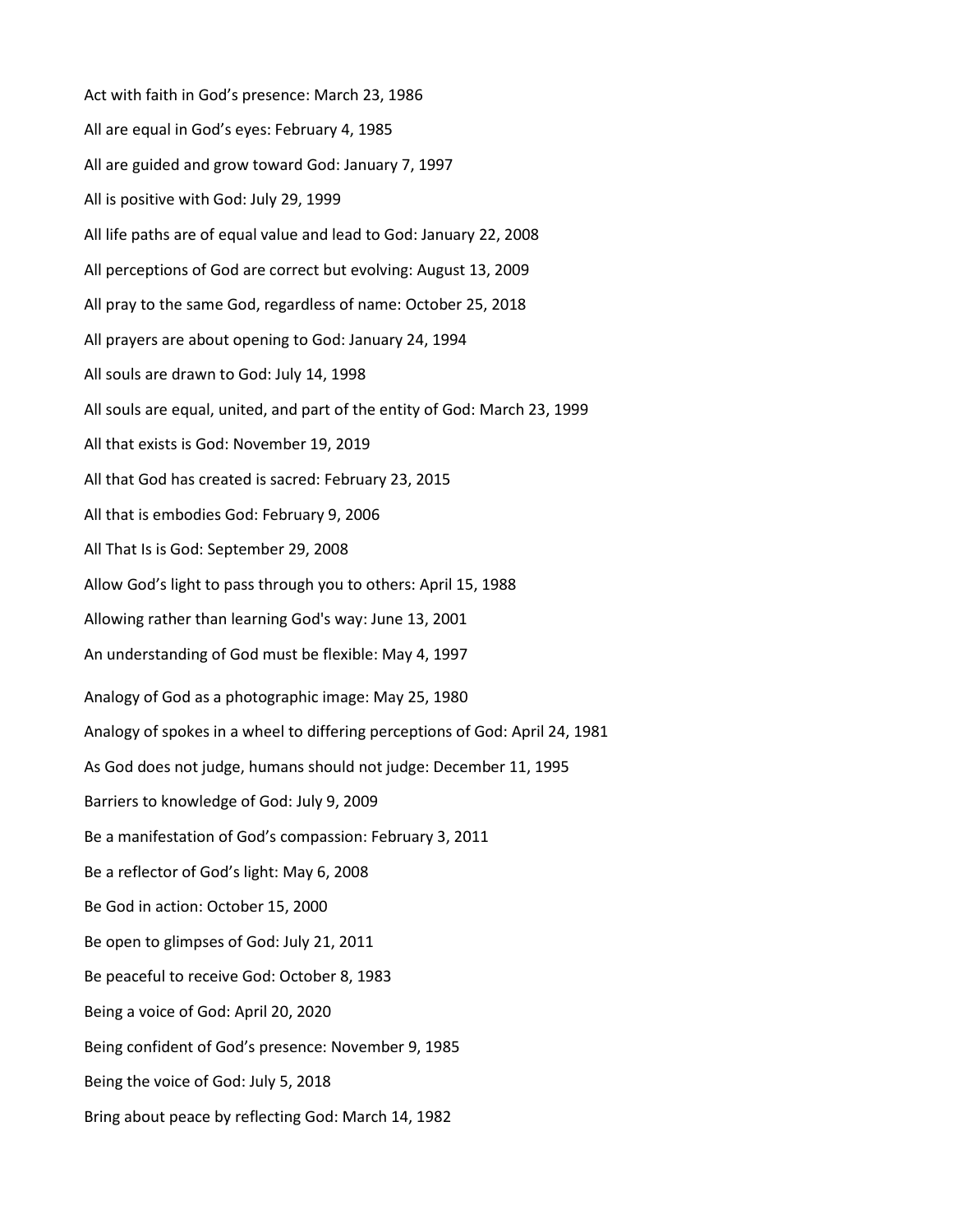Centering priorities on God: October 24, 1981 Communications from God and from guides: February 12, 2015 Defining God: August 15, 2006 Detecting God's presence: May 1, 2003 Different means of accepting God: September 18, 1981 Distinguishing between human and Godly responses: April 6, 1983 Does God hold us accountable for our actions?: June 17, 2003 Dynamic relationship between God and humans: April 25, 1982 Emphasize commonality with others as the body of God: November 20, 1981 Every day find evidence of God and you will believe in God: January 14, 2013 Every human being becomes God: February 13, 2012 Every human being is part of God: April 29, 2014 Every individual moves toward God: August 18, 2011 Expand your abilities to recognize God's response to prayer: May 8, 1983 Feeling God's presence: December 21, 1986; April 30, 2018 Find inner peace by focusing on God: January 30, 1982 Finding God in another: March 27, 1981 Free will and the choice for God: May 27, 1991 Gender references to God: November 27, 2001 Giving and receiving the hand of God: January 8, 2008 Glimpses of God: February 9, 2004 God abandons no one: March 2, 1999 God acts through people: June 4, 1984 God and humans share the same "Is" component: November 16, 2009 God and spirit perceive only positive energy: December 11, 2008 God as Comforter: February 21, 2011 God blesses people with the ability to give and receive love: November 22, 1992 God can only love: March 23, 2009 God communicated with souls from the beginning: April 30, 1983 God compared to a river: September 8, 2020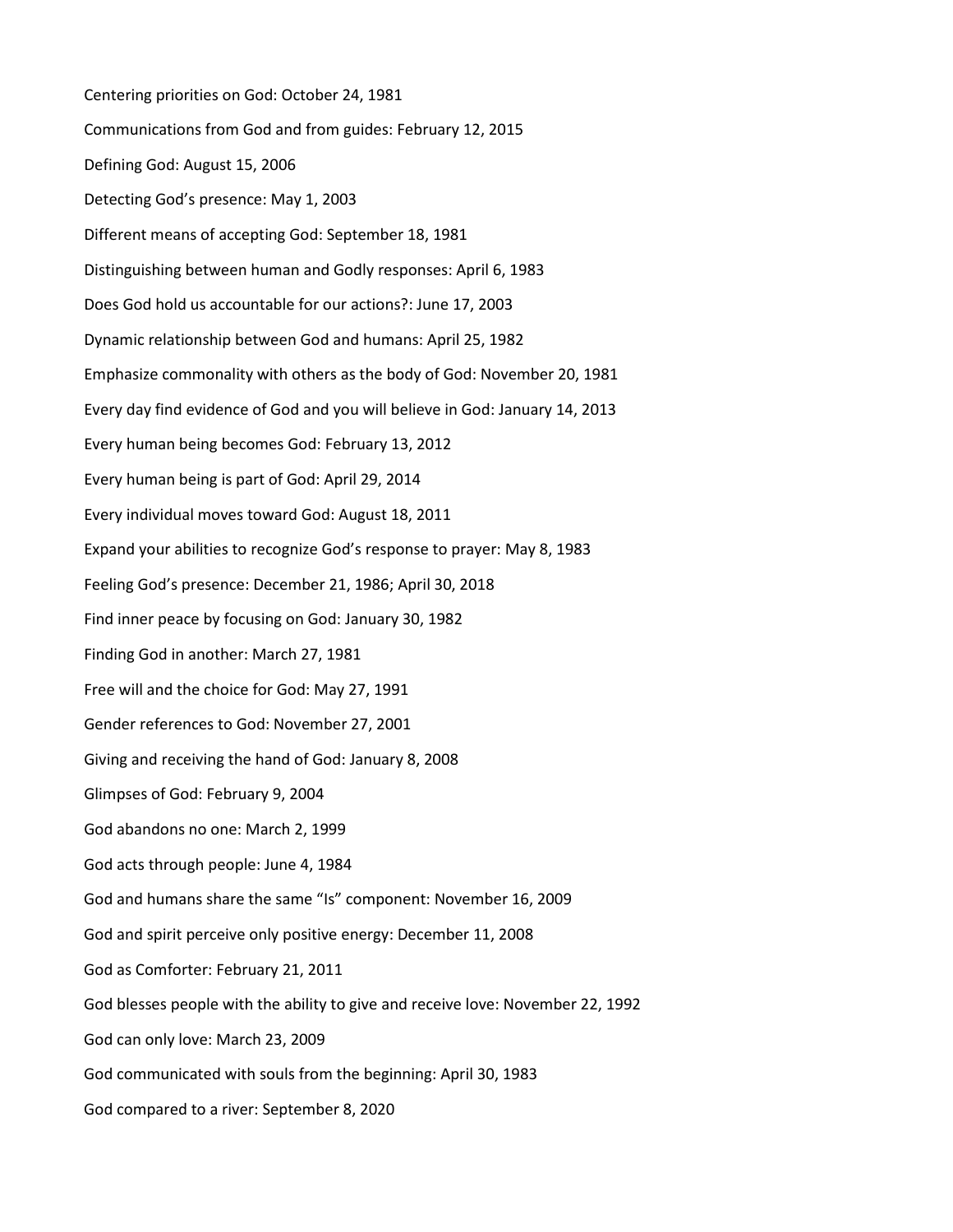God compared to light and love: February 12, 2019 God consists of many Gods: January 7, 2020 God created all of the natural world: August 3, 1988 God creates the context of life: September 21, 2009 God does not create but transforms energy: March 31, 2015 God does not feel anger: March 14, 1982 God does not keep score: November 7, 1986 God does not see religions but beliefs: June 1, 2015 God does not suffer: March 20, 1982 God does not take sides: June 9, 2004 God does not take sides: March 24, 2003 God engages with everything: March 12, 2007 God is!: July 1, 1998; March 23, 2000 God is a facilitator: January 10, 1982 God is a feeling entity: February 12, 1982 God is a kind of connective tissue that unites everything: January 14, 2013 God is active: January 9, 1981 God Is and therefore you are: July 21, 2011 God is because you are: August 22, 2013 God is because you are: August 5, 2013 God is equally present to believers and nonbelievers: April 25, 2016 God is experienced through love as a choice: January 14, 1983 God is found in unexpected ways: June 29, 2015 God is in everything: April 1, 2014 God is not a single entity: December 19, 2016 God is present: September 23, 2014 God is present at all times: August 20, 2019 God is the energy that connects everything: January 7, 2020 God is within and experienced as a sense of peace: June 12, 1982 God Is—You Are: May 10, 2000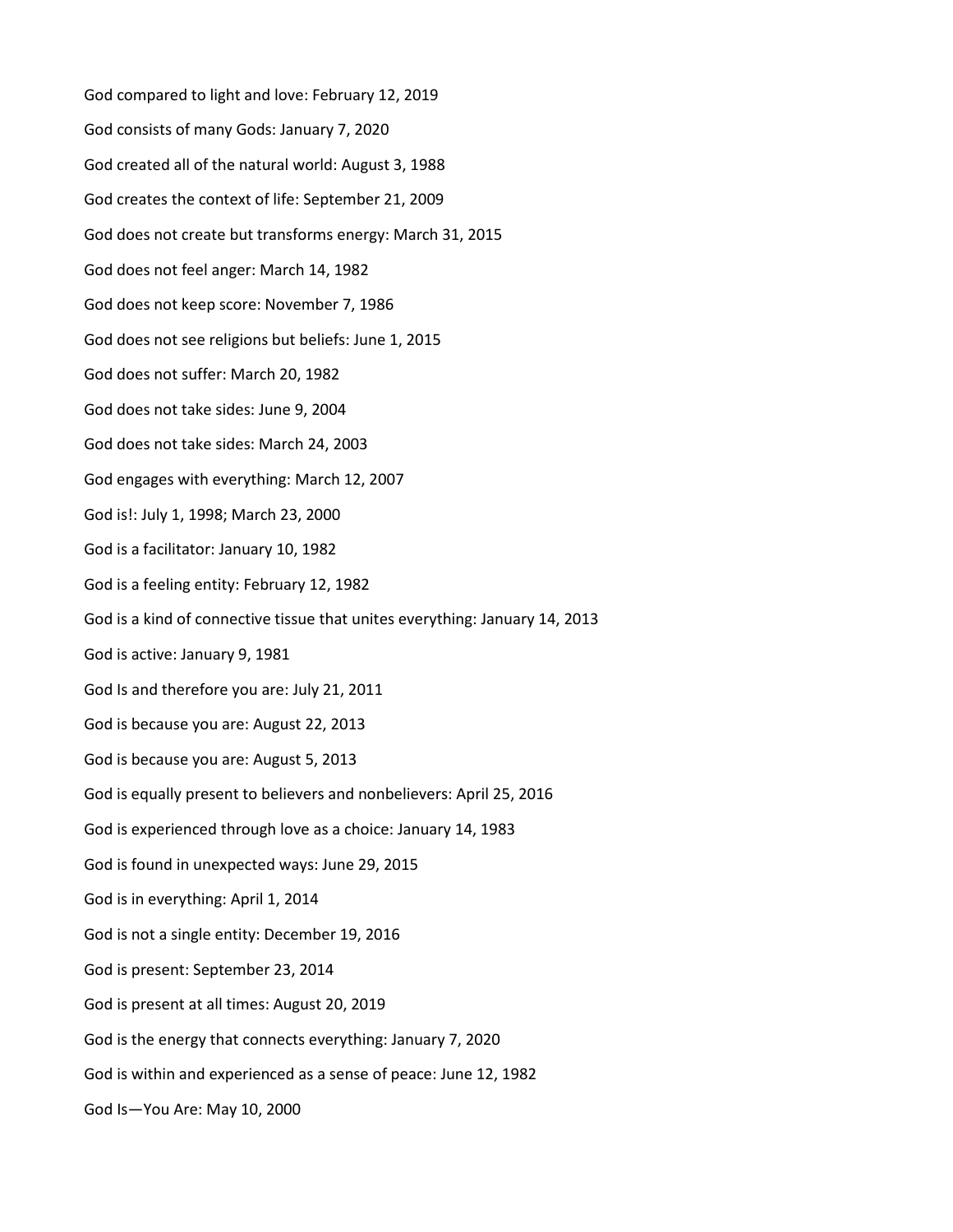God listens, and what that means: January 7, 2020 God loves everyone completely and unconditionally: January 28, 2013 God provides strength to prevail: October 4, 2012 God responds through prayer, not because of prayer: April 6, 1983 God sustains all souls: July 29, 1999 God uses many methods to directly reach each person: December 12, 1982 God welcomes variety in perceptions and experience: February 25, 1983 God works in communion: April 19, 2000 God, love and human life as circles: May 2, 2005 God/Love compared to a river: August 31, 2006 God/Love compared to a river: September 18, 2006 God's all-encompassing love: September 25, 1982 God's comfort: December 10, 2009 God's embrace, receiving it and being it: January 21, 2020 God's gift of love given through service: April 19, 2004 God's influence on human lives: December 22, 1985 God's light: July 5, 1991 God's omnipotence: July 27, 2005 God's presence and activity in times of challenge and uncertainty: August 21, 2001 God's presence during difficult times: August 20, 2015 God's presence in the crossroads of life: June 18, 1992 God's response to prayer: August 5, 1987 God's response to us and our response to others: June 21, 2011 God's single wish is for us to see everything as sacred: June 1, 2015 Guidance, peace, faith and love are all gifts from God: December 8, 1985 Guides and God are within and around humans: September 3, 1998 Guides and humans focus God's light: June 15, 2006 Guides help humans hear, but God speaks: September 5, 1982 Guides' experience of God: September 24, 2001 Hearing and listening to God: March 11, 2004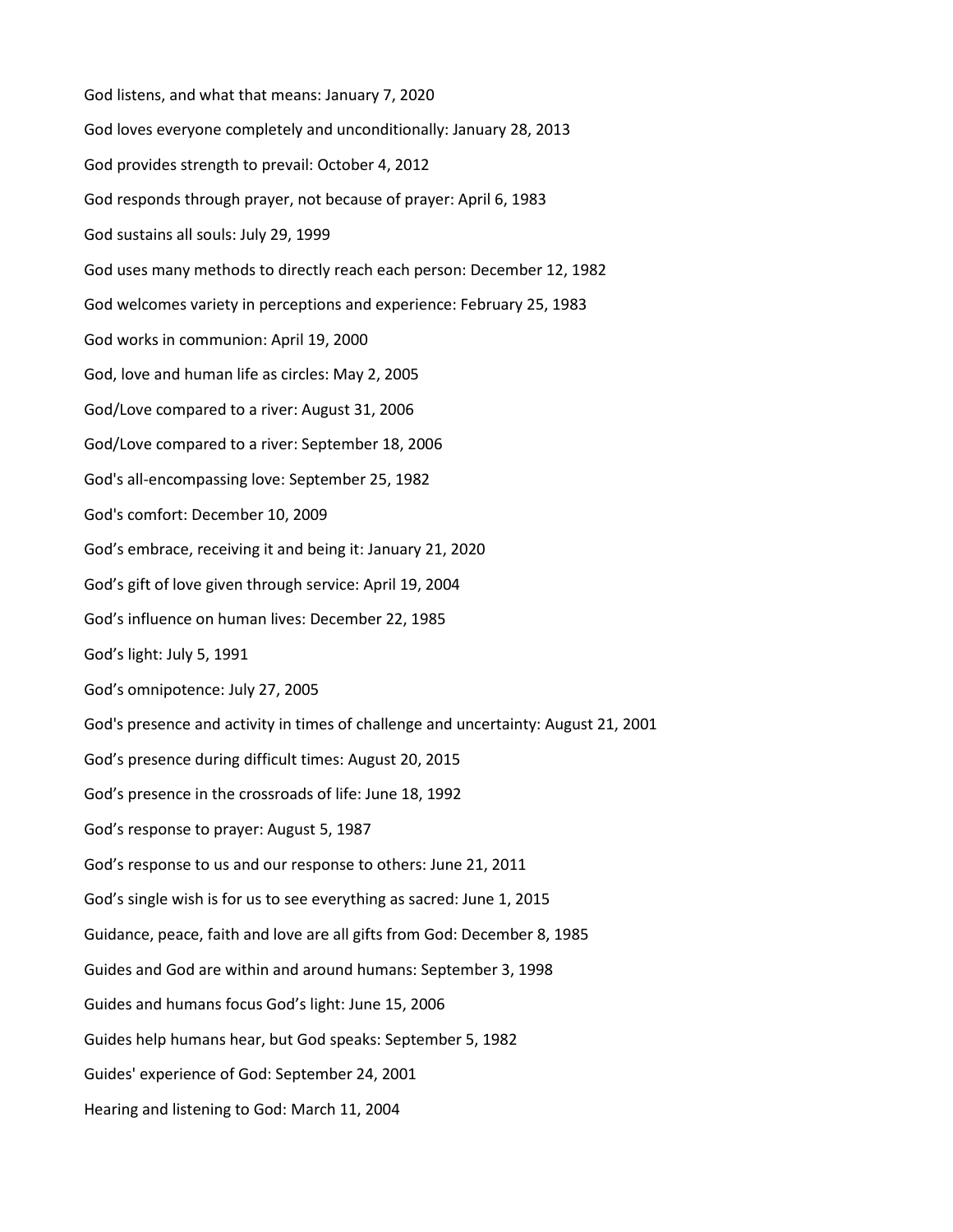Hearing God speak: July 18, 2012 Hearing God: May 23, 2001 How God creates: August 12, 2014 How God seeks and expands: June 19, 2013 How greater understanding of God is nurtured: February 27, 1981 How the love of God grows: March 30, 2006 How to be a clear lens reflecting God: November 3, 1997 How to hear God and discern God's will re the national political scene and world stage (The Democratic Convention commenced this day): July 26, 2004 Human relationship with guides and God: June 12, 1981 Human spirits, nonphysical spirits, and God: December 11, 2008 Humans are a part of God as is everything: June 19, 2013 Humans are not an image of God but rather a manifestation of God: January 17, 2011 Humans choose to hear God: August 21, 2001 Humans have a special relationship to God but are not most important: October 10, 1981 Human life is necessary to achieve union with God: July 1, 1998 Individual will should reflect God: March 20, 1982 Interior voices: God's and others': September 21, 1980 Interpretations of God, Jesus, and others who are worshipped: December 28, 1998 Jesus' example of God incarnate: March 27, 1981 Judging another is judging God: February 16, 2009 Killing is against God's wishes: January 22, 2007 Language of God is the language of your spirit: July 5, 2018 Letting go and letting God: September 18, 2006 Life's priorities: moving toward God and serving others: October 23, 1983 Listen, accept, and don't judge to become more like God: October 8, 1983 Listening to God: August 5, 2013 Look for the God in others: September 13, 1994 Looking inward and outward for God: June 25, 2012 Loving light of God: May 28, 2002 Many avenues to God; You influence God's power: February 1, 1980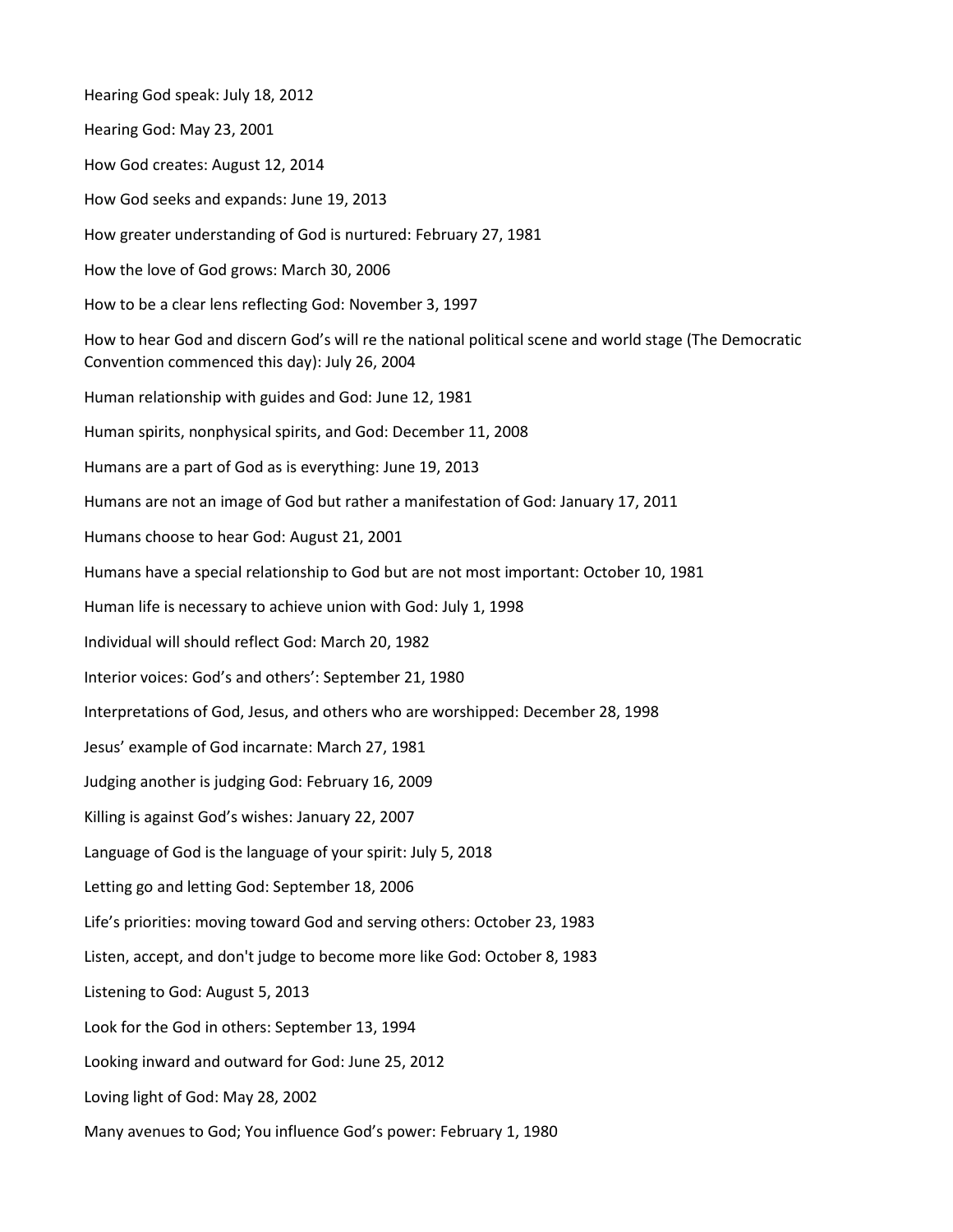Many voices of God: April 10, 2018 Messages are God's word: December 26, 1980 Moving in the flow of God's love compared to school of fish: August 20, 2019 Movement toward God compared to magnet: November 10, 2008 Naming God: July 24, 2017 One God or many Gods?: June 6, 2017 Opening to God compared to searching for radio channels: December 1, 2005 Our souls cycle to oneness with God: October 24, 1982 Partner with God: March 4, 1984 Peace is a gift from God: November 15, 1995 Peace is of God: June 14, 1990 Peace, unity, and awareness of God: February 12, 1997 Perceiving God: January 14, 1983 Perception of God as one who intercedes leads to disappointment: February 28, 1986 Perspectives of God: January 22, 2007 Physical needs as ministered by God: June 22, 2004 Pray to be open to God's presence, not that God does what you desire: November 18, 2013 Prayer does not activate God: April 12, 2012 Prayer does not activate God: June 9, 2004 Prayer does not call God into action: August 21, 2001 Prayer does not influence God: March 23, 2000 Prayers for another are prayers for openness to the presence of God: May 19, 2008 Qualities of God: October 25, 2011 Reaching for God to help others and yourself means all benefit: June 22, 2020 Recognize God in yourself: February 12, 1982 Recognizing God's presence: April 6, 1983 Recognizing the presence of God: May 27, 1988 Reflecting God and living in faith: January 9, 2006 Relationship between God and humans: October 25, 2011 Relationship between prayer and God's actions: June 20, 1986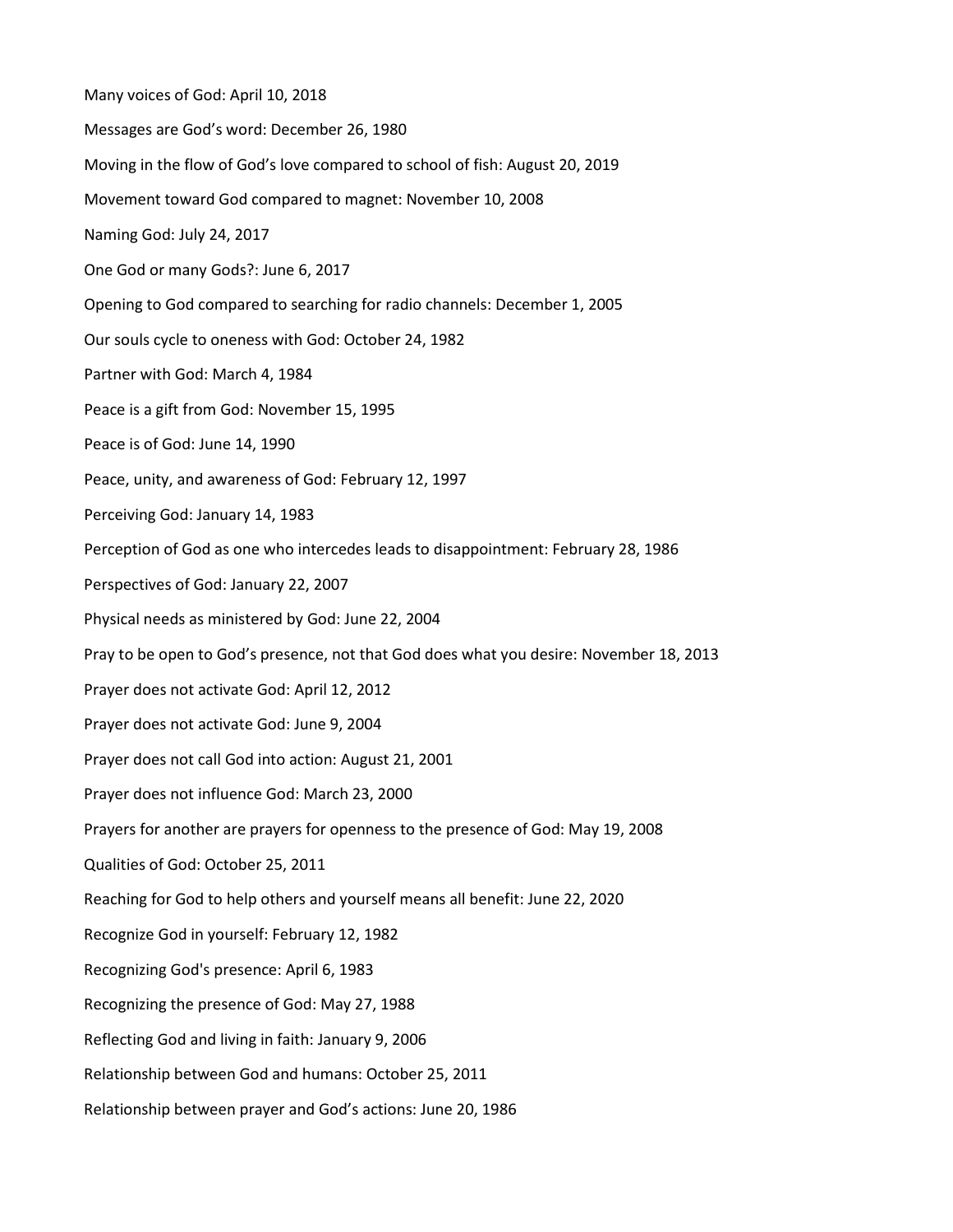Relationship to God: September 15, 2008 See God with your heart: February 8, 2007 See yourself and all others as God: June 12, 2014 Serving another is serving God: February 13, 1981 Serving another is serving God: May 15, 1982 Serving the lowest is serving God: May 29, 1983 Strength from God is quiet: July 26, 2018 Suffering is neither predetermined nor created by God: July 1, 1999 Synchronicities are evidence of the actions of God: July 18, 2012 Take time each day to commune with God: September 18, 1981 The consequences of superficial living and denial of God: February 15, 2002 The creative, loving force that is God: February 11, 2021 The direct accessibility of God: October 30, 1995 The energy of God permeates everything: October 4, 2010 The expansion of God: July 2, 2002 The futility of defining God: November 7, 2000 The intervention of God and guides in human life: December 22, 1992 The nature and power of God and the necessity of the human response: December 23, 1991 The nature of God: May 8, 1995; January 7, 1998; September 11, 2000; September 12, 2005; November 16, 2009 The nature of God's love: August 20, 2019 The perception of God: February 25, 1983 The presence of God is a quiet presence, for God does not shout or bellow: February 11, 2013 The quiet voice of God: January 24, 2002 The relationship of God, spirit guides, humans, and All That Is: March 7, 2013 The relationship to God: December 18, 1983 The rhythm of God's creation: August 29, 2005 The soul's development and connection to God: January 9, 1987 The soul responds to God's loving light as a plant responds to light: August 18, 1999 The spokes on God's wheel: September 3, 2015 The tapestry of All That Is: January 19, 2017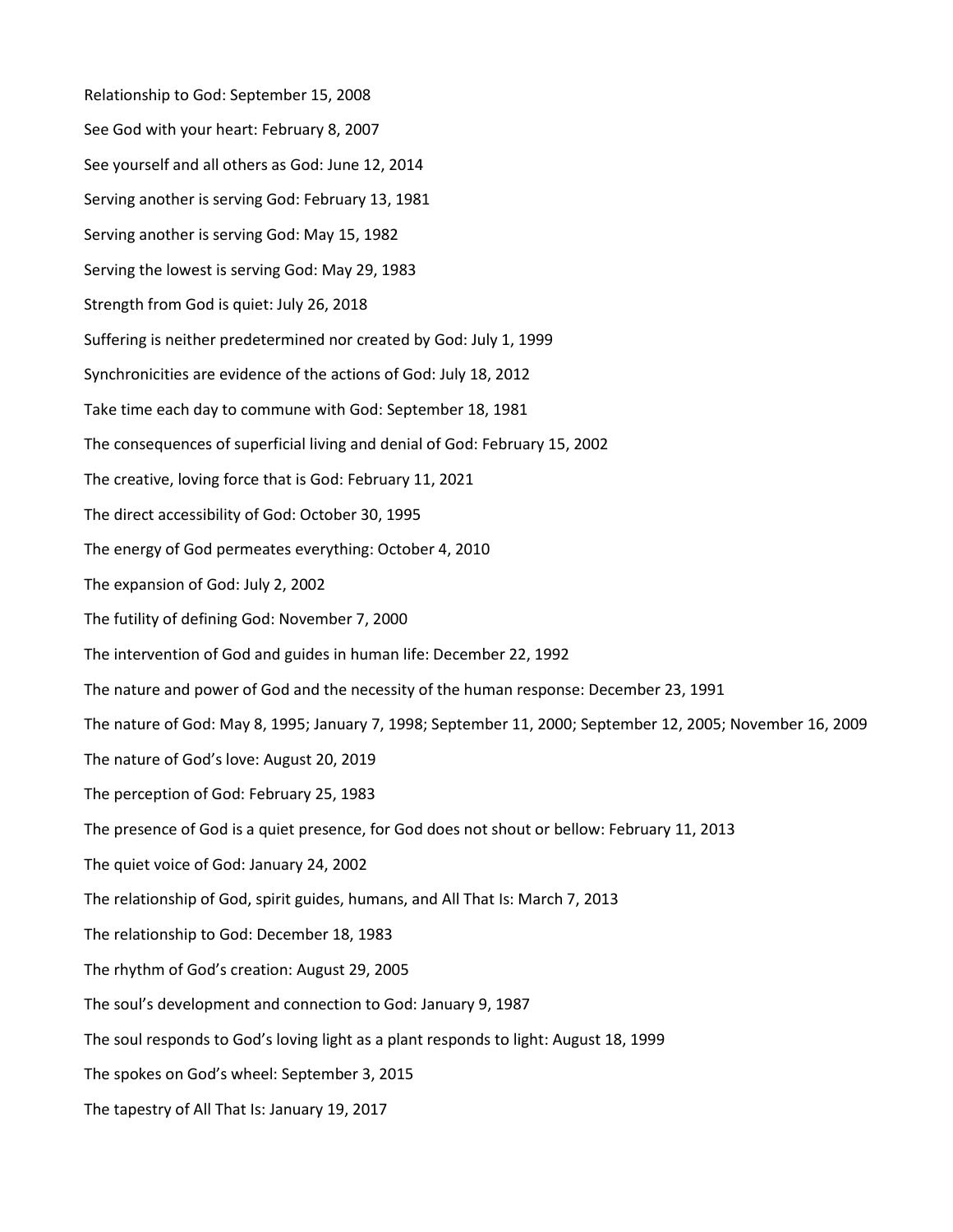The union among God, guides, and humans is complete and continuous: September 25, 1982 The unity of God with All That Is: October 25, 2011 Traveling the road to God at your own pace: May 29, 1982 Unity of all souls and God compared to drops of water in the ocean: October 26, 1980 Value of differences in perceptions of God: November 7, 1981 Various perceptions of God: May 14, 2011 Viewing God as father or mother: March 2, 1999 What God is and is not: March 4, 2001 What is God?: May 25, 2021 What is needed for a vision of God: May 4, 1997 When your vision of God dims, be open to experiencing God through actions of humans and guides: November 20, 1982 Why does God exist?: July 29, 2010 Witnessing God's presence: August 3, 1988 You are God: April 14, 2014 You, individually and collectively, are God: June 25, 2012 Your neighbor is God just as you are: May 9, 2013

### **Government**

Governments evolve just as human beings evolve: January 5, 2012

# **Gratitude**

For every experience give thanks: September 11, 1987 Give thanks for blessings and challenges alike: June 9, 2004

### **Grief**

Dealing with grief: February 21, 2011 Grief: June 4, 2009 Grief—a time for thanksgiving: February 12, 1984 Loss of a pet: April 21, 1984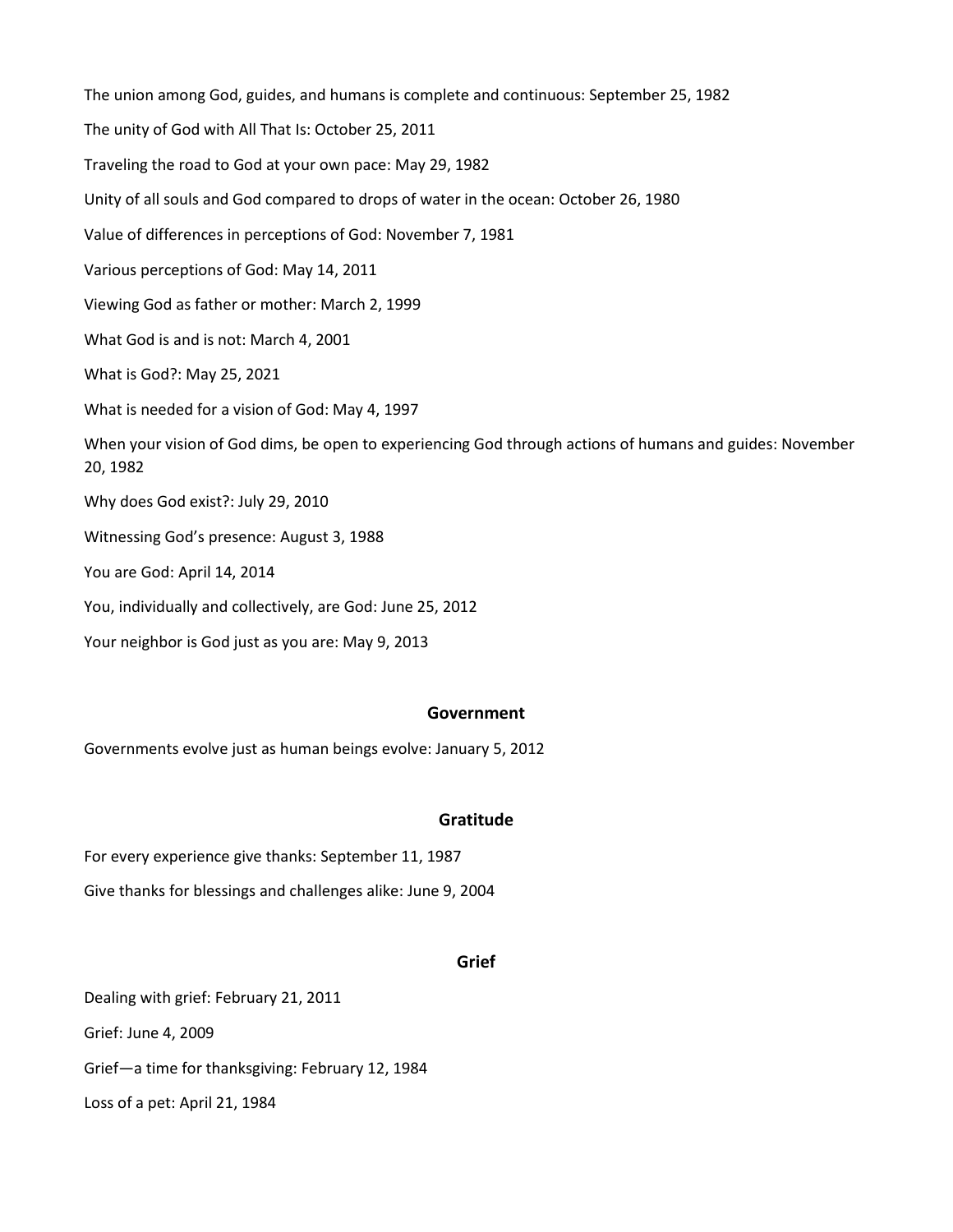Sharing grief: October 26, 1980

The effect of grief on the departed soul: January 6, 2015

The positive side of grief: March 24, 2008

The true nature of loss: April 4, 2000

When a life is cut short: September 3, 2015

### **Guidance**

About guides and guidance: November 3, 1997

All are guided and grow toward God: January 7, 1997

All can experience the guidance of spirit: November 28, 2016

All knowledge imparted by guides comes from God: October 8, 2007

All souls receive guidance, but those who have lived multiple lives may have an increased awareness due to more experience: November 17, 2011

All that exists is guided: July 15, 2010

At crossroads and crises, ask for guidance: December 11, 1987

Avenues of guidance: July 3, 1993

Being aware of guidance: February 16, 1994

Being open to guidance: May 6, 2002

Gifts of accepting guides and guidance: May 15, 1982

God's guidance as water behind a dam: July 13, 1979

Grace, guidance and conscience: November 2, 1979

Guidance compared to a lens focusing light: April 15, 1988

Guidance compared to a wedge in a door: June 5, 2007

Guidance for creation of a book of messages: May 26, 2003

Guidance is part of creation: June 10, 2013

Guidance, peace, faith and love are all gifts from God: December 8, 1985

How pendulums and other divining devices work: October 24, 2016

How to receive guidance: May 15, 1982

Levels of afterlife and types of guidance, including psychic phenomena: July 24, 1979

Many ways to receive guidance: September 27, 2007

Multiple sources of guidance: June 5, 2007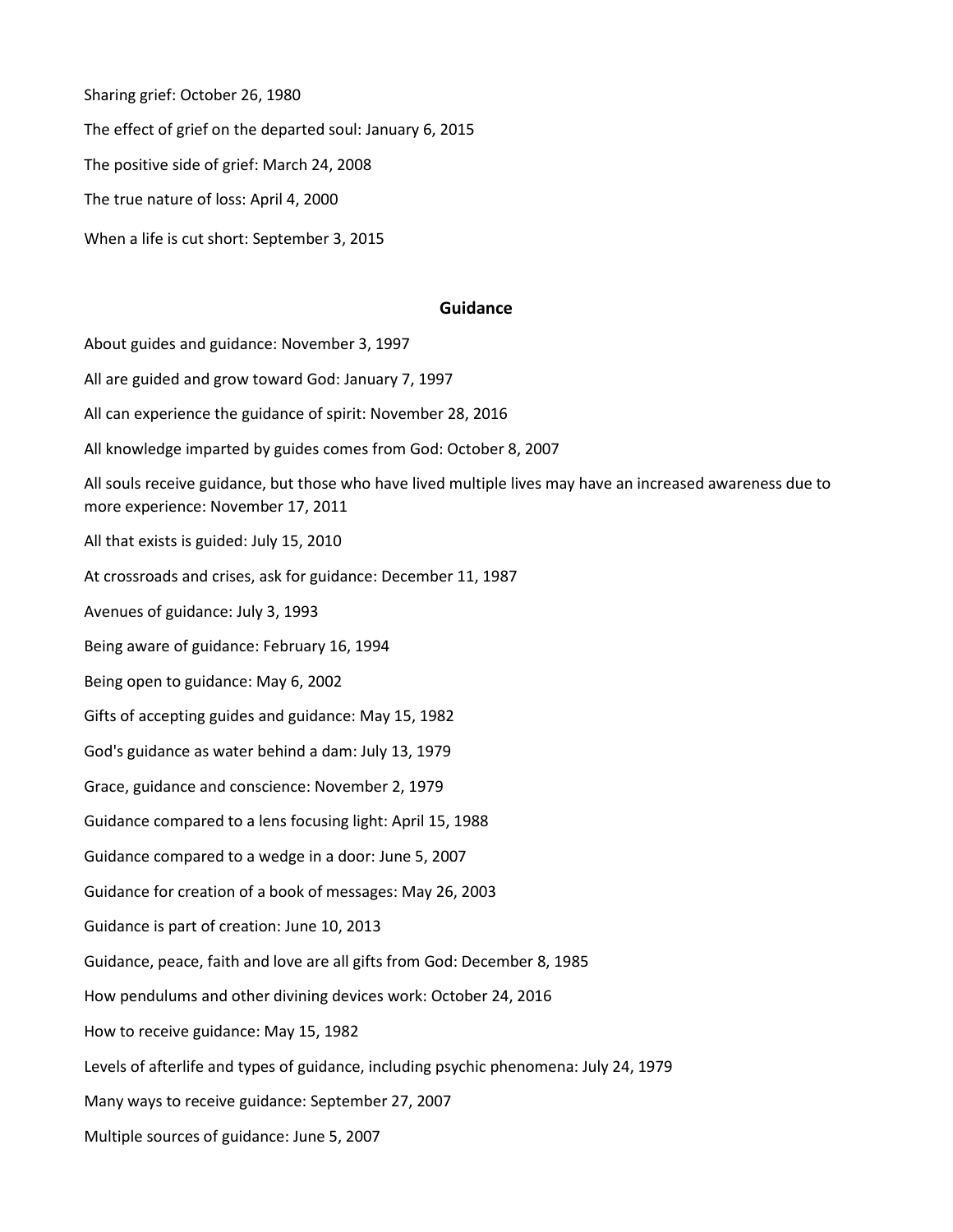No requirements for guidance: October 30, 2006

Praying for and receiving guidance: October 26, 2009

#### **Receiving Guidance**

Advice about proceedings of this group: July 7, 1985 Group dynamics: July 7, 1985 Guides communicate through the blending of light: November 30, 2017 It's easier to receive in a group: August 24, 1979 Many ways to receive guidance: September 27, 2007 Praying for and receiving guidance: October 26, 2009 Receiving guidance: July 13, 1979 Recognizing God's guidance: May 10, 2000 Recognizing guidance: August 17, 2005; October 29, 2007 Seek guidance through prayer, meditation: April 11, 1987 Seeking guidance through kinesiology, the pendulum, and channeling: February 21, 2005 Spiritual guidance compared to a compass: April 30, 2007 Suggested format for this group: June 20, 1985 Temporal guidance and spiritual guidance: July 19, 2006 The system of guidance: February 9, 2006 Ways of being guided: April 11, 1987

### **Guides**

A human's group of guides constantly expands: December 9, 2010 About guides and guidance: November 3, 1997 Assignment of guides: July 24, 1979; June 14, 1990 Awareness of beauty affirms presence of guides: July 8, 2014 Being a guide to another human: October 10, 1992 Children may be aware of guides: June 30, 2016 Communication with Guides: July 7, 1979 Communications from God and from guides: February 12, 2015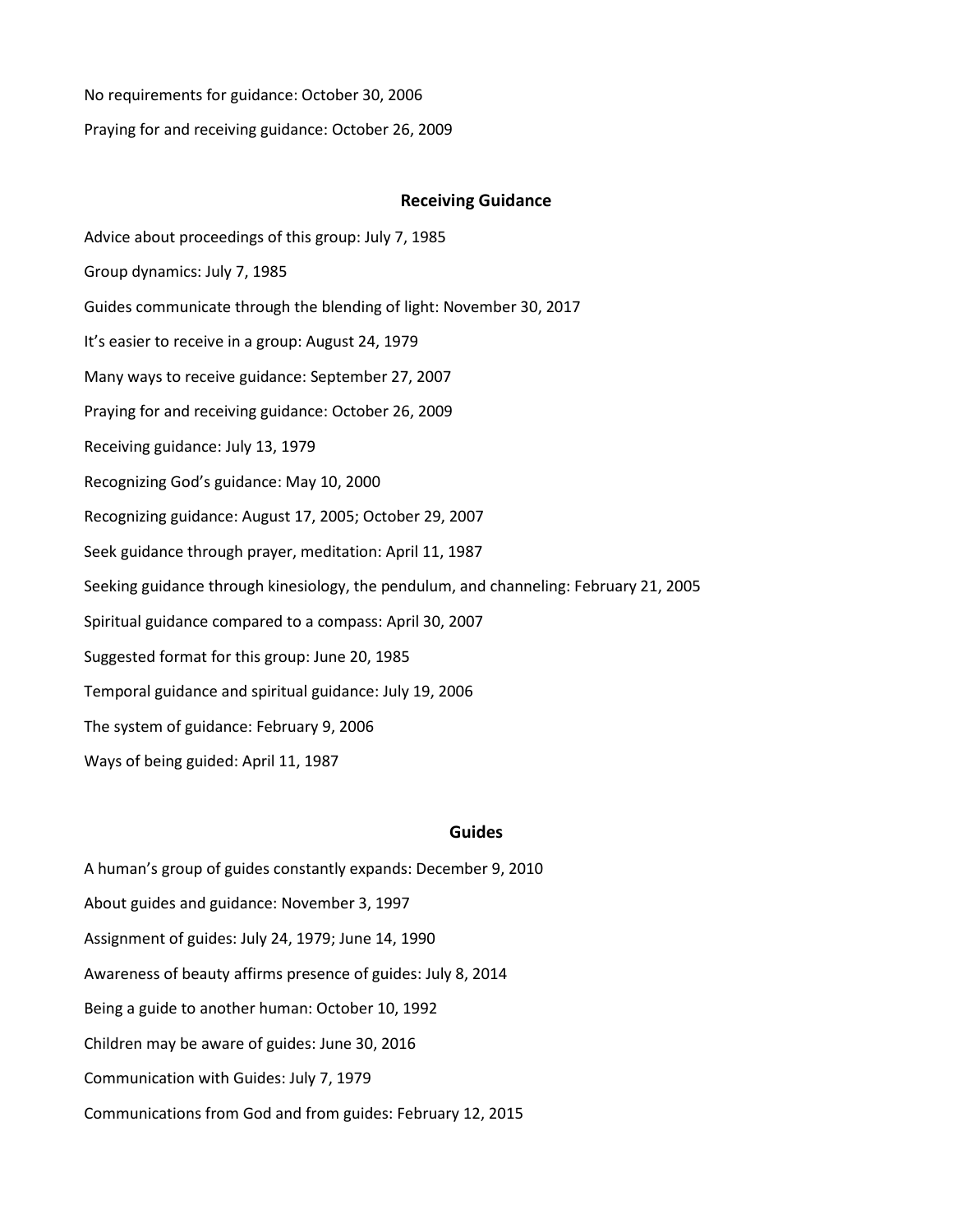Consulting the guidance compass: May 21, 2007 Control exercised by guides: November 20, 1991 Eternal relationships with guides and family members: December 11, 2003 Function of guides: March 23, 2000 Gifts of accepting guides and guidance: May 15, 1982 Guides act as lenses: August 24, 1979; October 5, 1979; January 10, 1982 Guides and God are within and around humans: September 3, 1998 Guides and humans focus God's light: June 15, 2006 Guides and their relationship to the human soul: April 15, 1985 Guides are evolving: February 23, 2015 Guides are known by their lights, not by name: August 2, 1995 Guides are not intermediaries: September 25, 1982 Guides can alter vibrations: May 8, 1981 Guides can change although the connection is permanent: April 19, 2000 Guides desire to expand humans' perceptions: May 24, 2018 Guides do not create obstacles for humans: January 30, 1995 Guides don't relate to time, only movement or progress: January 9, 1981 Guides experience transitions in spirit life: June 30, 2014 Guides for the inanimate in creation: February 23, 2015 Guides function in active and passive ways: July 23, 2019 Guides have a symbiotic relationship with humans: November 19, 2019 Guides help humans hear, but God speaks: September 5, 1982 Guides know humans more profoundly than family members: February 22, 2016 Guides learn and benefit from humans: July 18, 1985 Guides learn as well as teach: February 28, 1986 Guides learn from those they guide: July 23, 2019 Guides respond when God invoked: September 21, 1980 Guides see humans as a unique kind of energy: February 3, 2020 Guides serve all that exists: January 14, 2013 Guides serve as a bridge: June 1, 2015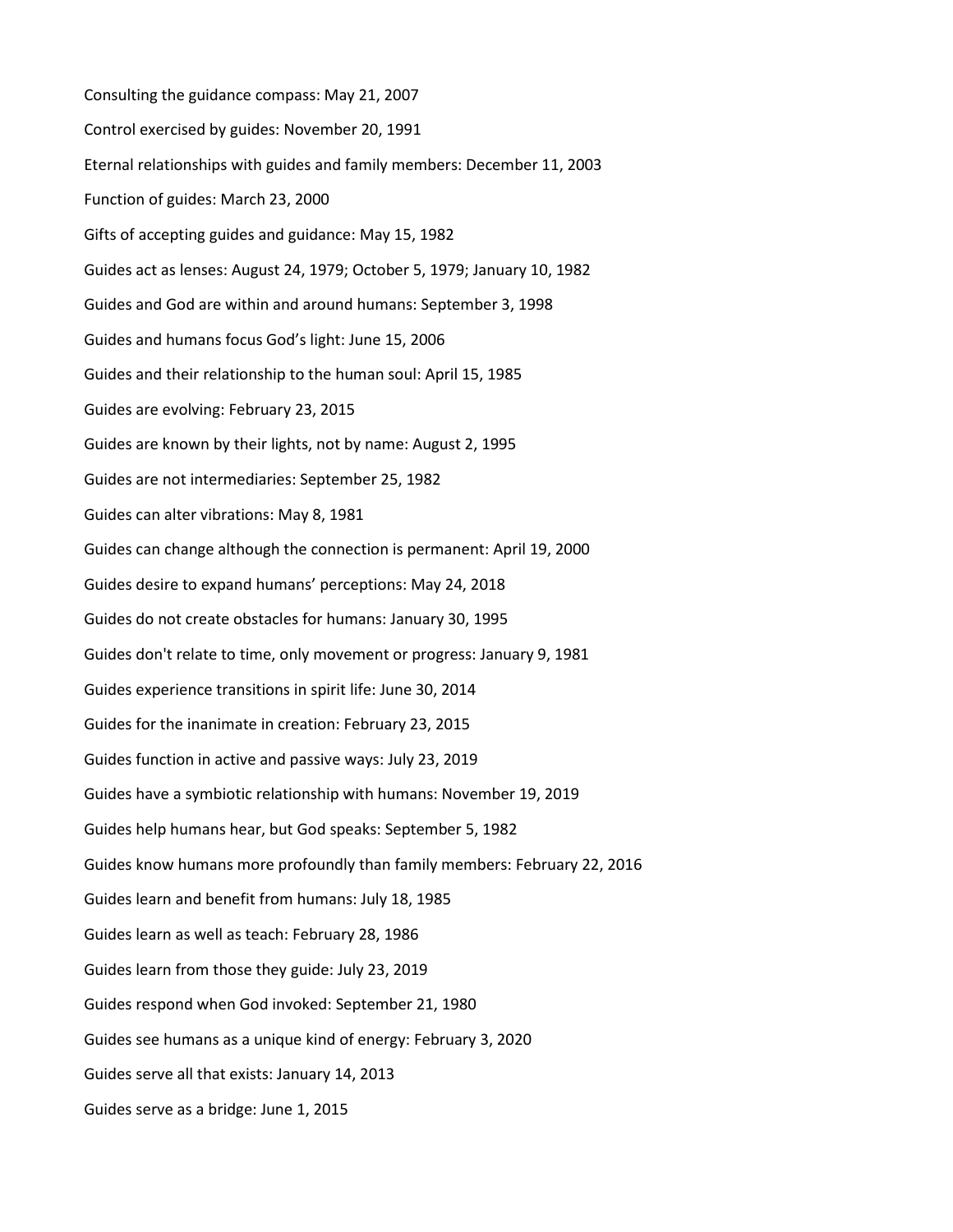Guides serve as spiritual maps: June 12, 1982 Guides serve for our growth and theirs: July 8, 2014 Guides use color and music to describe individual human energy: May 3, 2020 Guides welcome souls who have transitioned: September 3, 2013 Guides' experience of God: September 24, 2001 Guides' perception of time: December 14, 1979 Guides' role in creativity and insight: November 1, 1992 How conscience is your guide: May 22, 1981 How guides are connected to humans: May 30, 2006 How guides communicate: July 5, 2018 How guides develop and communicate: December 14, 1979 How guides develop: September 24, 2001 How guides recognize human emotions: April 18, 2011 How guides recognize other souls: May 8, 1981 How guides recognize the presence of other souls: December 11, 1997 How guides relate to and communicate with humans: September 8, 2011 How guides serve humans: August 18, 1991 How to be receptive to guides: July 2, 2001 How to help your guides: July 21, 2011 Human relationship with guides and God: June 12, 1981 Individuals have principal guides, but all guides serve all: June 30, 2016 Intersection with guides: May 10, 2010 Intervention by guides: October 10, 1992 Location of guides: March 20, 1982 Moving from self to we: May 1, 2003 Names of guides: June 12, 2014 Nature and role of guides and their messages, using analogy of driving a car: June 13, 1980 No division in meaning between guardian angel and guide: February 22, 2016 Qualities of guides: September 8, 2003 Relationship between humans and guides: December 10, 2000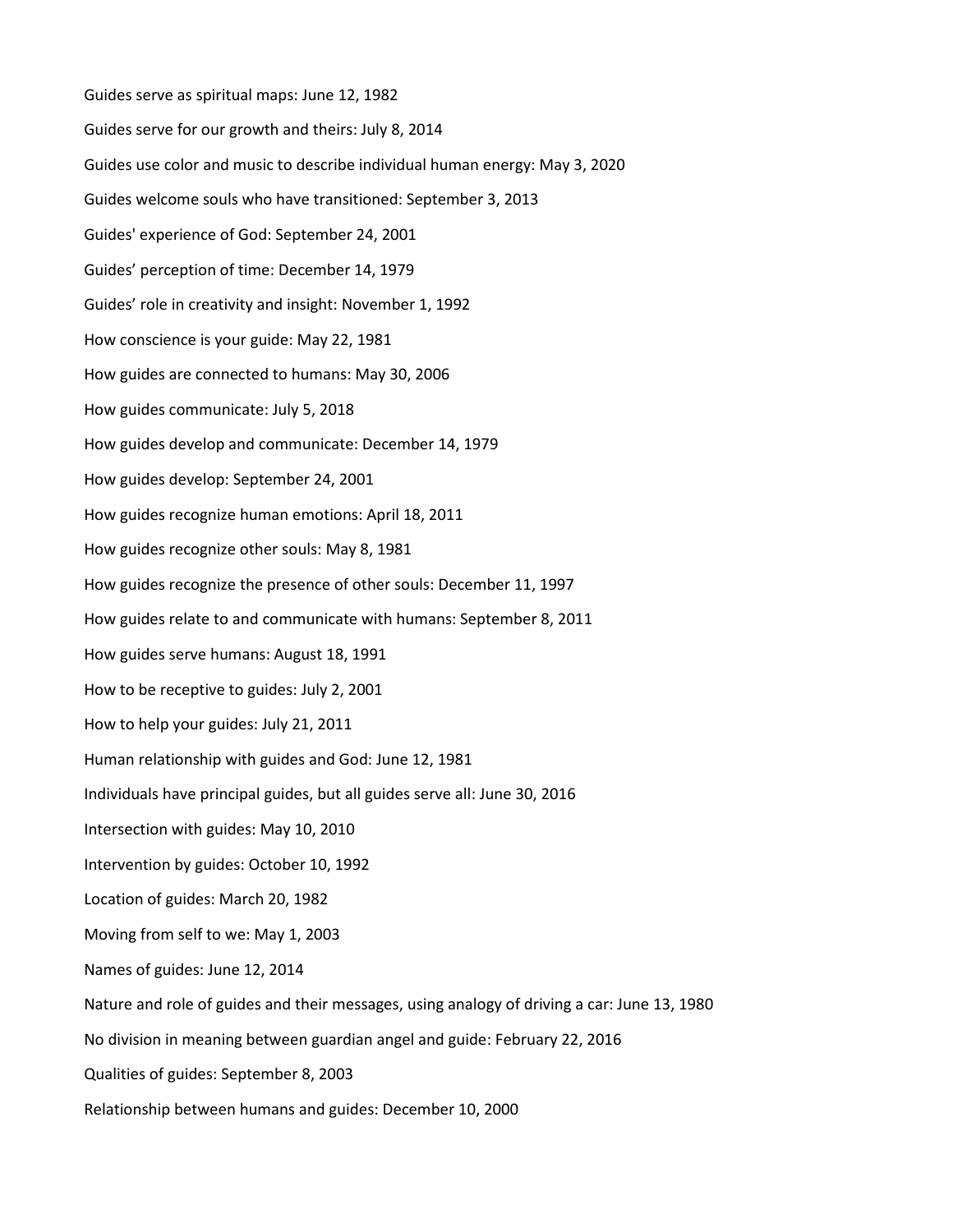Relationship of guides, humans, and spirit: November 20, 2006 Relationship with guides: March 11, 2004 Sharing beliefs about guides and these messages best done in small groups: December 20, 2011 Source of guides' inspiration: December 19, 2016 Spirit guides evolve: September 27, 2007 Spirits experiencing human life can serve as guides: December 9, 2010 The assignment of guides: June 11, 2018 The experience of guides: May 13, 2019 The intervention of God and guides in human life: December 22, 1992 The journey of life, accompanied by guides: August 21, 2007 The origin and qualities of guides: March 31, 2011 The presence of guides during prayer: October 20, 1991 The relationship and interaction of body, mind, soul, spirit, and guides: August 18, 1999 The relationship between guides and the guided is permanent: November 19, 2019 The relationship of God, spirit guides, humans, and All That Is: March 7, 2013 The union among God, guides, and humans is complete and continuous: September 25, 1982 Union with guides is total: February 1, 1980 Welcome the challenge of imbalance, and seek guides' help: April 21, 1997 What guides learn: March 8, 1995 What makes communion with guides difficult: May 29, 1982 When your vision of God dims, be open to experiencing God through actions of humans and guides: November 20, 1982 Who is Emmanuel?: September 27, 2007 Why guides pray: December 13, 2001 Your guide is a connection to all that is: June 19, 2019

## **Guilt**

Eliminate guilt, negativism, and ego: March 14, 1982 Guilt and conscience: February 8, 1987 Guilt and final judgment: June 13, 1980 Guilt and impatience and the right self-image: August 28, 1981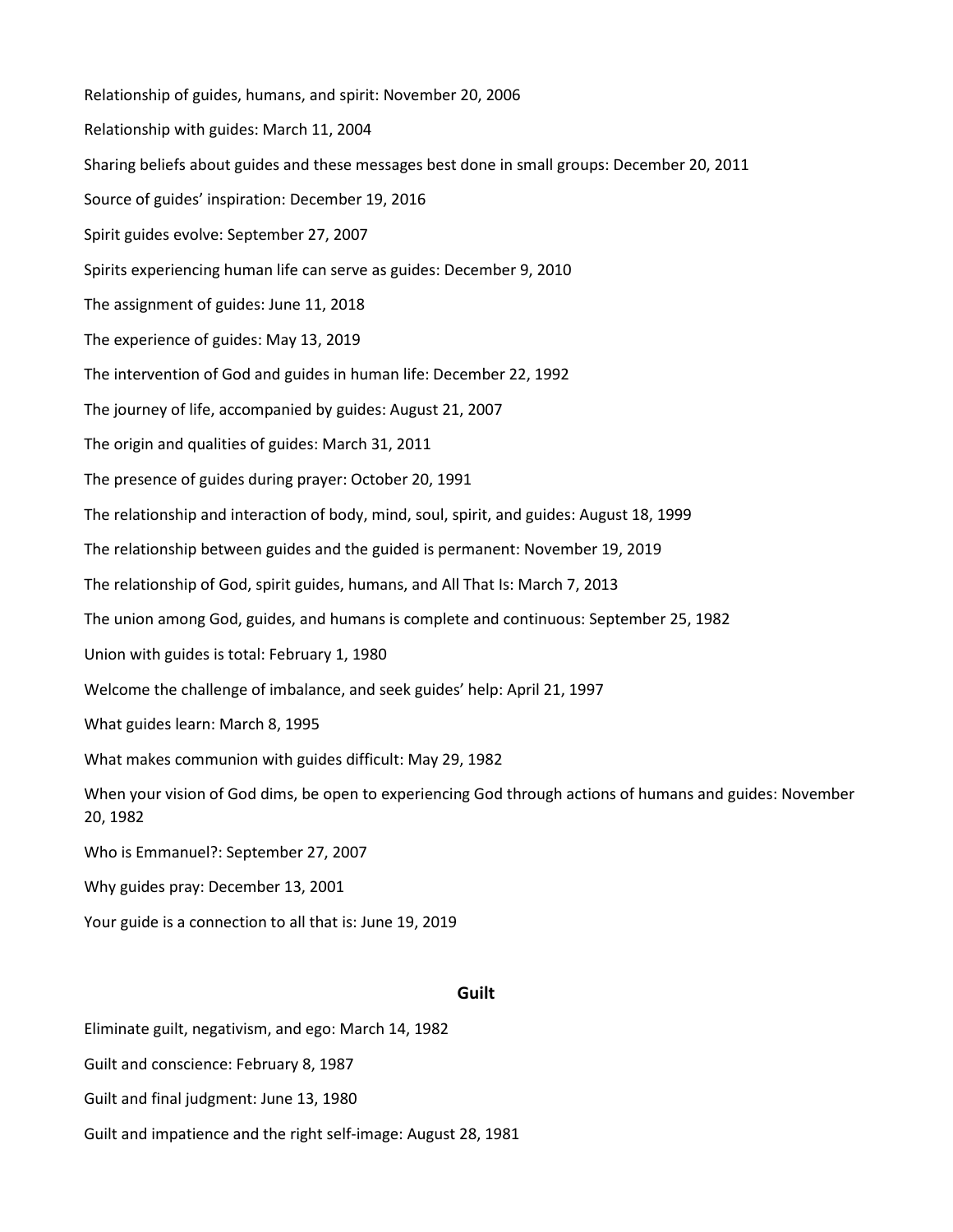Guilt is self-punishment: March 24, 2008 Overcome guilt: September 19, 2013 Redemption: November 5, 2019 Serve others with love, not duty, obligation, or guilt: January 26, 2006 There is no failure or reason for guilt: October 16, 2008

#### **Heart**

Difference between heart and mind: April 2, 2017 Following your heart's desire: June 12, 2014 Heart is the bridge between human consciousness and everything else: April 18, 2017 Listen with the heart: August 10, 2017 See God with your heart: February 8, 2007 Seeing and hearing with your heart: January 20, 2000 Seeing with the heart: March 31, 2011 The eyes of the heart: July 24, 2017 The role of the heart: January 27, 2015

### **Human Beings**

A human's group of guides constantly expands: December 9, 2010 Accept the goodness of everyone: May 6, 2008 All are equally blessed: March 24, 2003 All human thoughts and actions impact all that is: July 18, 2012 All humans are equal and united with God's presence: August 2, 1995 All humans are equally gifted: December 9, 1998 All humans are innocent: July 13, 2005 All humans are related spiritually and genetically: June 29, 2000 All humans are spirit in physical form, seeking and progressing: January 28, 2013 All life paths are of equal value and lead to God: January 22, 2008 All of humanity is a single unit: April 19, 2000 All persons are equal: April 18, 1980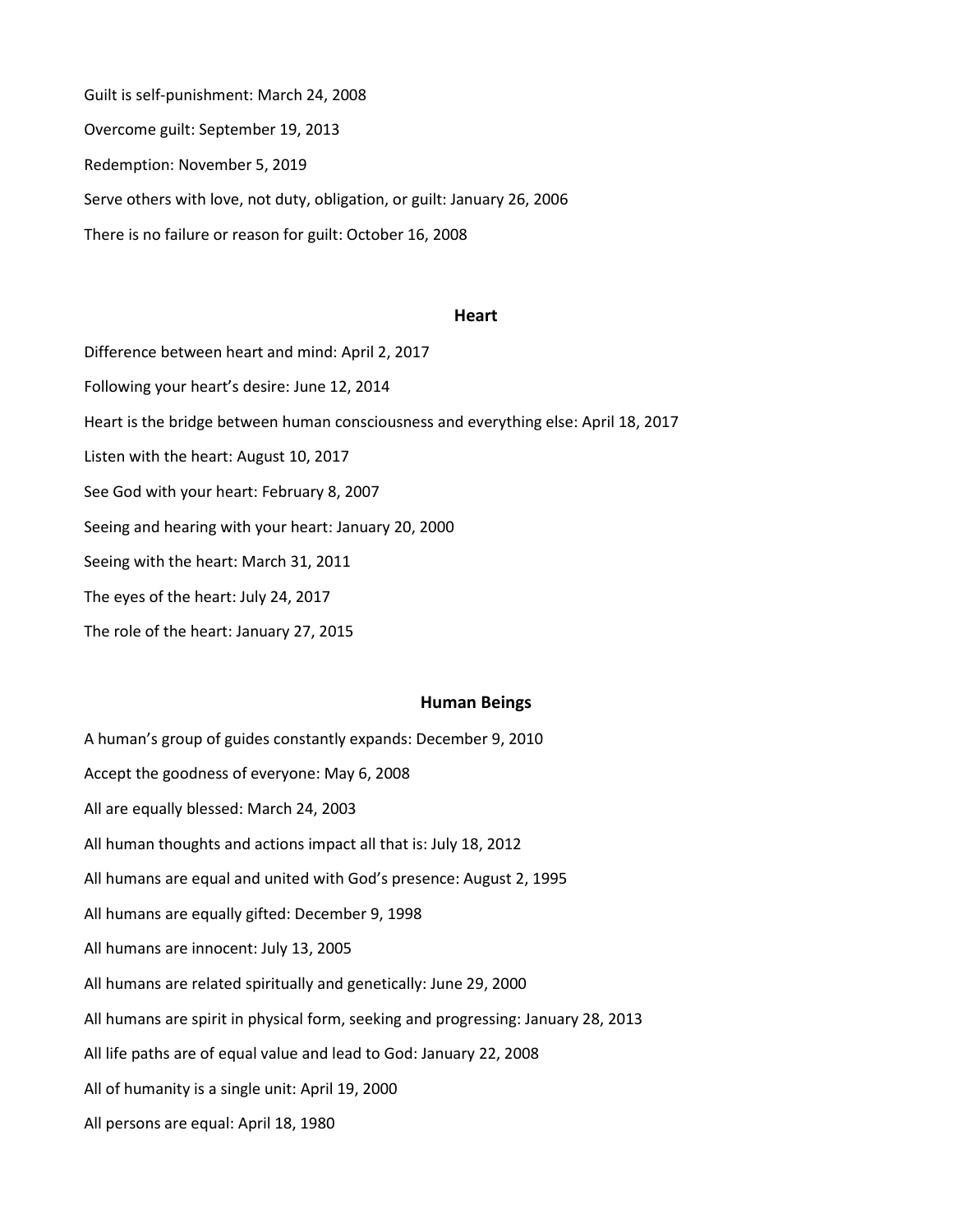An appropriate sense of entitlement: August 1, 2006 Analogy of parts of human body to unified whole: November 20, 1991 As God does not judge, humans should not judge: December 11, 1995 Awareness of differences in the human spirit provides understanding of spiritual development: December 23, 1991 Being a guide to another human: October 10, 1992 Celebrate all human life: September 29, 2016 Child prodigies: October 7, 2002 Dealing with attitudes, distances and differences in human life: June 12, 1981 Dealing with "difficult" people: October 9, 2006 Distinguishing between human and Godly responses: April 6, 1983 Does God hold us accountable for our actions?: June 17, 2003 Dynamic relationship between God and humans: April 25, 1982 Every human being becomes God: February 13, 2012 Every human being is guided by a multitude of spirits: July 7, 2011 Every human being is part of God: April 29, 2014 Every human experiences love in some form: November 18, 2013 Every human is basically good and must be cherished: March 24, 2008 Evolution of earth, humans, and all creation: May 14, 2011 God acts through people: June 4, 1984 God uses many methods to directly reach each person: December 12, 1982 God, love and human life as circles: May 2, 2005 God's influence on human lives: December 22, 1985 Governments evolve just as human beings evolve: January 5, 2012 Growth toward pure Love did not begin with this human life and does not end with it: February 22, 2016 Guides and God are within and around humans: September 3, 1998 Guides and humans focus God's light: June 15, 2006 Guides and their relationship to the human soul: April 15, 1985 Guides do not create obstacles for humans: January 30, 1995 Guides help humans hear, but God speaks: September 5, 1982 Guides learn and benefit from humans: July 18, 1985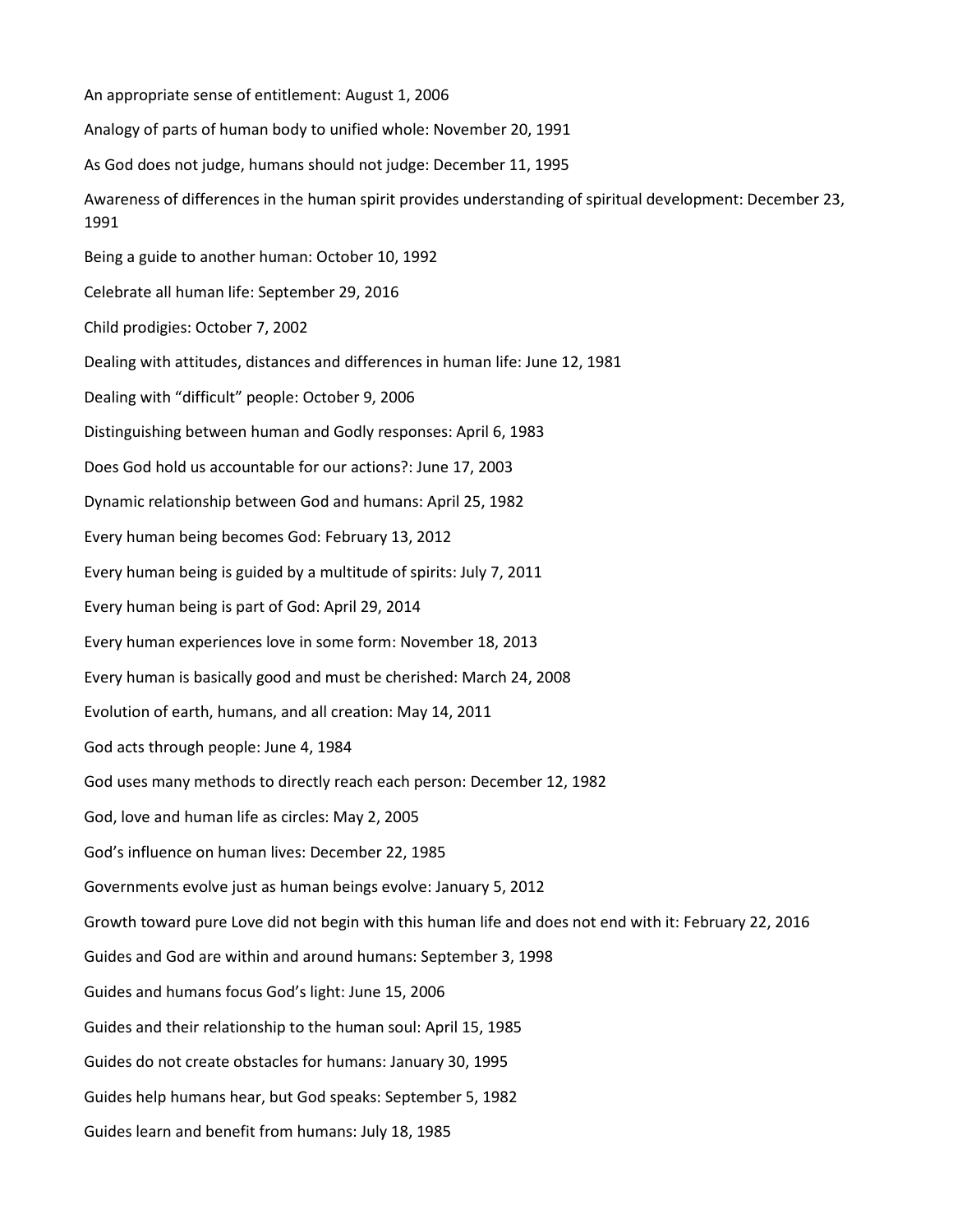Guides share info about unseen entities because humans are ready to understand: June 19, 2013 How guides are connected to humans: May 30, 2006 How guides recognize human emotions: April 18, 2011 How guides relate to and communicate with humans: September 8, 2011 How guides serve humans: August 18, 1991 How the human experience affects the soul and how the soul affects the human experience: March 28, 2002 Human choice influences the soul's development: December 12, 1981 Human dignity: December 15, 1991 Human divinity: December 9, 1998 Human form compared to a pitcher: March 26, 1998 Human identity transcends death: October 25, 2011 Human interactions are crucial for soul growth: April 17, 1996 Human life influences the nature of the afterlife: February 12, 1984 Human life is a process of becoming unconditionally loving: January 17, 2011 Human life is a school: June 12, 1995 Human life is but a moment: May 18, 2004 Human life is for spiritual growth: January 23, 2012 Human life is not predetermined: February 28, 2012 Human life is the process of refinement of beliefs: July 27, 2020 Human needs: June 4, 2009 Human potential compared to fire: January 16, 2003 Human relationship with guides and God: June 12, 1981 Human relationships offer unique opportunities: January 26, 1994 Human response to spiritual awareness: October 4, 1995 Human souls do not exist in animals: September 8, 2003 Human spirits, nonphysical spirits, and God: December 11, 2008 Human struggle offers opportunity for soul growth: August 13, 2009 Humans are a part of God as is everything: June 19, 2013 Humans are both creation and creator: February 23, 2015 Humans are containers for strength-giving, loving energy: July 9, 2015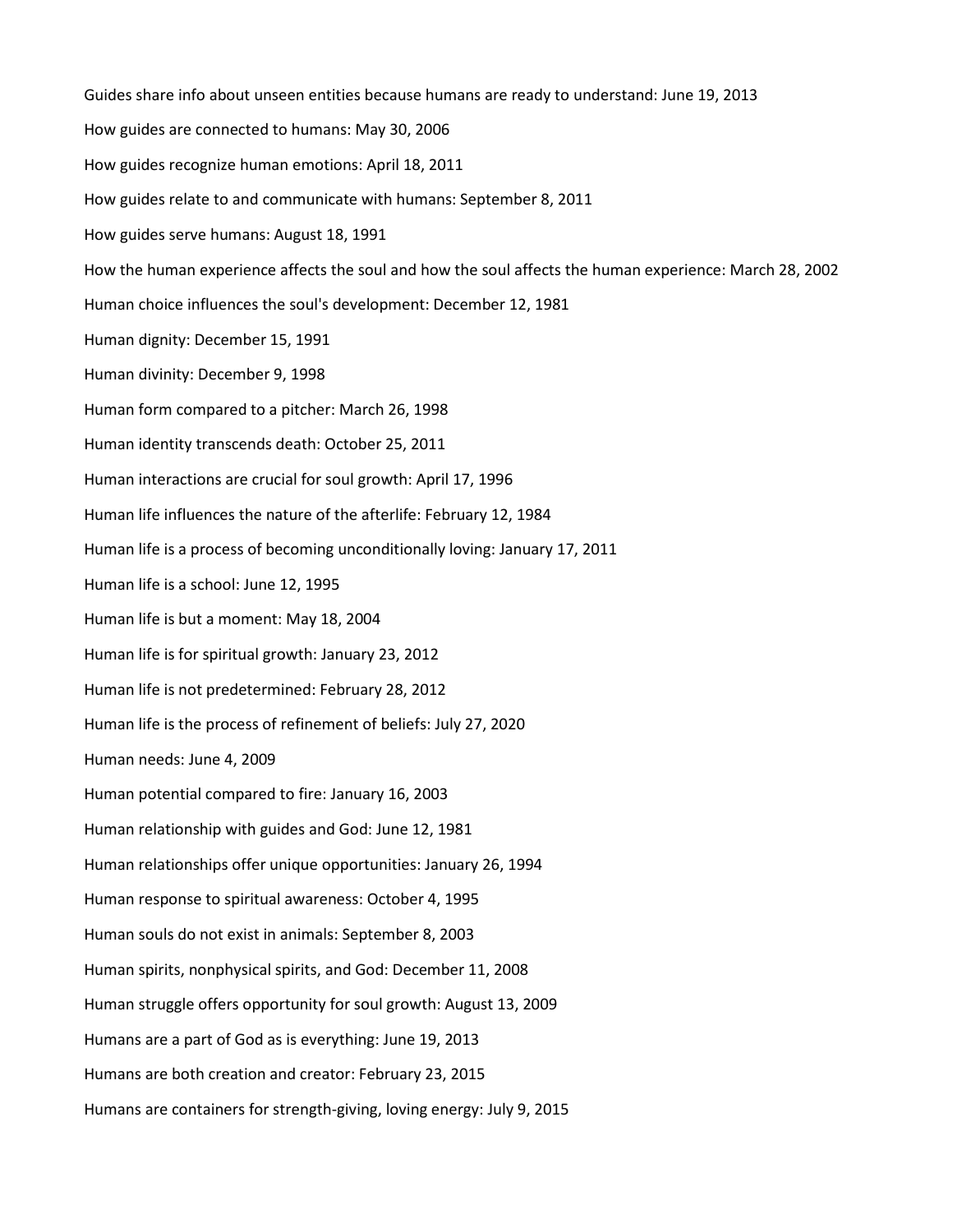Humans are never alone: February 23, 2015 Humans are not an image of God but rather a manifestation of God: January 17, 2011 Humans choose to hear God: August 21, 2001 Humans choose to nurture their souls or not: July 29, 1999 Humans create their experiences: June 22, 2009 Humans have a special relationship to God but are not most important: October 10, 1981 Humans have the strength and power of light: May 9, 2013 Humans progress because light is attracted to light: December 9, 2013 Humans' and spirits' parallel lives: August 13, 2009 In death, all is cast away except the love given and received during human life: June 21, 1994 Invisible life-forms that accompany humans: June 10, 2013 Making a difference in the world: January 19, 2017 Many spirit entities communicate to humans: October 30, 2014 More than one human lifetime may be necessary: May 25, 2005 Natural transition from human life to afterlife: February 12, 1984 No human-produced Armageddon: September 21, 2004 No one is alone: September 8, 2003 No one lives alone: May 6, 2021 People and nations must become vulnerable: January 5, 2012 Practice patience of others and self: May 5, 1984 Punish behavior while affirming goodness of the person: September 6, 2018 Purpose of human life is the transformation from being loved to giving love: March 6, 2008 Reasons for human existence: March 14, 1982 Relationship between God and humans: October 25, 2011 Relationship between humans and guides: December 10, 2000 Relationship of guides, humans, and spirit: November 20, 2006 Souls choose the path for growth in human form: October 10, 1992 Souls unwilling to let go of human life: July 3, 1993 Spirits experiencing human life can serve as guides: December 9, 2010 Strengthening humans protects them: December 11, 2008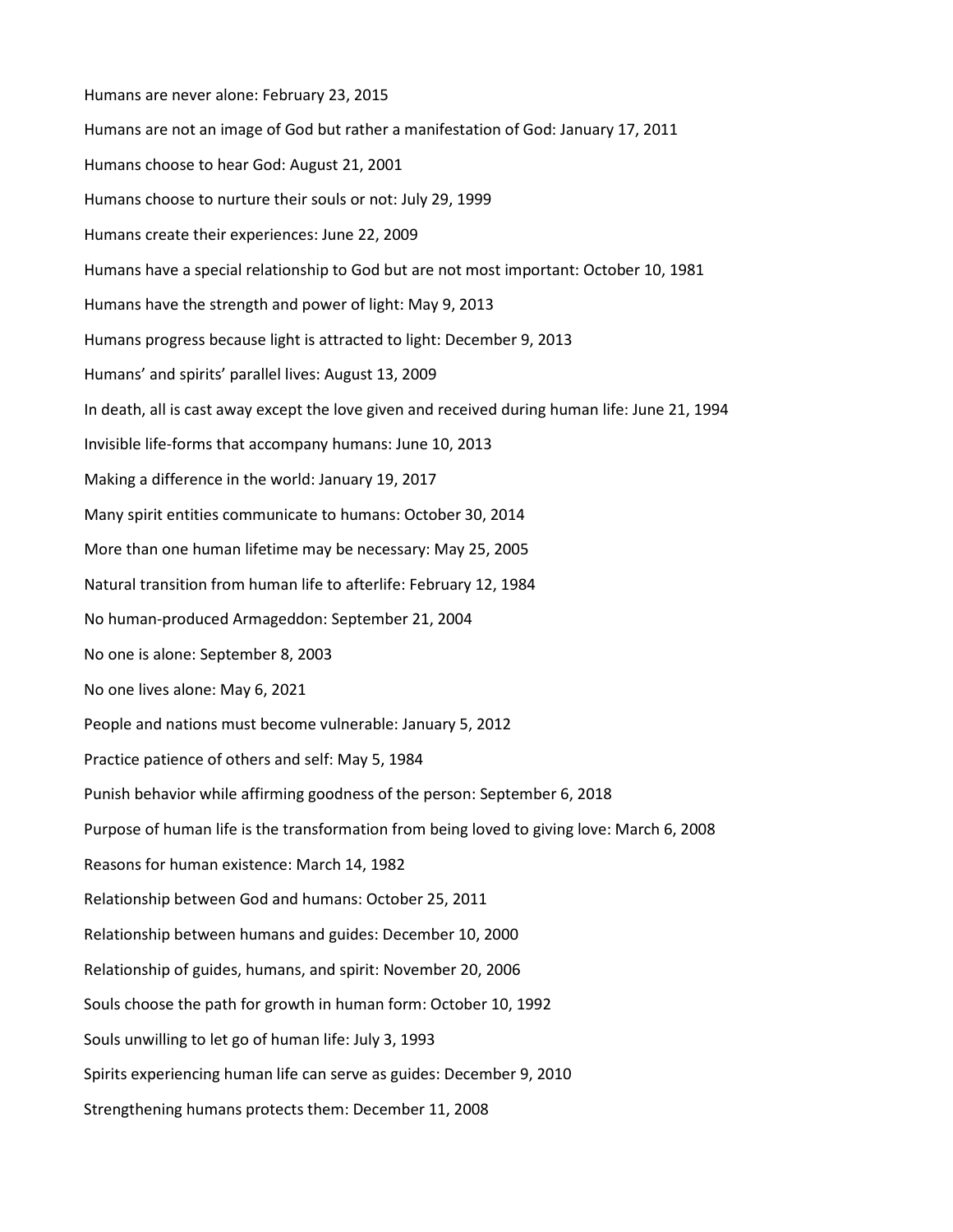Striving to be a reflection of God: May 25, 2021 The interdependence of body and soul: January 29, 2001 The intervention of God and guides in human life: December 22, 1992 The momentum of human life is toward peace and love: January 14, 2013 The nature and power of God and the necessity of the human response: December 23, 1991 The nature of the soul prior to human life: October 24, 1982 The power of individuals and groups compared to a reservoir behind a dam: August 10, 2020 The purpose of human life: December 15, 2005 The relationship of body and soul: July 2, 2001 The relationship of God, spirit guides, humans, and All That Is: March 7, 2013 The relationship of peace and love in human life and spiritual life: June 30, 1994 The response to prayer is always human: December 15, 1991 The soul/human relationship: January 9, 2006 The union among God, guides, and humans is complete and continuous: September 25, 1982 The way human lives resonate: September 24, 2001 Thoughts create reality: June 7, 2005 Unloved babies: November 8, 2018 What sets human beings apart: December 9, 1998 When soul connects with body: September 8, 2003 When your vision of God dims, be open to experiencing God through actions of humans and guides: November 20, 1982 When "bad" things happen to "good" people: April 22, 2010 Where memory is stored: March 7, 2005 Why do humans exist?: July 29, 2010 Why humans don't remember past lives: October 5, 2009 Why live a human life?: July 2, 2002 You and your neighbor are the same entity: November 26, 2012 You are God because you are a part of God: February 12, 2019 Your core is who you are: November 30, 2015 Your physical being accompanies your spirit on its journey: February 13, 2012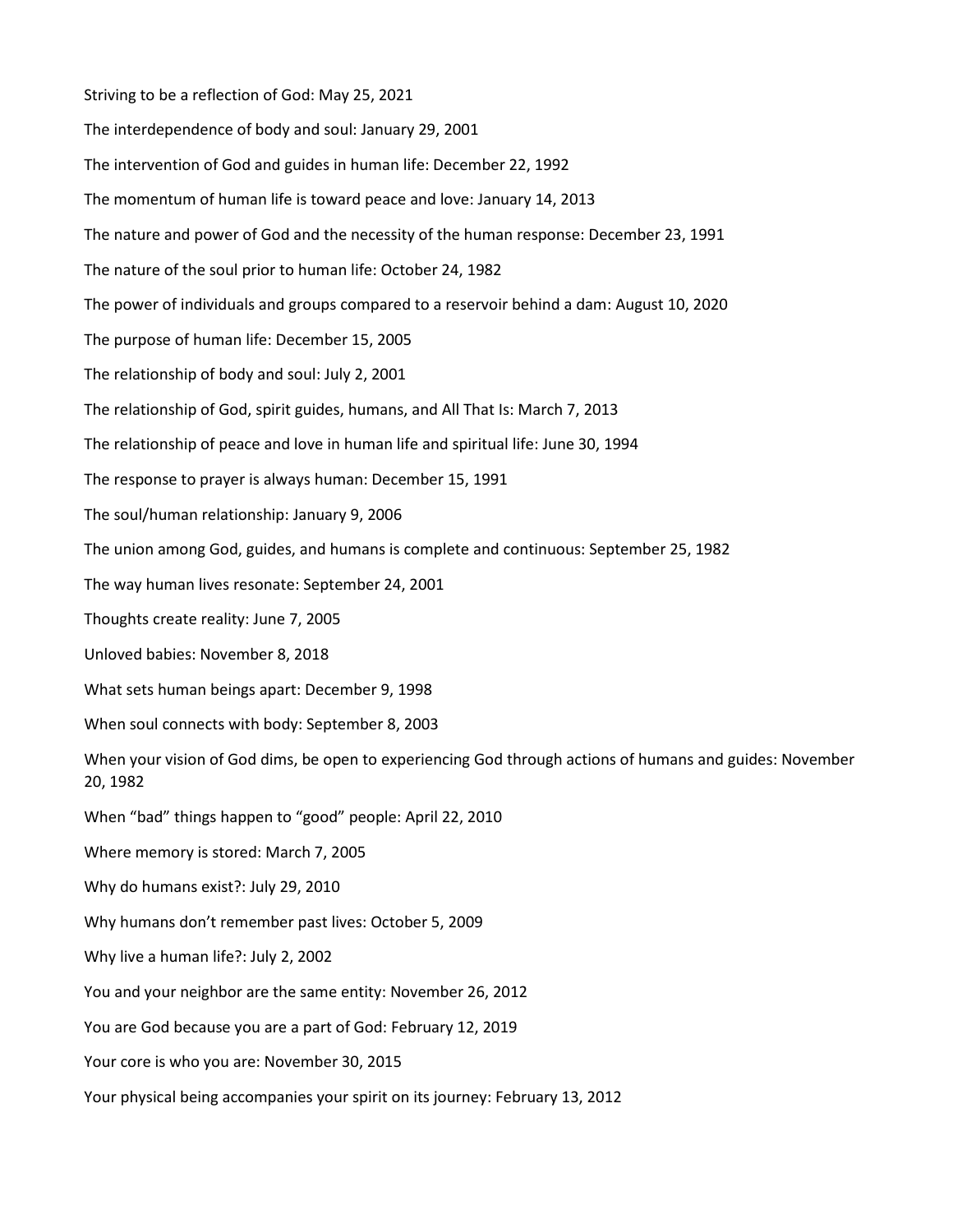# **Identity**

Discover who you are and why you are: April 9, 2009 Know yourself so you can serve others: January 24, 2002 Recognize God in yourself: February 12, 1982 Recognizing and appreciating your true essence and the essence of others: March 23, 2021 Search for identity: for individuals, for the church, for Jesus' disciples: March 28, 1980 The soul's identity: June 30, 2008 Your soul's identity: October 26, 2009

## **Illness**

Beliefs are important in healing: June 22, 2004 Concern for a critically ill loved one: February 3, 2011 Coronavirus pandemic: March 24, 2020 Everyone can be a healer: March 3, 2020 Healing defined: June 3, 1999 Healing is a community achievement: April 24, 1995 Healing on the spiritual, emotional, and physical levels: June 17, 1987 Healing: May 29, 1995 Healing as it relates to beauty: November 30, 2017 Illness and suffering: January 19, 2004 In learning you are healed: August 19, 2003 Praying for health: September 8, 2020 Supporting those who are sick or dying: December 21, 2015 The challenge of illness: April 25, 1982 Types of healing: June 20, 1986 Welcome illness as an opportunity to grow: June 3, 1999

# **Infinity**

There was no beginning; there will be no end: November 19, 2019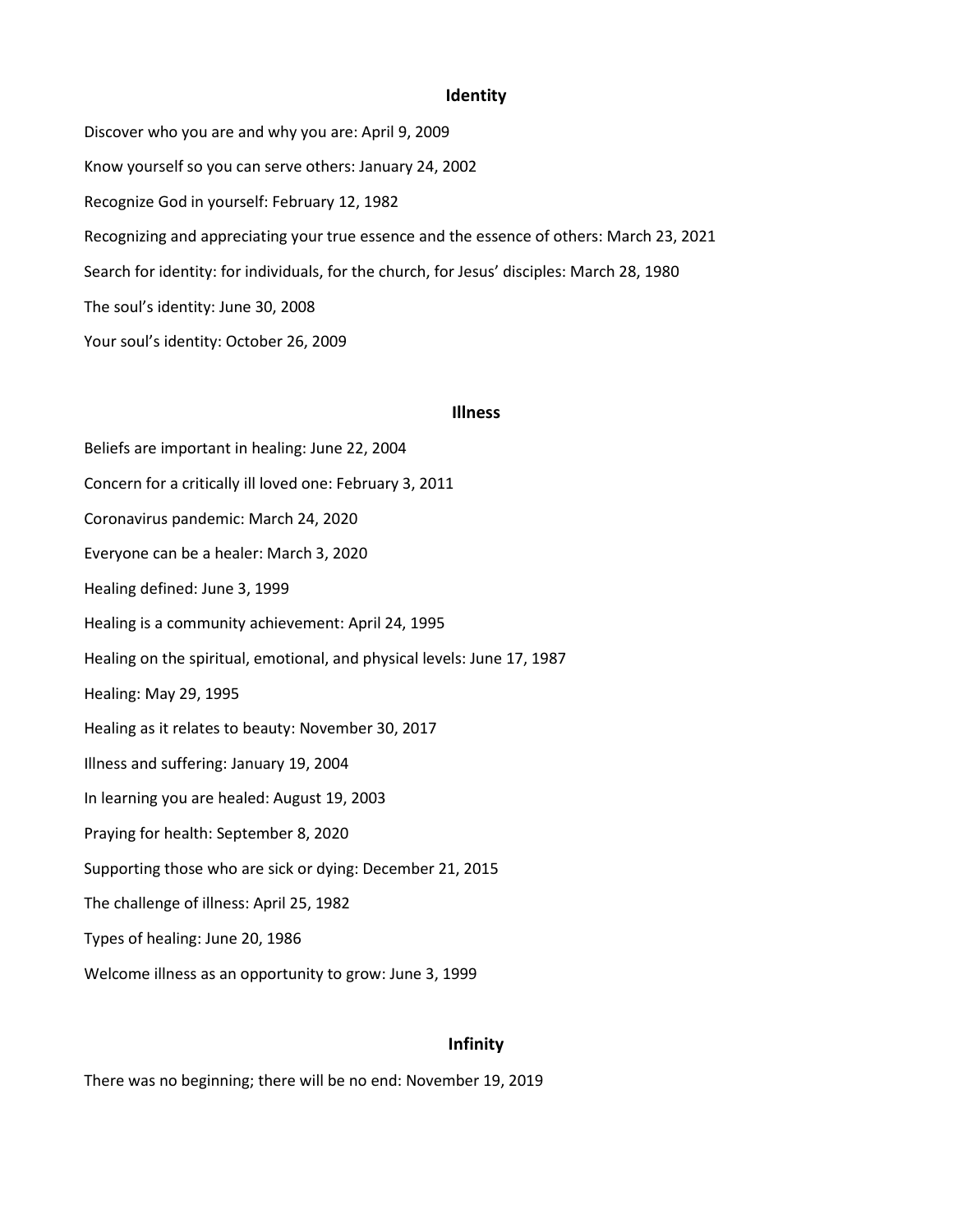## **Interdependence**

Interdependence: December 15, 1989

The interdependence of body and soul: January 29, 2001

#### **Jesus**

Christmas and the nature of Jesus: December 7, 1980 Interpretations of God, Jesus, and others who are worshipped: December 28, 1998 Jesus was one of many who provided a perspective of the Creator: December 22, 2014 Jesus' conception and resurrection: April 9, 2007 Jesus' example of God incarnate: March 27, 1981 Jesus' suffering: January 9, 1981 Jesus' travels: March 31, 2015 Meaning of Jesus' life and death: March 20, 1982 Perceptions of role of Jesus: September 5, 1982 Questions and answers about Jesus: April 22, 2013 See Christ as example rather than exception: December 19, 1995 The evolution of Jesus: January 16, 2003 The faith and example of Jesus: April 24, 1981 The real power of Jesus: December 9, 1998 The role of all souls, including Jesus, within the concentric circles of life and love: April 8, 2004 What Jesus knew: February 6, 2017

# **Judgment**

As God does not judge, humans should not judge: December 11, 1995

Avoid the burden of judgment: March 25, 2019

Be mindful of unity in the importance of judging behavior rather than yourself or others: January 28, 2021

Be noncritical: March 19, 1983

Condemnation and forgiveness are the two sides of judgment: June 29, 2015

Dealing with conflict, fear, and judgment: December 12, 1994

Do not judge the spiritual path of another: July 19, 2006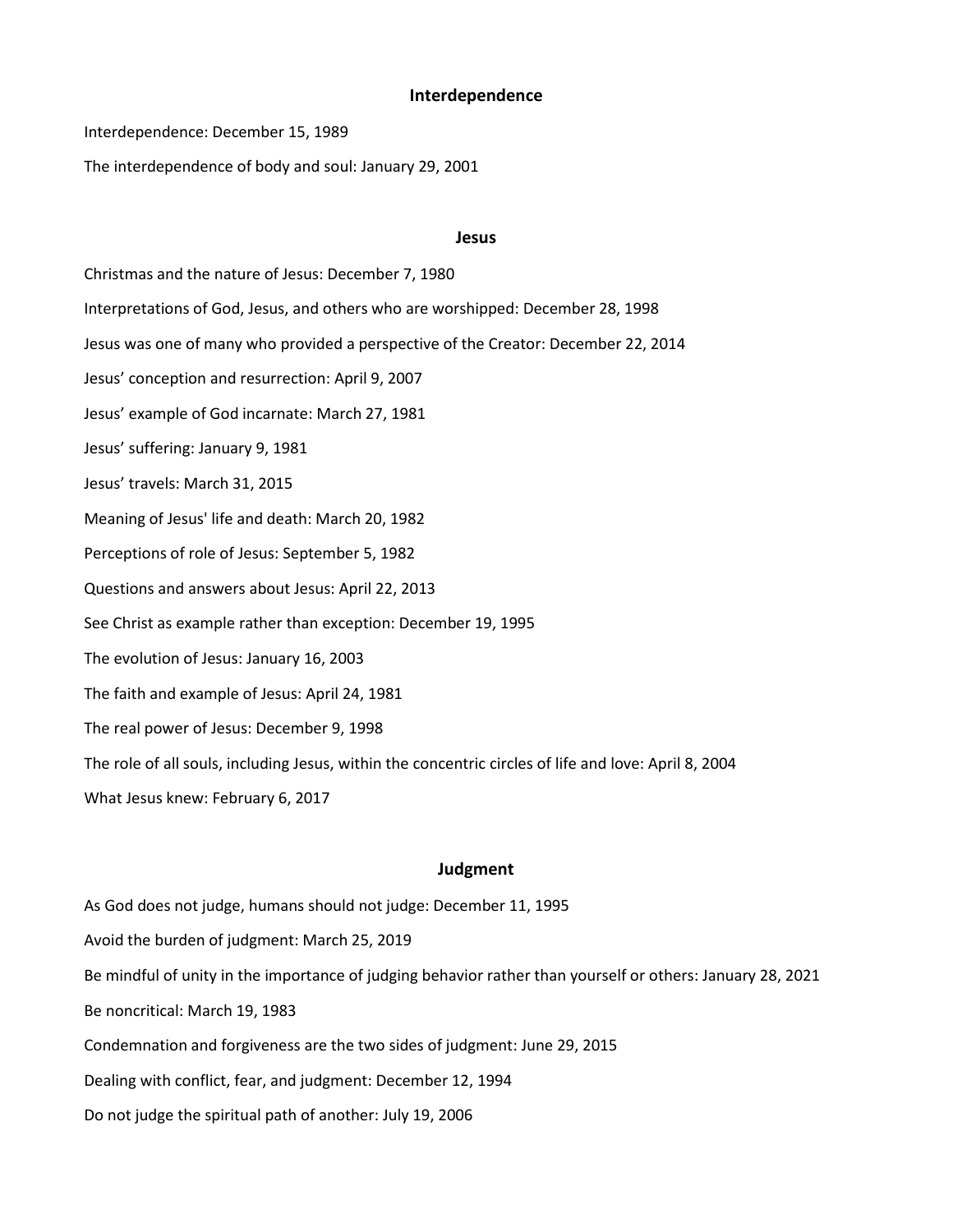Evaluate another but do not judge: September 18, 1981 God does not judge or punish: January 11, 2018 God does not judge, punish, or have wrath: November 29, 2018 Grow by exercising love without judgment: June 12, 1981 Guilt and final judgment: June 13, 1980 How to be nonjudgmental: February 19, 1988 Judge behavior but not the individual: January 14, 2019 Judge the act, not the person: May 13, 1986 Judging others: April 3, 1992 Life is about letting go of judgment: October 25, 2012 Listen, accept, and don't judge to become more like God: October 8, 1983 Love nonjudgmentally: November 10, 2005 Moving beyond judgment is a lifelong pursuit: January 14, 2021 No judgment day: July 1, 1999 No judgment day, but acknowledgment of all that is loving: December 5, 2011 No judgment on one type of loving relationship over another: May 14, 2012 No justification for judgment: July 2, 2001 The folly of judgment: January 5, 1996 The nature of judgment: November 15, 1980 There is no guilt nor judgment: May 23, 2013 Tolerance and nonjudgment in personal relationships: September 22, 1985 Tolerance, love, and nonjudgment: January 7, 1985 We are a product of our history, therefore do not judge: January 6, 2009 Whatever is done out of nonjudgmental love is always adequate: October 25, 2012

# **Karma**

Every thought and action affects everything else: November 8, 2012 Karma: July 1, 1987 Karma is not about punishment: July 1, 1999 Little in life is the result of chance: August 5, 1991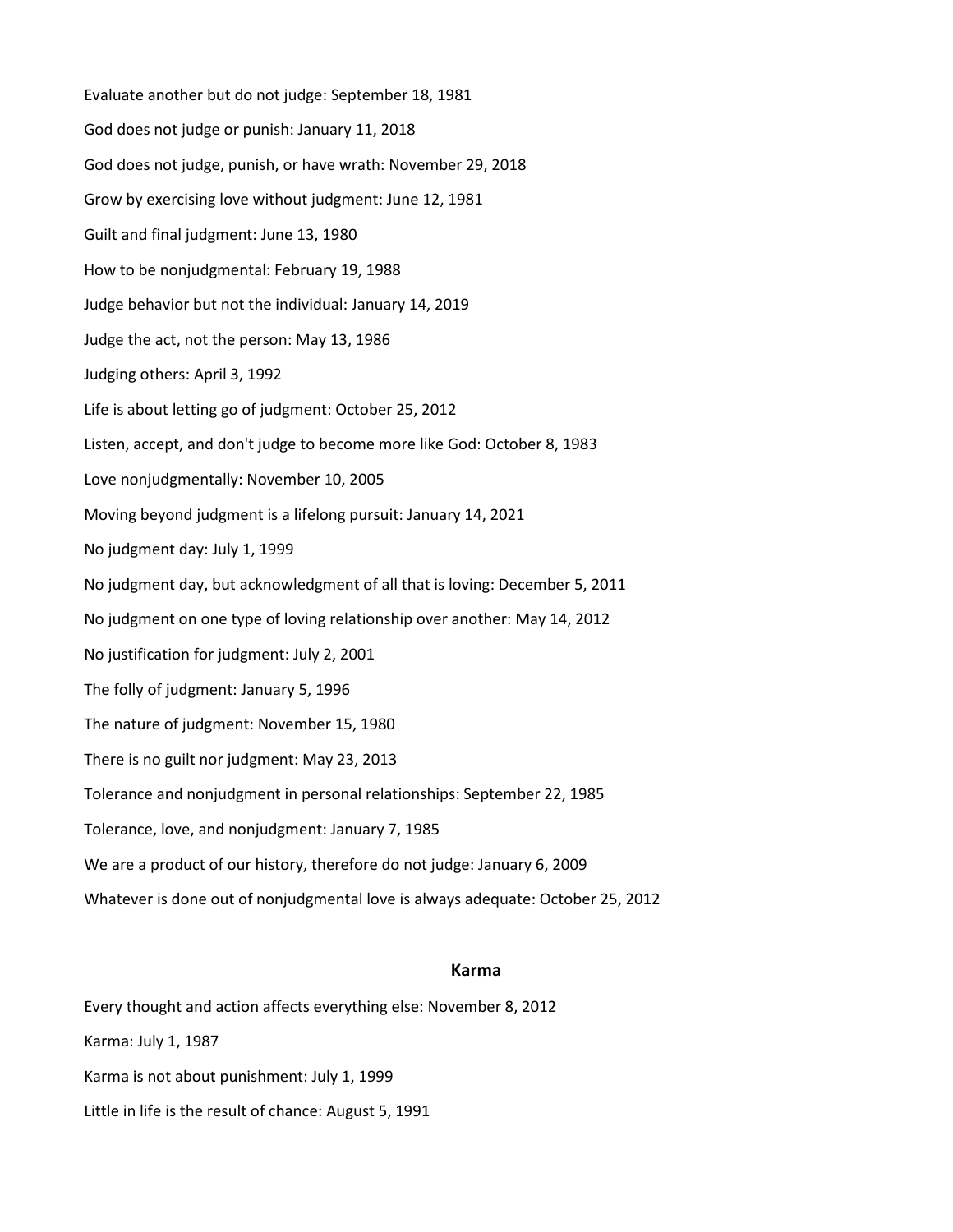The role of karma and multiple lives in the spiritual continuum: August 1, 2006 The role of karma and reincarnation in spiritual growth: June 17, 2003 There are no coincidences: July 1, 1999

### **Knowledge**

Barriers to knowledge of God: July 9, 2009 Knowledge is necessary in difficult relationships: July 10, 1996 Seek understanding more than knowledge: November 29, 2007 Seeking is more important than knowing: November 12, 2007 Understanding as a function of the mind: April 10, 1981 Where memory is stored: March 7, 2005

# **Leadership**

Leadership: January 8, 2008 Leadership, good and bad: January 14, 2021 Presidential leadership, and ours: February 16, 2009 Recent changes in U.S. leadership: January 29, 2009 Teach by example: January 5, 1996 Teach others by your example: February 28, 1986

## **Life**

Absolute unity of life: May 8, 1981

Affirming the dignity of all life: August 20, 2002

All are in the process of becoming God: November 29, 2018

All forms of life—human, animal, plant—experience a kind of hope: December 22, 2014

All life is equal: December 11, 2014

All life is sacred: July 21, 2011; July 9, 2015

All that exists is alive: November 8, 2012

An expanded definition of being alive: April 18, 2017

Balance between spiritual and material life: April 25, 1982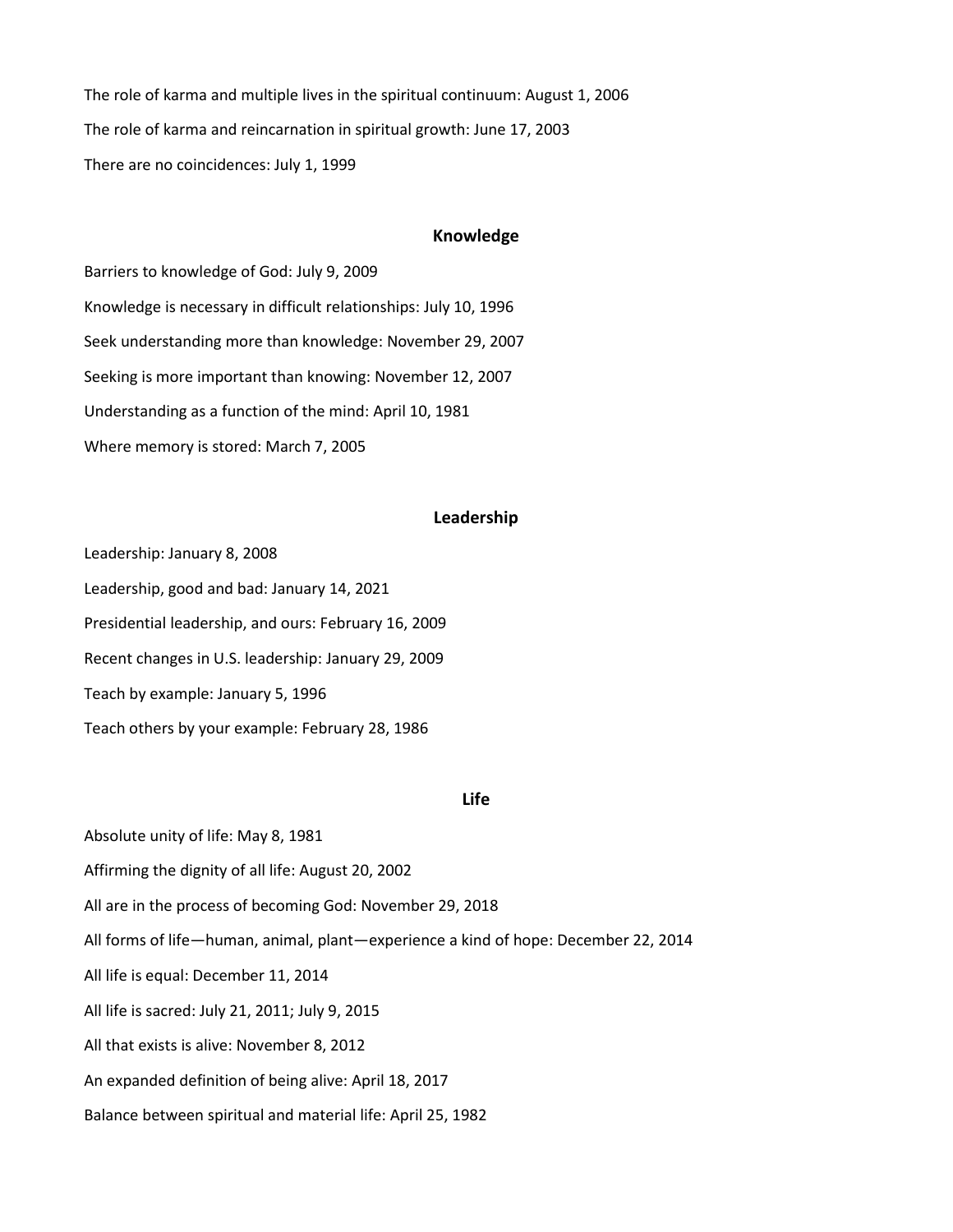Balance requires the positive and negative of life: August 18, 2011 Be a rock in the stream of life: August 30, 1992 Being a vessel: March 23, 2009 Being carried by the stream of life: July 26, 1991 Celebrations: September 25, 2003 Change and adaptation in life: October 24, 2016 Choose love at life's intersections: September 1, 2010 Concerns provide meaning and perspective to life: February 9, 1999 Conscious life elsewhere: January 26, 2006 Consider context: March 23, 2009 Continuity of life and lifetimes: October 30, 1996 Continuity of life: December 19, 1995 Cycles of life compared to inhaling and exhaling: March 29, 2004 Cycles of ups and downs: November 6, 1982 Don't compare lives: October 23, 1983 Embrace all experiences: March 30, 2006 Focus on the positive: November 6, 1982 Giving meaningful life to others: April 8, 1984 God's presence in the crossroads of life: June 18, 1992 Growth toward pure Love did not begin with this human life and does not end with it: February 22, 2016 How a successful life is measured: January 13, 1999 How to affirm the lives of others: July 22, 2002 How to live a fulfilled life: April 16, 1998 How to truly embrace life: December 9, 2013 Human life in the midst of eternal life: October 12, 2021 Human life influences the nature of the afterlife: February 12, 1984 Human life is a journey toward the perfection of spirit: December 11, 2014 Human life is a school: June 12, 1995 Human life is about relationships: June 6, 2017 Human life is but a moment: May 18, 2004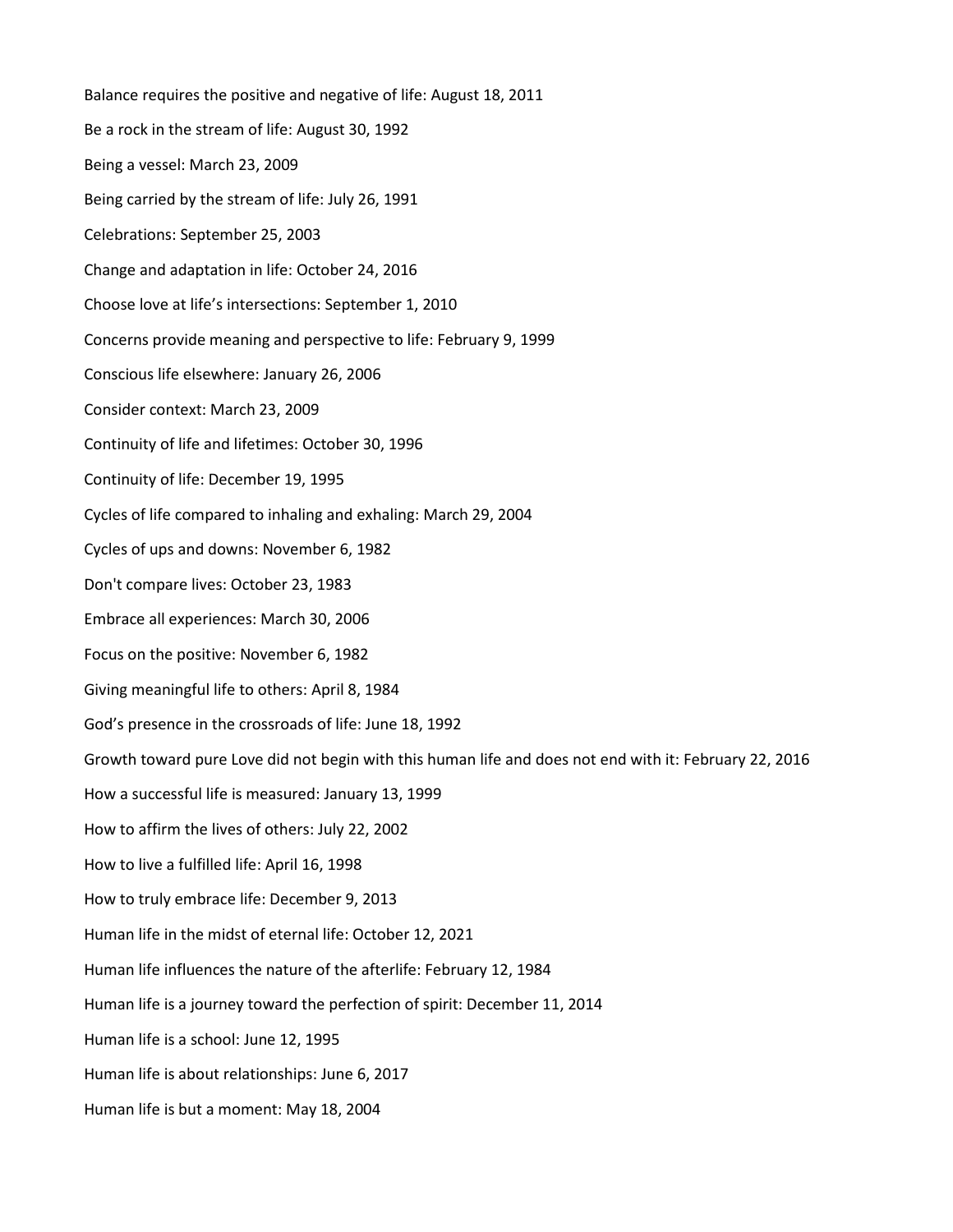Human life is inhabited by spirit: October 25, 2018 Human life is necessary to achieve union with God: July 1, 1998 In death, all is cast away except the love given and received during human life: June 21, 1994 It is not life's events that are important, but your response to them: April 18, 2011 Journey of life compared to ship on the ocean: January 23, 2012 Journey through life compared to a ship at sea: February 13, 2012 Life as an act of faith: November 7, 1981 Life begins as one cell creates another: August 26, 2008 Life changes: January 7, 1985 Life does not begin at birth nor end at death: October 25, 2011 Life in the spiritual realm: June 21, 1994 Life is a process of spiritual broadening: February 13, 2012 Life is about letting go of judgment: October 25, 2012 Life is about serving, about giving: April 12, 2012 Life is essential for all souls: September 13, 1985 Life is for seeking: July 9, 2009 Life is for serving others: May 9, 1993 Life is for soul growth: May 13, 1986 Life is not the pursuit of perfection but the search for divine awareness: May 8, 1983 Life is permanent: August 31, 1995; November 26, 2012 Life is spiritual rather than physical: May 28, 2002 Life is the natural extension of love: May 4, 2017 Life moves toward balance: July 18, 2012 Life orientations: get love or give love: December 12, 1981 Life presents unequal opportunities: February 19, 1988 Life review is an acknowledgment of growth: December 11, 2014 Life's burdens are to be shared: April 12, 2012 Life's priorities: moving toward God and serving others: October 23, 1983 Little in life is the result of chance: August 5, 1991 Live to give: July 1, 1987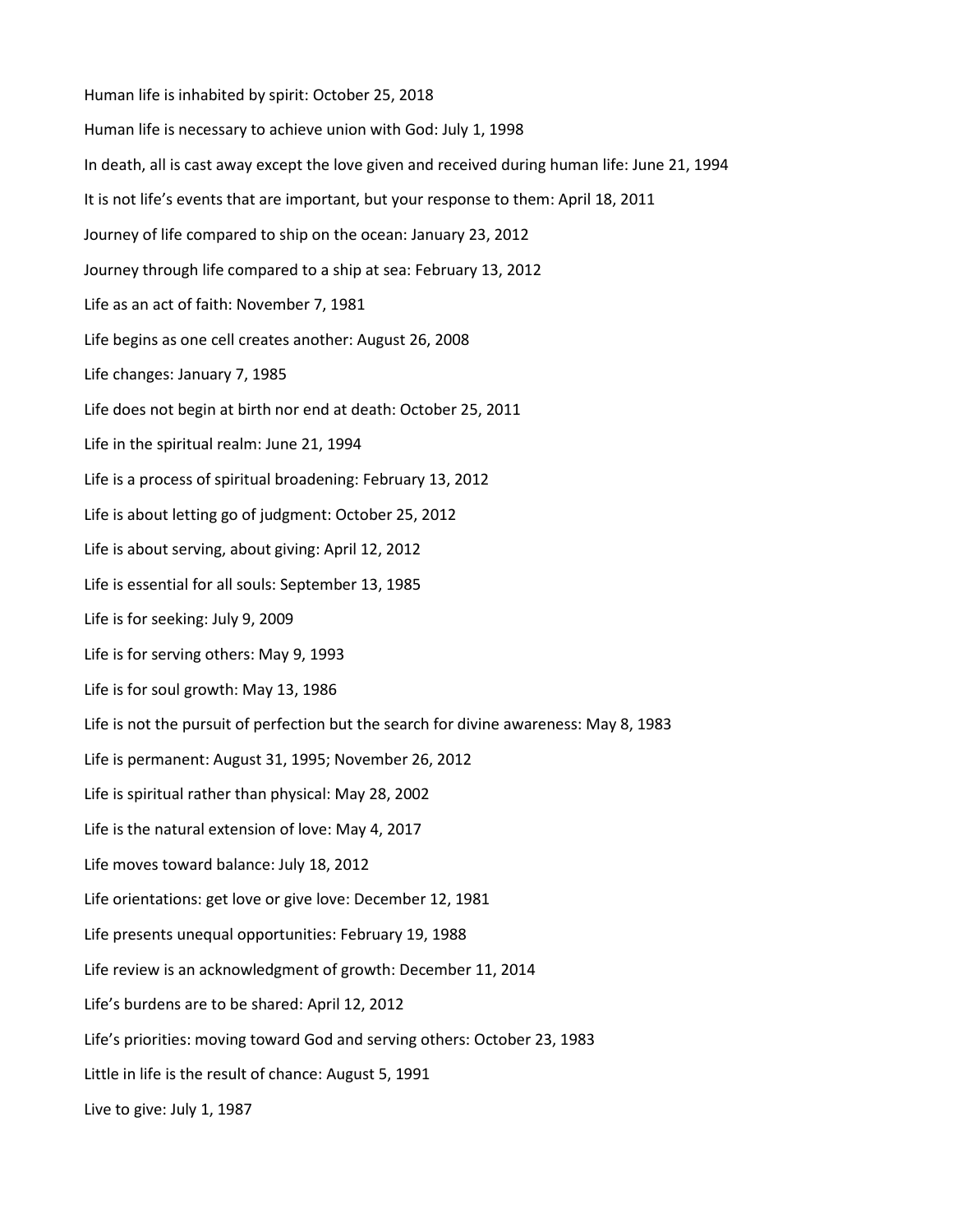Living multiple existences simultaneously: December 13, 2012 Love is to be shared in life and not just in the remembrance of life: February 12, 2015 Meaning of Jesus' life and death: March 20, 1982 No life is more blessed than another: September 25, 2010 Purpose of life is enhancement of spirit: November 16, 2017 Putting life in perspective: April 15, 1985 Re-evaluating life at a crossroads: September 5, 1983 Relinquish control of your life: June 4, 1984 Spiritual mirrors of life: December 11, 1987 Staircase of life: February 16, 2009 Sticks and boulders in the river of life: September 1, 2010 The concentric circles of life and love: April 8, 2004 The constancy of fulfillment: April 30, 1998 The continuum of life: May 6, 2002 The dignity of life: April 17, 2001 The importance of light and love in the life of spirit: October 24, 2005 The importance of stones on the path of life: July 27, 2020 The journey of life: March 3, 2020 The journey of life, accompanied by guides: August 21, 2007 The needs of one's soul govern the nature of one's life: October 23, 1983 The path through life: January 29, 2009 The purpose of human life: December 15, 2005 The relationship of peace and love in human life and spiritual life: June 30, 1994 There is value in all that exists: August 18, 2011 Unclutter and simplify your life: March 4, 1984 Unity of all life: April 21, 1984 Unseen life-forms on earth are positive: December 5, 2011 Value life; resist its termination: March 31, 2011 Value the gift of life: July 1, 1998 Various forms of fulfillment: November 5, 2019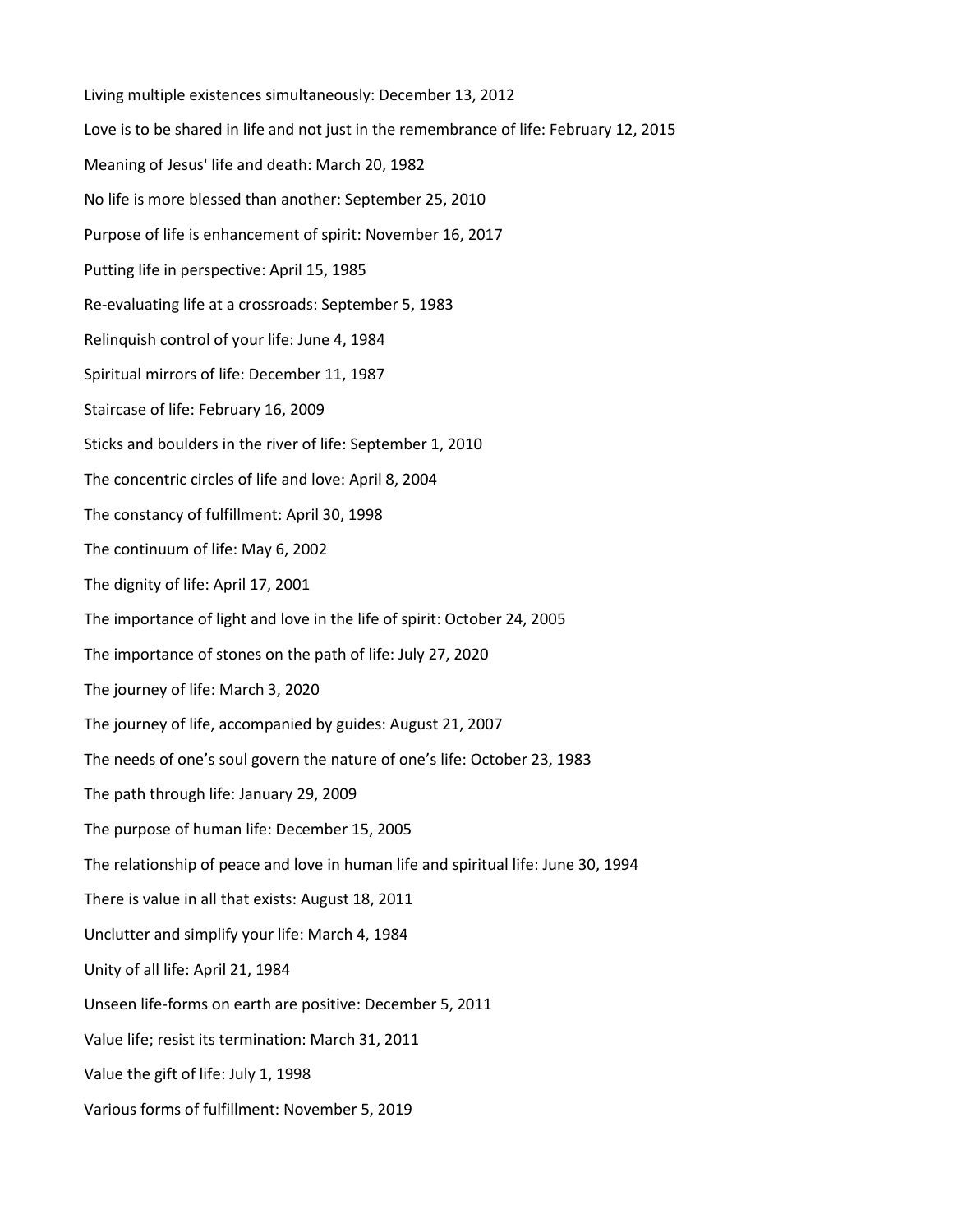Welcome the storms of life: May 6, 1996 What gives life meaning: October 11, 1993; December 28, 1998 What's really important in life: January 30, 1995 When a life is brief: June 19, 2019 When does life begin?: October 25, 2018 Why live a human life?: July 2, 2002 Why souls share the experience of human life: December 9, 2013

# **Light**

A lot about light: October 17, 2019 Absorbed light provides insight: July 29, 2010 Allow God's light to pass through you to others: April 15, 1988 Analogy of mirrors and lenses reflecting and magnifying light: September 22, 1991 Auras: February 28, 2002; May 19, 2008 Be a reflector of God's light: May 6, 2008 Being a reflection of God's light compared to the sun reflecting off Venus: May 27, 2020 Being reflectors of God's light: April 8, 1984 Chakras: November 6, 2002 Characteristics of light, darkness, and energy: May 10, 2010 Consider yourselves lights: October 24, 1981 Darkness and Light: June 21, 2007; August 28, 2012 Each soul has its own color: April 19, 2000 Even in darkness the Light is present: January 14, 2021 Everything is sacred and generates light: April 19, 2000 Evil does not operate in light: February 27, 1981 Focusing on light eases burdens: June 12, 2014 Giving love and light to another: July 5, 1991 God's light: July 5, 1991 Guidance compared to a lens focusing light: April 15, 1988 Guides and humans focus God's light: June 15, 2006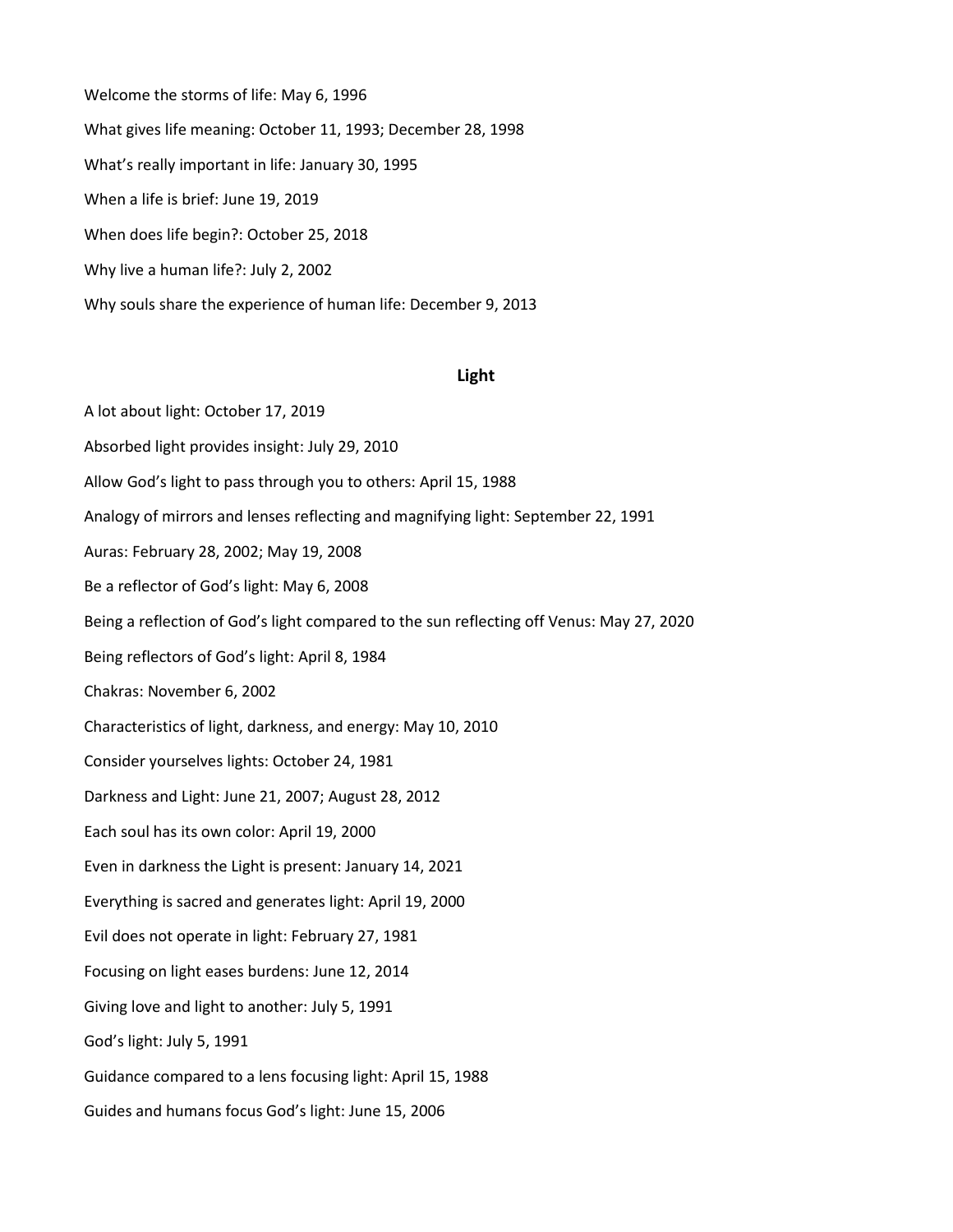Guides are known by their lights, not by name: August 2, 1995 Hearth metaphor in giving and receiving light: September 28, 1979 Humans can reflect God's light: November 15, 1980 Humans have the strength and power of light: May 9, 2013 Humans progress because light is attracted to light: December 9, 2013 Illumination: September 21, 2009 Individuals are identified by color of their lights: May 14, 2012 It is important to embrace the light: November 26, 2012 Light always overcomes darkness: August 26, 2008 Light as it pertains to prayer and communication with guides: August 24, 1979 Look both inward and outward for God's light: August 3, 1994 Love and light are interchangeable: May 14, 2012 Love as the source of energy and light: June 13, 2001 Loving light of God: May 28, 2002 Nature of divine light: August 26, 2008 Nature of time and light: May 30, 2006 Negative thoughts attract light: June 7, 2010 Prayer described as energy absorption and reflection: July 29, 2010 Soul compared to a beacon of light: March 29, 2004 Soul compared to a window that transmits God's light: August 18, 1999 Souls as candles: February 28, 1994 Souls grow in the presence of light: February 28, 2012 Spirits are visible as lights of different colors: January 14, 2013 Spiritual light: April 19, 2000 Spiritual light compared to candles: May 14, 2012 Spiritual Light: as a form of energy; as a unique fingerprint of a soul; as it relates to prayer; as a medium of communication; seeing all souls as reflectors or receivers: December 26, 1980 Spiritual reflection of God's light: February 28, 2002 The colors of love in spiritual light: November 22, 1993 The dynamics of absorbing and reflecting energy and God's light: July 29, 2010 The effect of relationships on light: September 22, 1991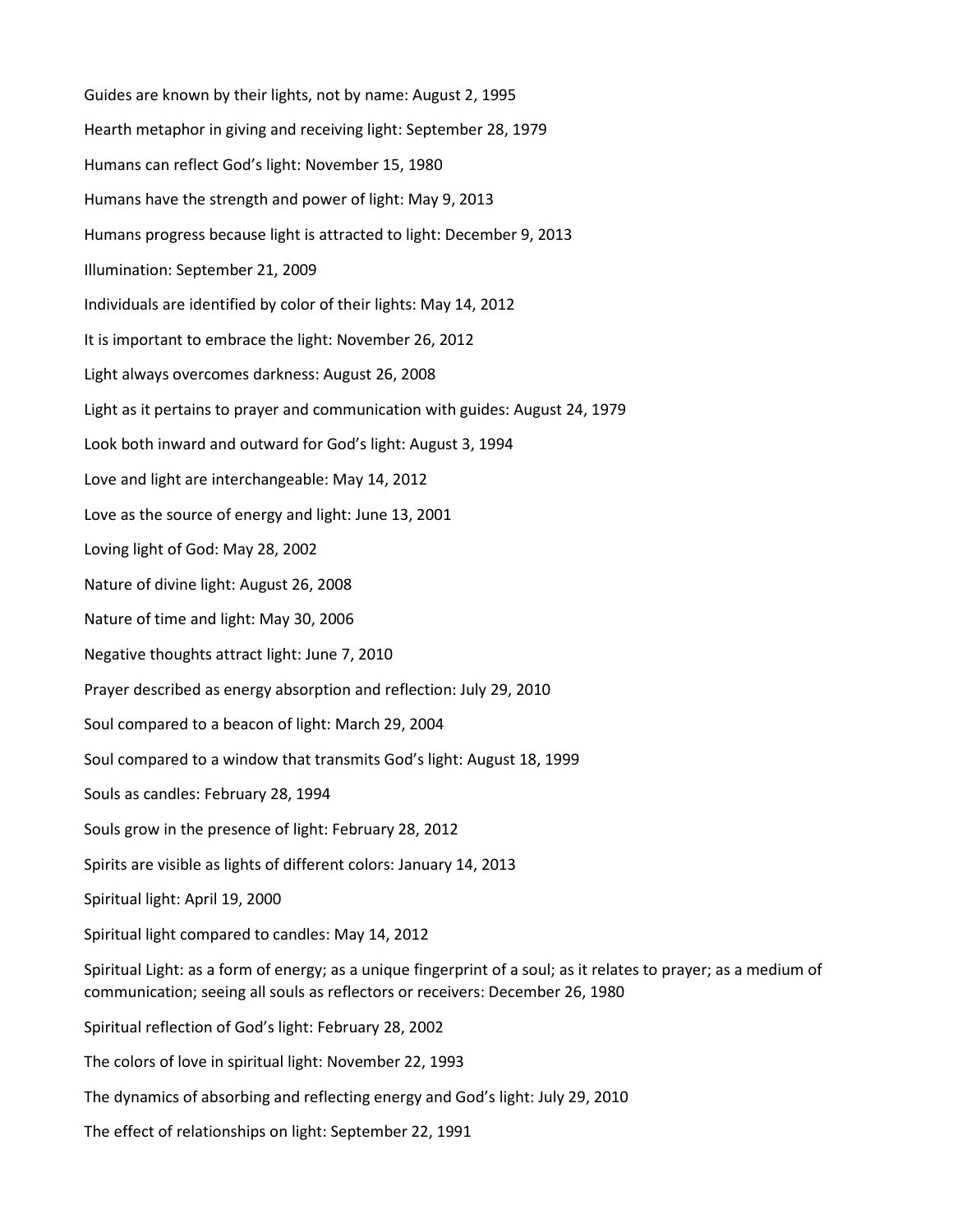The functions of light and darkness: November 2, 2017 The importance of light and love in the life of spirit: October 24, 2005 The light in darkness: May 25, 2017 The light of communication: March 30, 2010 The light of God: April 30, 2019 The light of God and humans compared to candles: April 25, 2016 The light of prayer: November 5, 1989 The light you reflect is brought back to you: May 6, 2008 The oneness of everything, compared to light and air: September 25, 1982 The soul responds to God's loving light as a plant responds to light: August 18, 1999 The value and purpose of light: December 9, 2013 There has always been light: May 6, 2008 Winter religious celebrations are based on light: December 15, 2005 World peace is dependent on seeing the light in others: June 3, 2008

# **Listening**

- Appropriate action begins with listening: November 1, 2001
- Authentic listening: October 15, 2001
- Choosing to love by being a listener: May 29, 1983
- Communion through peaceful listening: July 27, 2005
- Compassionate listening provides strength: April 24, 1995
- Detecting God's presence: May 1, 2003
- Find time for contemplation, passive prayer, listening: February 10, 1998
- Hearing and listening to God: March 11, 2004
- Hearing God speak: July 18, 2012
- Hearing God: May 23, 2001
- How to hear God and discern God's will re the national political scene and world stage (The Democratic Convention commenced this day): July 26, 2004
- Humans choose to hear God: August 21, 2001
- Internal and external listening: April 30, 1998
- Listen to the plants and rocks, for they speak: February 11, 2013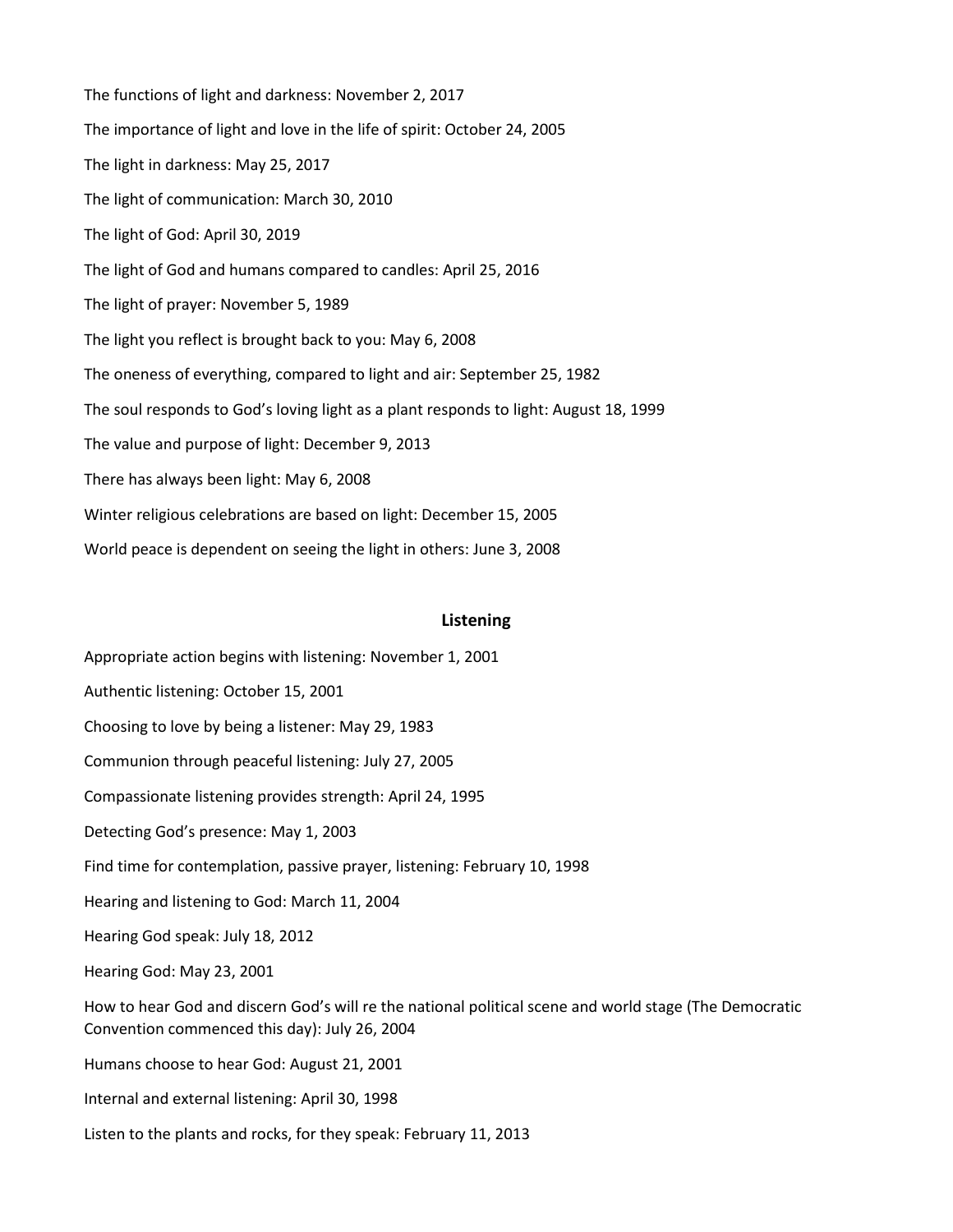Listen, accept, and don't judge to become more like God: October 8, 1983 Listening in groups and in marriage: December 18, 1983 Listening is not only for words: March 3, 2003 Listening to God: August 5, 2013 Listening well: January 7, 1985 Listening with the heart: January 11, 2018 Meaningful listening: April 30, 2012 Meditation is listening: November 26, 2002 Prayer and listening: May 22, 1981 Prayer is listening: June 22, 2005 Seeing and hearing with your heart: January 20, 2000 Seek calm and warmth to gain insight: February 27, 1981 Take time to listen: October 30, 2008 The art of listening: February 12, 1997 The difference between action and reaction: November 1, 2001 The importance of silence: January 15, 2001; January 29, 2001 The needs of a good listener: January 29, 2018 The power of prayer is in listening: December 30, 2003 The quiet voice of God: January 24, 2002 True listening in an act of nonjudgmental love: November 28, 2016 Witness through actions: September 18, 1981 Your lives ideally are lives of listening: February 11, 2013

## **Love**

An expanded view of love: November 29, 2018 Becoming more loving, more vulnerable: April 14, 2014 Choose love at life's intersections: September 1, 2010 Choosing to love by being a listener: May 29, 1983 Commandments to love: July 13, 2005 Concern for a critically ill loved one: February 3, 2011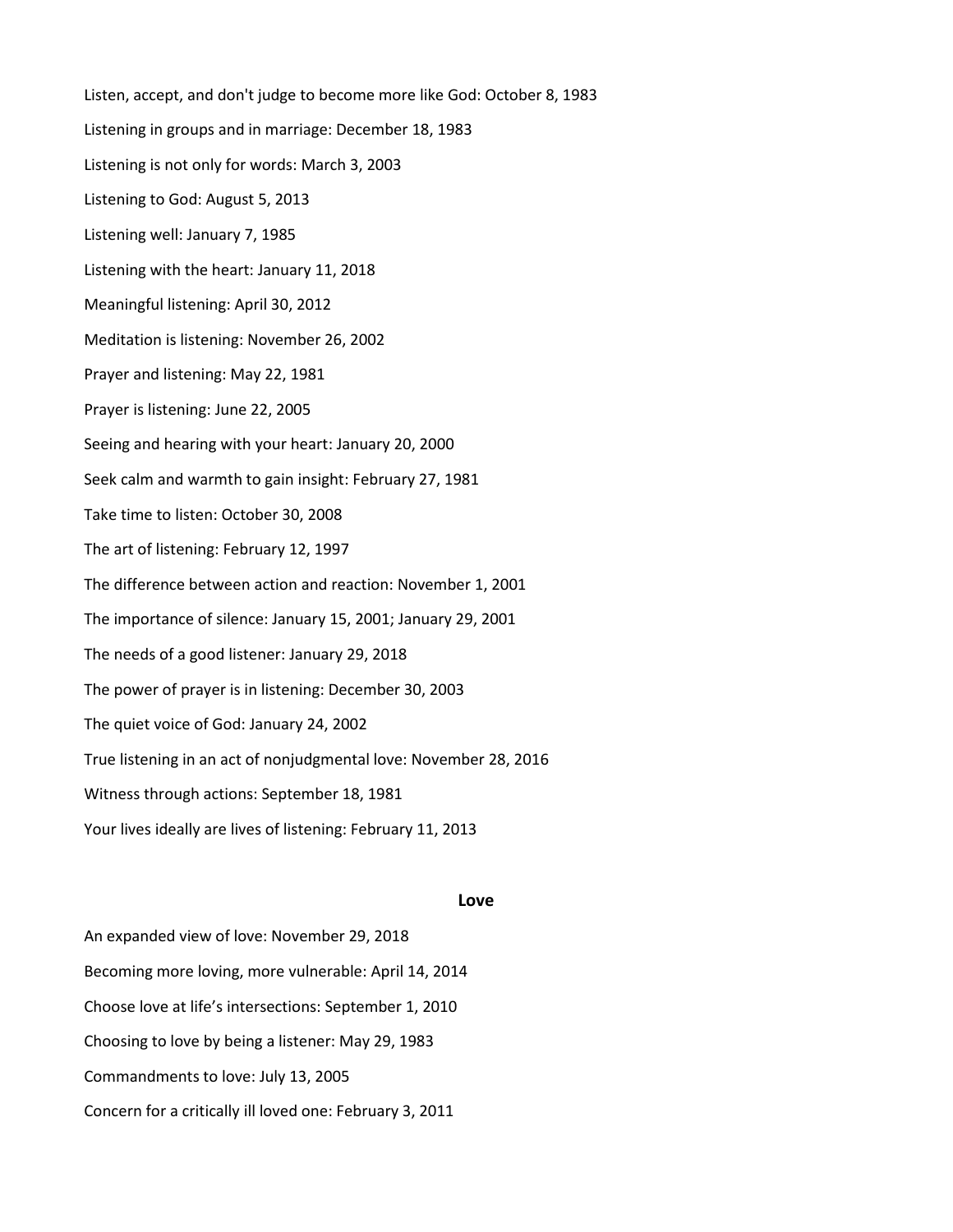Condemn actions while loving the perpetrator: June 29, 2015 Dealing with loss: October 30, 2006 Death does not separate those who love: July 15, 2010 Embracing the foe: May 31, 2012 Every human experiences love in some form: November 18, 2013 Everything is evolving towards peace and love: September 13, 2012 Evolving from loving to love: August 15, 2006 Expressing love when it is difficult: February 23, 2015 Faith leads to love: July 22, 2008 Faith, love and healing: August 31, 1980 Giving and receiving love: July 20, 1995; February 6, 2014 Giving love and light to another: July 5, 1991 God blesses people with the ability to give and receive love: November 22, 1992 God can only love: March 23, 2009 God is experienced through love as a choice: January 14, 1983 God loves everyone completely and unconditionally: January 28, 2013 God's all-encompassing love: September 25, 1982 God, love and human life as circles: May 2, 2005 God/Love compared to a river: August 31, 2006; September 18, 2006 God's gift of love given through service: April 19, 2004 Grow by exercising love without judgment: June 12, 1981 Growth toward pure Love did not begin with this human life and does not end with it: February 22, 2016 Guidance, peace, faith and love are all gifts from God: December 8, 1985 How the love of God grows: March 30, 2006 Human life is a process of becoming unconditionally loving: January 17, 2011 In death, all is cast away except the love given and received during human life: June 21, 1994 In giving love, it is received: February 12, 2015 Life orientations: get love or give love: December 12, 1981 Listening is love: July 18, 1985 Living and loving in a timeless sense: September 4, 1996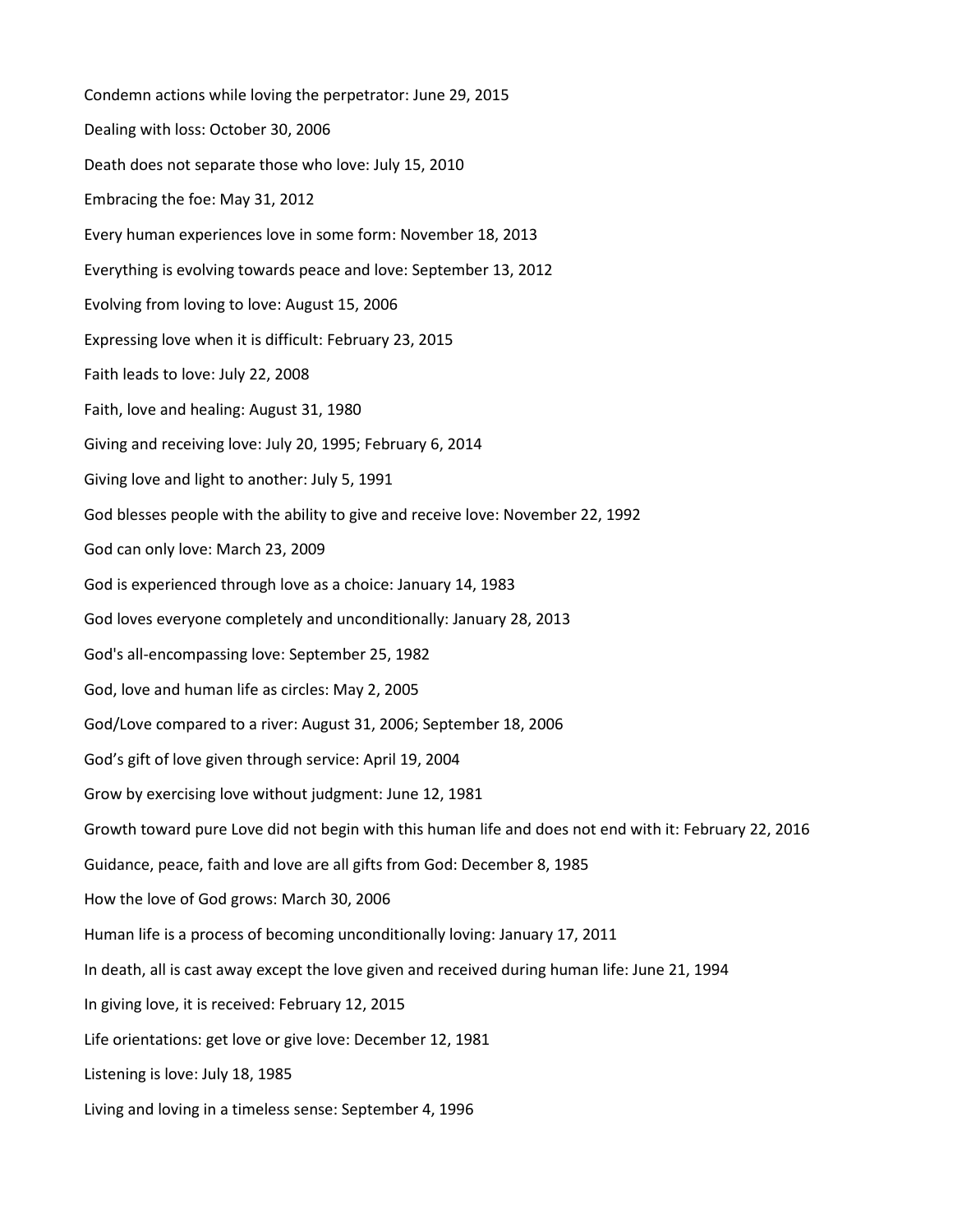Love and light are interchangeable: May 14, 2012 Love as balance: August 15, 2006 Love as the source of energy and light: June 13, 2001 Love can only grow: January 19, 2017 Love does not dominate: October 9, 1997 Love has no conditions: September 13, 1985 Love honors that which is permanent: June 4, 2009 Love is a gravitational force: July 24, 2017 Love is a portal to a vision of God: July 7, 2011 Love is a requirement: April 9, 2009 Love is expressed through service: July 8, 2014 Love is the nutrient for spiritual growth: December 21, 1986 Love is the ultimate way and power: October 10, 1981 Love is to be shared in life and not just in the remembrance of life: February 12, 2015 Love nourishes spirit: November 8, 2018 Love nonjudgmentally: November 10, 2005 Love spontaneously and unconditionally: March 23, 1986 Love those who are difficult: June 1, 1986 Loving and being loved: September 25, 2003 Loving light of God: May 28, 2002 Loving relationships originate prior to human life: December 11, 2003 Loving when loving is difficult: May 25, 2017 No judgment on one type of loving relationship over another: May 14, 2012 Nurturing self and others: December 11, 1995 Only human love and goodness are detected by other energy-forms: December 5, 2011 Our connection to those we love who have passed on: May 15, 2006 Practicing unconditional love: October 26, 2021 Providing loving support: November 12, 1983 Purpose of human life is the transformation from being loved to giving love: March 6, 2008 Receiving and giving love: September 25, 1987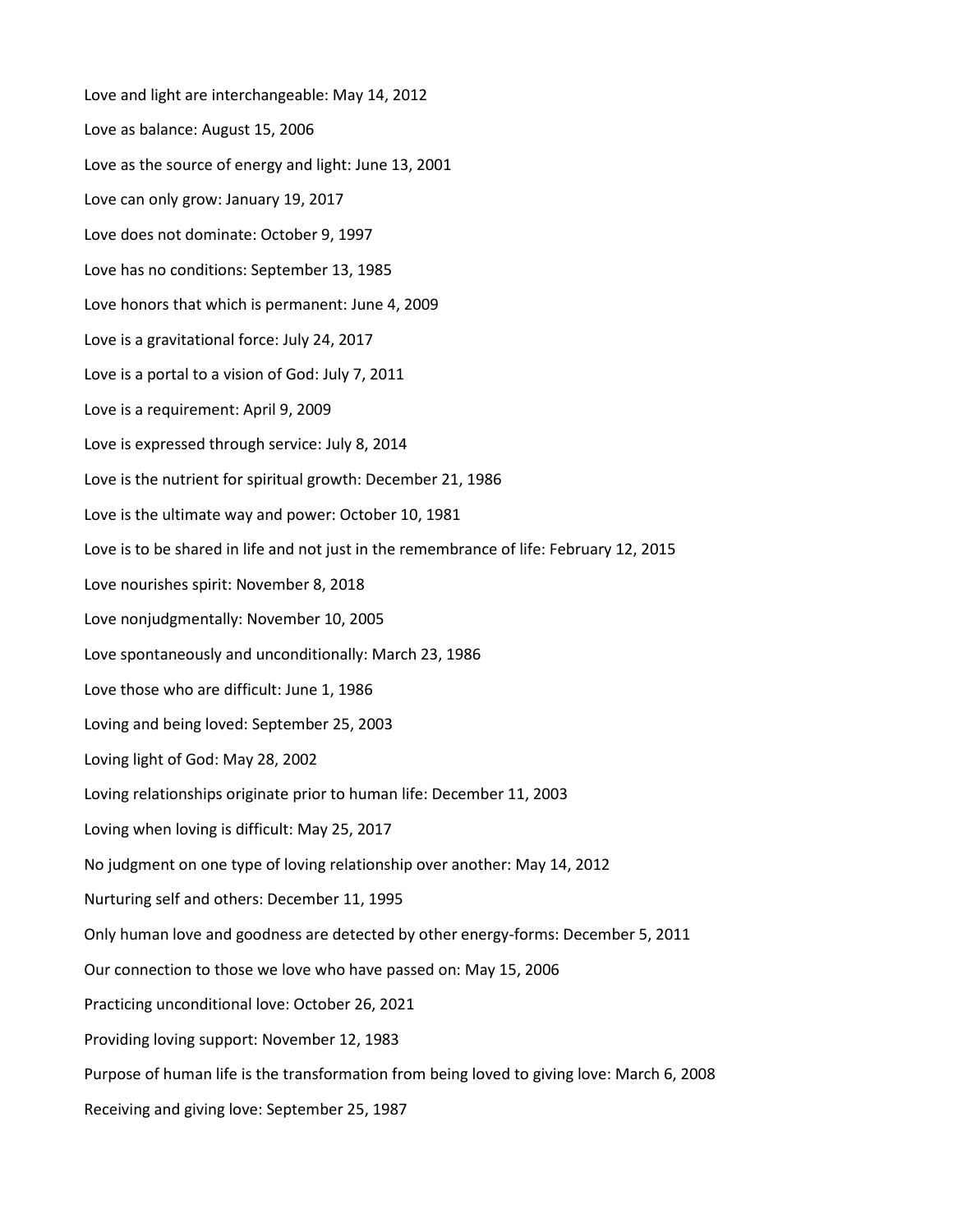Respond to life with love: August 30, 1993 Seeing with the heart: March 31, 2011 Seek ways of being loving: September 21, 2009 Serve others with love, not duty, obligation, or guilt: January 26, 2006 Souls influence each other through love: April 30, 1983 Spiritual love: August 16, 1995 The absence of love is fear: January 6, 2009 The basis of love for another: April 6, 1983 The challenge of love: January 14, 1983 The circle of love includes God, guides, and humans: October 3, 2019 The colors of love in spiritual light: November 22, 1993 The concentric circles of life and love: April 8, 2004 The expansion of love compared to water evaporation and its return to the sea: December 1, 2005 The expression of love as evidence of spiritual activity: June 12, 1995 The flow of spiritual love: September 12, 2019 The importance of light and love in the life of spirit: October 24, 2005 The importance of love: February 26, 1984 The importance of self-love: March 22, 2007 The interrelationship of service, vulnerability, peace, love, and equality: October 4, 2010 The momentum of human life is toward peace and love: January 14, 2013 The moral code bends towards love and affirmation: August 10, 2020 The nature of love: February 6, 2017 The only thing constant is love: March 25, 2019 The relationship of peace and love as process and product: August 17, 2005 The relationship of peace and love in human life and spiritual life: June 30, 1994 The role of compassion in love and prayer: December 21, 1986 The role of the heart: January 27, 2015 The true value of any gift is the love offered by the giver: April 12, 2012 Tolerance, love, and non-judgment: January 7, 1985 Transitioning through the field of love: March 7, 2005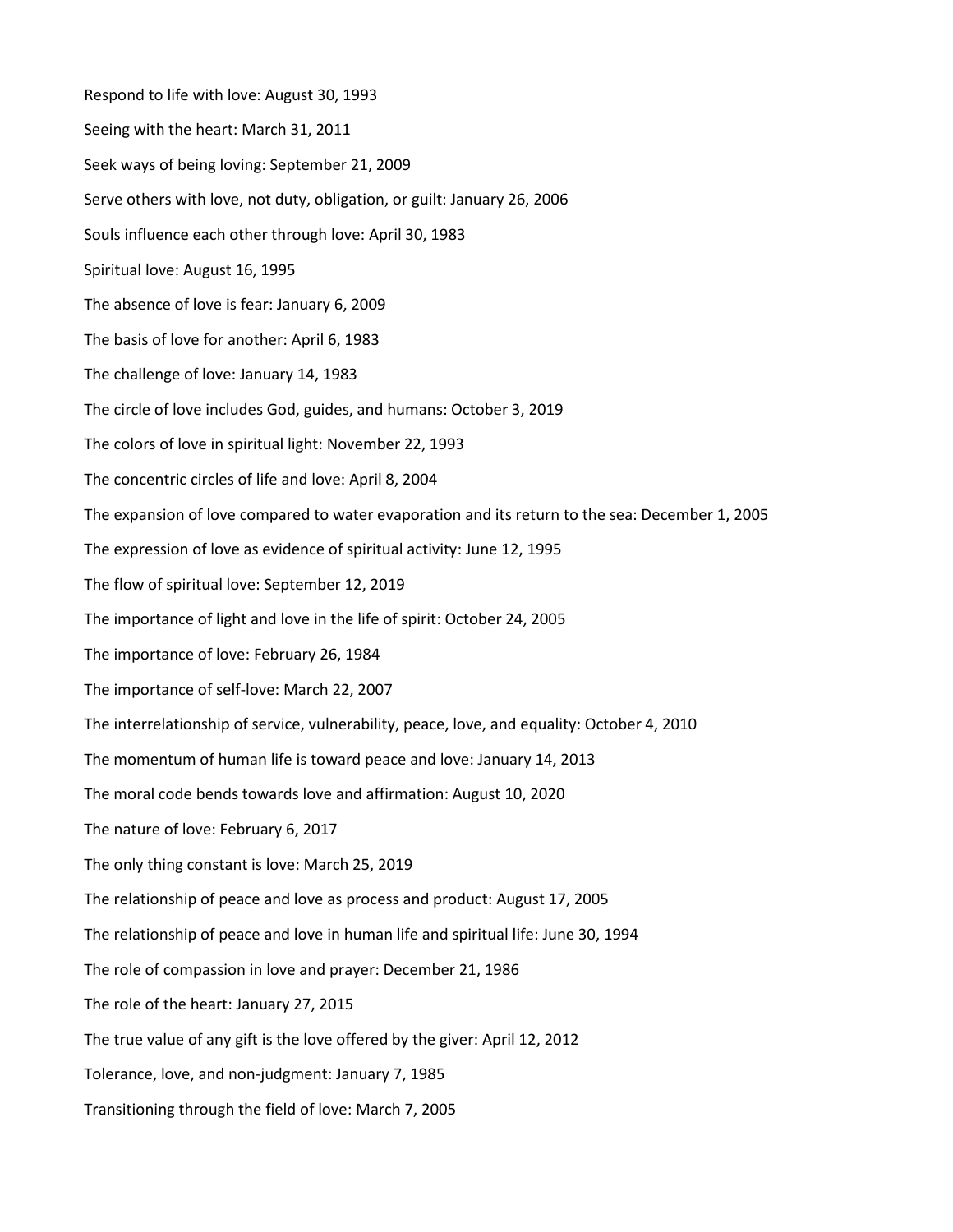Turning point in attention humanity gives to compassion and nonjudgmental love: February 8, 2010 Unconditional love defined: April 23, 2002 Understanding and loving the hand that strikes: September 11, 2001 What it means to create love: March 7, 2016 Whatever is done out of nonjudgmental love is always adequate: October 25, 2012

### **Making Choices**

Approach decisions with prayer: February 28, 1993 Asking for help in making decisions: December 18, 1983 Choose love at life's intersections: September 1, 2010 Free will and the choice for God: May 27, 1991 God is experienced through love as a choice: January 14, 1983 Making right decisions: April 30, 1983 Making the right choices: June 30, 2008

### **Marriage**

Caring relationships: March 15, 1985 Listening in groups and in marriage: December 18, 1983 Marriage relationships: April 18, 1980 The wedding ceremony: August 30, 1993

# **Meditation**

Meditation: January 29, 2001

Seek guidance through prayer, meditation: April 11, 1987

## **Messages**

Answers to the expressed desire for more inclusive language in the messages: June 17, 2003 Beginning to receive messages: December 14, 1979

Content of messages more important than words used: June 20, 1985

Differences in messages received by others: September 12, 2016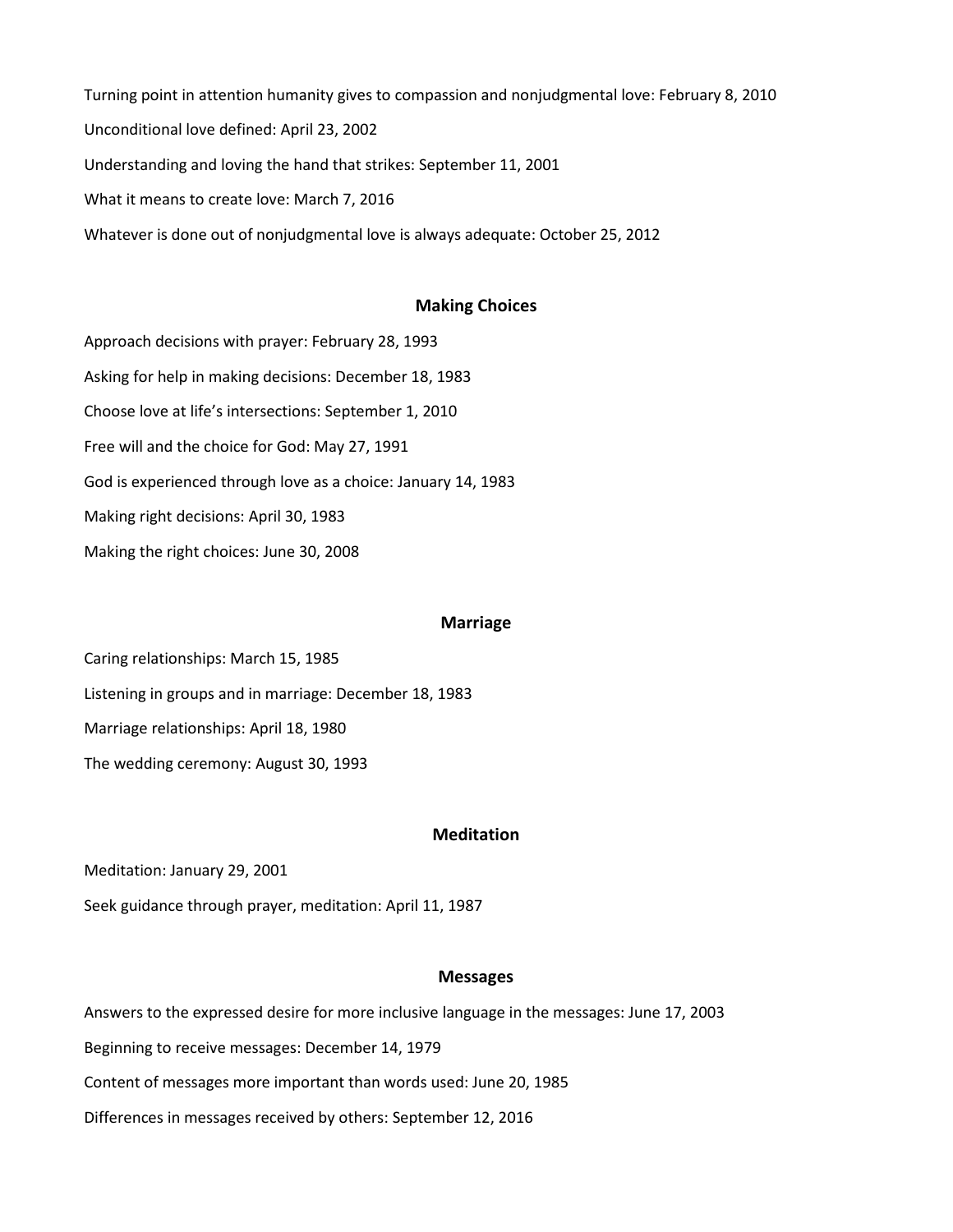Guidance for sharing this material: April 2, 2017 How to organize the messages: October 4, 1986 Limiting subject matter of messages: August 24, 1979 Messages are a school of fire prevention: September 2, 1979 Messages are God's word: December 26, 1980 Messages are to be shared: October 26, 1980 Messages provide a portion of the whole truth: November 20, 1991 Messages require careful study: November 6, 1982 Organize messages by subject: December 7, 1980 Perceived difficulty in sharing messages: June 12, 1982 Prayer increases the ability to receive: October 30, 1995 Receiving and trusting messages builds faith: October 27, 1979 Rereading, pondering, and sharing these messages: May 27, 1997 Resistance to accepting spirit guide messages: September 5, 1982 Share all messages: January 30, 1982; June 22, 2009 Sharing: October 14, 1998 Sharing beliefs about guides and these messages best done in small groups: December 20, 2011 Sharing them within the Church: September 2, 1979 Sharing these messages: September 27, 2007; October 28, 2010 Studying these messages: May 29, 1982 The purpose of messages: November 15, 1980 These messages become clearer over time: June 30, 2016 These messages serve two main functions: June 17, 2003

# **Mind**

Difference between heart and mind: April 2, 2017

# **Miracles**

When seemingly miraculous things happen: September 24, 2020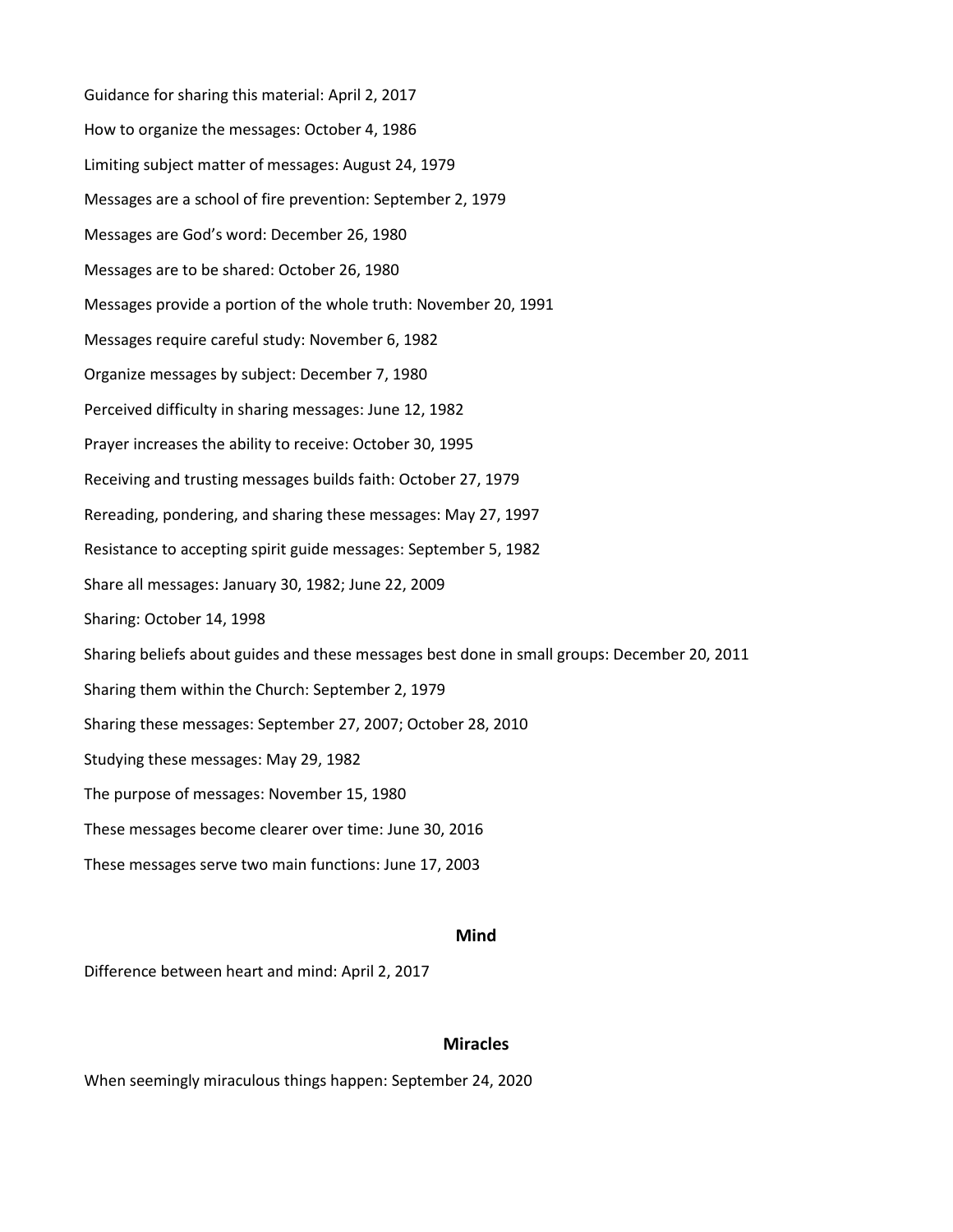## **Mysteries**

Embrace the mysteries: May 10, 2018

### **Nature**

Appreciate the beauty of nature: March 22, 1995 Have respect for nature's balance: August 3, 1988 Ignoring the importance of nature has consequences: April 20, 2020 Natural disasters and climate change: May 21, 2007 Nature and role of guides and their messages, using analogy of driving a car: June 13, 1980 The nature of souls: December 12, 1981 The nature of the universe: February 9, 2006

### **Now**

All is in **the now: October 26, 2020** No time in the Now: March 2, 2021 The Now is the reality of change: November 19, 2020

# **Oneness/Unity**

Absolute unity of life: May 8, 1981 Acknowledge equality: November 10, 2005 All are equally blessed: March 24, 2003 All are part of the same body: October 23, 1983 All is now, all is one: April 2, 2017 All of creation is equal: May 22, 1981 All souls are a single entity: May 28, 2002; June 8, 2022 All souls are equal, united, and part of the entity of God: March 23, 1999 All That Is is a single entity: October 5, 2009 Being one with God: March 28, 1980 Difference between who and what one is: October 2, 2017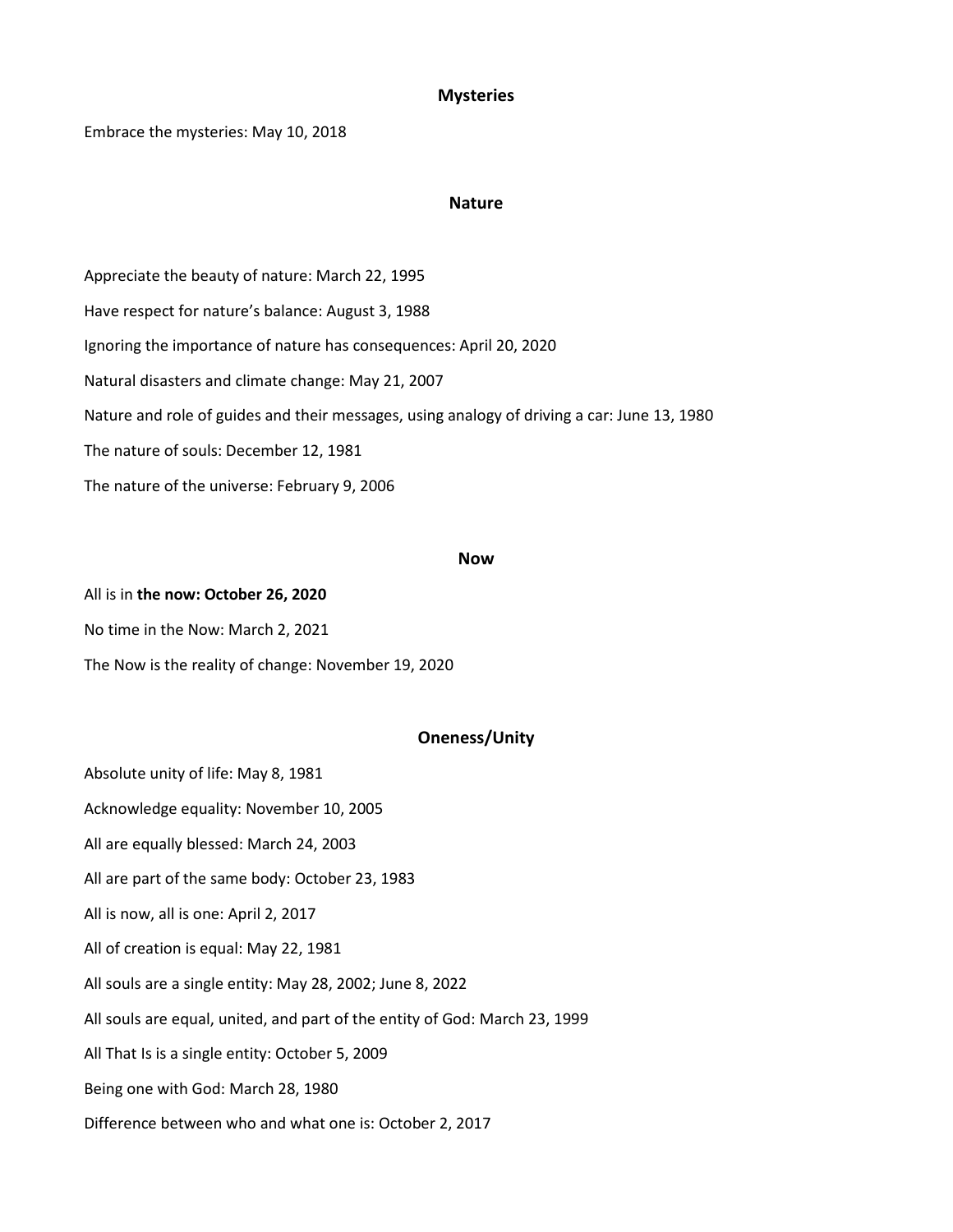Equality of blessings: April 29, 1985 Equality of souls: April 21, 1984 Everything is connected: November 21, 1986 Generosity of spirit is knowing you and another are one: July 5, 2018 Greater awareness of unity after death: March 23, 1999 Guides and humans are fully one: April 18, 2017 Identity within oneness of Spirit compared to parts of body and flowers in bouquet: September 12, 2016 Nature, spirit, and the unity of all creation: June 3, 2003 Oneness: January 7, 1985 Our souls cycle to oneness with God: October 24, 1982 Peace, unity, and awareness of God: February 12, 1997 The created and Creator are one: May 24, 2010 The equality of everything: March 30, 2006 The oneness of everything, compared to light and air: September 25, 1982 The unity of all that is: July 26, 1991 The universe is a living entity that is part of a greater one: December 13, 2102 The universe is a single entity: October 10, 1981 Unity of all as water in a bowl: May 18, 2004 Unity of all souls and God compared to drops of water in the ocean: October 26, 1980 Unity of all souls as spokes on a wheel: May 4, 2004 Unity of all souls: February 9, 2004 Universe is a single entity: September 21, 2004

# **Organized Religion**

All religious practices are valid: May 28, 2002

No one religion is more correct than another: September 5, 1982

Organized Religion: November 2, 1979

What it means to be "saved": April 24, 1981

**Other Life-forms**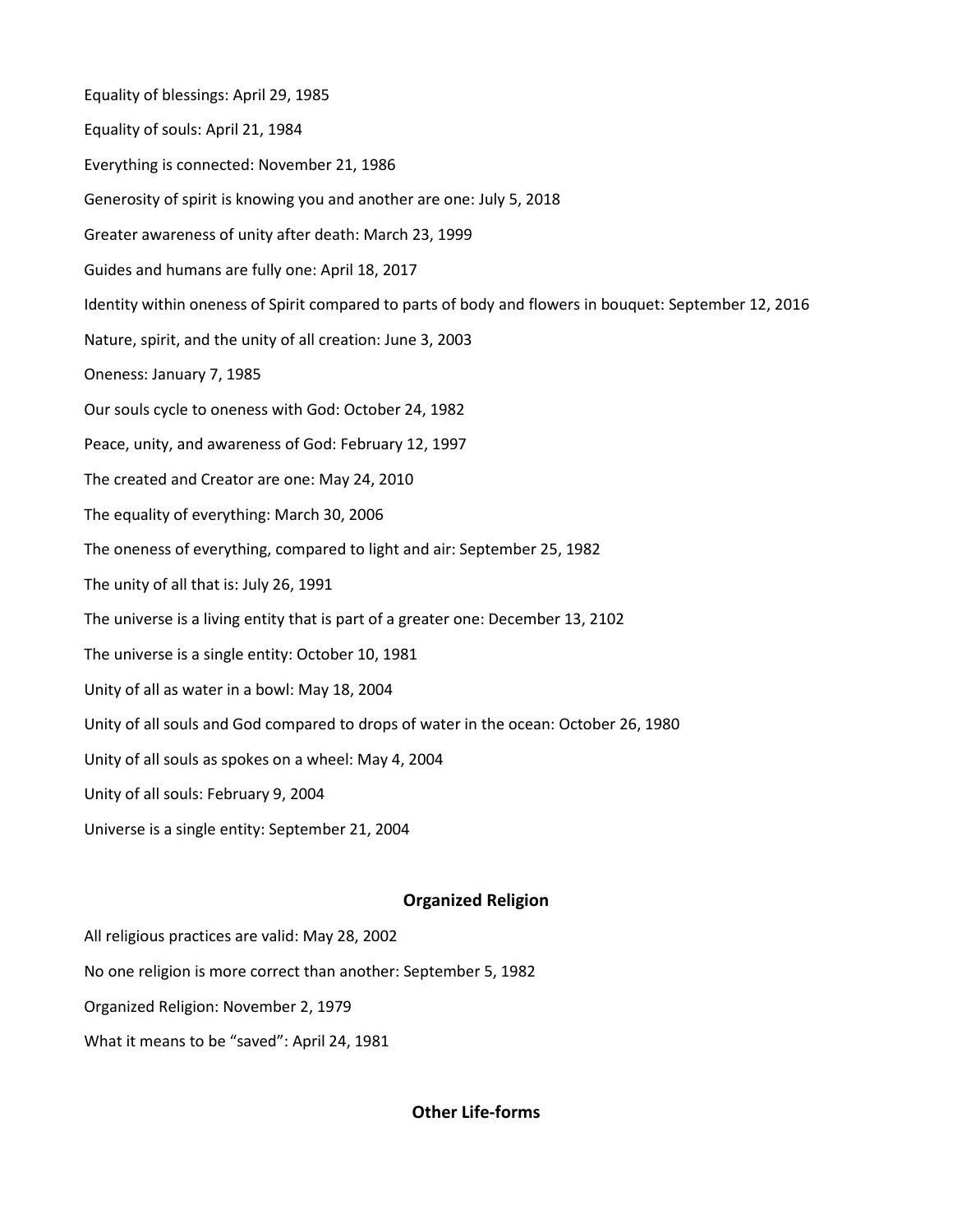Intelligent life beyond Earth: May 18, 2004 Intelligent life on other planets: September 21, 2004 Life-forms that resonate God's vibration accompany humans: July 9, 2015 More on other life-forms: January 11, 2007 Other knowing life-forms: January 27, 2022 Other life-forms: November 30, 2006 Other life-forms have awareness: June 11, 2018 Other life-forms know of the Spirit Center: May 3, 2020 Other life-forms that help humans: August 20, 2015 Other worlds, other life-forms: December 5, 2011 Some life-forms are more advanced than humans: January 4, 2016 Some other life-forms are aware of the Spirit Center: October 26, 2020 Spiritual entities who have not experienced human life, and those who have experienced more than one: April 30, 1998 Unknown energy-forms that recognize the Centrality of Presence: September 21, 2015 Unseen life-forms on earth are positive: December 5, 2011

Web of life involves other conscious energy-forms that are permanent: October 6, 2015

# **Parenting**

Child prodigies: October 7, 2002

Parenting: March 28, 1980

# **Peace**

All that exists leads ultimately to balance and becomes peace: September 7, 2017 Be peaceful to receive God: October 8, 1983 Bring about peace by reflecting God: March 14, 1982 Everything is evolving towards peace and love: September 13, 2012 Faith essential for peace: July 9, 2009 Find inner peace by focusing on God: January 30, 1982 Finding and reflecting peace: July 7, 1985 Finding peace/balance in times of suffering: January 28, 2010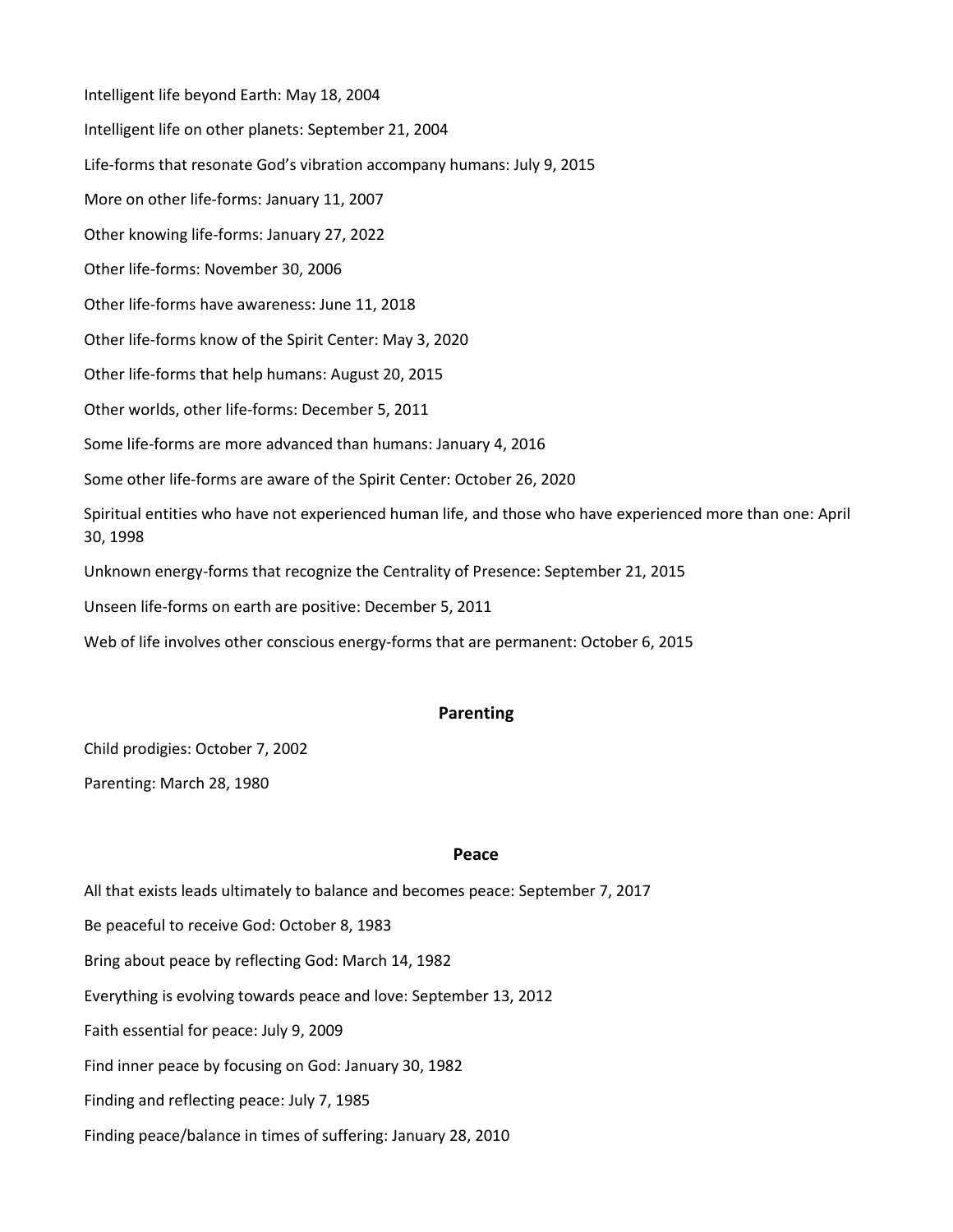God is within and experienced as a sense of peace: June 12, 1982 Guidance, peace, faith and love are all gifts from God: December 8, 1985 How to achieve peace: April 13, 1986 Peace is the acknowledgment of oneness: September 7, 2017 Peace is the recognition that the Creator is present in all: August 25, 2016 Seeking peace compared to being on a boat in stormy seas: June 8, 2020

#### **Inner peace**

Achieving inner peace: February 8, 1987 Being peaceful is a choice: July 26, 2018 Courage in seeking inner peace: June 16, 1984 In seeking peace, seek unity: August 5, 1997 Moving from war towards peace: August 1, 2006 Peace and balance are closely related: August 3, 1988; October 28, 2010 Peace and the abolition of self-interest: August 20, 2002 Peace is a gift from God: November 15, 1995 Peace is of God: June 14, 1990 Peace requires tolerance and respect: January 8, 2008 Peace within as a prerequisite for world peace: December 12, 1982 Peacemaking among nations: January 5, 2012 Practice patience, tolerance, peace: February 16, 1994 Praying for peace: December 21, 1986; August 20, 2002 Prescription for peace: April 1, 1996 Receiving and extending inner peace: June 13, 1988 Seek avenues of peace: September 19, 1981 Seeking peace or healing is seeking balance: October 30, 2008 Spiritual joy is peace: May 6, 1996 Spiritual peace: November 29, 2007 The interrelationship of service, vulnerability, peace, love, and equality: October 4, 2010 The momentum of human life is toward peace and love: January 14, 2013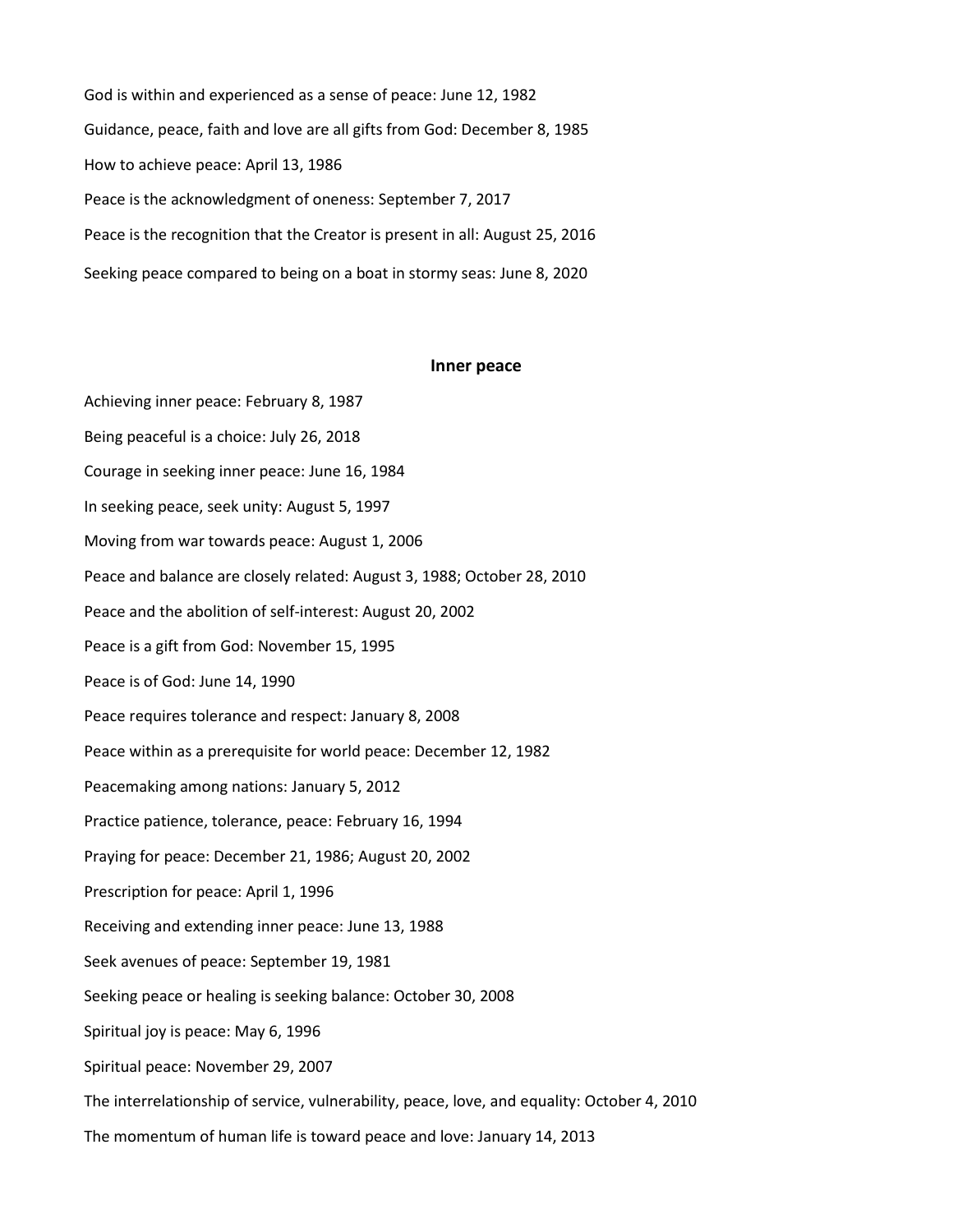The relationship of peace and love as process and product: August 17, 2005 The relationship of peace and love in human life and spiritual life: June 30, 1994 War and peace, in reference to concerns about U.S. threats to invade Iraq: February 10, 2003 War is never defensive: September 8, 2003 War: March 3, 2003

Ways of achieving peace: January 9, 1987

# **World Peace**

Emotional peace is crucial for world peace: August 30, 1988 Peace within as a prerequisite for world peace: December 12, 1982 Resolving conflict in the world: September 19, 2002 World conflict results from individual restlessness: December 12, 1982 World peace is dependent on seeing the light in others: June 3, 2008

### **Perfection**

Seek not perfection but receptivity: September 13, 2007

# **Personal Growth**

Personal and spiritual growth requires change: September 3, 2015 Personal growth depends on growth of others: November 10, 1994

### **Perspective/Perception**

Accept differing perceptions of God: February 13, 1981 Affirming when disapproving: January 22, 2007 Analogy of spokes in a wheel to differing perceptions of God: April 24, 1981 Any separation is a mirage: April 29, 2014 Avoiding conflict from differing perspectives: January 11, 2007 Concerns over perceptions of another: March 19, 1983 God welcomes variety in perceptions and experience: February 25, 1983 Honoring differing perspectives in conflict: March 12, 2007 Keep problems in perspective: January 9, 1981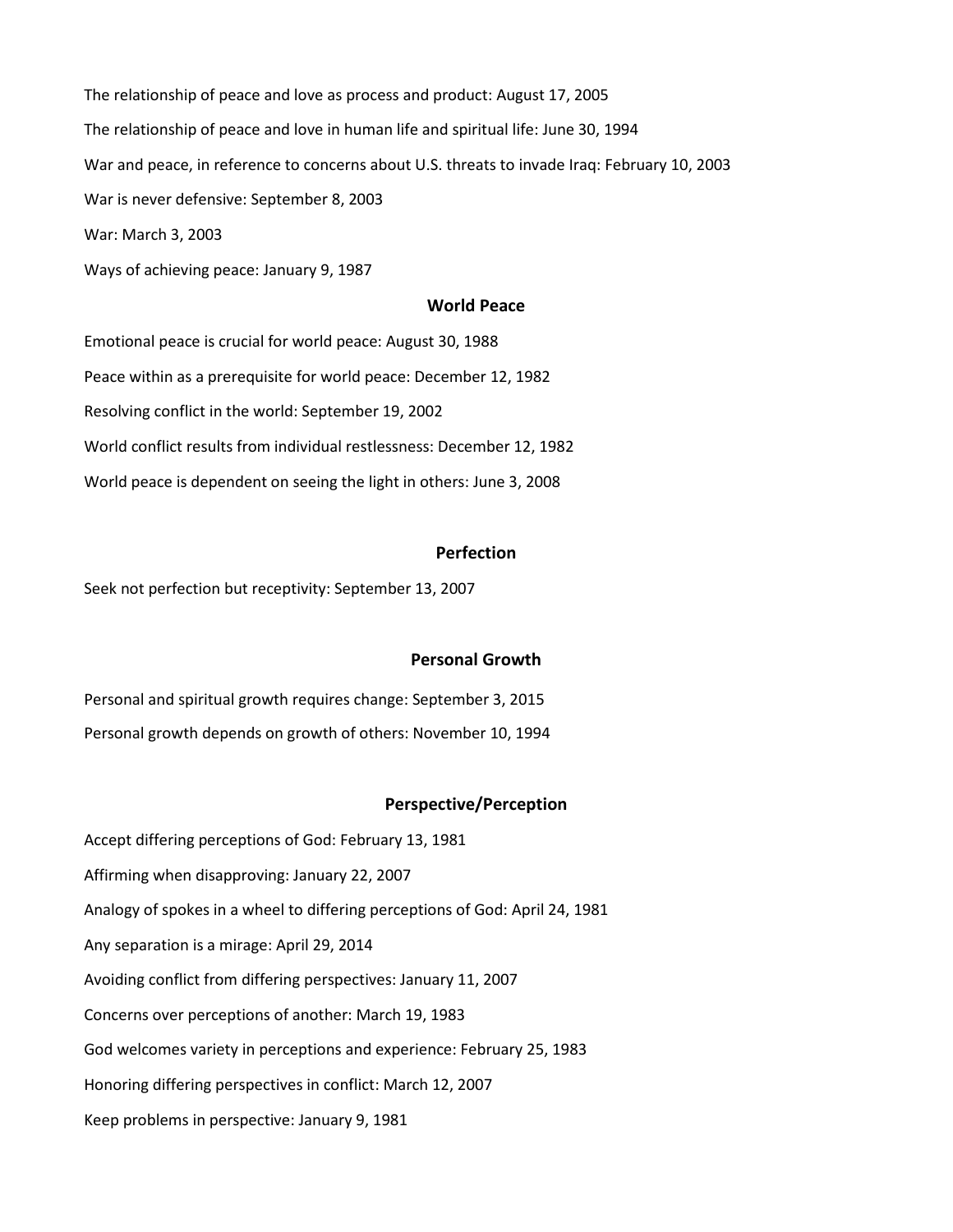Metaphor of two blind persons climbing a tree: October 5, 1979 Patience plus prayer leads to perception and perception plus faith leads to action: May 25, 1980 Perceiving God: January 14, 1983 Perception of God as one who intercedes leads to disappointment: February 28, 1986 Perception of self and response to others: November 26, 2002 Perceptions filter reality: January 22, 2008 Psychic predictions: August 28, 2000 Putting life in perspective: April 15, 1985 See God in the face of another: December 30, 2003 The need for a broad perspective: March 4, 1984 The perception of God: February 25, 1983 The perception of God's abiding presence compared to the filter of sunglasses: March 7, 2013 The triangle of essential perspectives: April 29, 1992 Tolerance for different perspectives: November 12, 1983 Understanding other perceptions is important: February 25, 1983 Value of differences in perceptions of God: November 7, 1981 Various perceptions of God: May 14, 2011 Varying perceptions of truth: November 20, 1991 What is good is expanding: May 14, 2011

# **Politics**

Concerns about the political process: June 30, 2016 How to address political tensions: July 14, 2016 Political and societal tension: October 24, 2016

### **Power**

Love is the ultimate way and power: October 10, 1981

Power of the mind to control bodily functions: February 27, 1981

The nature and power of God and the necessity of the human response: December 23, 1991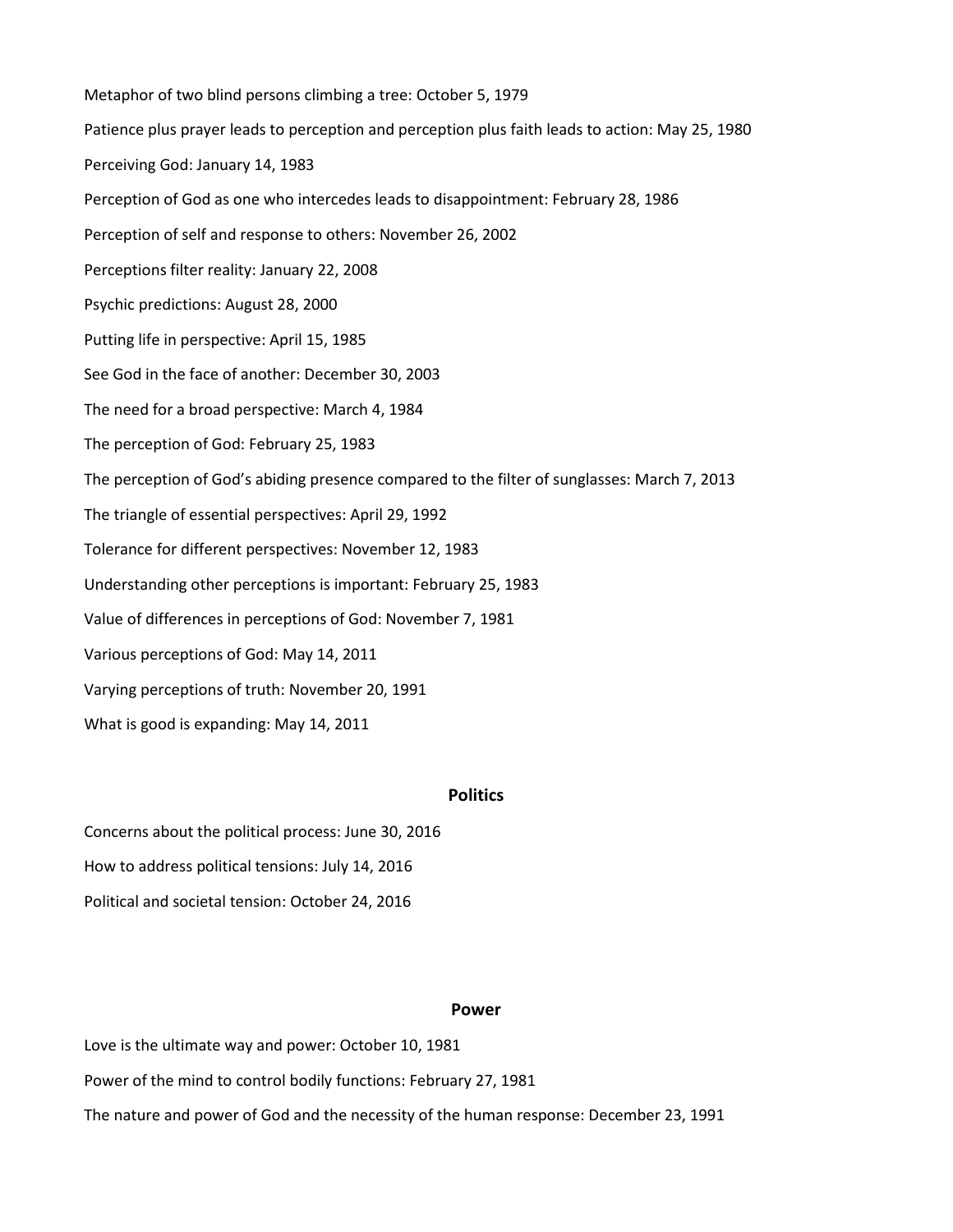The power of corporate prayer: August 28, 2000 The power of positive thinking: April 17, 2001 The power of prayer to open others: August 21, 2001 You are the enabler of God's power: September 11, 1987

#### **Prayer**

Accept God's response to prayer: June 4, 1984 Activating God's response to prayer: December 8, 1993 All benefit from prayer: February 3, 2011 All prayers are about opening to God: January 24, 1994 Analogy of prayer to stove emitting heat: July 11, 1988 Answered prayer: April 9, 2009 Approach decisions with prayer: February 28, 1993 Be receptive in prayer: June 20, 1983 Best prayers open the heart: January 14, 2019 Collective prayer and personal prayer: January 14, 2010 Corporate prayer and meditation: September 11, 2000 Dealing with relationships through thoughts, prayers, and actions: January 21, 1984 Difference between worry and prayer: July 11, 1988 Do not use prayer to condemn: January 14, 2019 Effects of prayer: November 11, 1992 Energy of prayer: December 23, 1991 Expand your abilities to recognize God's response to prayer: May 8, 1983 Find time for contemplation, passive prayer, listening: February 10, 1998 For guidance: November 12, 2007 Function of prayer: November 20, 1981 God responds through prayer, not because of prayer: April 6, 1983 God's response to prayer: August 5, 1987, April 11, 2016 How prayer is answered: November 2, 1979 How prayer works: June 1, 1986; April 30, 2012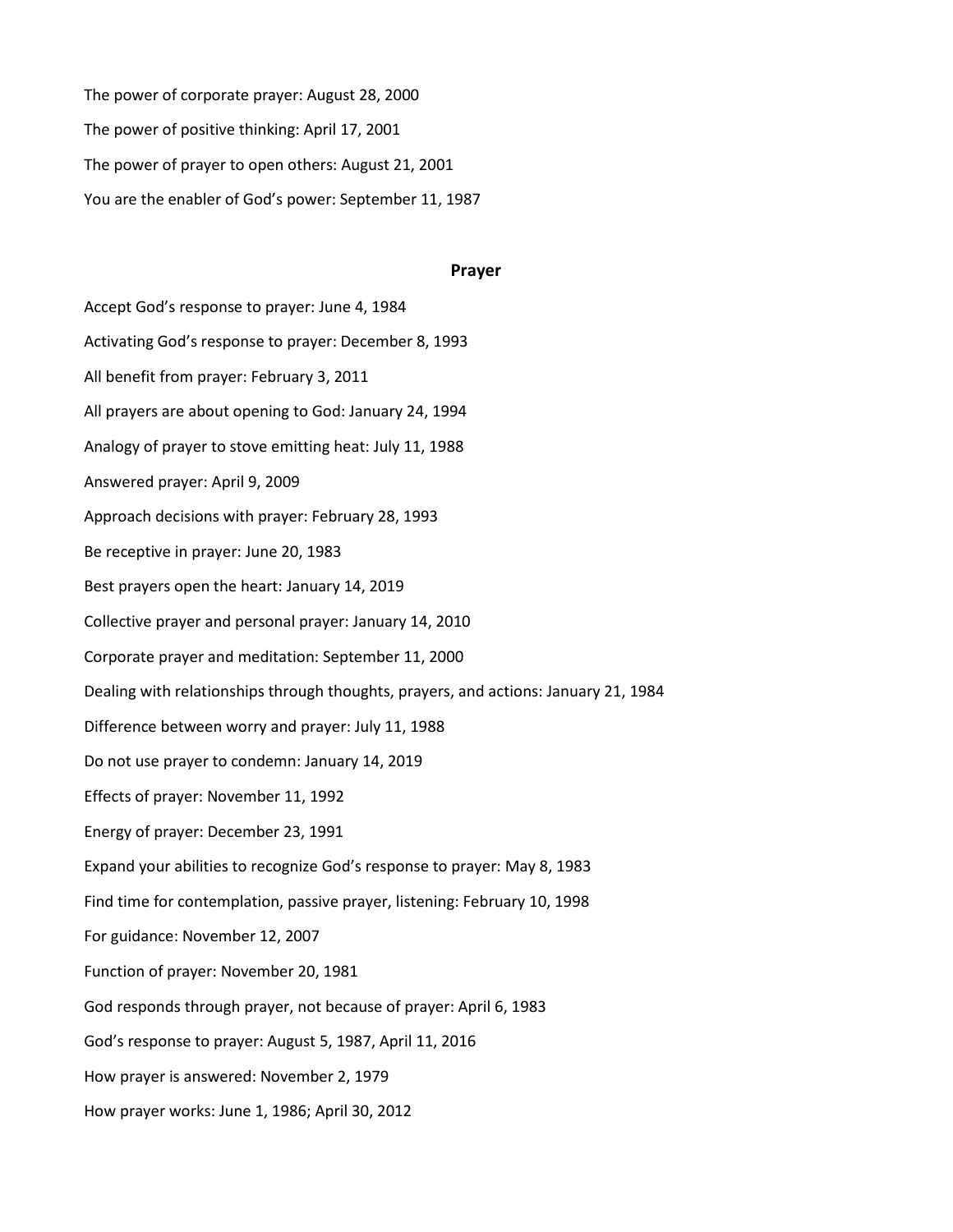How to pray in a positive manner: October 14, 1998 Imaging prayer: October 2, 2000 Immortal strength granted through prayer: March 23, 2000 Importance of passive prayer: July 10, 1997 It is the act of prayer rather than the words that is important: July 8, 2019 Keep prayer foremost in your mind: July 13, 1999 No proper way to pray: February 25, 2019 Patience plus prayer leads to perception and perception plus faith leads to action: May 25, 1980 Practice what you pray: June 30, 1988 Pray for balance: March 23, 2009 Pray for nourishment: April 25, 1982 Pray for your soul: October 26, 2009 Pray to be open to God's presence, not that God does what you desire: November 18, 2013 Pray to be open to what you need, not what you want: August 20, 2015 Prayer and listening: May 22, 1981 Prayer and one's conscience: May 22, 1981 Prayer as communication: January 10, 1982 Prayer benefits both giver and recipient: June 14, 1990 Prayer benefits both parties: December 9, 2010 Prayer benefits the one praying and the one prayer for: March 7, 2022 Prayer described as energy absorption and reflection: July 29, 2010 Prayer does not activate God: June 9, 2004; April 12, 2012 Prayer does not call God into action: August 21, 2001 Prayer does not influence God: March 23, 2000 Prayer impacts All That Is: October 3, 2013 Prayer increases the ability to receive: October 30, 1995 Prayer is affirmation: December 13, 2001 Prayer is always beneficial: January 22, 2008 Prayer is learning to be loving: February 22, 2016 Prayer is listening: June 22, 2005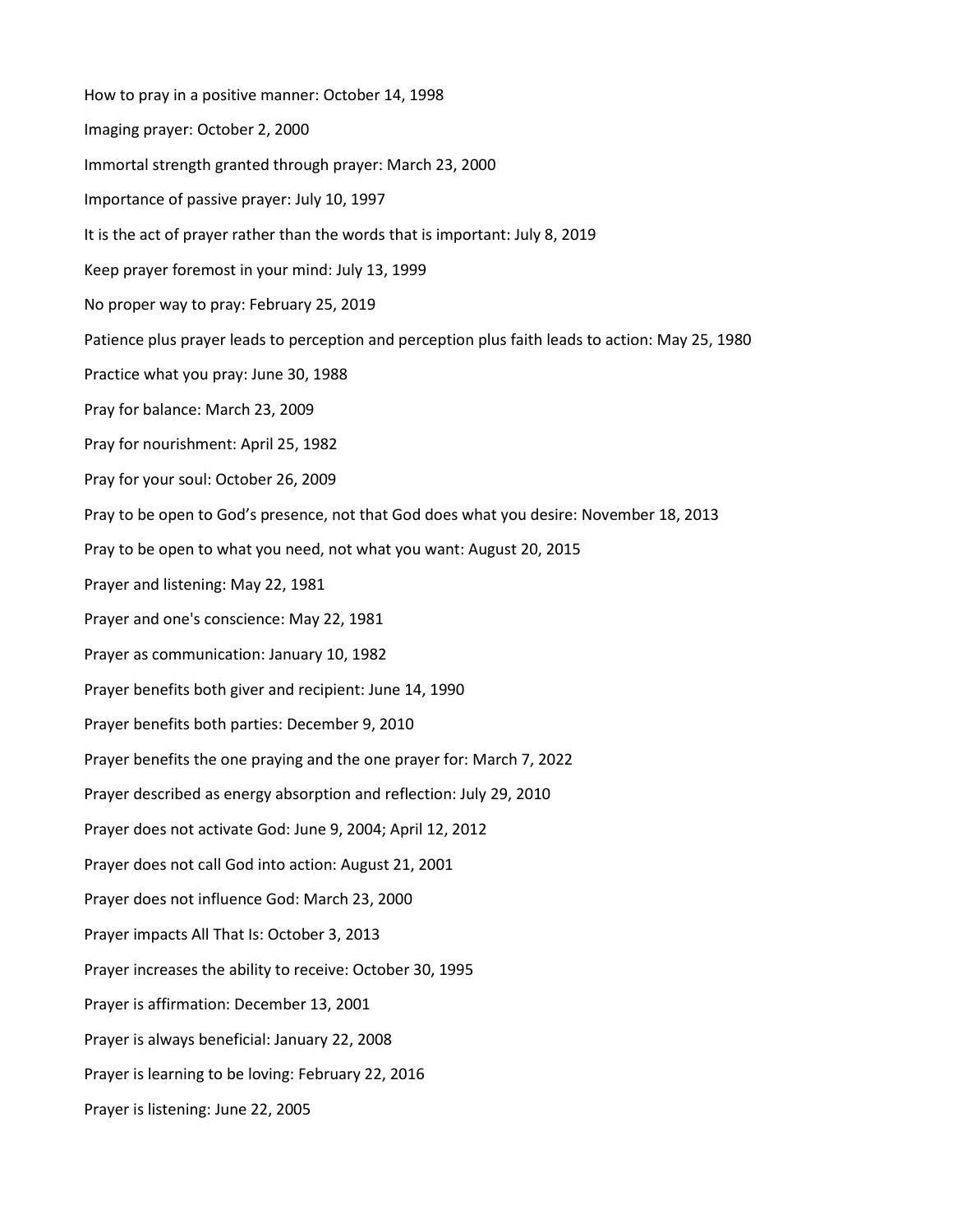Prayer is not words but an opening: April 4, 2013 Prayer is really about openness: August 12, 2014 Prayer is simply your personal acknowledgment of God: June 3, 2008 Prayer is to strengthen: March 11, 2019 Prayer is what you are, not what you do: March 15, 2011 Prayer, faith, and flexibility: May 26, 2003 Prayers are for wholeness: September 21, 2004 Prayers are translated from wants to needs: July 8, 2019 Prayers of gratitude: December 7, 1980 Prayer's impact on and response from those in spirit: October 30, 2014 Praying for and receiving guidance: October 26, 2009 Praying for healing is praying for balance: December 30, 2003 Praying for health: September 8, 2020 Praying is being vulnerable: March 23, 2000 Relationship between prayer and God's actions: June 20, 1986 Relationship of thoughts and prayers: April 11, 2016; April 25, 2016 Right and wrong way to pray: June 13, 1980 Seek guidance through prayer, meditation: April 11, 1987 Spiritual Light as it relates to prayer: December 26, 1980 The effects of prayer: July 11, 1988 The energy of prayer: June 30, 1988 The importance of action as well as prayer: June 2, 1996 The importance of corporate worship and prayer: September 14, 1979 The light of prayer: November 5, 1989 The power of corporate prayer: May 8, 1981; August 28, 2000 The power of prayer and loving thoughts: November 10, 1994 The power of prayer comes not from words but intention: October 3, 2013 The power of prayer is in listening: December 30, 2003 The power of prayer is in opening the one who prays: July 5, 2018 The power of prayer to open others: August 21, 2001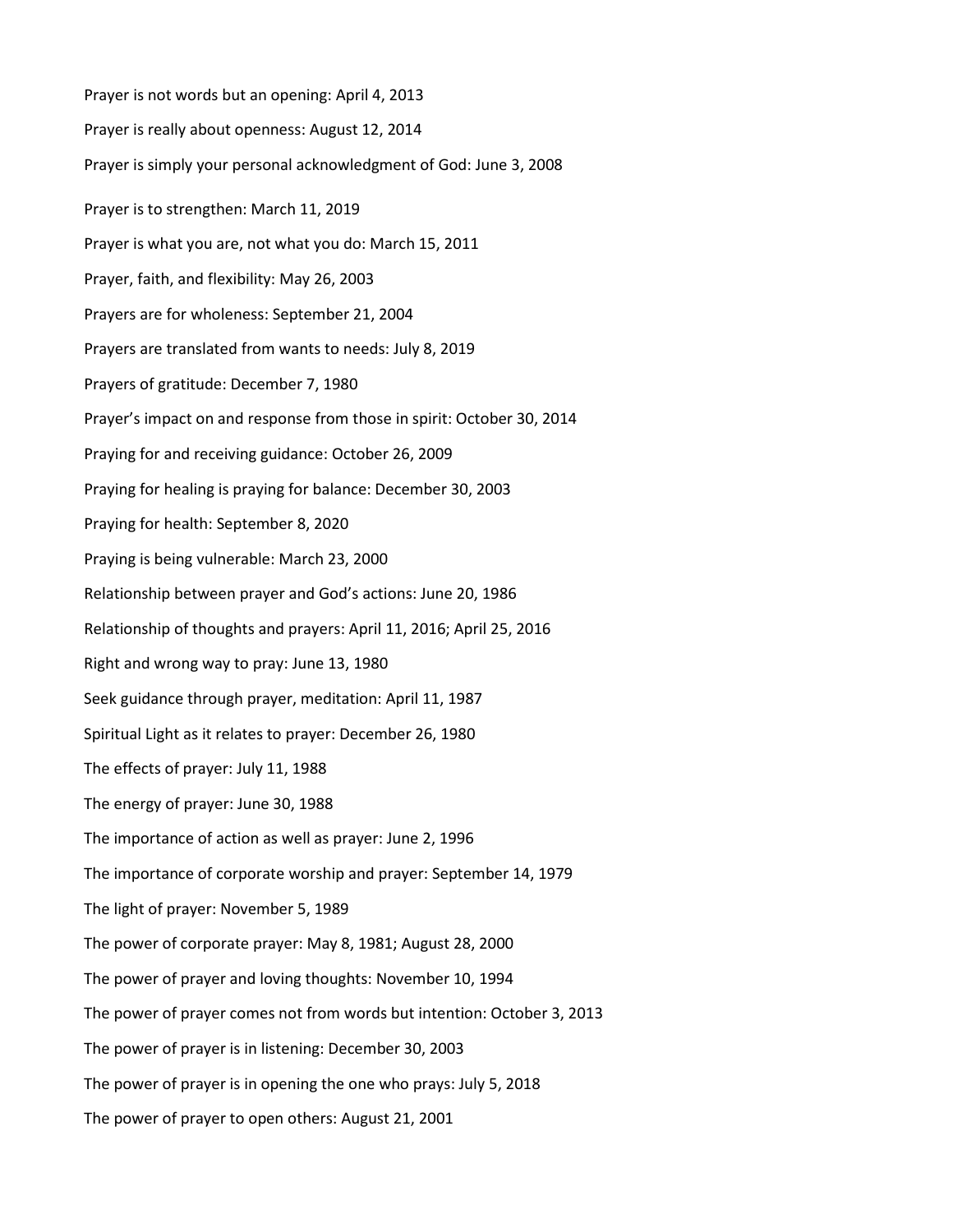The presence of guides during prayer: October 20, 1991 The purpose and effects of prayer: August 5, 1987 The purpose of prayer: June 20, 1986 The relationship between thoughts and prayer: June 7, 2005 The relationship between God, humans, and prayer: April 15, 2021 The relationship of prayer, words, and thoughts: February 8, 2016 The response to prayer is always human: December 15, 1991 The role of compassion in love and prayer: December 21, 1986 The use of imaging prayer: October 4, 1986 Thinking about praying is a prayer: July 10, 2017 Understanding God's response to prayer: October 3, 2019 Understanding the answer to prayer: May 6, 2021 Value of corporate prayer: April 11, 2016 What prayer does: January 7, 2020 What to expect from prayer: October 4, 1986 Why guides pray: December 13, 2001 With prayer, what matters is intention: August 5, 2013 Wordless prayer: October 30, 1995 Work to bring about that for which you pray: April 24, 1995

# **Prayer For Others**

- How to pray for others: March 23, 2000
- Intercessory prayer: September 14, 1979; February 1998
- Offering selfless prayer: October 4, 1986
- Pray for all forms of creation, known and unknown: June 19, 2013
- Prayer connects people through the spirit: July 21, 2015
- Prayers for another are prayers for openness to the presence of God: May 19, 2008
- Prayers for the dead benefit all: August 2, 1995
- Praying for another: June 21, 1995
- Praying for departed souls: July 24, 1996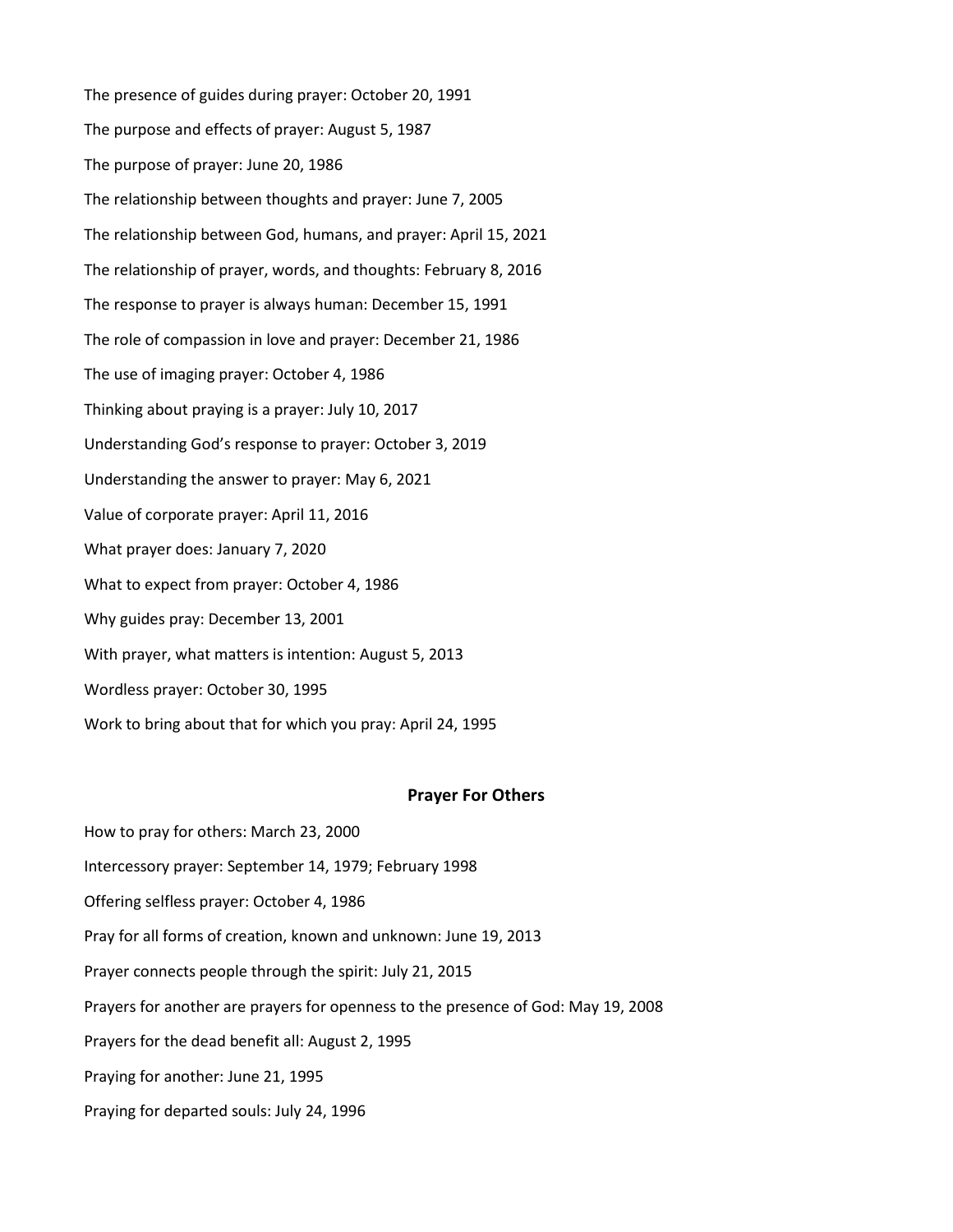Praying for enemies: June 29, 2015 Praying for one who does harm: October 2, 2017 Praying for others: December 12, 1982 Praying for pets: December 9, 2010 Praying for the dead: January 14, 2010 Praying for those who have passed on: August 28, 1981 Surrounding others in prayer: May 22, 1981 The power of prayer for self versus for others: August 19, 2003 When dispirited, pray for others: September 28, 1979 When you pray for those who have joined us, those prayers are really prayers of gratitude: February 11, 2013

# **Prayer for Peace/World Issues**

- Pray for peace: December 21, 1986
- Praying for peace: August 20, 2002
- Praying for world leaders: September 3, 2013

# **Predestination**

Nothing is predestined: November 12, 1983

Nothing is preordained: August 20, 2018

Predestination: July 1, 1987; February 9, 2004; October 9, 2006

# **Quantum**

Quantum energy: November 26, 2012

# **Questioning**

Seeking, exploring, questioning encouraged: November 16, 2009

# **Randomness**

Randomness versus predetermination: December 22, 1992

There is no chaos nor randomness: June 10, 2013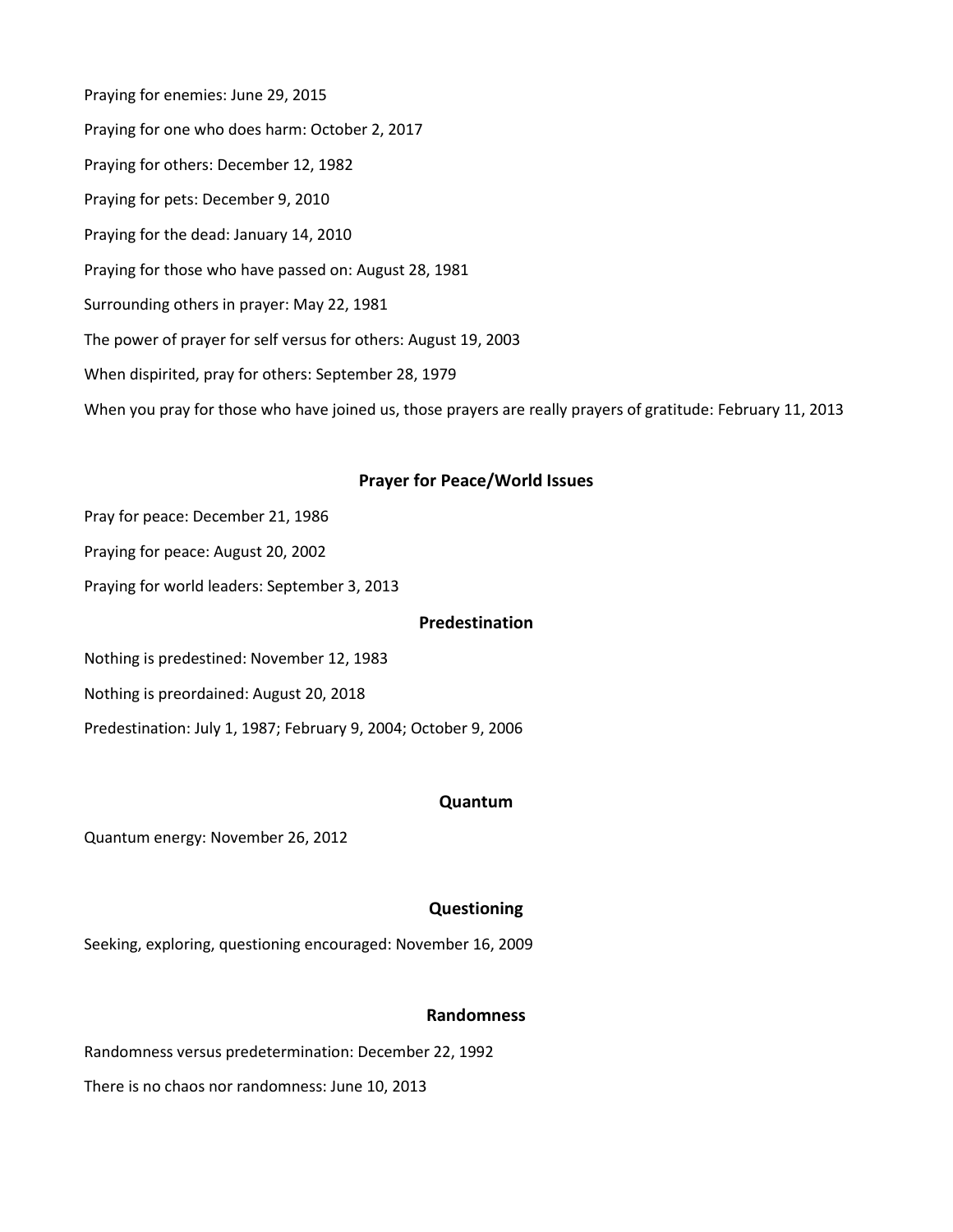# **Reaching Out to Others**

Elevate others: February 29, 1980

Living to serve others: September 21, 1980

Responding to one in need: March 11, 2004

# **Reincarnation**

All souls receive guidance, but those who have lived multiple lives may have an increased awareness due to more experience: November 17, 2011

Birth is not a beginning but a continuation: May 23, 2013

Déjà vu: past life recall?: September 21, 1980

Life after death and reincarnation: January 14, 2019

Multiple lives—human and nonhuman: May 23, 2013

Past life experiences: October 14, 2013

Previous lifetimes: September 12, 2019

Purpose of reincarnation: February 25, 2019

Reincarnation as other knowing life-forms: November 19, 2019

Reincarnation compared to appearances of a rock: August 12, 2014

Reincarnation does not occur immediately: July 22, 2008

Reincarnation is for continued growth: July 16, 2018

Reincarnation may involve both a new body and a new spirit: October 26, 2009

Reincarnation may not be immediate: August 26, 2004

Reincarnation offers additional opportunities for soul development: December 12, 1981

Reincarnation: August 24, 1979; January 11, 1980; August 3, 1994; June 12, 1995; July 20, 1995; July 1, 1998; July 1, 1999; August 18, 1999; January 29, 2009

Reincarnation: considering time does not exist, and the possibility of different life-forms: November 17, 2011

Shared experiences of present and past lives: February 11, 2021

Spiritual entities who have not experienced human life, and those who have experienced more than one: April 30, 1998

Spiritual growth supersedes past-life knowledge: October 24, 1982

The place of past lives: February 6, 2014

The role of karma and reincarnation in spiritual growth: June 17, 2003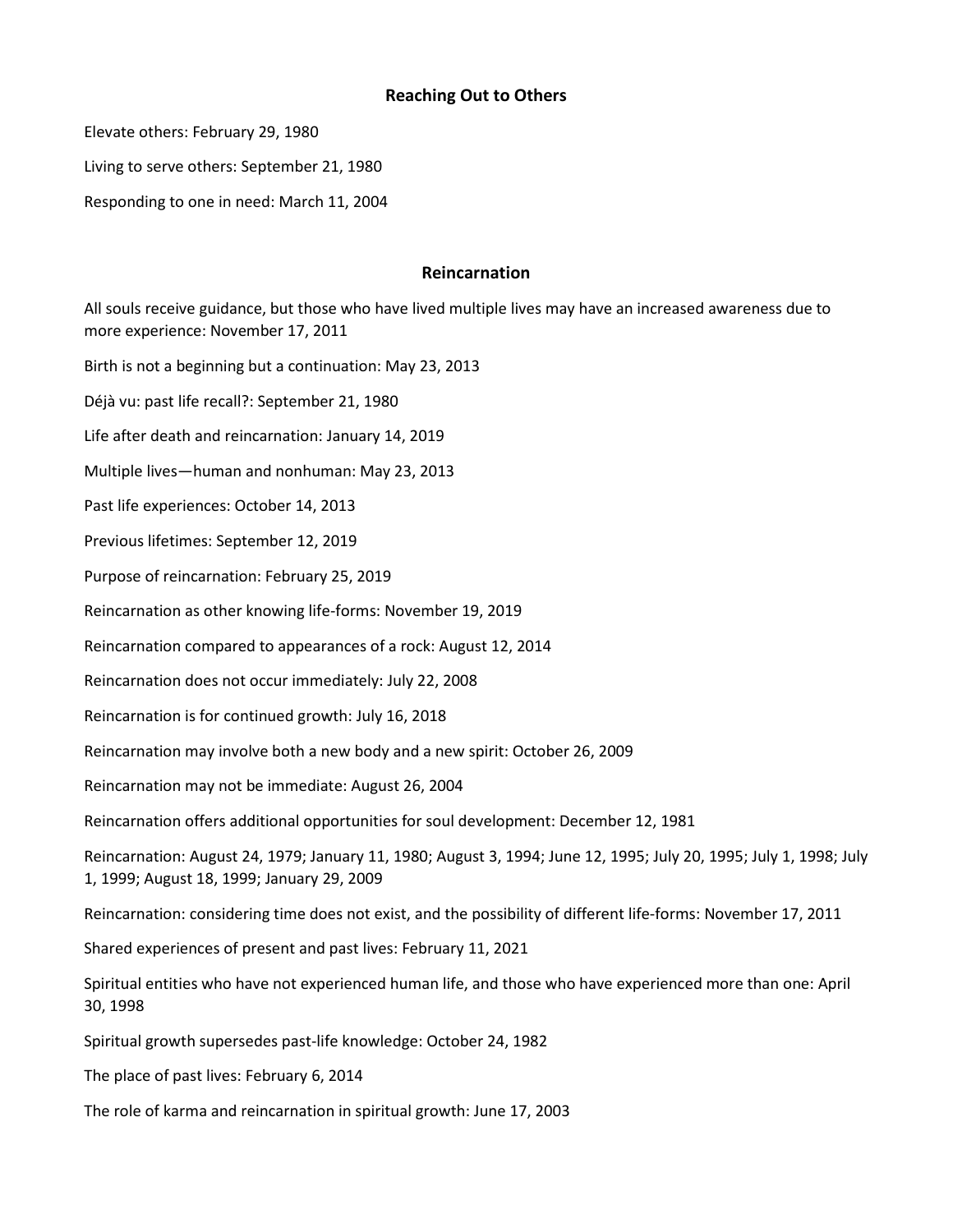The value of past life carry-over: July 23, 2019 To reincarnate or not: December 11, 2014 When a life is cut short: September 3, 2015 Why humans don't remember past lives: October 5, 2009

## **Relationships**

Achieving international understanding: June 2, 1996 Addressing disagreements in relationships: January 28, 2013 Analogy of partially charged battery in relationships: January 7, 1998 Assisting a friend in need: December 11, 2007 Avoiding relationships stunts personal growth: January 28, 2013 Be a catalyst for beneficial change in relationships: February 9, 1999 Caring relationships: March 15, 1985 Choosing between enabling and protecting another in need: April 17, 1996 Dealing with adversity and difficult relationships: August 5, 1991 Dealing with family patterns: October 30, 1996 Dealing with relationships through thoughts, prayers, and actions: January 21, 1984 Dynamic relationship between God and humans: April 25, 1982 Eternal relationships with guides and family members: December 11, 2003 Evil in relationships: January 12, 1990 Exercise spiritual presence in relationships: February 9, 1999 Guides and their relationship to the human soul: April 15, 1985 Handling disagreements: January 21, 1984 How to be present for others: September 16, 2021 How to resist the destructive behavior of others: November 29, 2018 Human life is about relationships: June 6, 2017 Human relationship with guides and God: June 12, 1981 Human relationships offer unique opportunities: January 26, 1994 Humans have a special relationship to God but are not most important: October 10, 1981 Influencing others consciously and unconsciously: April 6, 1983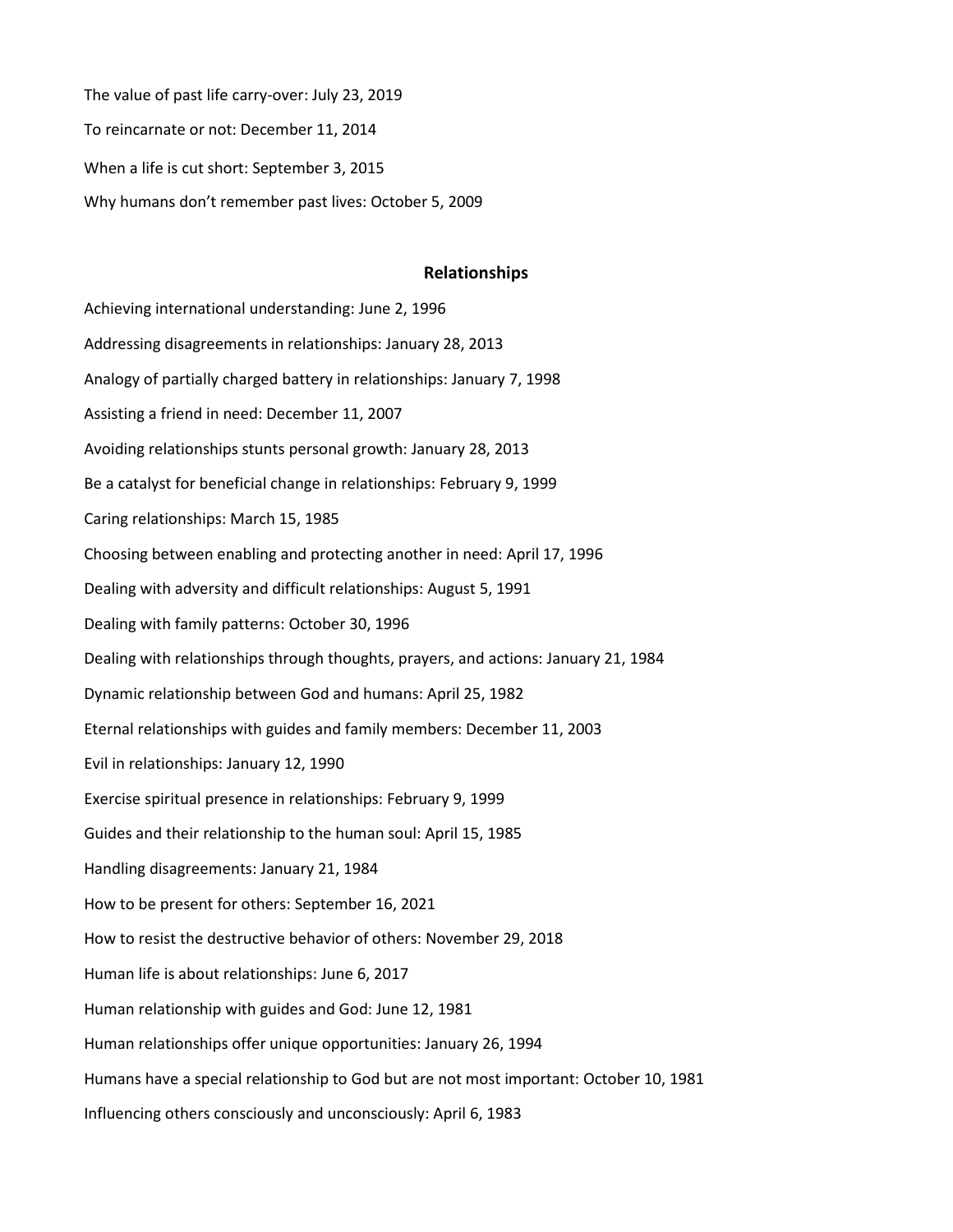Knowledge is necessary in difficult relationships: July 10, 1996 Looking into another's eyes: July 8, 2019 Loving relationships originate prior to human life: December 11, 2003 Marriage relationships: April 18, 1980 Our relationship to animals and all that has been created: August 19, 2003 Relationship between body and soul: July 2, 2002 Relationship between God and humans: October 25, 2011 Relationship between prayer and God's actions: June 20, 1986 Relationship between the physical and spiritual self: June 2, 1996 Relationship of guides, humans, and spirit: November 20, 2006 Relationship to God: September 15, 2008 Relationship with guides: March 11, 2004 Relationships are exchanges of energy: April 23, 2009 Relationships are permanent and defining: November 22, 1993 Relationships are source of spiritual development: February 12, 1982 Remove ego from relationships: November 30, 2017 Right relationships: October 4, 1995 Seeing commonality in challenging individuals: November 19, 2020 Souls returning to earthly life compared to the cycle of rain and evaporation: September 24, 2020 Spiritual growth through relationships: February 19, 2007 Spiritual relationships: January 6, 2009 The effect of relationships on light: September 22, 1991 The importance of relationships: December 11, 1997 The interrelationship of service, vulnerability, peace, love, and equality: October 4, 2010 The relationship and interaction of body, mind, soul, spirit, and guides: August 18, 1999 The relationship between God, humans, and prayer: April 15, 2021 The relationship between thoughts and prayer: June 7, 2005 The relationship of all souls, incarnate and discarnate: September 9, 1985 The relationship of anger, fear and hate: March 24, 2003 The relationship of body and soul: July 2, 2001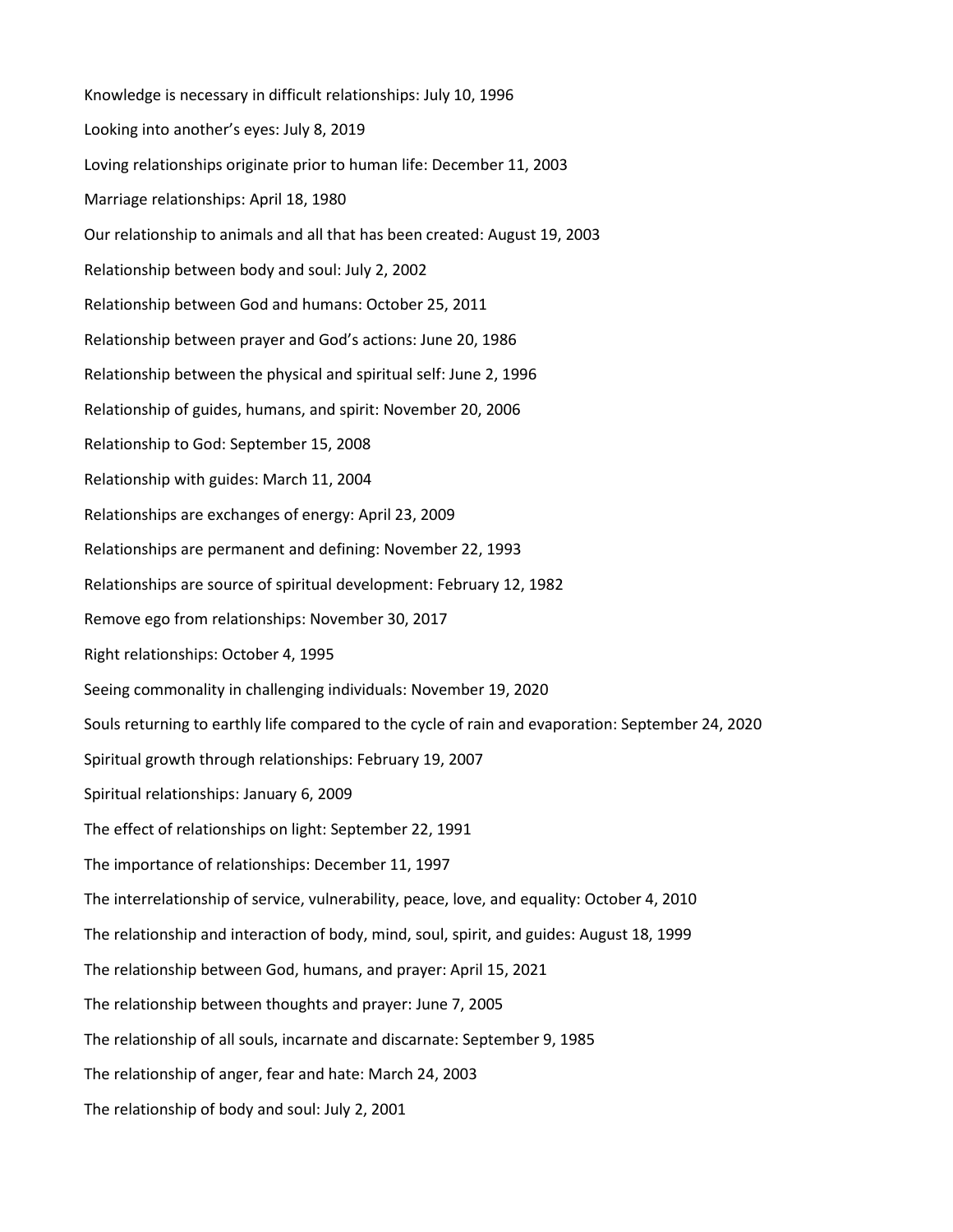The relationship of God, spirit guides, humans, and All That Is: March 7, 2013 The relationship of peace and love as process and product: August 17, 2005 The relationship of the material to the spiritual, the temporary to the permanent: September 21, 2004 The relationship of the physical and the spiritual: November 6, 2002 The relationship to God: December 18, 1983 The relationship triangle: March 20, 1992 The soul/human relationship: January 9, 2006 Tolerance and non-judgment in personal relationships: September 22, 1985 True trust requires acceptance of imperfection: January 29, 2018 When embracing another, you are an expression of God: August 25, 2016 Your gift to others is who you are: December 20, 2011

# **Religion**

A church seeks spiritual leadership: September 7, 2017 All religious beliefs require hope: December 22, 2014 All religious practices are valid: May 28, 2002 Biblical scripture and other inspired writings: July 23, 1992 Commonalities and differences in religions: January 5, 1996 Conflicting passages in the Bible: October 5, 1979 Differences of religions are manifestations of different needs of souls: June 1, 1986 Hell does not exist: July 14, 1998 Interpretations of God, Jesus, and others who are worshipped: December 28, 1998 No faith system has the only answer: March 2, 1999 No one religion is more correct than another: September 5, 1982 One religious belief is not better than another: October 6, 2015 Proselytizing: June 21, 2001 Religion is not crucial for everyone but connectedness is: October 27, 2015 Religion should be about asking questions rather than providing answers: August 28, 2014 Religions and commandments: April 29, 1985 Religions are equally valid: September 17, 1997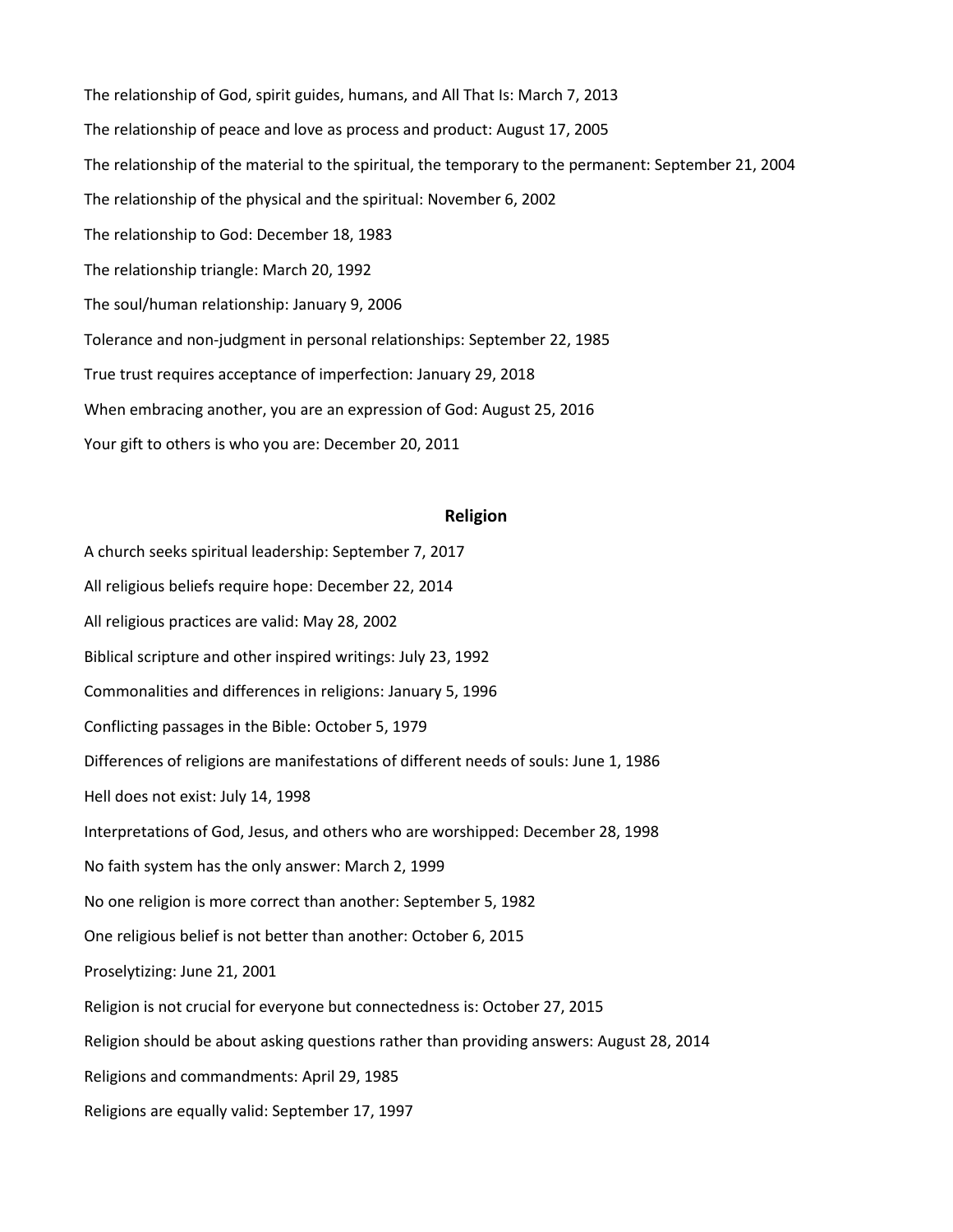Religions compared to rivers flowing towards sea of God: September 14, 1979 Religious beliefs are a kind of magic: December 13, 2012 Study religious stories for true meaning, not for specifics: April 22, 2013 The gap in relationships: May 24, 2018 The purpose religions serve: December 19, 1995 The relevance of scriptures: March 14, 2006 The role of the Bible and other sacred texts: August 12, 2008 The true meaning of Easter: April 4, 2013 Truth in Gnostic thought: November 15, 1980 What it means to be "saved": April 24, 198; June 22, 2004 Winter religious celebrations are based on light: December 15, 2005

## **Rituals**

Circumcision and other symbols of faith: June 21, 2007 Reconciling church doctrine (adult baptism) and spirit: June 2, 1980 The wedding ceremony: August 30, 1993

## **Sacred**

All beings are sacred: June 30, 2016 Nothing is more sacred than anything else: August 25, 2016 The sacredness of all things: October 10, 2020

## **Science**

Scientific breakthroughs: November 30, 2006 Notions of time, space, and unity as regards the human world, spirit, and God: February 12, 2019

## **Self-Knowledge**

Accept inadequacies of self and others: January 7, 1998

Accept who you are: May 5, 1984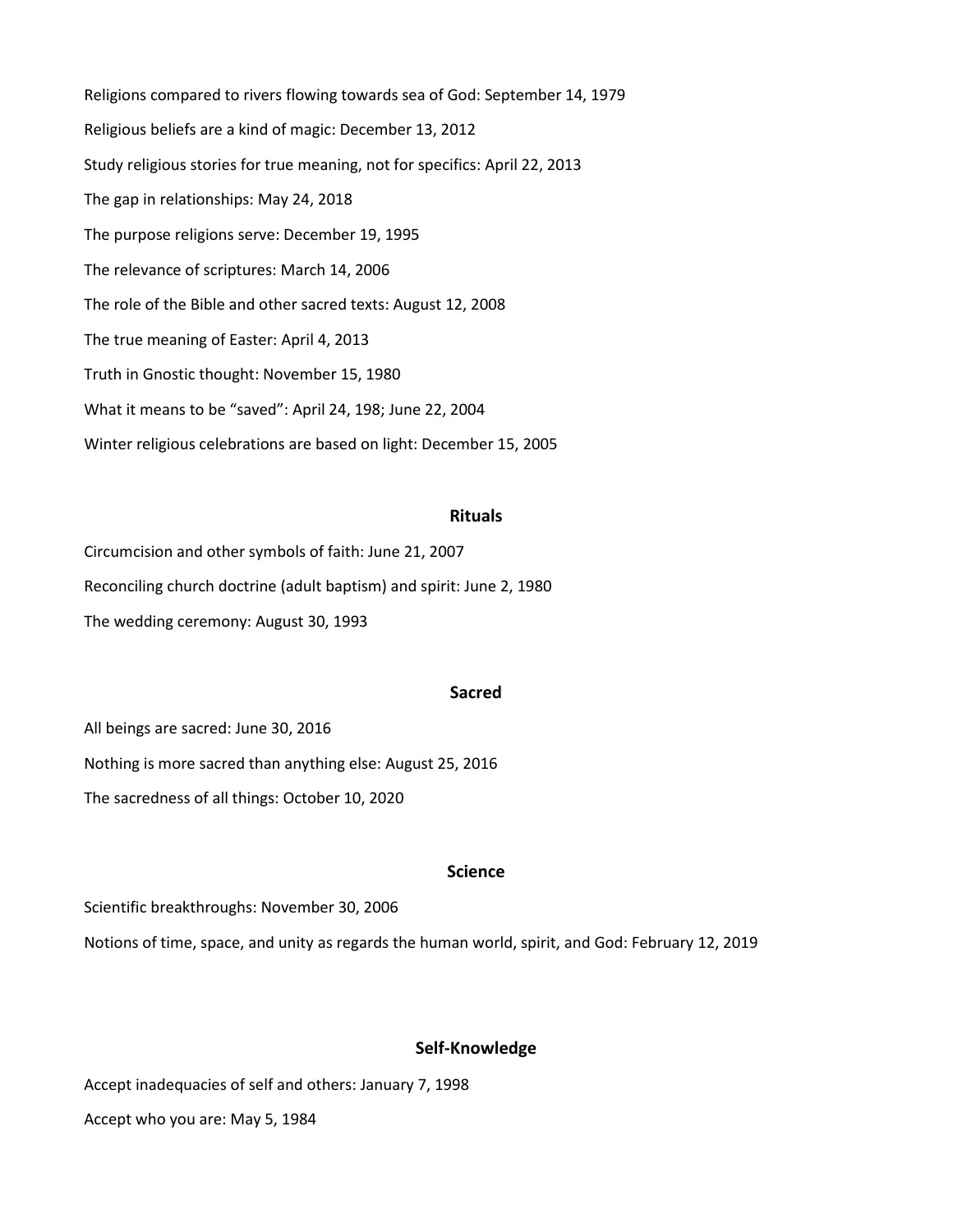Applying what you know is challenging: November 30, 1994 Asking questions of denial or discovery: October 4, 2012 Asking "why me" results in self-pity: August 18, 1991 Be appropriately unimportant: September 13, 1993 Be honest in your evaluation of who you really are, where you are on your personal journey, and where you would like to be: May 29, 1994 Be the change you seek: May 14, 2011 Being alone has advantages: June 25, 1982 Being mindful of life's lessons: July 13, 1999 Both words and actions reflect one's current journey: January 23, 2012 Difference between knowledge and belief: July 15, 2010 Disagreements between individuals are conflicts within the self: March 23, 1999 Discover who you are and why you are: April 9, 2009 How to find what you seek: January 17, 2011 Internalize acquired knowledge: August 18, 1991 Lose your sense of self-importance: July 16, 1987 Meeting the needs of self and others: June 16, 1998 Peace and the abolition of self-interest: August 20, 2002 Provide rest for body and soul: July 10, 1997 Self-awareness and service to others: February 12, 1997 Spiritual nurture for self and others : June 16, 1998 The difference between who you are and what you are: April 18, 2011 Transcending the importance of self: May 29, 1995 Value yourself: May 9, 1993 Who and what you are: April 21, 2015 You are what you do and not what you say: July 7, 2011 You are what you seek: June 25, 2012

### **Service**

Do not serve out of obligation but out of love: September 12, 2019 Giving and receiving help: November 1, 1993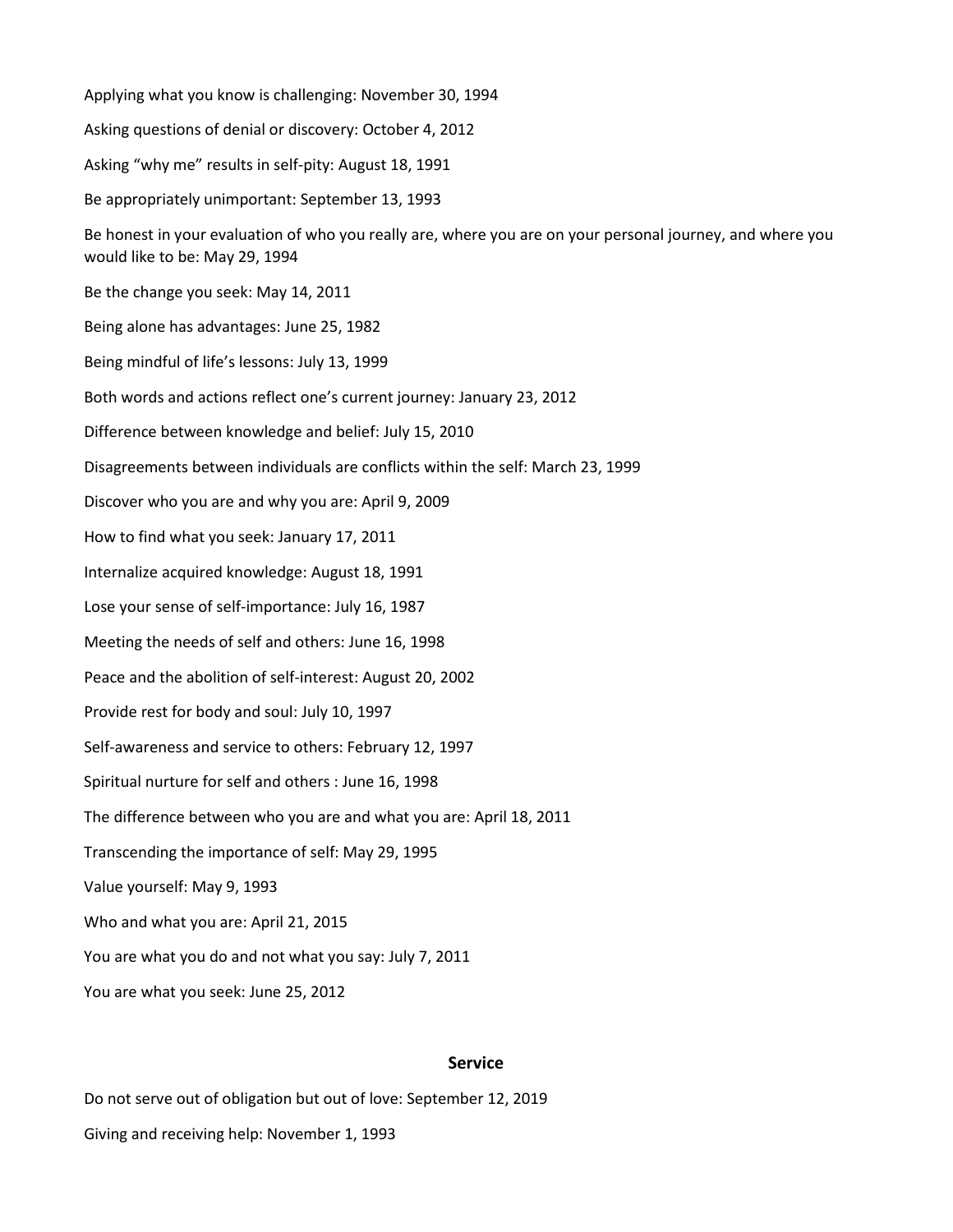God's gift of love given through service: April 19, 2004 Know yourself so you can serve others: January 24, 2002 Life is about serving, about giving: April 12, 2012 Life is for serving others: May 9, 1993 Life's priorities: moving toward God and serving others: October 23, 1983 Living to serve: November 12, 1983 Love is expressed through service: July 8, 2014 Offering help to those in need: March 28, 2022 Responding to need of others and self: April 1, 1985 Self-awareness and service to others: February 12, 1997 Serve others with love, not duty, obligation, or guilt: January 26, 2006 Service is listening: July 8, 2019 Service to self and others: October 3, 2019 Serving another is serving God: February 13, 1981 Serving another is serving God: May 15, 1982 Serving another is serving God: May 27, 1988 Serving the lowest is serving God: May 29, 1983 Spiritual growth through suffering and service: June 17, 1987 The interrelationship of service, vulnerability, peace, love, and equality: October 4, 2010 The soul needs to serve: August 28, 1981

### **Sharing**

Spiritual Beliefs with Others Authentic sharing: April 30, 2012 On sharing spiritual beliefs with others: July 7, 1979 Responding to those who don't believe in spiritual guidance: December 11, 2007 Share your beliefs with respect for another's: October 26, 2009 Sharing one's needs in a trustworthy group: October 23, 1983 Sharing your spiritual journey as with an upturned palm: February 11, 2008 The importance of sharing personal concerns: October 25, 2012 The potential of group sharing: June 20, 1983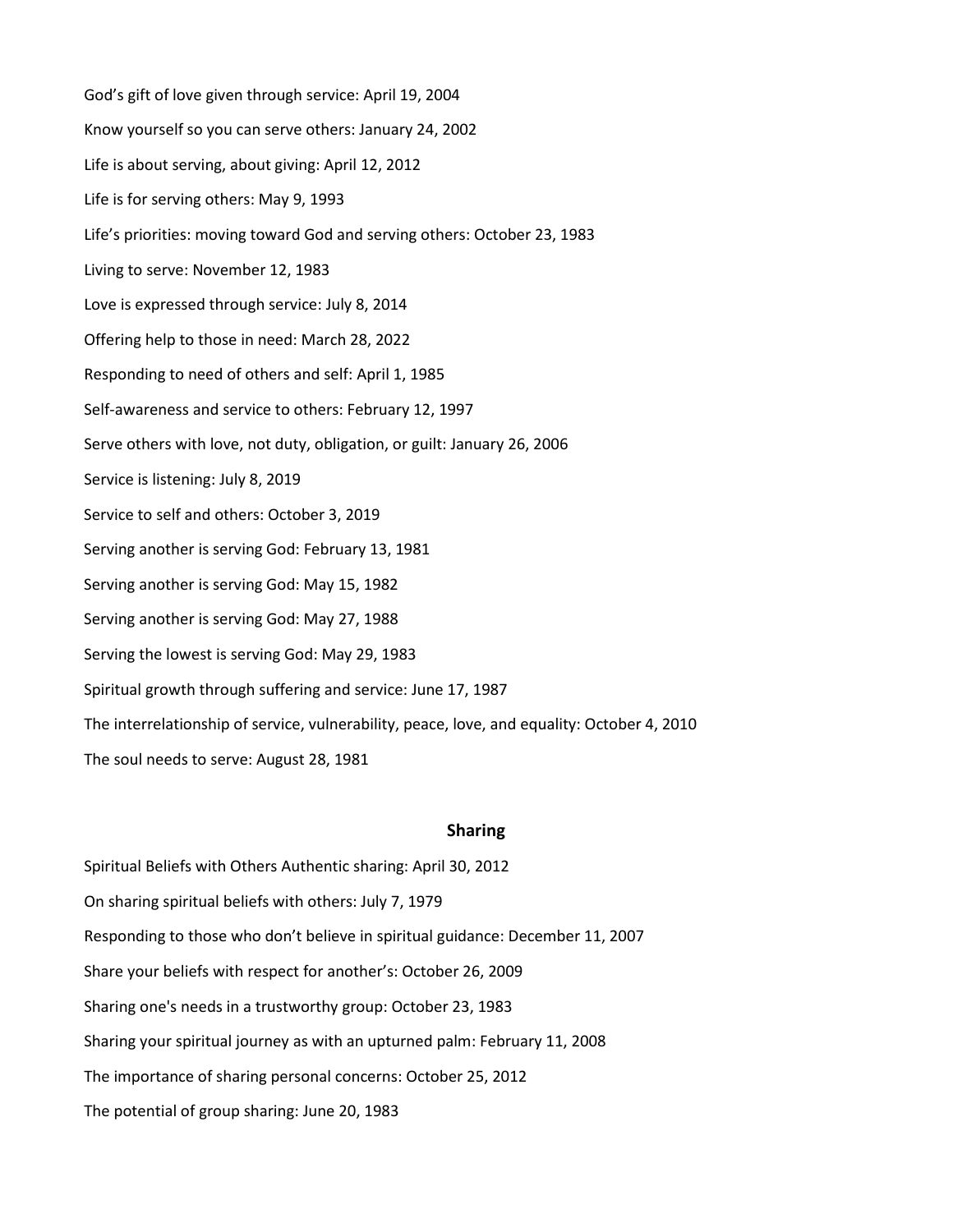# **Soul/Spirit**

A souls' memory encompasses more than this lifetime: April 5, 1995 All souls are a single entity: May 28, 2002 All souls are drawn to God: July 14, 1998 All souls are "saved": July 1, 1999 All souls learn from similar life experiences: July 23, 2014 All souls receive guidance, but those who have lived multiple lives may have an increased awareness due to more experience: November 17, 2011 All souls were together previously: May 2, 2005 All spirits know each other: April 14, 2014 Animals do not have souls but can be present in the afterlife: September 29, 2016 Appreciating uniqueness of each soul; Soul is the dominant force in personality: April 18, 1980 Attached spirits: February 16, 2009 Awareness of spiritual entities: December 1, 2005 Being aware of one's soul: February 8, 1987 Comparing the unity of all souls to islands in the sea: August 26, 2004 Connection of body and soul is immediate: February 23, 2015 Difference between soul and spirit: May 19, 2008 Differences of religions are manifestations of different needs of souls: June 1, 1986 Each soul has its own color: April 19, 2000 Each soul provides for the betterment of all souls: June 8, 2022 Equality of souls: April 21, 1984 Eternal nature of spirit: August 26, 2004 Every soul achieves unity with all other souls: May 25, 2005 Expanding the concept of Spirit as connecting filaments: October 27, 2015 Experiences that confirm spiritual life: October 3, 1996 Faith as a function of the soul: April 10, 1981 Freeing stuck spirits: January 8, 2008 God and spirit perceive only positive energy: December 11, 2008 God communicated with souls from the beginning: April 30, 1983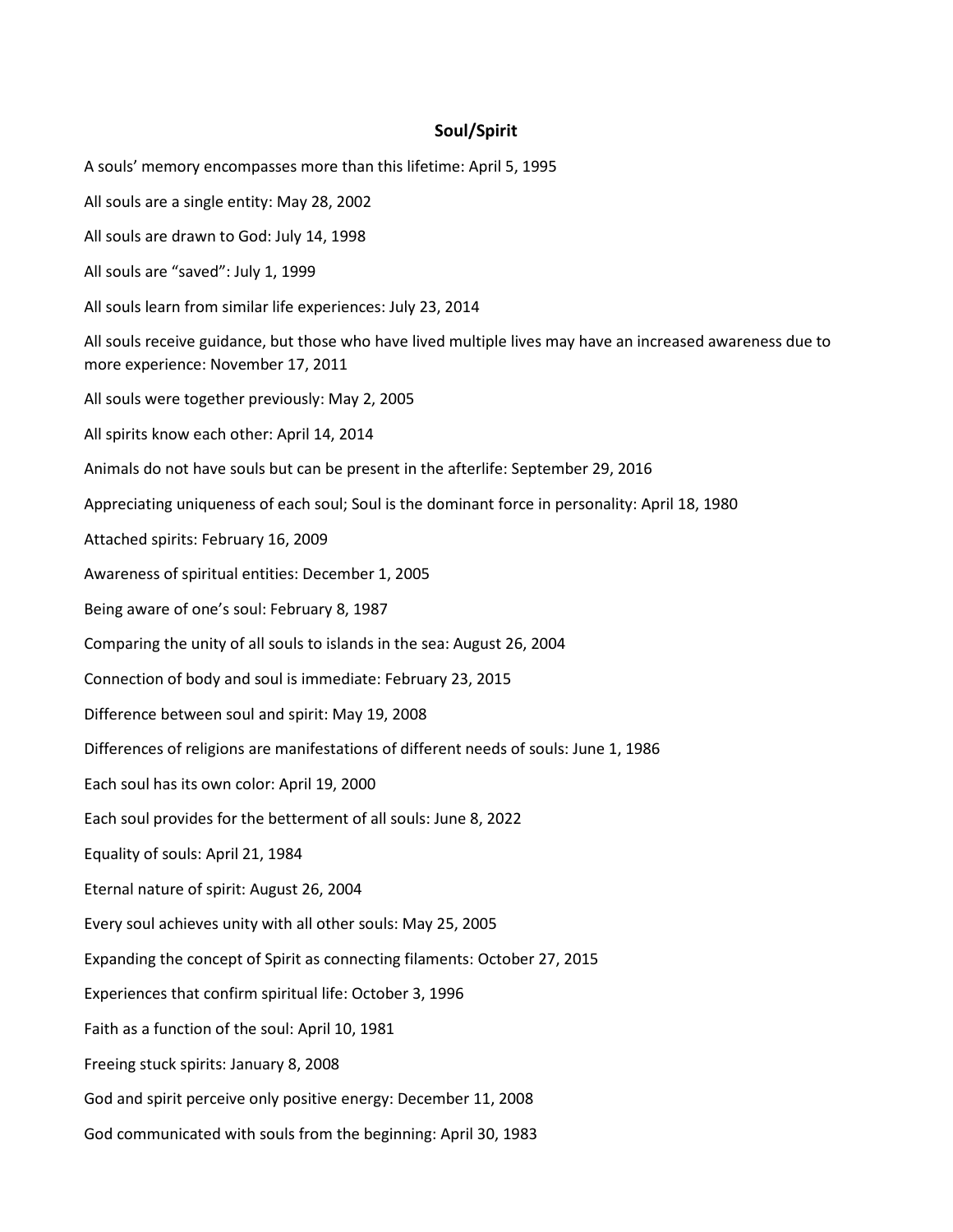Guides and their relationship to the human soul: April 15, 1985 God sustains all souls: July 29, 1999 Have tolerance for all souls and all beliefs: March 29, 1987 How guides recognize other souls: May 8, 1981 How the human experience affects the soul and how the soul affects the human experience: March 28, 2002 How to enhance the lives of those in spirit: October 30, 2014 How to help the soul progress: May 22, 1981 Human choice influences the soul's development: December 12, 1981 Human response to spiritual awareness: October 4, 1995 Human souls do not exist in animals: September 8, 2003 Human spirits, nonphysical spirits, and God: December 11, 2008 Human struggle offers opportunity for soul growth: August 13, 2009 Humans' and spirits' parallel lives: August 13, 2009 Individual souls are part of THE Spirit: September 25, 2010 Interdependence among souls: June 30, 2008 Life is essential for all souls: September 13, 1985 Location of the soul: March 23, 1999 More than one human lifetime may be necessary: May 25, 2005 Multiple manifestations of a soul: March 2, 2021 Natural tendency of spirit is to reach out, expand: June 4, 2009 Nature, spirit, and the unity of all creation: June 3, 2003 Negative forces in spirit world: September 5, 1982 No separation in the realm of Spirit: June 29, 2015 "Old souls" or "young souls" are not about age but maturity: October 17, 2019 Our souls cycle to oneness with God: October 24, 1982 Positive and negative feelings have an effect on all souls: December 21, 1986 Provide rest for body and soul: July 10, 1997 Pray for your soul: October 26, 2009 Reconciling with departed souls: April 4, 2000 Refinement of the soul: November 21, 1986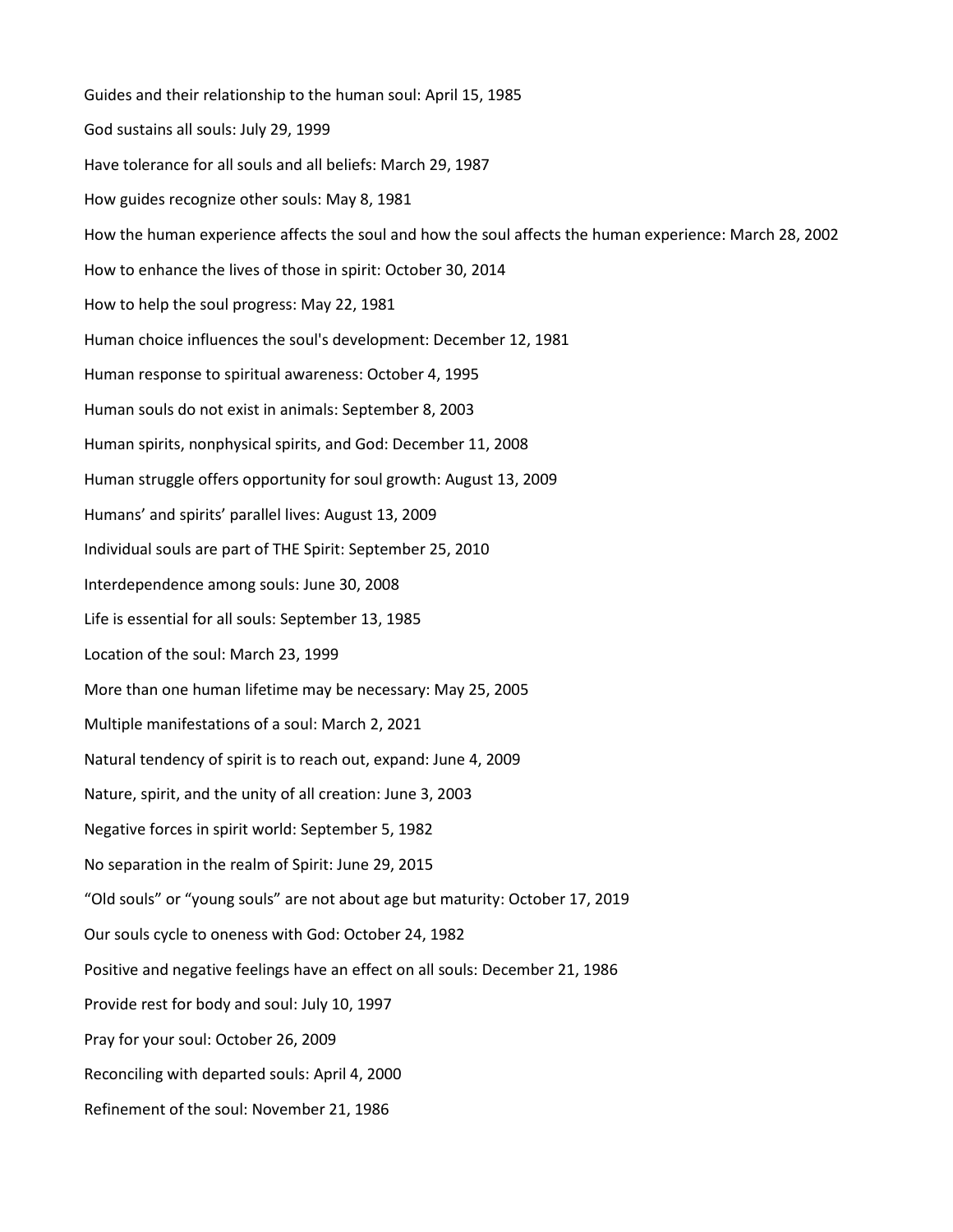Reincarnation may involve both a new body and a new spirit: October 26, 2009 Reincarnation offers additional opportunities for soul development: December 12, 1981 Relationship between body and soul: July 2, 2002 Relationship of guides, humans, and spirit: November 20, 2006 Resistance to accepting spirit guide messages: September 5, 1982 Soul compared to a beacon of light: March 29, 2004 Soul compared to a candle: August 28, 1981 Soul compared to a river: September 13, 1985 Soul compared to a window that transmits God's light: August 18, 1999 Soul flight: August 9, 1993 Soul growth: January 11, 1980 Soul growth in the here and hereafter: May 30, 2006 Soul growth linked to choice: September 21, 1980 Soul growth through affirmation, your own or others': June 6, 2019 Soul is the window to God's light: August 25, 2016 Souls are not limited in location: August 31, 1995 Souls as candles: February 28, 1994 Souls choose the path for growth in human form: October 10, 1992 Souls do not move backward: March 19, 1983 Souls grow in the presence of light: February 28, 2012 Souls grow through faith: September 28, 1979 Souls have different personalities: December 12, 1981 Souls influence each other through love: April 30, 1983 Souls of the dead are aware of the living: November 17, 2011 Spirit continues to evolve: March 25, 2019 Spirit energy compared to candles and mirrors: April 11, 2016 Spirit grows through decisions humans make: December 19, 2016 Spirit has a shield around it and is fully protected: May 23, 2013 Spirit is both here and there: February 12, 2019 Spirit is eternal and evolving: March 2, 2021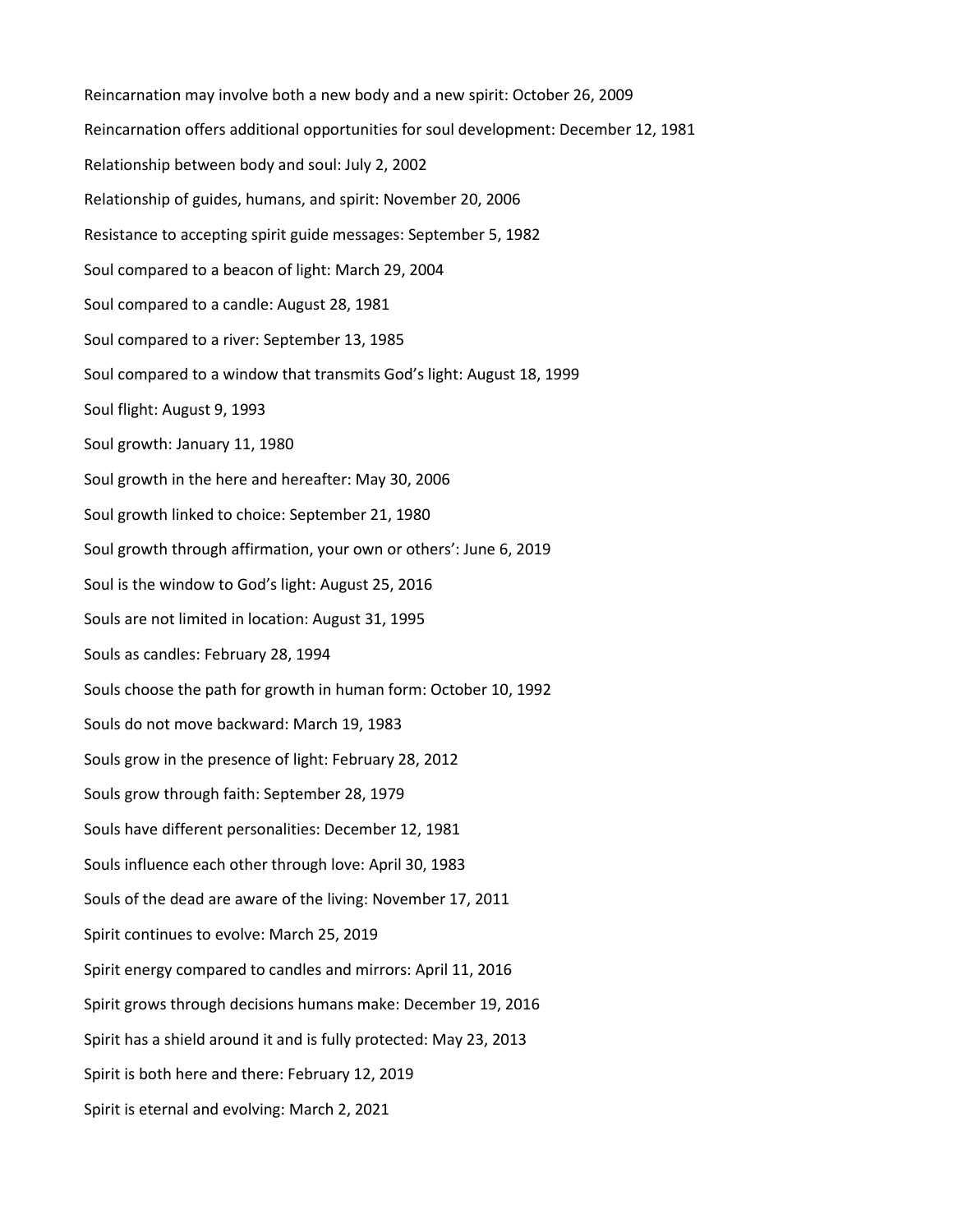Spirit is the rudder of life: November 16, 2017 Spirits experience joy: July 8, 2014 Spiritual embraces: January 13, 2022 Spiritual energy is nonlocal: July 21, 2015 Spiritual joy: April 15, 1988 Spiritual totality compared to cells of the human body: June 19, 2019 Suicide's effect on the soul: October 20, 1991 Support souls of the departed: November 5, 1989 The closeness of the spiritual and physical worlds: August 5, 2013 The community of souls, incarnate and discarnate: February 15, 2002 The difference between soul and spirit: January 16, 2003 The divine spark within: December 15, 1989 The effect of grief on the departed soul: January 6, 2015 The energy of spirit: May 13, 2019 The evolution of the soul: October 24, 1982 The importance and way of strengthening the soul: January 9, 1987 The importance of light and love in the life of spirit: October 24, 2005 The interdependence of body and soul: January 29, 2001 The light and color of the soul: June 21, 1995 The mutually beneficial relationship of body and soul: January 27, 2015 The nature and evolution of souls: March 28, 2002 The nature of souls: December 12, 1981 The nature of the soul prior to human life: October 24, 1982 The nature of the soul: August 18, 1999; October 7, 2002 The needs of one's soul govern the nature of one's life: October 23, 1983 The number of lives lived is unimportant: September 8, 2003 The presence of known souls after death: December 11, 2014 The protagonist for each life is the soul: July 21, 2015 The relationship and interaction of body, mind, soul, spirit, and guides: August 18, 1999 The relationship of all souls, incarnate and discarnate: September 9, 1985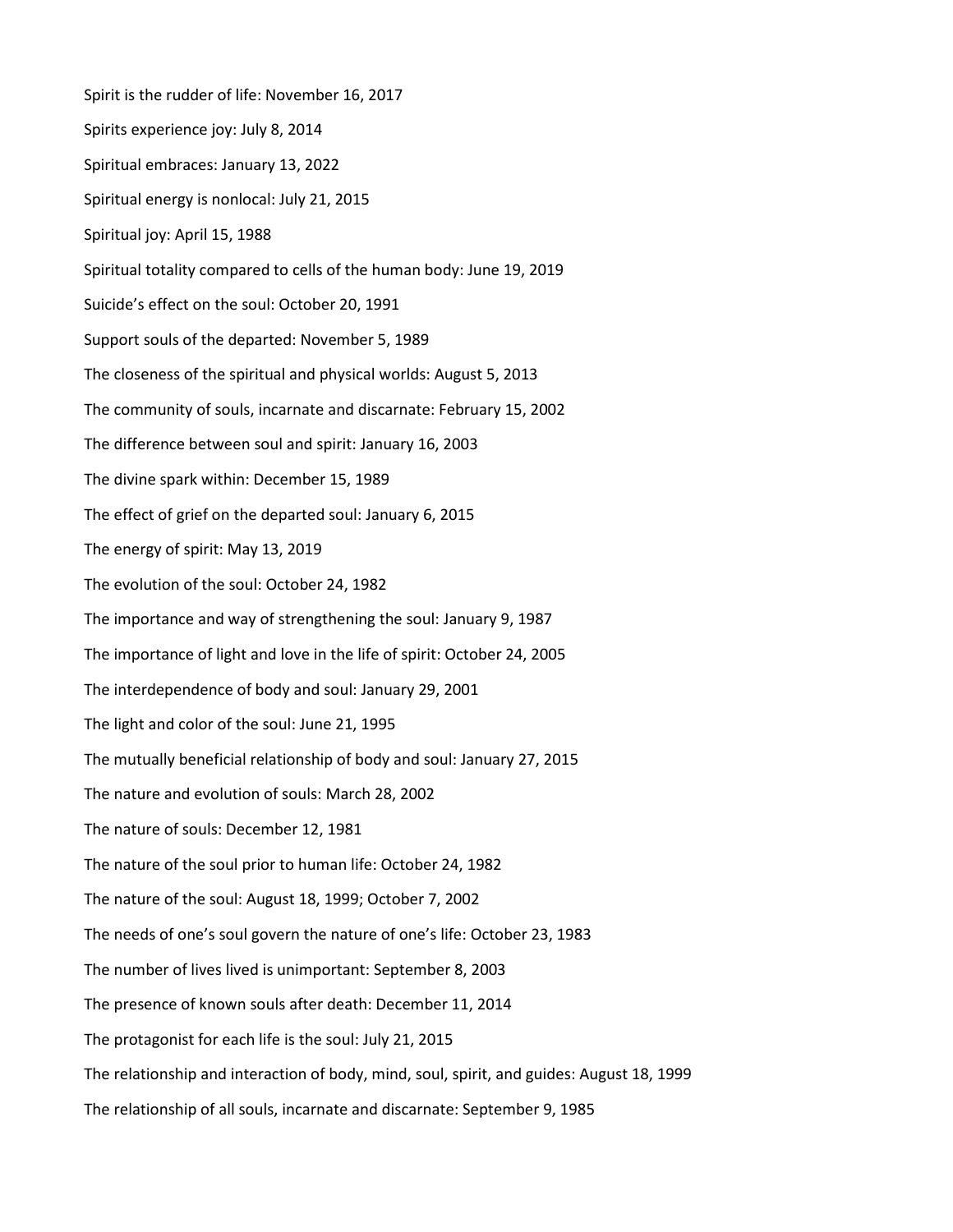The relationship of body and soul: July 2, 2001 The relationship of the physical and the spiritual: November 6, 2002 The role of all souls, including Jesus, within the concentric circles of life and love: April 8, 2004 The soul has no shape, no boundary: April 14, 2014 The soul needs to serve: August 28, 1981 The soul/body assignment is lifelong: April 30, 2007 The soul/human relationship: January 9, 2006 The soul's identity: June 30, 2008 There are no beginnings nor endings to spirit life: November 9, 2021 There is no space, therefore all souls are united: November 17, 2011 Unity of all souls and God compared to drops of water in the ocean: October 26, 1980 Unity of all souls as spokes on a wheel: May 4, 2004 Unity of all souls: February 9, 2004 What is an old soul?: September 24, 2020 When soul connects with body: September 8, 2003 Why souls share the experience of human life: December 9, 2013 Why the soul attaches to human life: November 29, 2007 Why there are individual souls: March 7, 2005 Young and old souls: April 30, 1983 Your physical being accompanies your spirit on its journey: February 13, 2012 Your soul's identity: October 26, 2009

## **Spiritual Development**

- A spiritual triangle: September 28, 1979
- Accepting others' paths: May 29, 1982
- All humans are related spiritually and genetically: June 29, 2000
- All humans are spirit in physical form, seeking and progressing: January 28, 2013
- All paths in spiritual development are needed: November 18, 2013
- Awareness of differences in the human spirit provides understanding of spiritual development: December 23, 1991
- Balance between spiritual and material life: April 25, 1982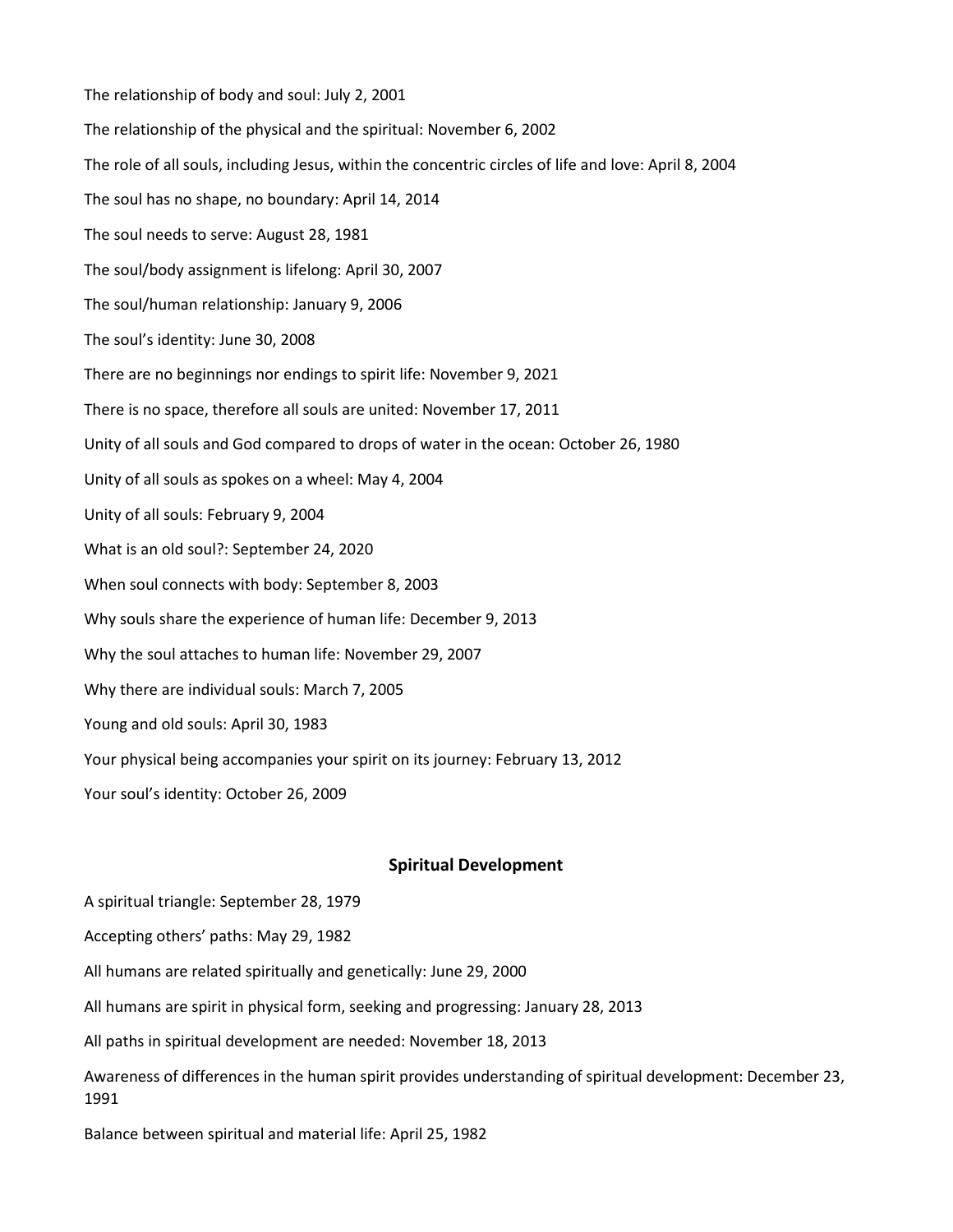Be vulnerable rather than defensive: November 29, 2007 Bend with change to grow spiritually: May 13, 1994 Blind obedience does not result in spiritual growth: April 25, 1982 Doubting is a sign of strength: April 9, 2007 Finding balance results in growth of the spirit: April 19, 2004 Fully embracing your own spirituality: March 29, 2004 Grow in your breadth and depth of understanding: September 27, 2005 Growth of the soul: January 15, 2001 Growth through choice: June 29, 2000 Growth through faith and failure: August 16, 1995 Healing on the spiritual, emotional, and physical levels: June 17, 1987 Helping the soul grow during human life: April 25, 2016 Human choice influences the soul's development: December 12, 1981 Human interactions are crucial for soul growth: April 17, 1996 Human life is for spiritual growth: January 23, 2012 Importance of slow progress: May 22, 1981 Life is a process of spiritual broadening: February 13, 2012 Life is for soul growth: May 13, 1986 Life is spiritual rather than physical: May 28, 2002 Love is the nutrient for spiritual growth: December 21, 1986 Movement viewed spiritually: May 8, 1981 Patience from a spiritual perspective: December 10, 2020 Personal and spiritual growth requires change: September 3, 2015 Personal growth depends on growth of others: November 10, 1994 Progress compared to passengers in a vehicle: September 2, 1979 Questioning is encouraged: September 23, 2014 Rain as metaphor for spiritual nourishment: June 3, 2003 Randomness in the spiritual life: November 21, 1986 Reincarnation offers additional opportunities for soul development: December 12, 1981 Relationships are source of spiritual development: February 12, 1982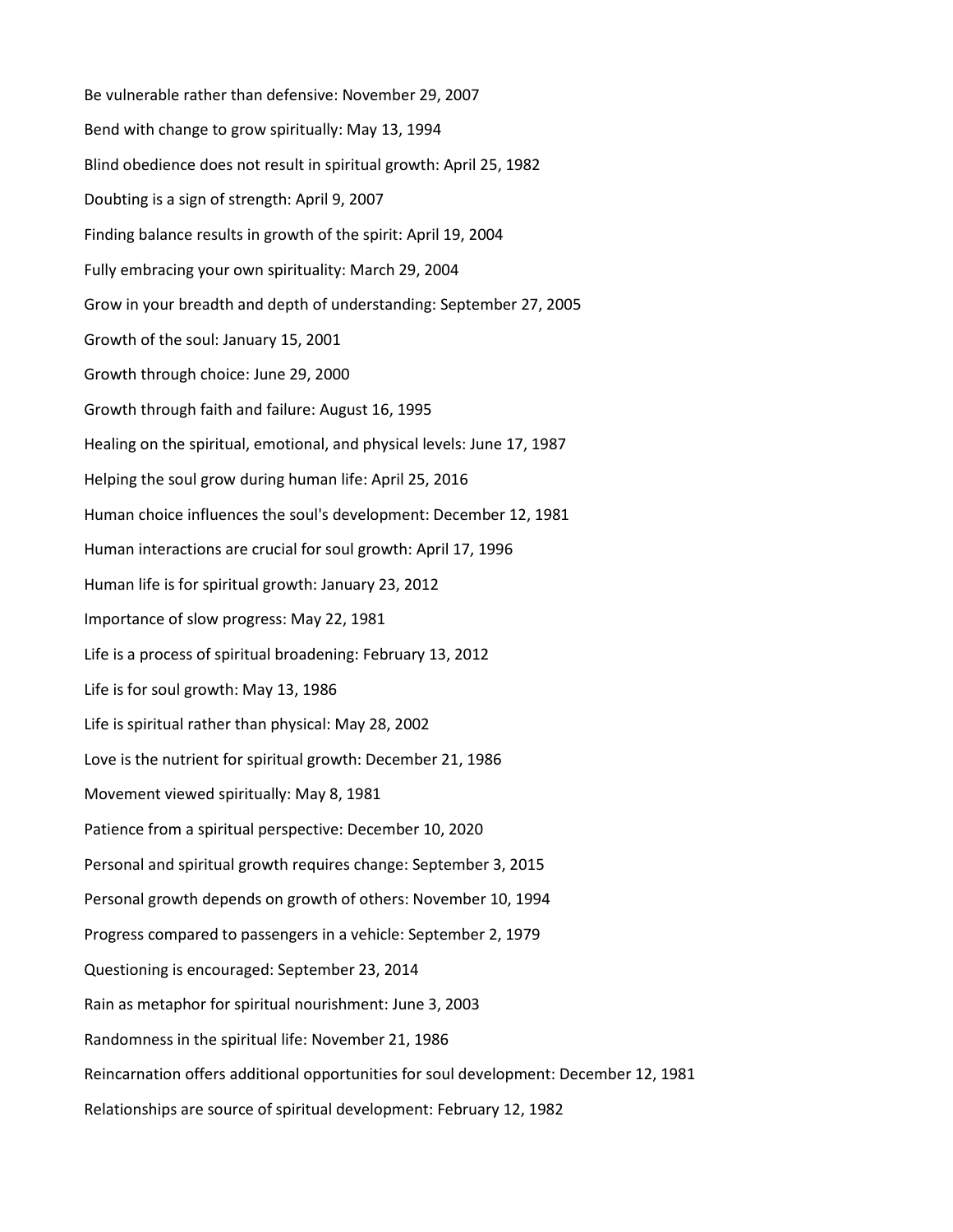Seek your center: May 18, 2004 Separation can lead to growth: June 25, 1982 Societies evolve at a different pace than individuals: April 1, 2014 Soul growth is guaranteed: February 28, 1994 Souls do not move backward: March 19, 1983 Spiritual beings with a different purpose: November 1, 1992 Spiritual communion compared to a radio: October 5, 1979 Spiritual connectedness compared to the sea: May 26, 2003 Spiritual development requires change: July 23, 1992 Spiritual entities connect all people: September 21, 2015 Spiritual evolution is about losing differences: September 21, 2004 Spiritual evolution: April 30, 1983 Spiritual exchange compared to multiple candles: April 18, 2011 Spiritual growth defined: March 29, 1987 Spiritual growth is observable: July 16, 1987 Spiritual growth requires change: June 25, 1982 Spiritual growth supersedes past-life knowledge: October 24, 1982 Spiritual growth through relationships: February 19, 2007 Spiritual growth through suffering and service: June 17, 1987 Spiritual growth within spiritual unity: August 5, 1997 Spiritual identity within unity: December 11, 2003 Spiritual journeys vary in style, not substance: July 14, 1998 Spiritual particles: February 2, 2000 Spiritual vision is essential: October 2, 2000 Suffering is essential for spiritual growth: July 1, 1987 Spirit progression: July 22, 2008 Spiritual journeys compared to trips by car versus plane: November 15, 1980 The equality of rungs on the horizontal spiritual ladder: April 30, 1998 The evolution of the soul: October 24, 1982 The role of karma and reincarnation in spiritual growth: June 17, 2003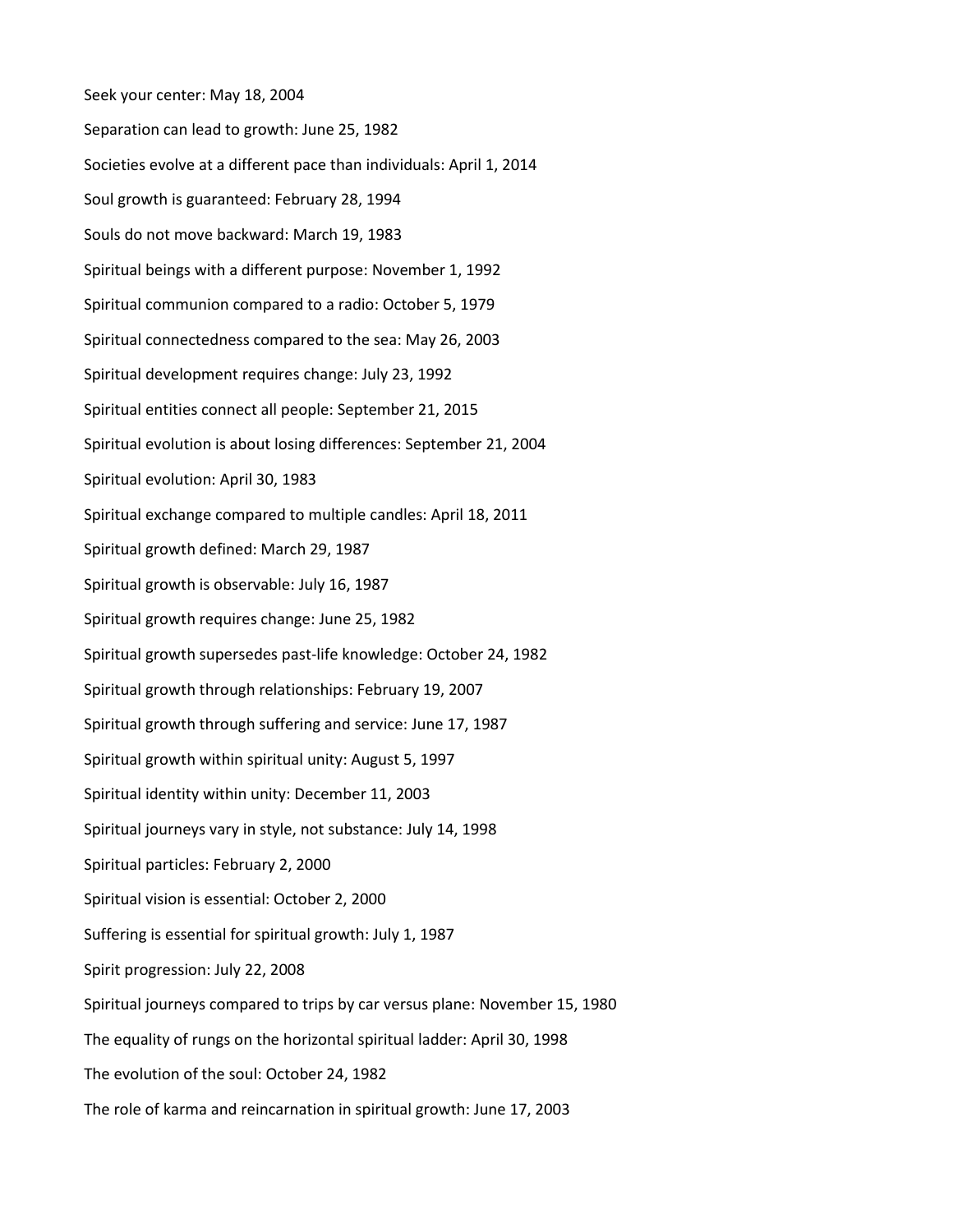The role of patience and compassion in spiritual development: September 17, 1997 The soul's development and connection to God: January 9, 1987 The soul's evolution of insight is ongoing: July 8, 2014

## **Suffering**

Afflictions and suffering: July 7, 1979

Coronavirus pandemic: March 24, 2020

Dealing with suffering and pain: June 16, 1984

Fear drives much suffering: June 6, 2019

Finding peace/balance in times of suffering: January 28, 2010

God allows suffering: May 25, 1980

God and guides see only what leads to spiritual growth but nevertheless are aware of human suffering: October 6, 2015

God does not suffer: March 20, 1982

Illness and suffering: January 19, 2004

Jesus' suffering: January 9, 1981

Role of suffering: November 10, 2008

Shared suffering, compassion, grace: August 26, 2004

Spiritual growth through suffering and service: June 17, 1987

Suffering: July 13, 2005

Suffering: its randomness and opportunity: November 7, 1986

Suffering and a proper response to it: September 9, 2004

Suffering does not atone for sins: March 20, 1982

Suffering is essential for spiritual growth: July 1, 1987

Suffering is neither predetermined nor created by God: July 1, 1999

Suffering is not punishment for sin: November 7, 1986

Suffering, vulnerability, and faith: November 5, 2019

Supporting those who are sick or dying: December 21, 2015

The place of suffering and long hospitalizations: July 24, 1996

The role of suffering: September 22, 1985

Tragedy and suffering (The devastating tsunami of December 26, 2004): January 17, 2005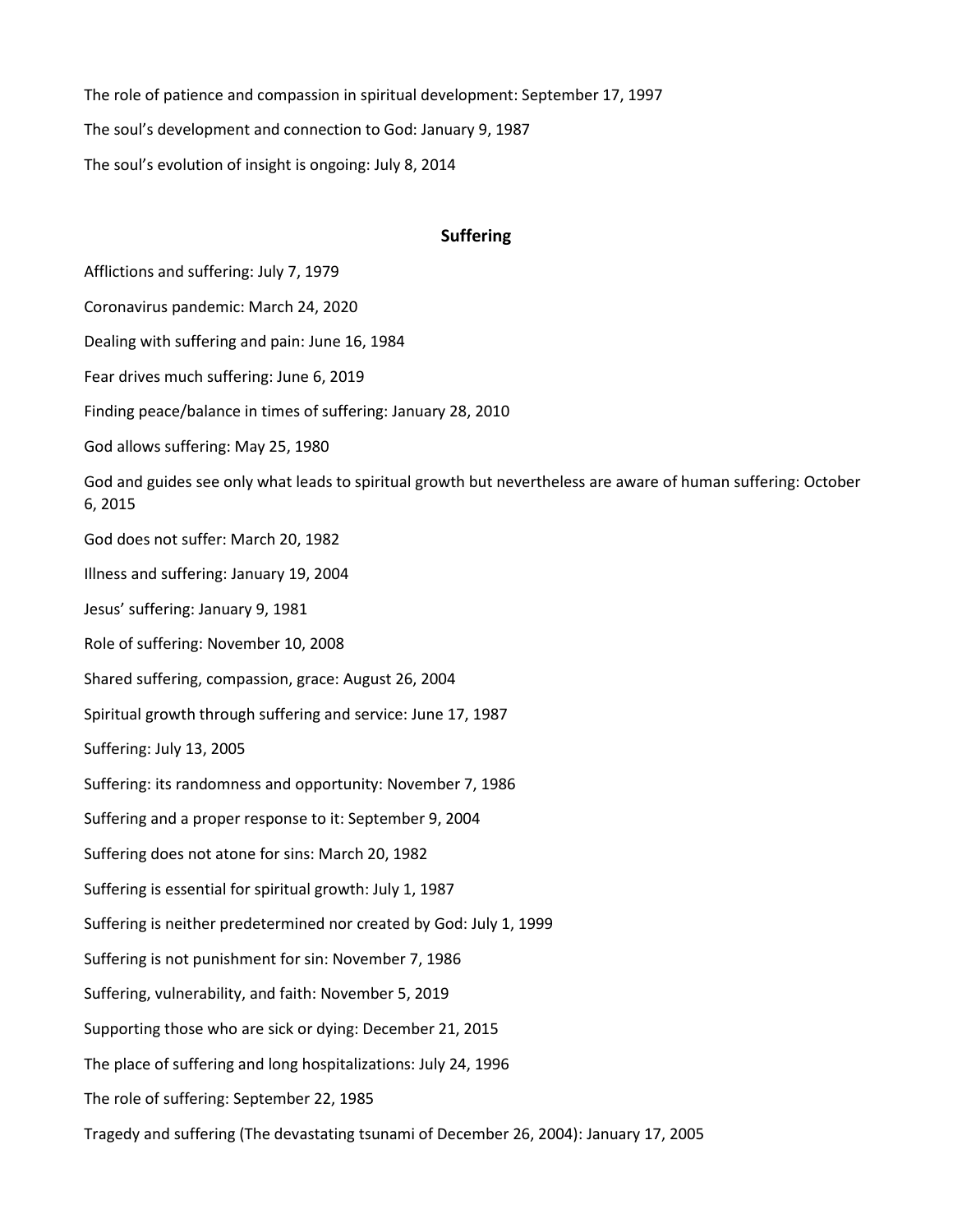Understanding human-caused suffering: November 13, 2015 Viewing suffering as a blessing: May 16, 1980 Why suffer?: September 23, 2014 Why there is suffering: August 5, 1987 "Suffering of spirit" defined: June 1, 2015 Why suffering?: June 6, 2019

### **Thoughts**

A thought is energy that is never lost: October 17, 2019 All that you think, say, and do affects the entire creation: February 3, 2020 Negative judgments of others affect you, too: February 3, 2020 Positive and negative thoughts and actions: April 22, 2013 Positive thoughts have a direct benefit: March 7, 2016 The power and influence of thoughts: April 4, 2013 Thoughts have energy: January 21, 2020 Your thoughts impact others: April 2, 2017

## **Time**

Acknowledging God's presence in the past, and trusting God's presence for the future: April 17, 2001 All events are essential: October 24, 1982 All is now, all is one: April 2, 2017 Guides don't relate to time, only movement or progress: January 9, 1981 Guides' perception of time: December 14, 1979 How to anticipate the future: August 30, 1993 Living and loving in a timeless sense: September 4, 1996 Make time to just be: August 30, 1992 Nature of time and light: May 30, 2006 Notions of time, space, and unity as regards the human world, spirit, and God: February 12, 2019 Past, present and future are all now: January 22, 2008; December 9, 2010 Past, present, and future time: April 5, 1995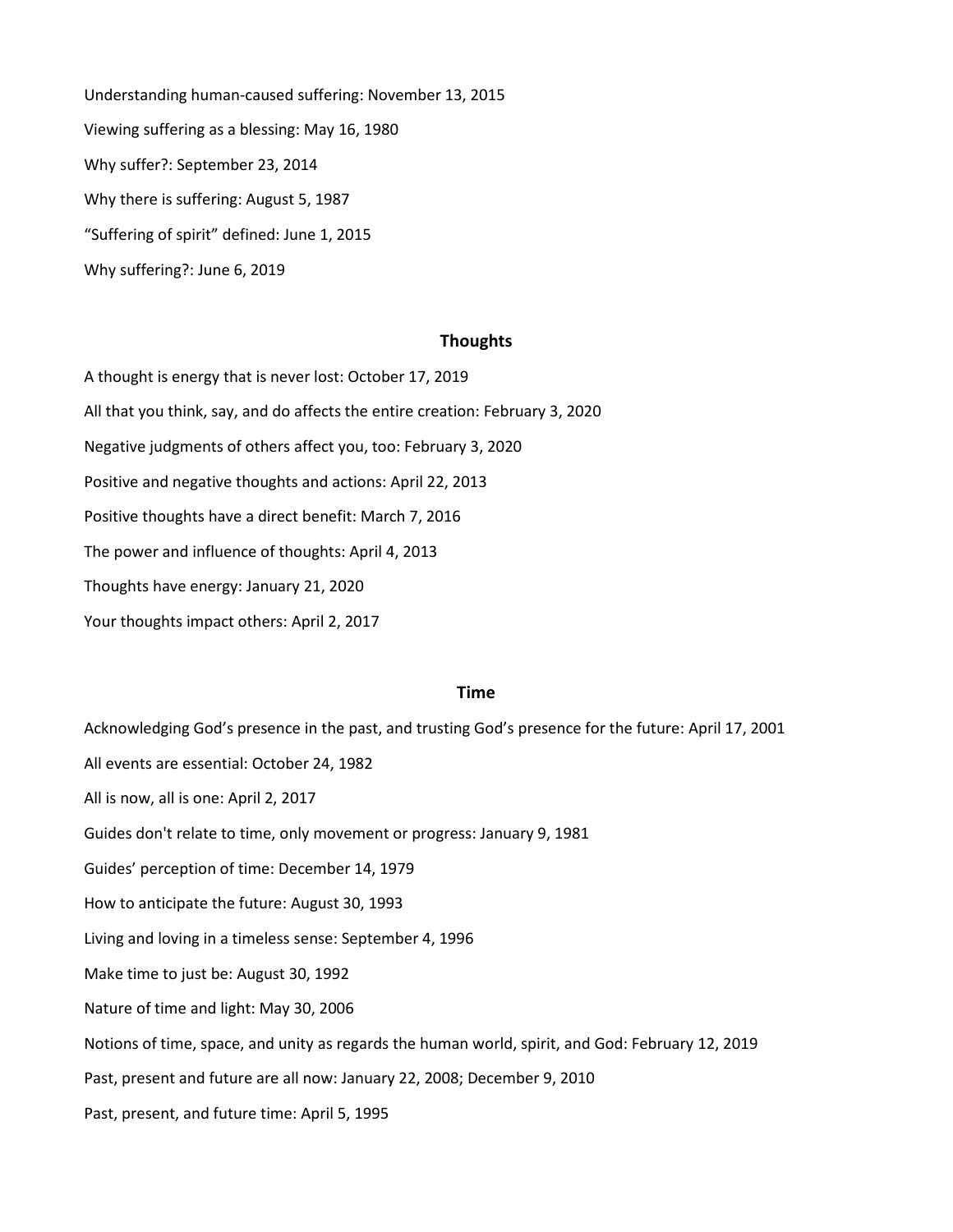Reincarnation: considering time does not exist, and the possibility of different life-forms: November 17, 2011 Relinquish sense of urgency: October 30, 1996 Soul growth in the here and hereafter: May 30, 2006 Space, distance, and infinity: September 3, 1998 Take time each day to commune with God: September 18, 1981 The concept of time: April 19, 2004 The importance of the present and its assurance about the future: June 12, 1995 The issue of time: October 5, 2009 The spiritual plane is a limitless present: March 7, 2017 There is no time, only presence: May 28, 2002 There is no time, space, or distance: September 25, 2010 There is no time: July 3, 1993 There is only now: September 3, 2013 Time as it relates to past, present, future: March 7, 2017 Time does not exist on the spiritual plane: February 28, 1993 Time does not exist: November 19, 2019 Time is meaningless: January 30, 1995 Unity without time or space: August 28, 2000

# **Tolerance**

The spokes on God's wheel: September 3, 2015

# **Tragedy**

Finding blessings in the midst of tragedy: September 24, 2001

God's presence during difficult times: August 20, 2015

Reflections on the tenth anniversary of 9/11: September 8, 2011

Response to disasters: February 2, 1986

Tragedy and suffering (The devastating tsunami of December 26, 2004): January 17, 2005

Why God allows tragedies: September 19, 1992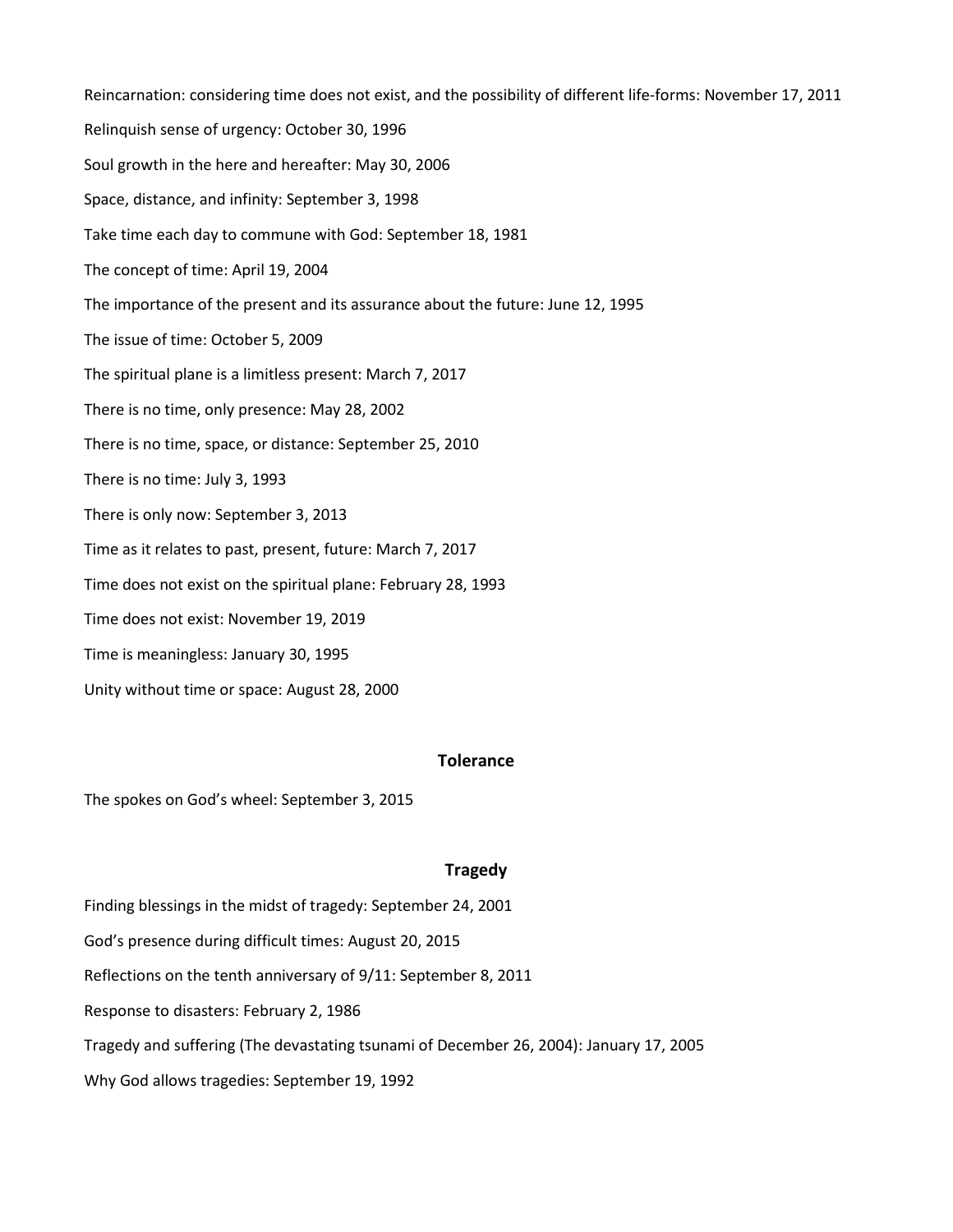## **Transformation**

Enhance transformation by honoring the divinity in yourself and others: September 29, 2008 The importance of transformation: March 30, 2006 Transform imbalance to balance: July 13, 2005 Transformation: May 11, 2009 Transforming evil: June 22, 2005

# **Transition**

A slow transition to the afterlife: September 13, 2012 Approaching transition: June 20, 1985 Growing to and through transition: August 19, 1985 Guides experience transitions in spirit life: June 30, 2014 Period of transition varies in length: July 3, 1993 Souls unwilling to let go of human life: July 3, 1993 The transition of a loved one: July 20, 1995 Transition (death) is a graduation: January 23, 2012 Transition from human form to spirit form: November 9, 2021 Transition from human to spirit life and levels of spiritual development: October 8, 2007 Transition from life to afterlife: February 26, 1984 Transition of a group member: September 9, 1985 Transitioning through the field of love: March 7, 2005 Transitions: May 29, 1995; February 21, 2005 Transitions in life and death: July 10, 2017

## **Truth**

Spiritual approaches to truth: May 30, 1979 The single underlying truth is that all is one: January 27, 2022 The ultimate truth: God is: July 16, 2018 The ultimate "Why?" questions: July 16, 2018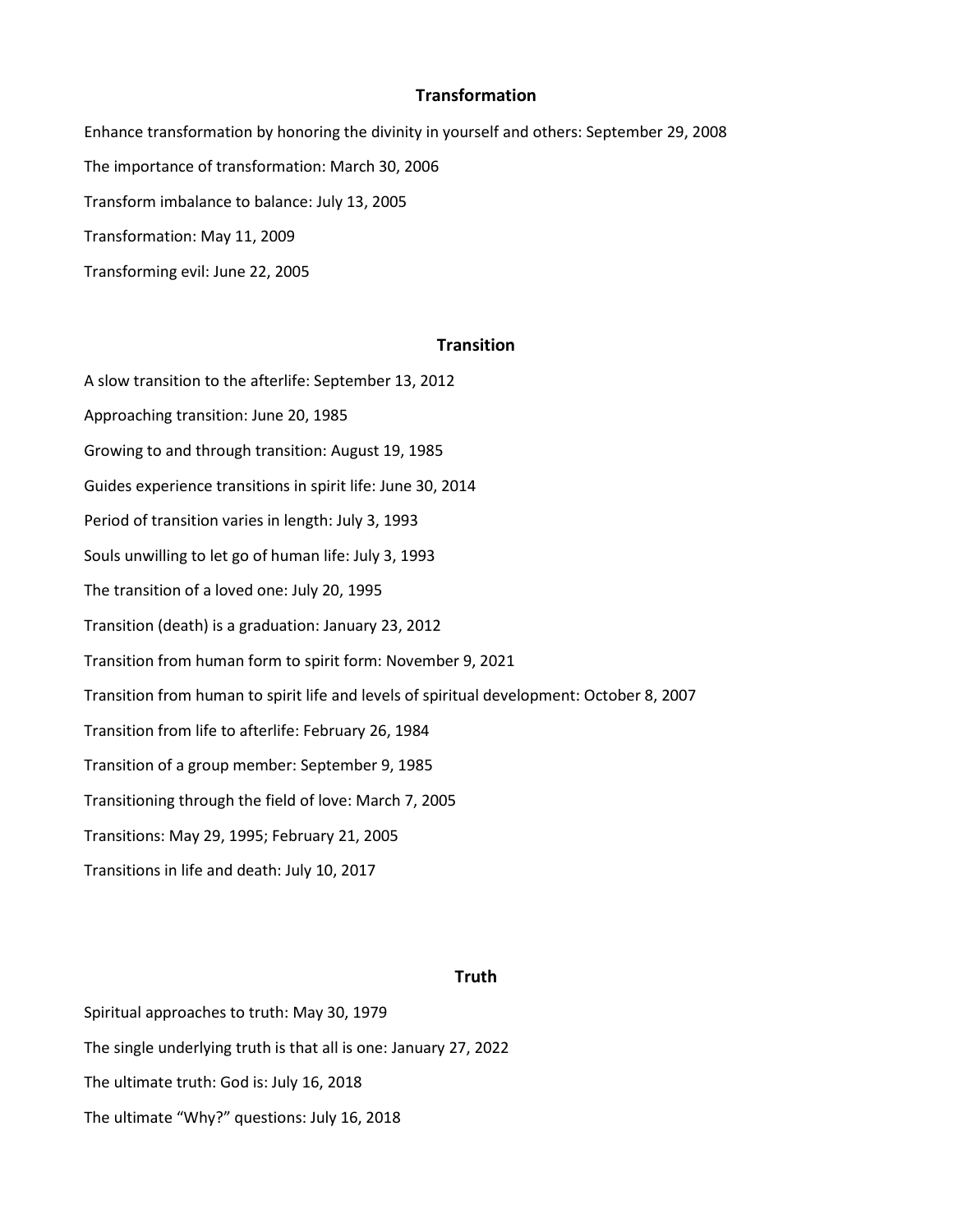The value of collective commitment to discover Truth: January 6, 2014

# **Unity/Oneness**

Absolute unity of life: May 8, 1981 Acknowledge equality: November 10, 2005 All are equally blessed: March 24, 2003 All are part of the same body: October 23, 1983 All of creation is equal: May 22, 1981 All that exists is a single entity: March 31, 2015 All that exists is God: November 19, 2019 All that is is a part of God: November 9, 2021 All That Is is a single entity: October 5, 2009 All That Is is God: September 29, 2008 All that you do impacts everything: June 19, 2013 All that you think, say, and do affects the entire creation: February 3, 2020 All-embracing energy connects everything: January 21, 2020 Being one with God: March 28, 1980 Celebrate diversity rather than focusing on differences: March 18, 1996 Comparing the unity of all souls to islands in the sea: August 26, 2004 Eliminate pride that ignores unity: September 13, 1994 Embrace all that is: February 21, 2022 Equality of blessings: April 29, 1985 Equality of souls: April 21, 1984 Every human is a part of God Is: March 25, 2019 Every soul achieves unity with all other souls: May 25, 2005 Everything is connected: November 21, 1986 Everything that Is is united: September 25, 2010 Find ways of expressing unity: March 7, 2022 God is a kind of connective tissue that unites everything: January 14, 2013 In seeking peace, seek unity: August 5, 1997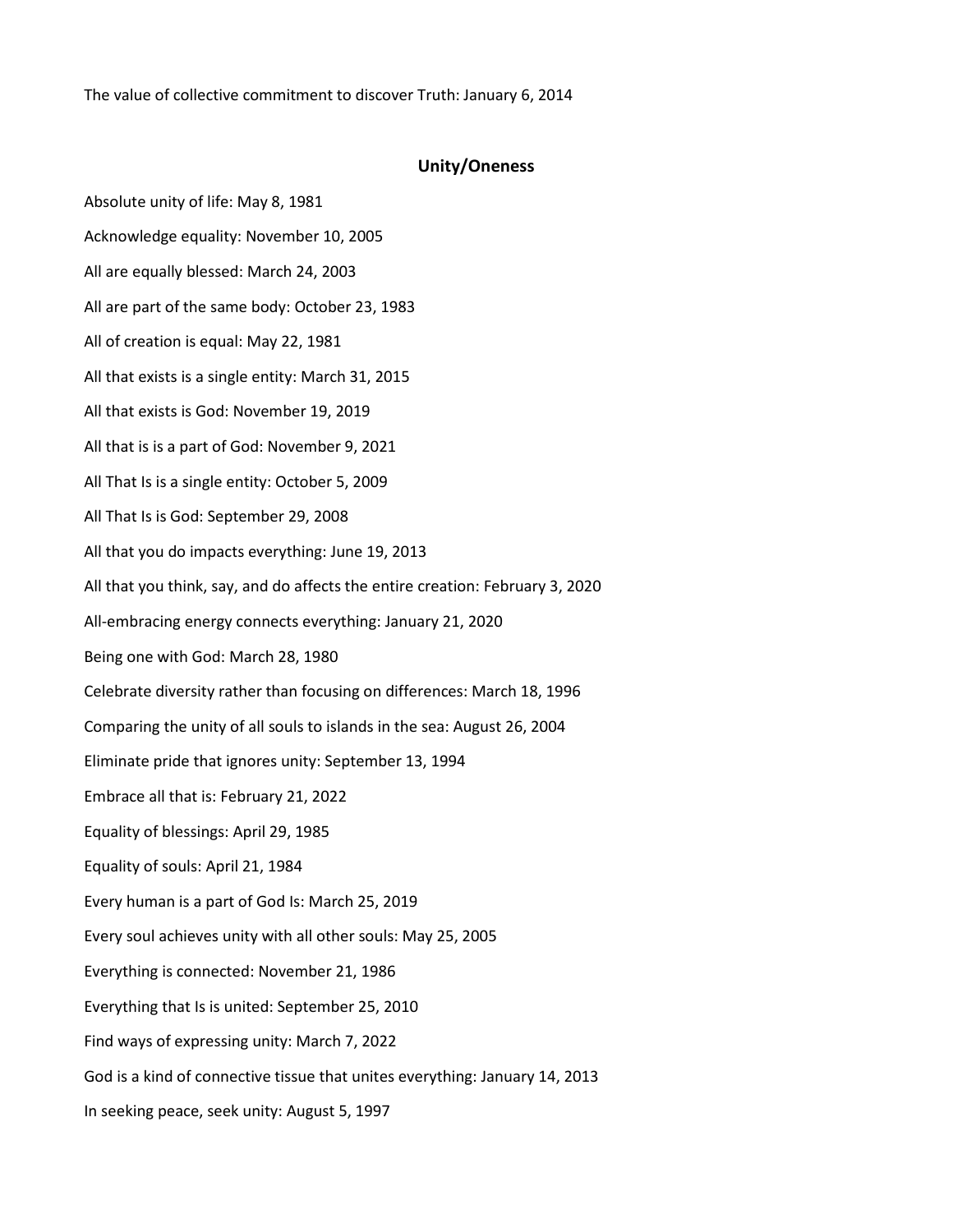Nature, spirit, and the unity of all creation: June 3, 2003 Negative judgments of others affect you, too: February 3, 2020 No separation between you, your guides, and God: November 5, 2019 Notions of time, space, and unity as regards the human world, spirit, and God: February 12, 2019 Oneness: January 7, 1985 Overlook cosmetic differences in the unity of all creation: February 16, 1994 Peace, unity, and awareness of God: February 12, 1997 Spiritual growth within spiritual unity: August 5, 1997 Spiritual identity within unity: December 11, 2003 Spiritual unity: September 24, 2001 The common bond of all that is: November 29, 2018 The energy that connects all compared to a trampoline: February 3, 2020 The equality of everything: March 30, 2006 The single underlying truth is that all is one: January 27, 2022 The unity and continuity of creation: September 13, 1993 The unity and interdependence of all that exists: September 3, 1998 The unity of all souls: March 18, 1996 The unity of all that exists and all that is sought: January 17, 2011 The unity of all that is: July 26, 1991 The unity of All That Is: March 31, 2011; October 3, 2013 The unity of everything: August 31, 1995 The unity of God with All That Is: October 25, 2011 The universe is a single entity: October 10, 1981 There is no need for ego when you understand your place in the circle of All That Is: June 19, 2013 Understand the unity of all creation: November 20, 1991 Unity compared to molecules in the ocean: June 19, 2013 Unity of all as water in a bowl: May 18, 2004 Unity of all life: April 21, 1984 Unity of all souls and God compared to drops of water in the ocean: October 26, 1980 Unity of all souls as spokes on a wheel: May 4, 2004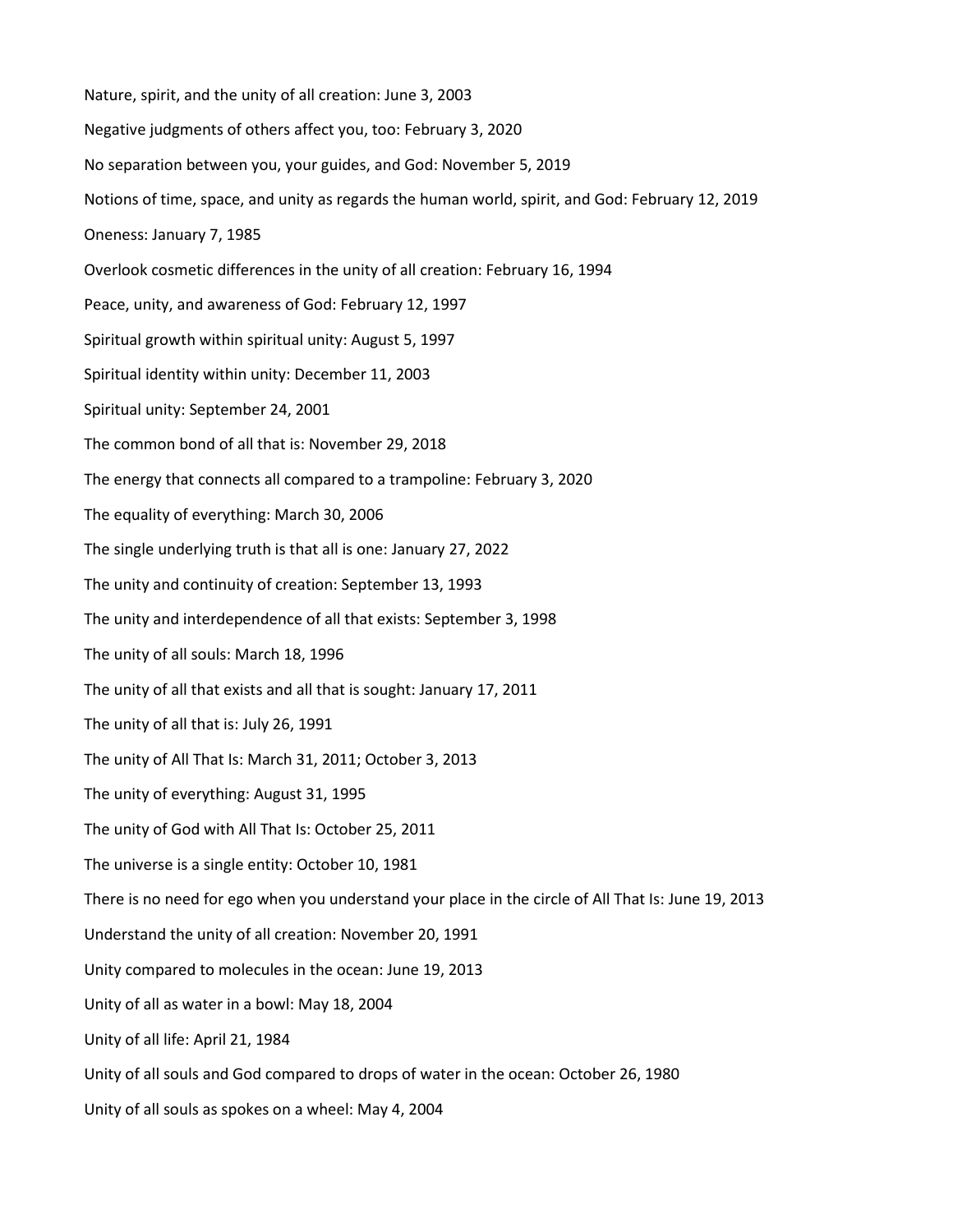Unity of all souls: February 9, 2004 Unity of all: August 9, 1993; October 28, 2010 Unity without time or space: August 28, 2000 Universe is a single entity: September 21, 2004 You are your brothers and sisters: October 26, 2021

## **Universe**

Other universes, both physical and spiritual: August 20, 2019 Pathways of all that exists from the smallest particle to multiple universes: November 19, 2020 The universe is a living entity that is part of a greater one: December 13, 2102

# **Violence**

Interpreting predictions of impending doom: November 10, 1994 No justification for killing: November 30, 2017 No justification for war: January 27, 2022 No place for violence, even in self-defense: May 13, 1986 The future of the world depends on tolerance: June 1, 1986 Thoughts on the mass murder in Las Vegas: October 2, 2017 Understanding and loving the hand that strikes: September 11, 2001 Violence and fear: July 13, 2005 Violence comes from fear: July 21, 2015 War is never defensive: September 8, 2003

### **Vulnerability**

Be vulnerable and reliant on God: October 9, 1997 Being vulnerable and receptive is a strength: November 30, 1994 Building and tearing down walls: June 22, 2009 Express your vulnerability: June 16, 1998 People and nations must become vulnerable: January 5, 2012 Praying is being vulnerable: March 23, 2000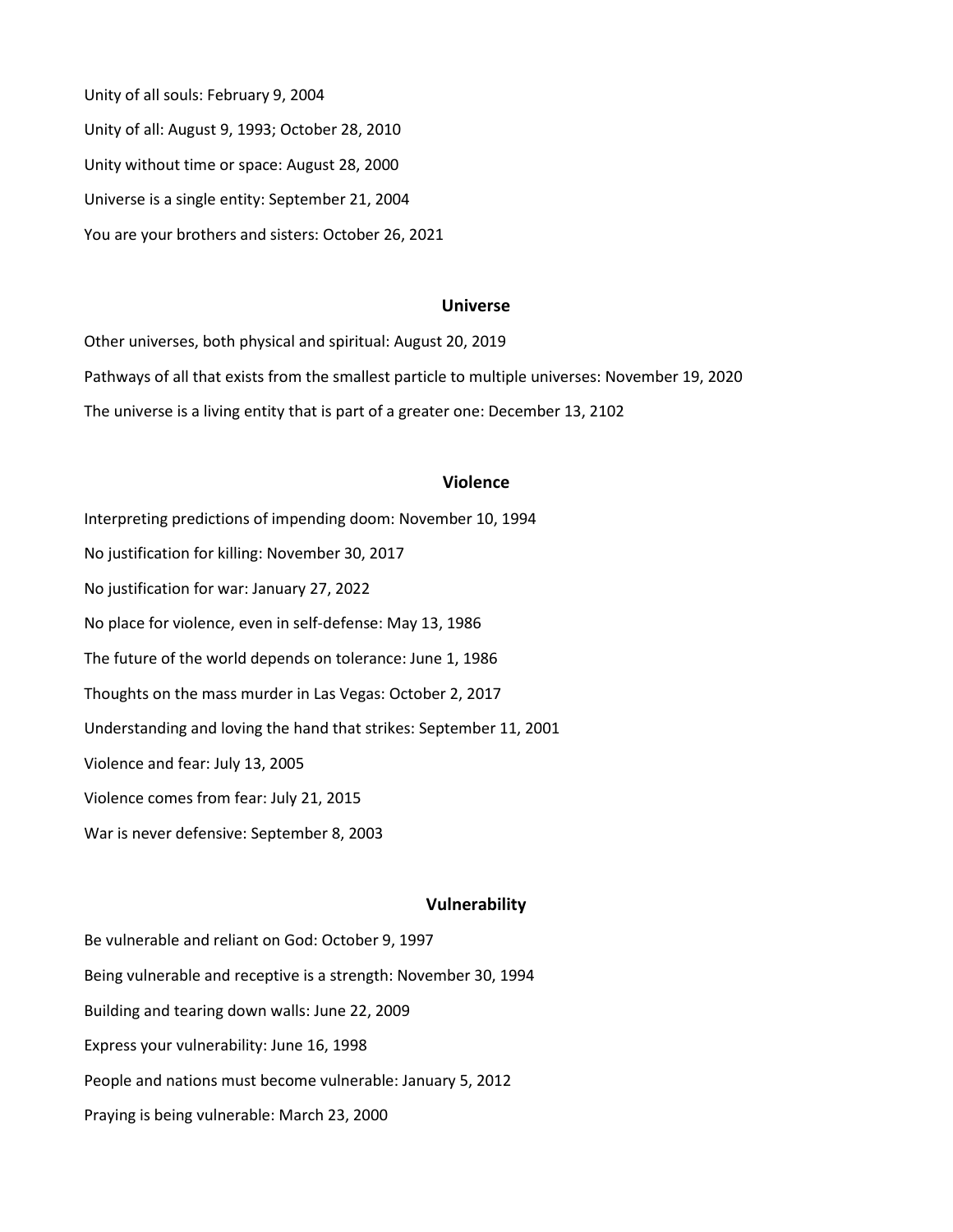Tear down walls of mistrust, suspicion, fear: November 12, 2007 The importance of being vulnerable: June 7, 2010 The importance of vulnerability and humility: February 25, 2019 The interrelationship of service, vulnerability, peace, love, and equality: October 4, 2010 The year 2012: January 29, 2009 Tribulation (reference to Mayan calendar year 2012) provides necessary correction: April 30, 2007 Vulnerability and separateness: November 18, 2003 Vulnerability is a sign of openness: February 29, 2000 Vulnerability is a state of great strength: February 12, 2015 Vulnerability is central to growth: December 11, 2014 Vulnerability requires personal strength: January 29, 2018 When lost, become vulnerable and accept help: July 22, 2008

# **World Events**

Candidates for election: October 4, 2012

Dealing with 9/11: September 11, 2001

Haiti earthquake response: January 28, 2010

How to hear God and discern God's will re the national political scene and world stage (The Democratic Convention commenced this day): July 26, 2004

Nuclear attack to end war: July 21, 2015

On the bombing of the Federal Building in Oklahoma City: April 24, 1995

Reflections on the tenth anniversary of 9/11: September 8, 2011

Response to evil (e.g. the shooting of President Reagan): April 10, 1981

Results of presidential election (Obama/McCain): November 10, 2008

Struggles of the United States: October 14, 2013

The failed rescue of hostages in Iran: May 16, 1980

The nature of God (Two weeks after Hurricane Katrina): September 12, 2005

The rhythm of God's creation (Hurricane Katrina): August 29, 2005

The upcoming election (Obama/McCain): October 30, 2008

The upcoming election (Obama/McCain): September 15, 2008

The world's problems are crises of connections: June 30, 2014